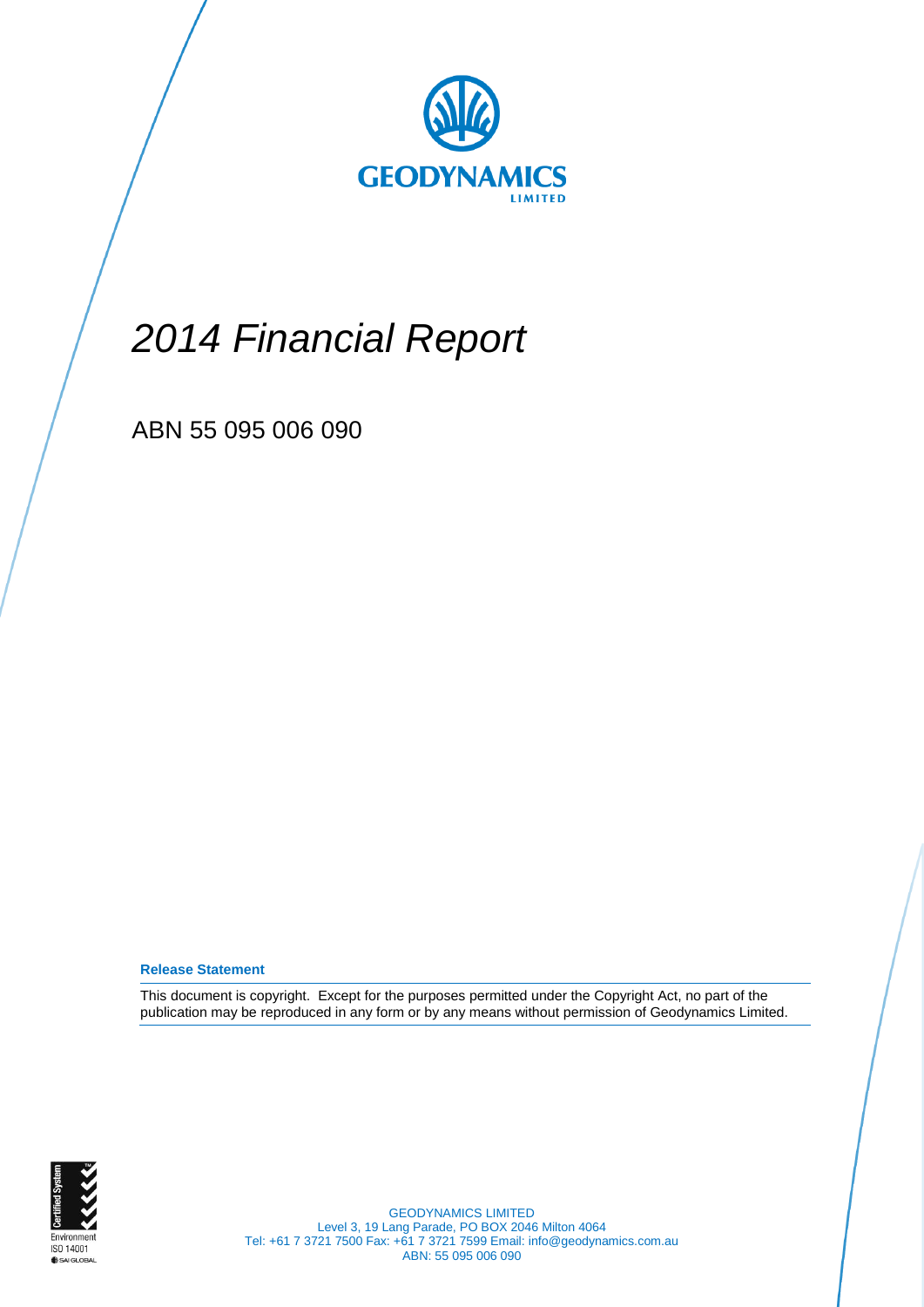# **CONTENTS**

| <b>APPENDIX 4E</b>                                                         | 3  |
|----------------------------------------------------------------------------|----|
| <b>DIRECTORS' REPORT</b>                                                   | 4  |
| AUDITOR'S INDEPENDENCE DECLARATION TO THE DIRECTORS OF GEODYNAMICS LIMITED | 28 |
| <b>CORPORATE GOVERNANCE STATEMENT</b>                                      | 29 |
| <b>CONSOLIDATED STATEMENT OF COMPREHENSIVE INCOME</b>                      | 39 |
| <b>CONSOLIDATED STATEMENT OF FINANCIAL POSITION</b>                        | 40 |
| <b>CONSOLIDATED CASH FLOW STATEMENT</b>                                    | 41 |
| <b>CONSOLIDATED STATEMENT OF CHANGES IN EQUITY</b>                         | 42 |
| <b>NOTES TO THE FINANCIAL STATEMENTS</b>                                   | 43 |
| <b>DIRECTORS' DECLARATION</b>                                              | 78 |
| <b>INDEPENDENT AUDITOR'S REPORT TO THE MEMBERS OF GEODYNAMICS LIMITED</b>  | 79 |

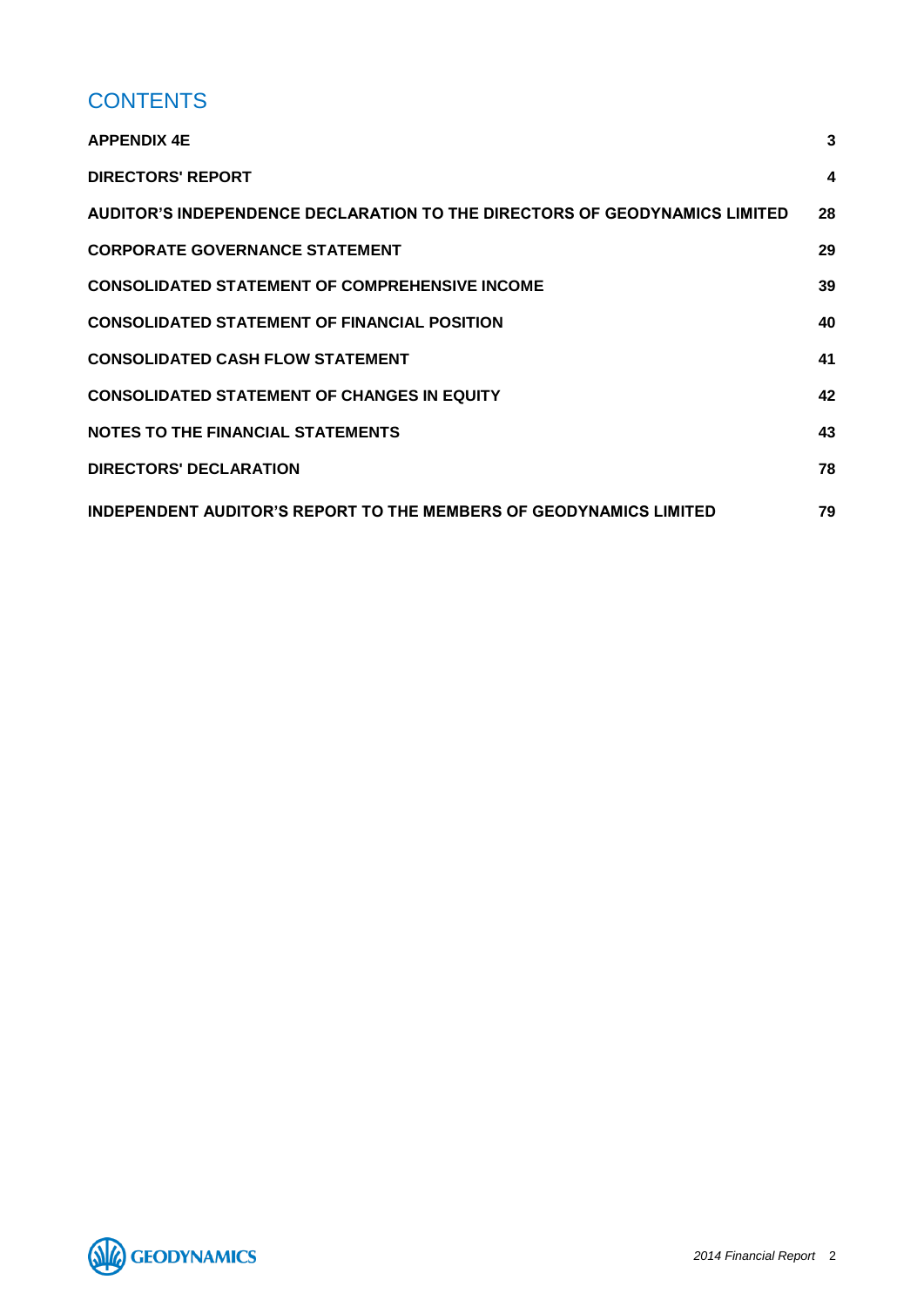# <span id="page-2-0"></span>APPENDIX 4E

# **PRELIMINARY FINAL REPORT FINANCIAL YEAR ENDED 30 JUNE 2014 GEODYNAMICS LIMITED ABN 55 095 006 090**

# **Results for announcement to the market**

| <b>Results</b>                                                     | 2014<br>\$'000 | 2013<br>\$'000 | Change<br>\$'000 | %<br>change |
|--------------------------------------------------------------------|----------------|----------------|------------------|-------------|
| Revenues from ordinary activities                                  | 1,507          | 1.166          | 341              | 29%         |
| Loss from ordinary activities after tax attributable<br>to members | 14.781         | 105.092        | (90, 925)        | (86%)       |
| Net loss for the period attributable to members                    | 14,781         | 105,092        | (90, 925)        | (86%)       |

# **Dividends**

The Directors do not propose to recommend the payment of a dividend in respect of the period.

# **Brief explanation of any of the figures reported above:**

The loss from ordinary activities represents administrative overhead offset by interest income received.

Please refer to the attached Directors Report for a full commentary on the results for the period and refer to the 2014 Financial Report for the detailed financial statements and explanatory notes to the accounts.

| NTA backing                                      | 2014<br>2013 |         |
|--------------------------------------------------|--------------|---------|
| Net tangible asset backing per ordinary security | \$0,088      | \$0.124 |

# **Compliance statement**

This report is based on accounts which have been audited.

Tim Pritchard Company Secretary 28 August 2014

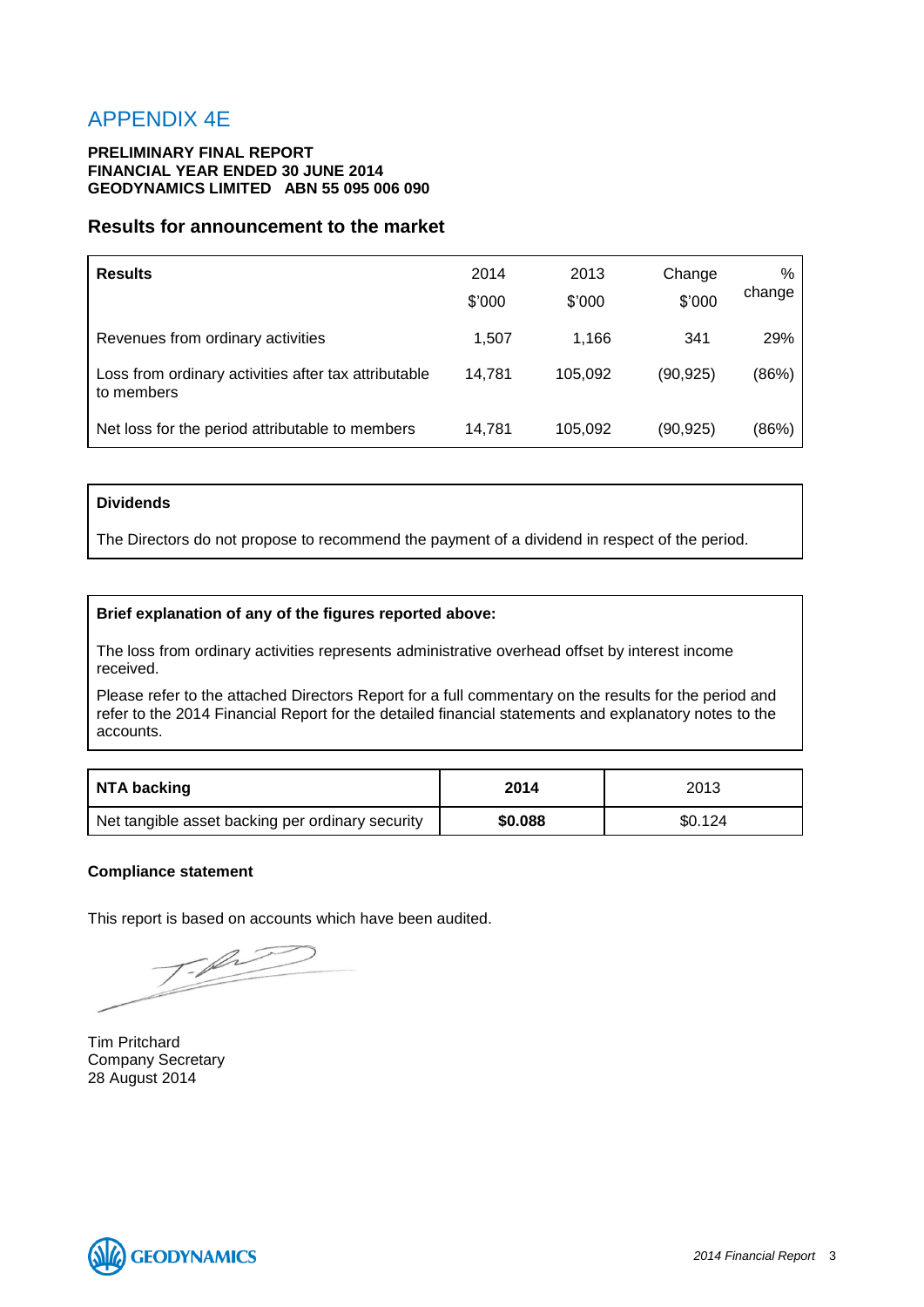# <span id="page-3-0"></span>DIRECTORS' REPORT

# **DIRECTOR PROFILES**

Your Directors submit their report for the period ended 30 June 2014. The names and details of the Directors of Geodynamics Limited in office during the financial year and until the date of this report are as follows. Directors were in office for this entire period unless otherwise stated.

| <b>Name &amp; Qualifications</b>                                                       | <b>Experience</b>                                                                                                                                                                                                                                                                                                                                                                                                                                                                                                                                                                                                                                                                                                                                                                                                                                                                                                                                                                                                                                                                                                                  |
|----------------------------------------------------------------------------------------|------------------------------------------------------------------------------------------------------------------------------------------------------------------------------------------------------------------------------------------------------------------------------------------------------------------------------------------------------------------------------------------------------------------------------------------------------------------------------------------------------------------------------------------------------------------------------------------------------------------------------------------------------------------------------------------------------------------------------------------------------------------------------------------------------------------------------------------------------------------------------------------------------------------------------------------------------------------------------------------------------------------------------------------------------------------------------------------------------------------------------------|
| <b>Keith Spence</b><br>B.Sc (Hons), FAIM<br><b>Non-executive Chairman</b>              | Mr Spence was most recently Executive Vice President Enterprise<br>Capability for Woodside and was responsible for ensuring the business<br>operated with the best people, technology and processes. Mr Spence held<br>many roles during his time with Woodside, including Chief Operating<br>Officer, Acting Chief Executive Officer, Director - Oil Business Unit,<br>Director - Northern Business Unit and Exploration Manager - North West<br>Shelf. Mr Spence has gained a broad knowledge across the industry<br>having over 30 years of experience in the oil and gas industry including 18<br>years with Shell.<br>Mr Spence is a Non-executive Director of Oil Search. He is Chairman of<br>the State Training Board of Western Australia, the National Offshore<br>Petroleum Safety and Environmental Management Authority Board and the<br>Industry Advisory Board of the Australian Centre for Energy and Process<br>Training.                                                                                                                                                                                         |
| <b>Geoff Ward</b><br>B.E (Chem) (Hons) MBA<br><b>Managing Director &amp; CEO</b>       | Mr Ward was appointed Managing Director and Chief Executive Officer of<br>Geodynamics in January 2011. Prior to his appointment he held the role of<br>Director at Azure Capital, a Perth-based independent advisory firm,<br>offering corporate advisory services to leading firms in the resources and<br>engineering industries where he had worked since 2007.<br>Mr Ward has over 20 years experience in the energy and finance<br>industries in senior roles covering business development, mergers and<br>acquisitions, operations, oil and product trading, strategic and<br>organisational development, planning and economics, investor relations<br>and new project development.<br>Mr Ward holds an honours degree in Chemical Engineering from the<br>University of Melbourne and a Masters of Business Administration from the<br>University of Western Australia Business School, receiving the Director's<br>Letter of Commendation.                                                                                                                                                                               |
| <b>Andrew Stock</b><br>B.Eng. (Chem) (Hons), FIE Aust<br><b>Non-executive Director</b> | Mr Andrew Stock was formerly Director, Executive Projects for Origin<br>Energy and in previous roles, he was responsible for Origin's major capital<br>investments in upstream petroleum, power generation, and low emissions<br>technology businesses.<br>With over 35 years of experience, he previously held senior management<br>positions in energy industries in Australia and overseas. He is a Non-<br>executive Director of the listed Companies Horizon Oil Limited (since<br>February 2011) and Silex Systems Limited (since August 2013), a Board<br>Member of Alinta Holdings and the Clean Energy Finance Corporation, a<br>member of the Advisory Board of the Faculty of Engineering, Computer<br>and Mathematical Sciences, Institute for Mineral and Energy Resources<br>and Centre for Energy Technology at the University of Adelaide, and<br>Melbourne University's Energy Institute. He has a Chemical Engineering<br>degree (Honours) from the University of Adelaide, is a Fellow of the<br>Institution of Engineers Australia, and a Graduate member of the<br>Australian Institute of Company Directors. |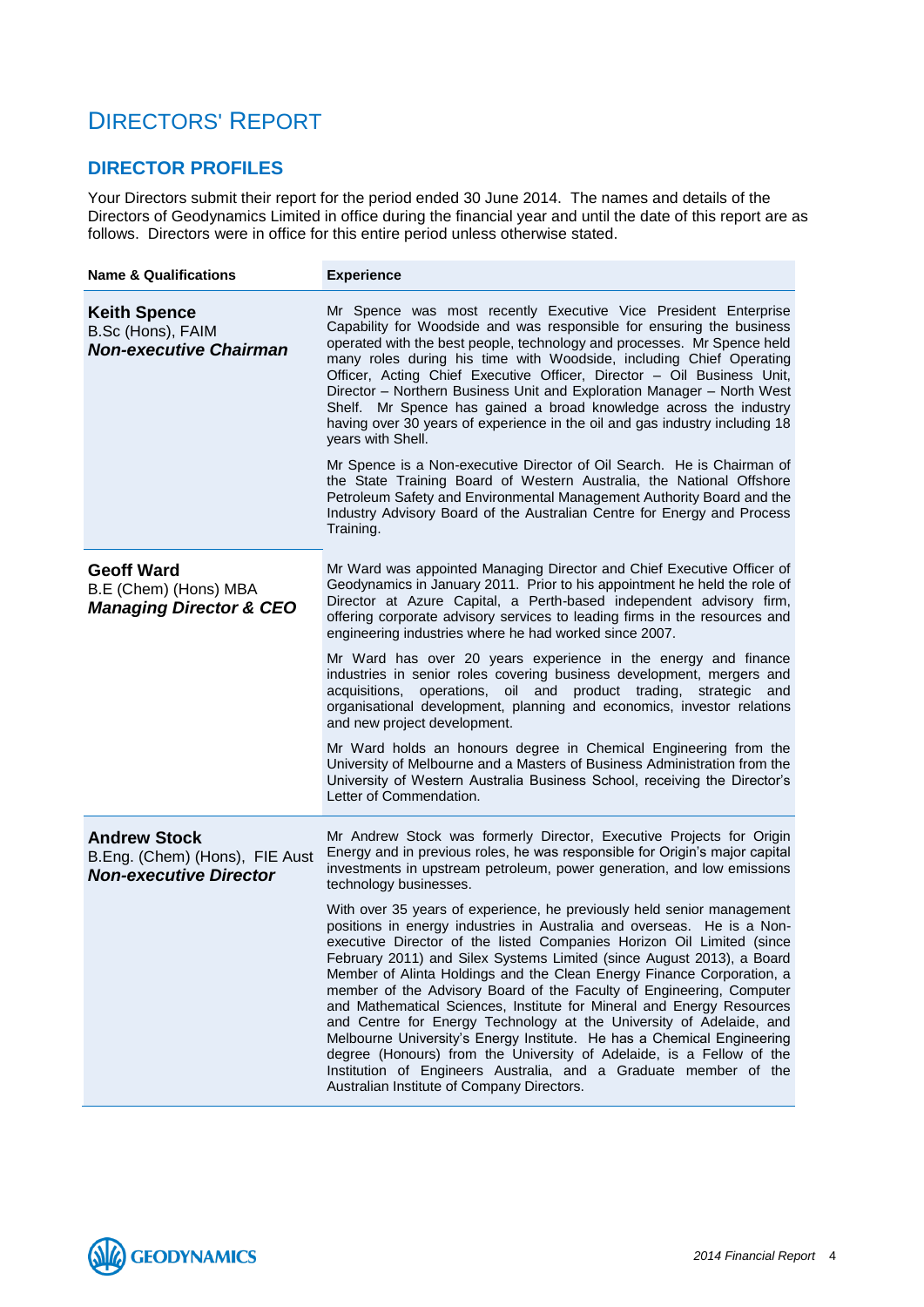| <b>Name &amp; Qualifications</b>                                                                       | <b>Experience</b>                                                                                                                                                                                                                                                                                                                                                                                                                                                                                                                                                                                                                                                                                                                                                                                                                                                                                                                                                                                |
|--------------------------------------------------------------------------------------------------------|--------------------------------------------------------------------------------------------------------------------------------------------------------------------------------------------------------------------------------------------------------------------------------------------------------------------------------------------------------------------------------------------------------------------------------------------------------------------------------------------------------------------------------------------------------------------------------------------------------------------------------------------------------------------------------------------------------------------------------------------------------------------------------------------------------------------------------------------------------------------------------------------------------------------------------------------------------------------------------------------------|
| <b>Robert Davies</b><br>CMA (Canada)<br><b>Non-executive Director</b>                                  | Mr Robert Davies is a Certified Management Accountant (Canada) and<br>has extensive senior finance experience with global mining and resource<br>companies. He was formerly the Chief Executive Officer and a Director<br>of Australian Energy Company Limited, an unlisted public company. Prior<br>to that he was Executive Vice President and Chief Financial Officer for<br>Inco Ltd, the western world's largest nickel producer. Prior to that, he<br>was Chief Financial Officer for Alumina Ltd., and General Manager<br>Treasury Tax and Investor Relations for WMC Ltd. He has previously<br>held senior finance positions with BHP in Canada, the US, Chile and<br>Australia, acquiring significant operational and corporate finance<br>experience. He was also previously a director of PT Inco and Alcoa of<br>Australia.                                                                                                                                                          |
| <b>Jack Hamilton</b><br>B.Eng. (Chem), Ph.D, FAICD<br><b>Non-executive Director</b>                    | Dr Jack Hamilton was formerly CEO of Exergen Pty Ltd, a low emission<br>coal resource development Company and prior Director of NWS Ventures<br>with Woodside Energy. Dr. Hamilton is also a non-executive director of<br>Southern Cross Electrical Engineering Ltd, Calix Ltd, Duet Group, Antilles<br>Oil and Gas NL and Federation Training. Dr Hamilton graduated from<br>Melbourne University with a Bachelor of Chemical Engineering and<br>Doctorate of Philosophy in 1981. He has over 28 years' experience both<br>locally and internationally in operations management, in refining,<br>petrochemicals and gas production, marketing, strategy and LNG project<br>management.                                                                                                                                                                                                                                                                                                          |
| <b>Michel Marier</b><br>BBA (Int'l Mgt), M.Sc.<br>(Finance), CFA, FRM<br><b>Non-executive Director</b> | Mr Michel Marier joined The Sentient Group in 2009 and he is based at<br>their office in Sydney. Before joining the Sentient Group, Mr Marier<br>worked 8 years at the Private Equity division of la Caisse de dépôt et<br>placement du Québec (CDPQ). While at CDPQ, his responsibilities<br>ranged from currency hedging, risk and return analysis to investments. In<br>2006, he participated in the establishment of a new sector in the Private<br>Equity division - distressed debt. In less than two years, the portfolio<br>grew to billions through co-investments and private equity funds. After<br>this accomplishment, Mr Marier concentrated his efforts on restoring the<br>natural resources sector within the Private Equity division.<br>Michel Marier holds a Master's degree in finance from HEC Montreal. He<br>is a CFA charter holder. He is a former Director of Natural Resources<br>USA Corp, and a Director of Samco Gold, a company listed on the TSX.V<br>exchange. |
|                                                                                                        |                                                                                                                                                                                                                                                                                                                                                                                                                                                                                                                                                                                                                                                                                                                                                                                                                                                                                                                                                                                                  |
| <b>George Miltenyi</b><br>LLB, BSW<br><b>Non-executive Director</b><br>(appointed 1 March 2014)        | Mr. George Miltenyi has been owner, investor and director in a wide<br>range of commercial ventures including companies engaged in<br>geothermal<br>distributed<br>tri-generation,<br>organisational<br>energy,<br>development, marketing, immigration, education, life insurance, water<br>distillation technology and recruitment. Since 1989, George has been the<br>managing director of an organisation development company, EMD which<br>consults to some of Australia's largest corporations.                                                                                                                                                                                                                                                                                                                                                                                                                                                                                             |
|                                                                                                        | For the past two decades George has had interest in renewable energy,<br>energy efficiency and ways to commercialise new technologies. He<br>constantly scans the market globally for new opportunities. His expertise<br>is building and optimising organisations. He was instrumental in building<br>one of Australia's largest English language educational companies (ACL)<br>and was involved in floating a recruitment firm (Rubicor), which<br>aggregated 19 separate recruitment companies.                                                                                                                                                                                                                                                                                                                                                                                                                                                                                              |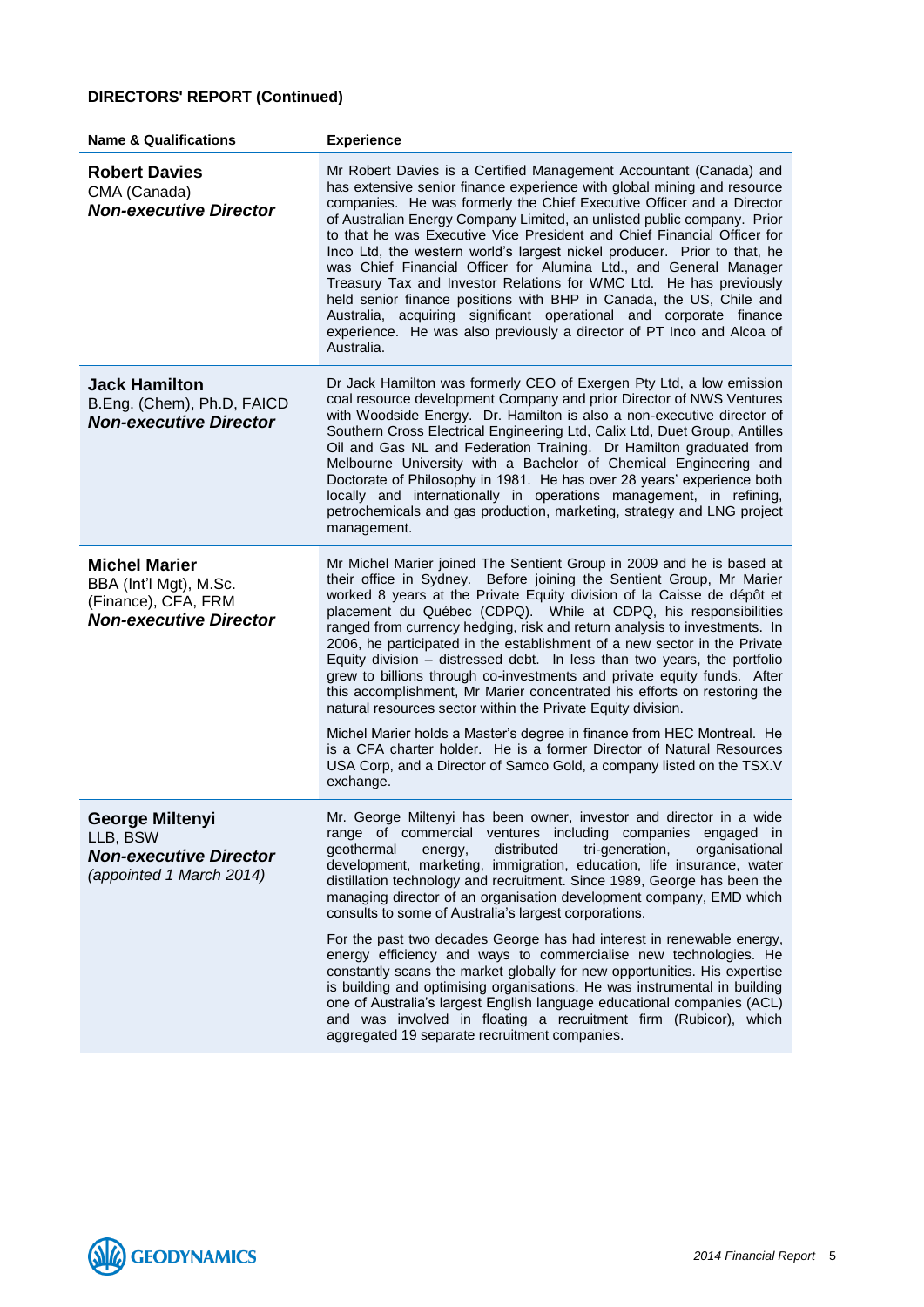# **COMPANY SECRETARY**

# **Tim Pritchard**

MCom, MIT, CPA, GIA (Cert)

Mr Tim Pritchard joined Geodynamics in 2010 as Financial Controller and became Chief Financial Officer in May 2011 responsible for managing all financial activities of the Company as well as leading the information technology team. He was appointed Company Secretary in March 2012.

Mr Pritchard has over 20 years management experience in finance, accounting, consulting, project management and information technology. In addition to extensive accounting experience, he has led a number of successful business transformation and system implementation assignments that have resulted in significantly improved financial processes and business systems.

Before joining Geodynamics, Mr Pritchard was most recently engaged by leading institutional investment company, QIC as Head of Management Information.

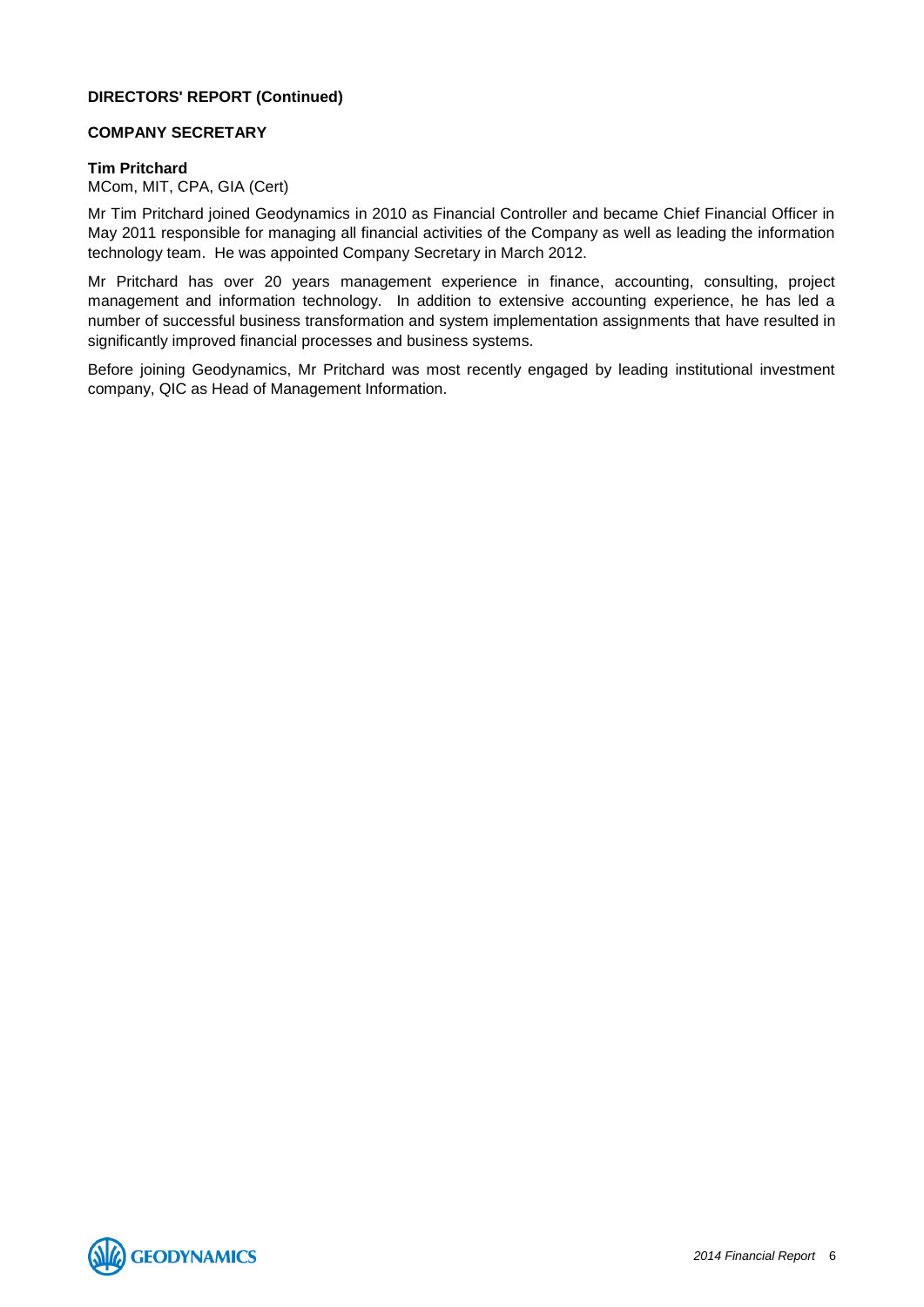# **CORPORATE STRUCTURE**

Geodynamics Limited is a company limited by shares, incorporated and domiciled in Australia. It listed on the Australian Securities Exchange on September 2002 under code GDY. Its registered office and principal place of business is Level 3, 19 Lang Parade, Milton QLD 4064.

# **PRINCIPAL ACTIVITIES**

The principal activity of Geodynamics Limited during the financial year was to explore and develop areas suitable for geothermal power production or utilisation of geothermal direct heat applications.

Geodynamics actively monitors developments in clean energy and clean technology markets to assess opportunities to utilise its skills and capacity in clean energy and clean technology related projects, technologies or services that provide an acceptable return for shareholders. Geodynamics has an advanced capability and understanding of energy markets and strategies, the impact of emerging technologies and business models in the clean technology and energy sectors, and a well established framework for business management and corporate governance that positions the company to be an active player in these sectors.

Geodynamics has established a leading capability in the exploration and development of Enhanced Geothermal Systems (EGS). Through our Cooper Basin tenement position covering the Innamincka Deep granite resource the company has identified a substantial heat resource with the potential to play a material role in Australia's long term energy system as a reliable source of large scale continuous and controllable energy. In exploring and demonstrating the capability of supplying EGS derived power from the Innamincka Deep granite, Geodynamics has capacity to manage the technical and commercial development of major utility projects, the identification, assessment and development of sub-surface resources, the management of construction and operational activities associated with high risk activities in remote locations and the appropriate management of HSE and risk associated with these activities to a high standard. The Company is pursuing the further development of the identified Innamincka Deep resources through a research program together with Beach Energy Limited to investigate the use of geothermal resources to supply heat and/or power to potential gas developments in the area.

Geodynamics continues to develop its portfolio of conventional geothermal projects based on hydrothermal (volcanic) resources. The Company has identified that there is a good opportunity to utilise our geothermal development capacity to supply power to isolated or island markets that have access to good high temperature geothermal resources and are currently supplied through high cost imported liquid fuels such as diesel or fuel oil. The first project of this type is the Savo Island Project, located in the Solomon Islands, approximately 35 km from the capital of Honiara. The Company acquired its interest in the Savo Island Project in November 2012 and is targeting initial exploration drilling to be undertaken in 2015 with a target of first power production in 2018. The second project is the Takara project in Vanuatu. The Company acquired this project through its acquisition of KUTh Energy Limited during the financial year with exploration drilling targeted to be undertaken late 2014. Commercial negotiations, land access and environmental studies are all being progressed for these projects to allow a decision on exploration drilling to be made. Geodynamics continues to analyse other geothermal project opportunities both in the Pacific Islands as well as globally.

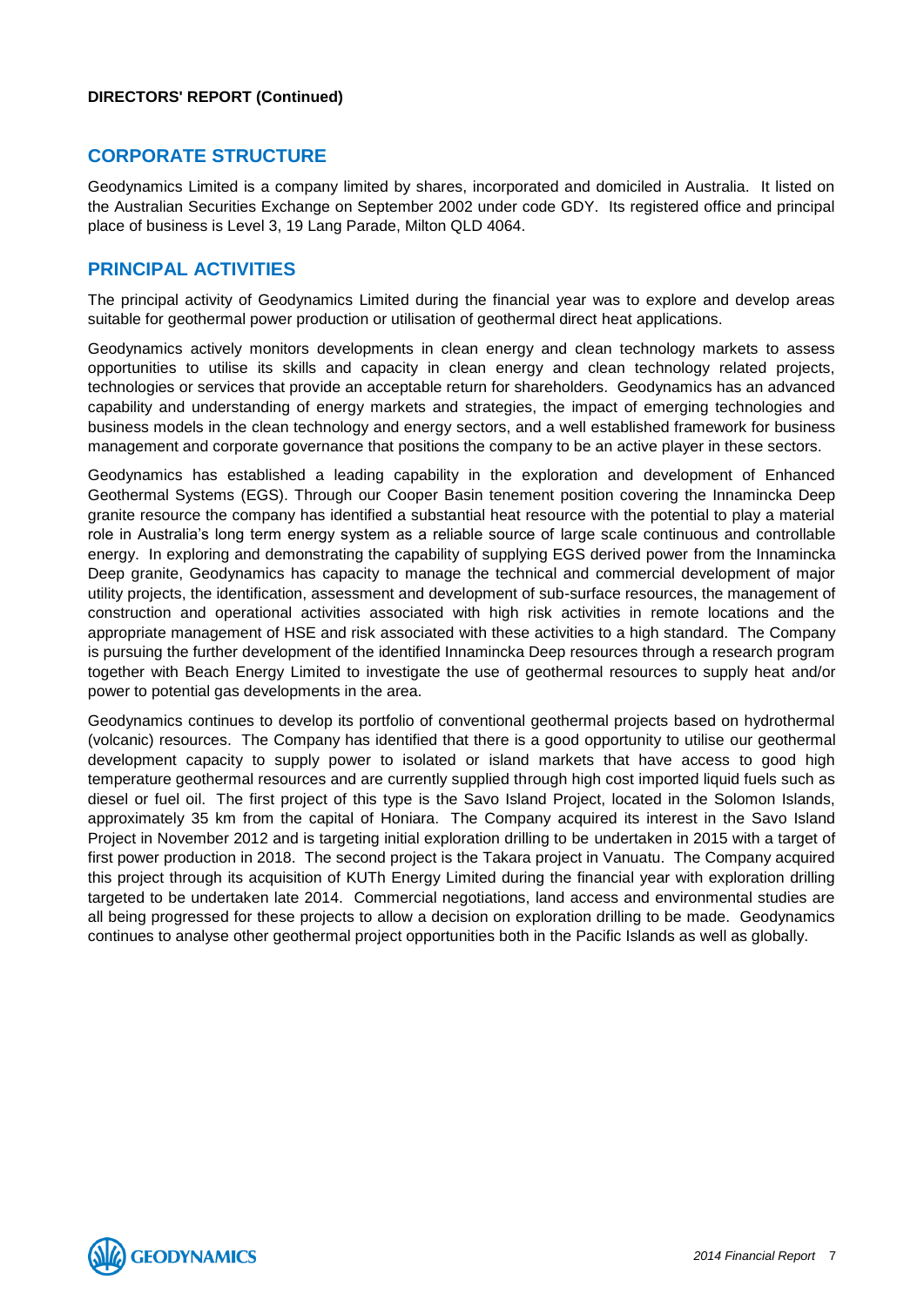# **REVIEW AND RESULTS OF OPERATIONS**

The Company realised a loss before tax for the financial period as set out below:

|                                                         | 2014<br>S    | 2013            |
|---------------------------------------------------------|--------------|-----------------|
| Loss before income tax expense                          | (14,780,549) | (105, 092, 252) |
| Net loss attributable to members of Geodynamics Limited | (14,780,549) | (105, 092, 252) |
| <b>Earnings per Share</b>                               | (cents)      | (cents)         |
| Basic and diluted loss per share                        | (3.51)       | (25.86)         |

In the 12 months to 30 June 2014, Geodynamics has made further progress in its development of zeroemissions, renewable energy generation. The key achievements and highlights for the 12 months to June 2014 were as follows:

#### **Habanero**

- The 1 MWe Habanero Pilot Plant Trial concluded on 7 October 2013 with no safety or environmental incidents throughout the campaign. Prior to closure of trial, the plant was operating at 19 kg/s and 215°C production well-head temperature; the highest results ever achieved at the plant. The Field Development Plan incorporating data from the trial was also completed, identifying future development options for this resource.
- Geodynamics hosted The Hon. Gary Gray AO, MP, Federal Minister for Resources and Energy and other guests at a site tour to observe the 1 MWe Habanero Pilot Plant in operation in July 2013.
- Sale of Cooper Basin Operating base to Beach Energy Limited for a consideration of \$1.5m, with Geodynamics to retain all geothermal assets and power plant facilities.
- Signing of an Exclusivity Agreement with Beach Energy Limited, for the right to negotiate a farm-in to Geodynamics' geothermal exploration tenements in the Cooper Basin.

# **Savo Island Geothermal Power Project**

- Activities for the Savo Island Geothermal Power Project focussed on continued engagement with customary landowners to negotiate land access agreements, with government ministries to secure further exploration approvals and with the Solomon Islands Electricity Authority to progress electricity supply and power purchase agreements.
- Exploration drilling planning for the Savo Island Geothermal Power Project included procurement of long lead items and materials, the company purchased a track mounted drilling rig for the campaign.
- Completion and submission of the Savo Island Geothermal Project Environmental and Social Impact Assessment to Solomon Islands Department of Environment. Report highlights significant social and economic benefits for the Solomon Islands, the city of Honiara and the local community on Savo Island, through reduced reliance on imported diesel fuel, increased reliability of power supply, reduced end user prices and employment opportunities.
- Receipt of development consent from the Solomon Islands Department of Environment in relation to exploration activities for the Savo Island Geothermal Power Project.

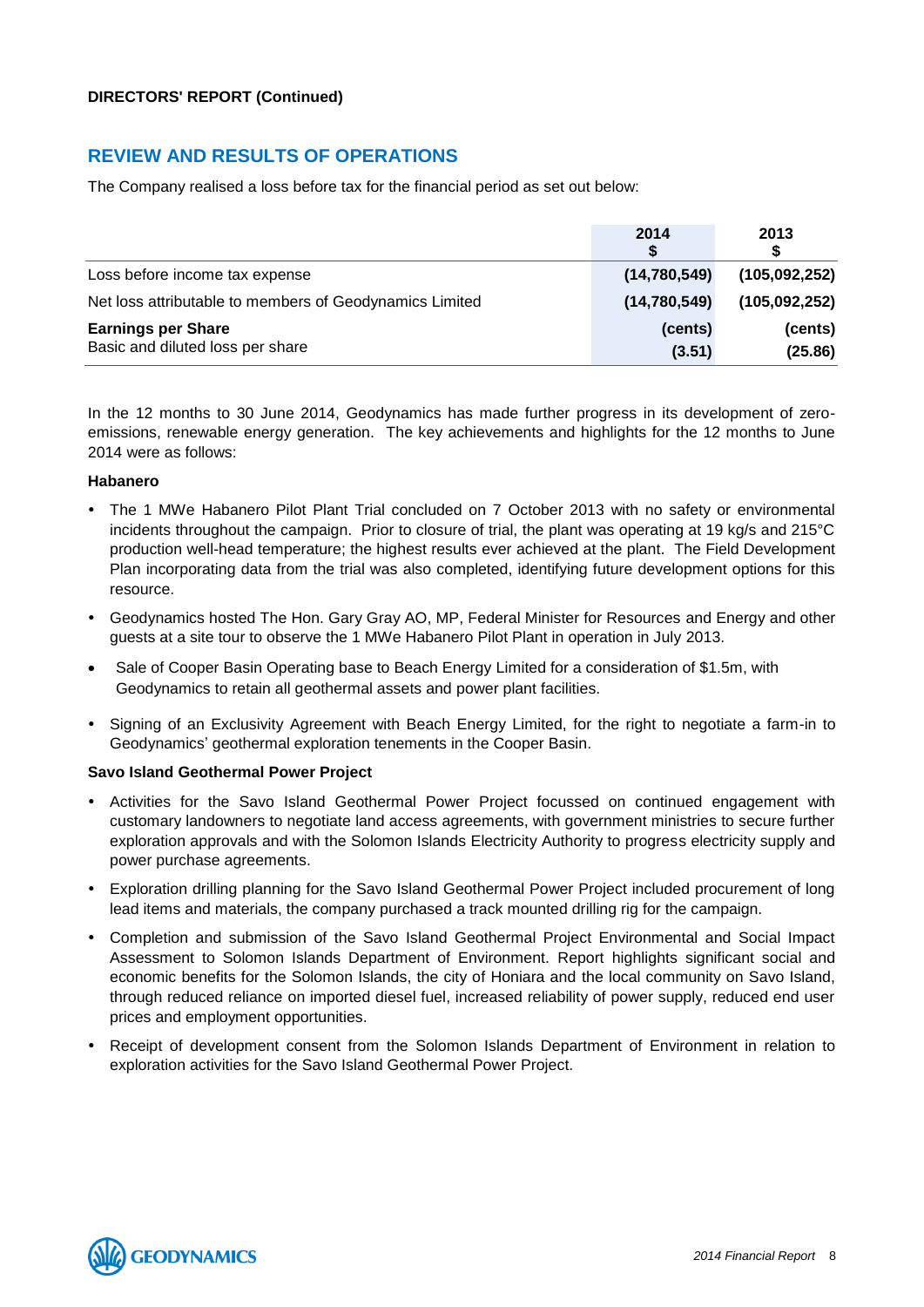# **KUTh acquisition**

• In September 2013, Geodynamics announced its intention to acquire 100% of geothermal energy company, KUTh Energy Limited (KUTh), through a conditional off-market acquisition offer. In January 2014, Geodynamics successfully completed the compulsory acquisition of all outstanding shares to hold 100% of KUTh. The acquisition of KUTh aligns with Geodynamics' strategy to develop a portfolio of high quality, small-medium scale, conventional ("volcanic-hosted") geothermal projects initially targeting the Pacific Islands region, capable of providing nearer term revenues to shareholders.

# **Takara Project**

- Signing of agreement with kastom (traditional) owners for the commencement of first stage exploration activities at Takara, Vanuatu, with strong support from Vanuatu Prime Minister Carcasses and key stakeholders.
- Commencement of Environmental and Social Impact Assessment and community engagement program for Takara Geothermal Power Project in Vanuatu.

#### **Other**

 Geodynamics received the Clean Energy Council (CEC) Innovation Award, which recognises the leading edge technology developed and deployed in producing Australia's first Enhanced Geothermal Systems (EGS) power using the 1MWe Habanero Pilot Plant. In addition, founding member of Geodynamics and former Chief Scientist, Dr Doone Wyborn, was awarded the Geothermal Resource Council Special Achievement Award for his important contribution to the development of EGS over 15 years.

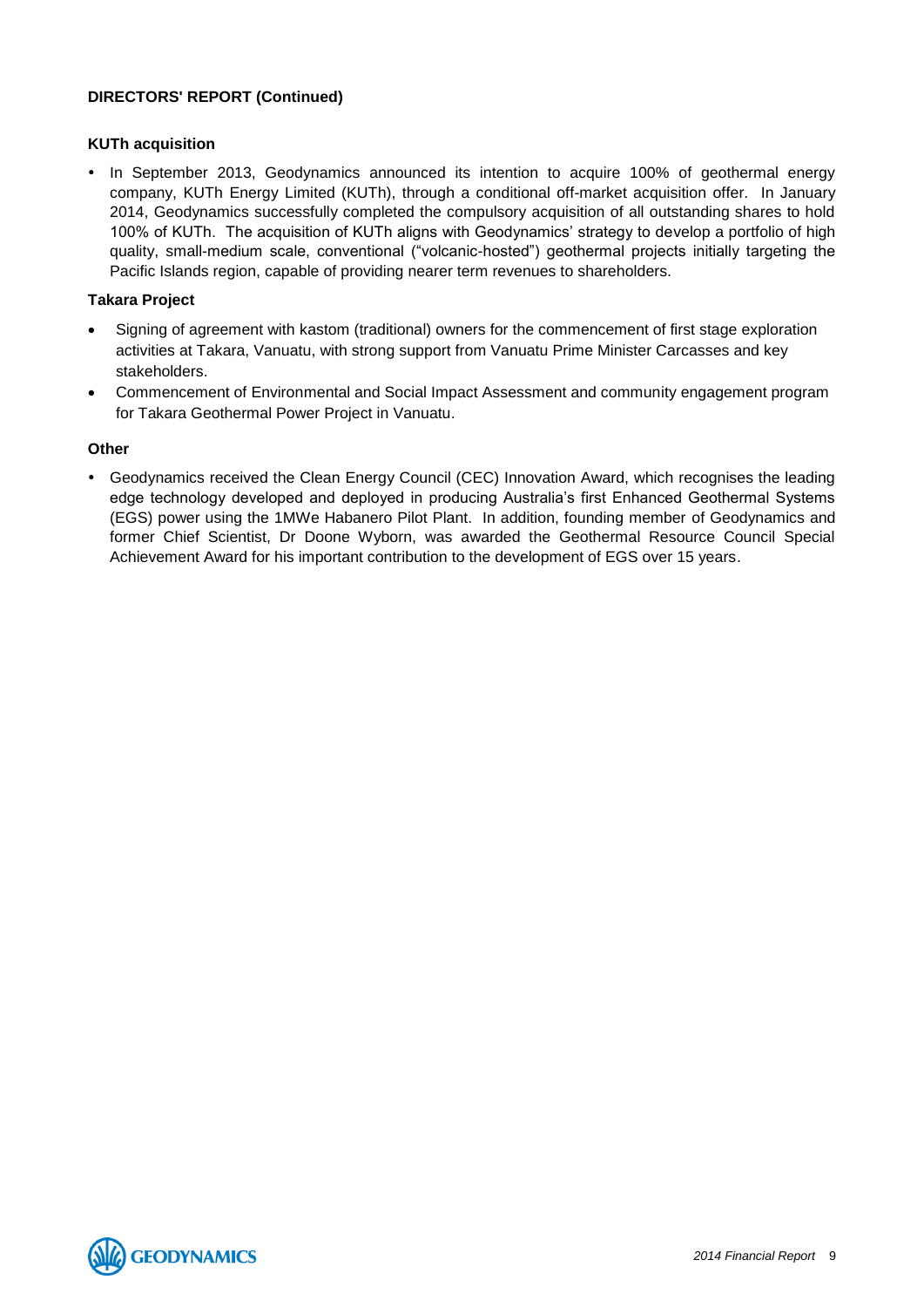# **EMPLOYEES**

The Company had 23 equivalent full time employees as at 30 June 2014 (2013: 30 employees).

# **DIVIDEND**

The Directors do not propose to recommend the payment of a dividend in respect of the period ended 30 June 2014.

# **DIRECTORS' INTERESTS IN THE SHARES AND OPTIONS OF THE COMPANY**

As at the date of this report, the interests of the Directors in the shares of Geodynamics Limited were:

| <b>Director</b> | <b>Fully paid Ordinary Shares</b> | <b>Options over Ordinary Shares</b> |
|-----------------|-----------------------------------|-------------------------------------|
| K. Spence       | 212,413                           | ۰                                   |
| G. Ward         | 730,319                           | ٠                                   |
| R. Davies       | 120,775                           |                                     |
| J. Hamilton     | 481,708                           | ۰                                   |
| M. Marier       |                                   | -                                   |
| A. Stock        | 62,315                            | -                                   |
| G. Miltenyi     | 2,648,152                         | ۰                                   |

# **SIGNIFICANT CHANGES IN THE STATE OF AFFAIRS**

Significant changes in the state of affairs of the Company during the financial period were as follows:

- The acquisition of KUTh Energy Limited was completed in January 2014.
- The focus activities in the Cooper Basin after the completion of the pilot plant trial is on the plugging and abandonment of wells and progressing the research program with Beach Energy Limited to investigate the use of geothermal resources to supply heat and/or power to potential gas developments in the area.
- The focus of geothermal exploration activities has moved to the Pacific region, specifically the projects in the Solomon Islands and Vanuatu.

There were no other significant changes in the state of affairs of the Company during the financial period.

# **SIGNIFICANT EVENTS AFTER THE BALANCE DATE**

There has not arisen between 30 June 2014 and the date of this report any item, transaction or event of a relevant and unusual nature likely, in the opinion of the Directors of the Company, to affect significantly the operations of the Company, the results of those operations, or the state of affairs of the Company.

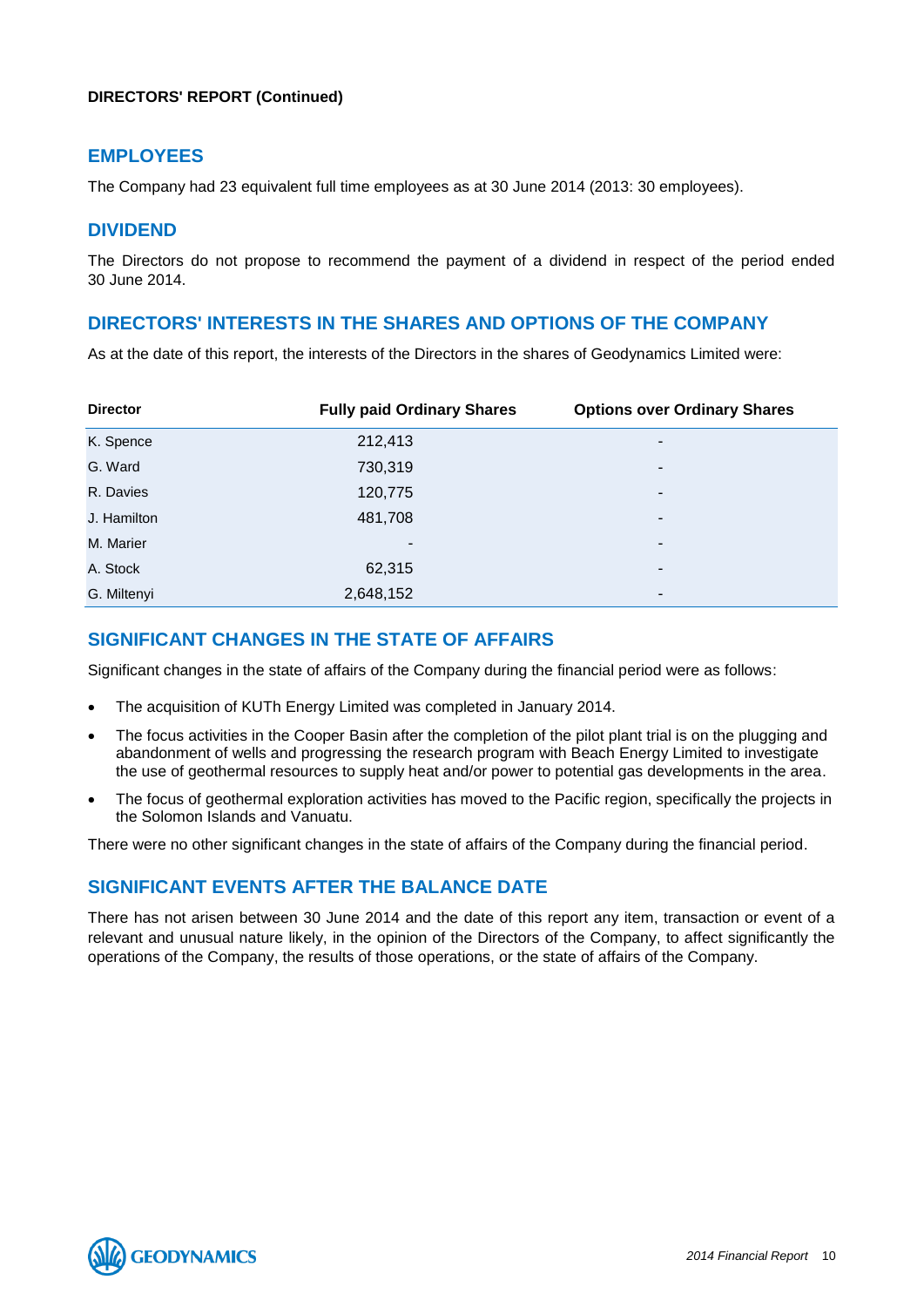# **LIKELY DEVELOPMENTS AND EXPECTED RESULTS**

The principal activity of Geodynamics Limited during the financial year was to explore and develop areas suitable for geothermal power production or utilisation of geothermal direct heat applications.

In addition to this historic focus, Geodynamics has a strong capability in a range of clean energy technologies and the associated utility and infrastructure sectors. With the significant changes occurring in these markets we are continuing to actively assess and consider opportunities outside our existing portfolio that can provide returns to shareholders. Our activities in this area have included a rigorous and deliberate review of emerging opportunities in the clean technology sectors that has identified a number of areas of opportunity for further consideration.

While continuing to actively seek opportunities outside of our traditional geothermal portfolio, we will continue to pursue our planned programs for our Cooper Basin, Solomon Islands and Vanuatu assets. The Company has a specific plan for each asset focussed on securing value through identifying a clear path to market and funding strategy, securing customers and environmental approvals, and defining a clear technical and operational plan.

Having successfully completed the Pilot Plant demonstration during the past financial year and completing the sale of the Habanero Camp to Beach Energy Limited, additional field works in the Cooper Basin will be undertaken to plug and abandon and complete site remediation works associated with the earlier Habanero-3, Habanero-2 and Celsius-1 well sites in line with our permit obligations.

With the continued exploration for unconventional gas and oil in the Cooper Basin we believe there is potential for the market for energy, both power and industrial heat, to grow and which our Innamincka Deeps resource is well positioned to supply. Securing such a customer capable of supporting further capital expenditure will be a pre-requisite to any further material spending at Habanero. Geodynamics is working with potential customers however if further exploration and development activities are required to allow potential customers to enter into a contract this may be delayed.

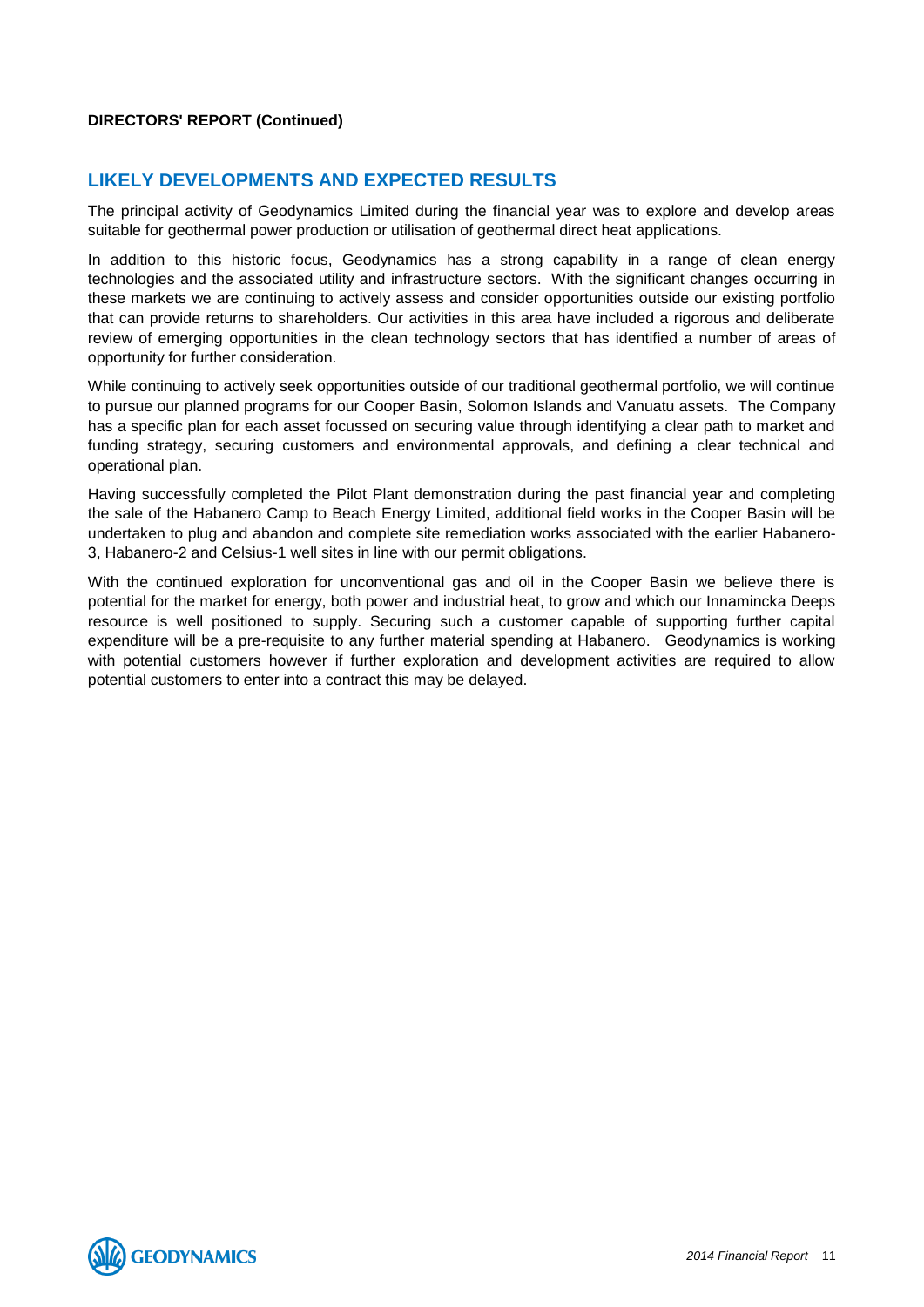# **ENVIRONMENTAL REGULATIONS AND PERFORMANCE**

Geodynamics Limited is strongly committed to the effective environmental management of our exploration, development and operating activities. Our Environmental Policy is the driver for maintaining our Environment Management System (EMS). This in turn provides the framework to support and guide activities, both in our offices and on our sites, in relation to environmental performance.

A successful annual surveillance audit by SAI Global ensured Geodynamics maintained ISO 14001:2004 certification in 2013/2014. Geodynamics made a business decision not to continue our EMS Certification mid-2014 predominantly due to our decreased presence in the Cooper Basin - the primary focus area of our EMS. Geodynamics will continue to manage the rehabilitation and plug and abandonment activity in the Cooper Basin in line with the Statement of Environmental Objectives (SEO) requirements for the area.

A summary of the Company's environmental performance over the year is as follows:

Generally, compliance has been achieved with environmental regulatory requirements

- No serious environmental incidents occurred.
- All scheduled environmental audits have been completed on time, with the majority of the findings closed out or in progress.
- Notices of Entry have been submitted to all relevant stakeholders prior to commencement of activities, including traditional owners and pastoralists, with no complaints received.
- The environmental best practice reference guide ('*The Green Book*') is provided to site personnel and contractors once inducted. It provides a best practice reference guide specific to Geodynamics' activities in the Cooper Basin.
- Environmental and Social Impact Assessments have been carried out in the Solomon Islands and Vanuatu (Takara).
- The 1MW Geothermal Power Plant SEO 5-yearly review was undertaken by Geodynamics.

We continue to build on our environmental achievements by seeking ways to reduce the day-to-day impact of our activities on the environment while at the same time maintaining a framework for continued environmental performance focussing on mitigating our environment impacts.

In particular, Geodynamics is focussing on rehabilitating those areas that are no longer being actively used for geothermal exploration and development. Monitoring and evaluation of these areas indicates that Geodynamics' rehabilitation work at the Savina 1 and Celsius 1 & 2 well sites has resulted in good vegetation cover that either meets or exceeds the revegetation requirements for such well sites.

Even within active sites such as the main Habanero camp, Geodynamics is minimising its footprint by cordoning off areas not required for operations so that they can recover and revegetate naturally.

The majority of rehabilitation work will commence once post-abandonment monitoring activities have concluded.

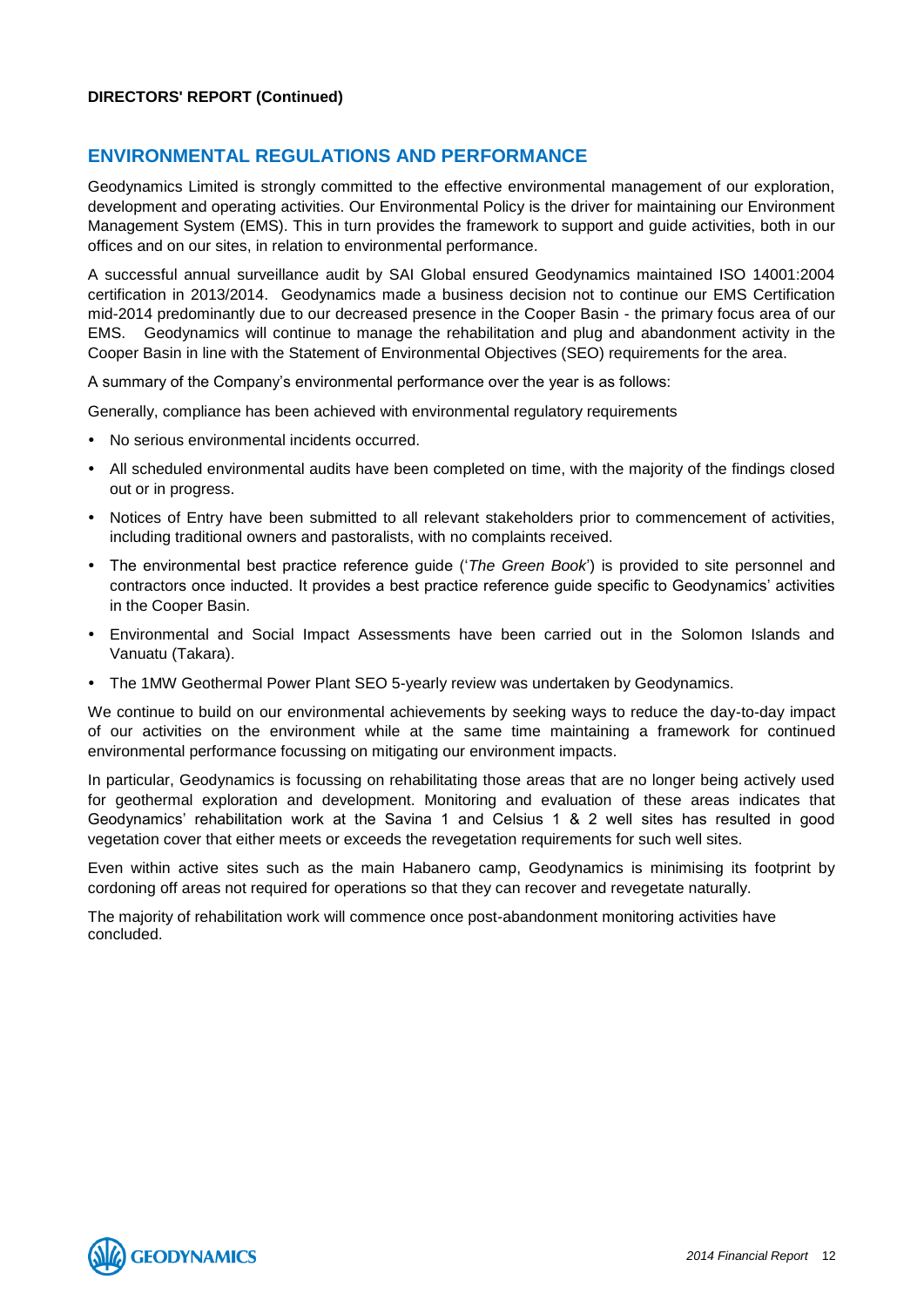# **INDEMNIFICATION AND INSURANCE OF DIRECTORS AND OFFICERS**

During the financial year, the entity paid premiums in respect of contracts insuring directors, secretaries, and executive officers of the Group and related entities against liabilities incurred as director, secretary or executive officer to the extent permitted by the Corporations Act 2001, subject to the terms, conditions, limitations and exclusions of the policy.

# **ROUNDING**

The amounts contained in this report and in the financial report have been rounded to the nearest \$1,000 (unless otherwise stated) under the option available to the Company under ASIC Class Order 98/0100. The Company is an entity to which the Class Order applies.

# **SHARE OPTIONS**

#### **Unissued shares – employee options**

As at the date of this report, there were NIL unissued ordinary shares under employee options (2013 – 6,828,319).

#### **Shares issued as a result of the exercise of employee options**

There were no employee options exercised during the financial year (2013 – Nil) or since the end of the financial year.

#### **Unissued shares – shareholder options**

As at the date of this report, there were no unissued ordinary shares under shareholder options (2013 – Nil).

#### **Shares issued as a result of the exercise of shareholder options**

There were no shareholder options exercised during the financial year (2013 – Nil) or since the end of the financial year.

# **DIRECTORS' MEETINGS**

During the period there were eight directors' meetings held of which four were by telephone conference. The number of directors' meetings and the number of meetings attended by each of the Directors of the Company during the financial period are as follows:

|                  | <b>Directors' Meetings</b>      |                                  | <b>Audit &amp; Risk Management</b><br><b>Committee Meetings</b> |                           | <b>Committee Meetings</b>       |                           | <b>Remuneration &amp; Nominations Health, Safety &amp; Environment</b><br><b>Committee Meetings</b> |                                  |
|------------------|---------------------------------|----------------------------------|-----------------------------------------------------------------|---------------------------|---------------------------------|---------------------------|-----------------------------------------------------------------------------------------------------|----------------------------------|
|                  | Number held<br>whilst in office | <b>Number</b><br><b>Attended</b> | Number held<br>whilst in office                                 | <b>Number</b><br>Attended | Number held<br>whilst in office | <b>Number</b><br>Attended | Number held<br>whilst in office                                                                     | <b>Number</b><br><b>Attended</b> |
| K. Spence        | 8                               | 8                                | $\overline{\phantom{0}}$                                        |                           | 3                               | 3                         |                                                                                                     |                                  |
| G. Ward          | 8                               | 8                                |                                                                 |                           |                                 |                           |                                                                                                     |                                  |
| <b>B.</b> Davies | 8                               | 8                                | 2                                                               | 2                         | 3                               | 3                         |                                                                                                     |                                  |
| J. Hamilton      | 8                               | 8                                | $\mathcal{P}$                                                   | 2                         |                                 |                           |                                                                                                     |                                  |
| M. Marier        | 8                               | 8                                | 2                                                               | 2                         |                                 | -                         |                                                                                                     |                                  |
| A. Stock         | 8                               | 8                                |                                                                 |                           | 3                               | 3                         |                                                                                                     |                                  |
| G. Miltenyi      | 2                               |                                  |                                                                 |                           |                                 |                           |                                                                                                     |                                  |

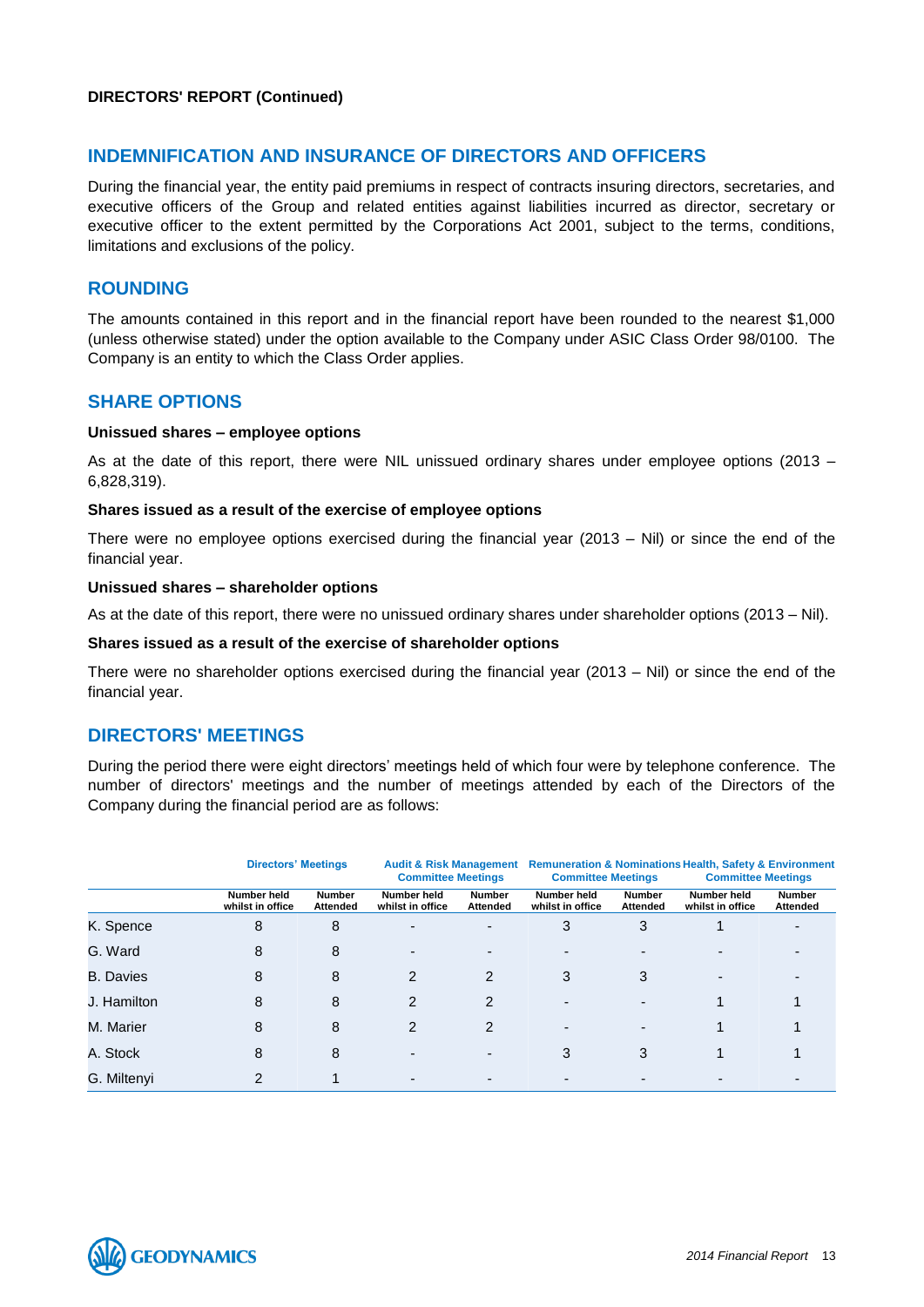The Company had three committees during the year with the following membership:

**Audit & Risk Management Committee –** Membership comprises three Non-executive Directors being Messrs Davies (Chair), Marier and Hamilton.

**Remuneration & Nominations Committee –** Membership comprises three Non-executive Directors being Messrs Stock (Chair), Spence and Davies.

**Health, Safety & Environment (HSE) Committee** – Membership comprises three Non-executive Directors being Messrs Hamilton (Chair), Spence, and Stock with G. Ward as an ex-officio member. The Company's Health and Safety Manager (K. Coates) is also an ex-officio member of this Committee.

# **AUDITOR INDEPENDENCE AND NON-AUDIT SERVICES**

The Directors received a declaration from the auditor of Geodynamics Limited which is listed immediately after this report and forms part of this Directors' report.

During the 2014 financial year, no non-audit services were provided by the entity's auditor, Ernst & Young (2013: \$nil). Other assurance services provided by Ernst & Young represent audits of government grants.

#### **Indemnification of auditors**

To the extent permitted by law, the Company has agreed to indemnify its auditors, Ernst & Young, as part of the terms of its audit engagement against claims by third parties arising from the audit (for an unspecified amount). No payment has been made to indemnify Ernst & Young during or since the financial year.

# **CORPORATE GOVERNANCE**

The Directors recognise the need for the highest standards of corporate behaviour and accountability and therefore support and have adhered to the principles of Corporate Governance. The Company's Corporate Governance Statement is printed immediately following this Directors' Report.

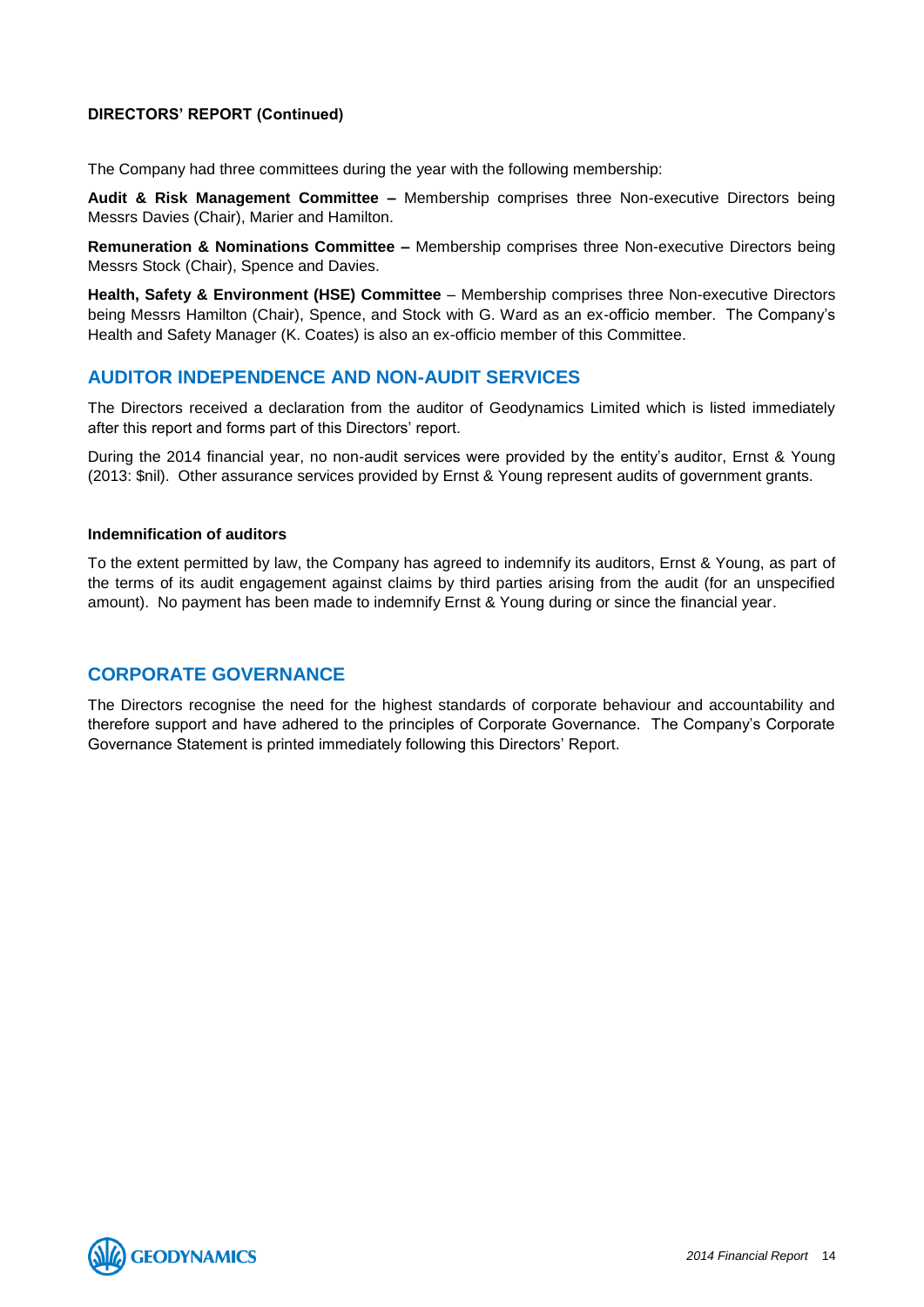# **REMUNERATION REPORT (Audited)**

This remuneration report for the year ended 30 June 2014 outlines the remuneration arrangements in place for Directors and Executives of Geodynamics Limited in accordance with the requirements of the *Corporations Act 2001* and its Regulations. This information has been audited as required by section 308(3C) of the Act.

The remuneration report is presented under the following sections:

- 1. Introduction
- 2. Remuneration governance
- 3. Executive remuneration arrangements
	- A. Remuneration principles and strategy
	- B. Approach to setting remuneration
	- C. Detail of Incentive Plans
- 4. Executive remuneration outcomes for 2013/14 (including link to performance)
- 5. Executive contracts
- 6. Non-executive Director remuneration (including statutory remuneration disclosures)
- 7. Additional statutory disclosures

# **1. Introduction**

The remuneration report details the remuneration arrangements for key management personnel (KMP) who are defined as those persons having authority and responsibility for planning, directing and controlling the major activities of the Company directly or indirectly including any Director.

For the purposes of this report, the term 'executive' encompasses the Managing Director and the executive management team of the Company.

| <b>Non-executive Directors (NEDs)</b> |                                             |
|---------------------------------------|---------------------------------------------|
| K. Spence                             | Chairman                                    |
| R. Davies                             | Director                                    |
| J. Hamilton                           | Director                                    |
| M. Marier                             | Director                                    |
| A. Stock                              | Director                                    |
| G. Miltenyi                           | Director - appointed 1 March 2014           |
| <b>Executive Directors</b>            |                                             |
| G. Ward                               | Managing Director and CEO                   |
| <b>Other Executives</b>               |                                             |
| K. Coates                             | <b>Operations Manager</b>                   |
| R. Hogarth                            | <b>Reservoir Engineering Manager</b>        |
| T. Pritchard                          | Chief Financial Officer & Company Secretary |
| A. Hodson                             | Well Engineering and Technology Manager     |
| A. Mills                              | Project Engineering Team Leader             |

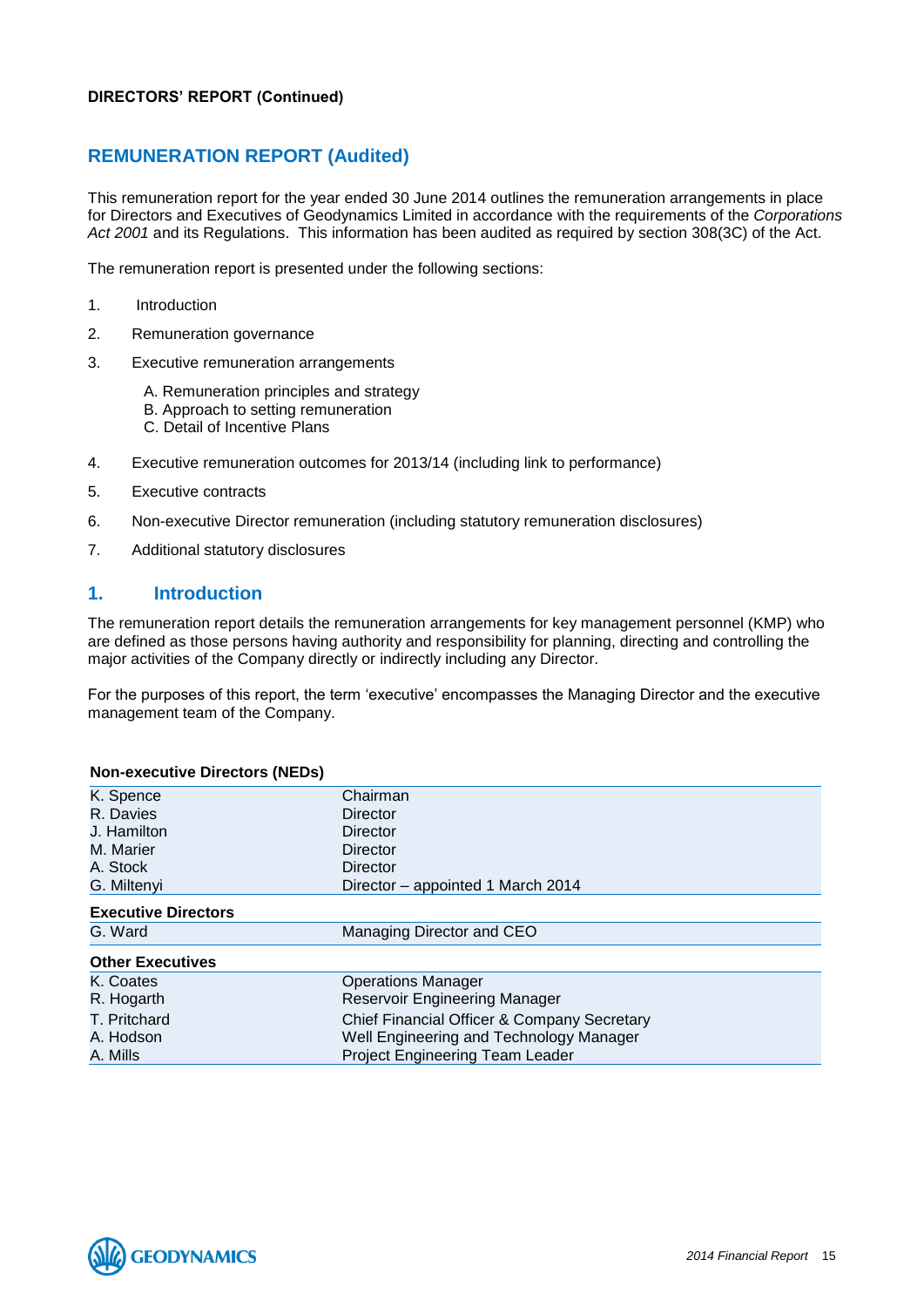# **2. Remuneration governance**

#### **Remuneration Committee**

The Remuneration & Nominations Committee comprises three Non-executive Directors (NEDs). The Remuneration and Nominations Committee has the primary objective of assisting the Board in developing and assessing the remuneration policy and practices of the Directors, Chief Executive Officer (CEO) and Senior Executives who report directly to the CEO.

Specifically, the Board approves the remuneration arrangements of the CEO, the aggregate annual fixed remuneration salary review, the level of the short-term incentive (STI) pool and the methodology for awards made under the long-term incentive (LTI) plan, following recommendations from the Remuneration & Nominations Committee. The Board also sets the aggregate remuneration of NEDs, which is then subject to shareholder approval, and NED fee levels.

Committee assessments incorporate the development of remuneration policies and practices which will enable the Company to attract and retain executives who will create value for shareholders.

Executives will be fairly and responsibly rewarded having regard to the performance of the Company, the performance of the executive and the general market environment. The Committee also assists the Board in its own self evaluation by annually reviewing the process for self evaluation. This considers attributes such as the qualitative and quantitative nature of the review, and the mix between total Board review and individual Director review.

The Remuneration & Nominations Committee meets regularly through the year. The CEO attends remuneration committee meetings by invitation, where management input is required. The CEO is not present during any discussions related to his own remuneration arrangements.

Further information on the Remuneration & Nomination Committee's role, responsibilities and membership can be found on the Company's web site at [www.geodynamics.com.au.](http://www.geodynamics.com.au/)

#### **Use of Remuneration Consultants**

In keeping with the legislation relating to the appointment of remuneration consultants for organisations, Guerdon Associates was appointed by the Chair of the Remuneration and Nominations Committee to provide advice on the Long Term Incentive for the Managing Director.

Based on the advice and recommendation provided by Guerdon Associates, the Geodynamics Limited Share Appreciation Rights Plan was introduced and approved by shareholders at the company's Annual General Meeting on Thursday 28 November 2013.

The fees paid to Guerdon Associates for the remuneration recommendations were \$40,481.

The Company is satisfied the advice received from Guerdon Associates is free from undue influence from the Managing Director to whom the remuneration recommendations apply as the reports received from Guerdon Associates were presented to the Remuneration and Nominations Committee.

#### **Remuneration Report approval at FY12/13 AGM**

The FY12/13 remuneration report received positive shareholder support at the FY12/13 AGM with a vote of 94.5% in favour.

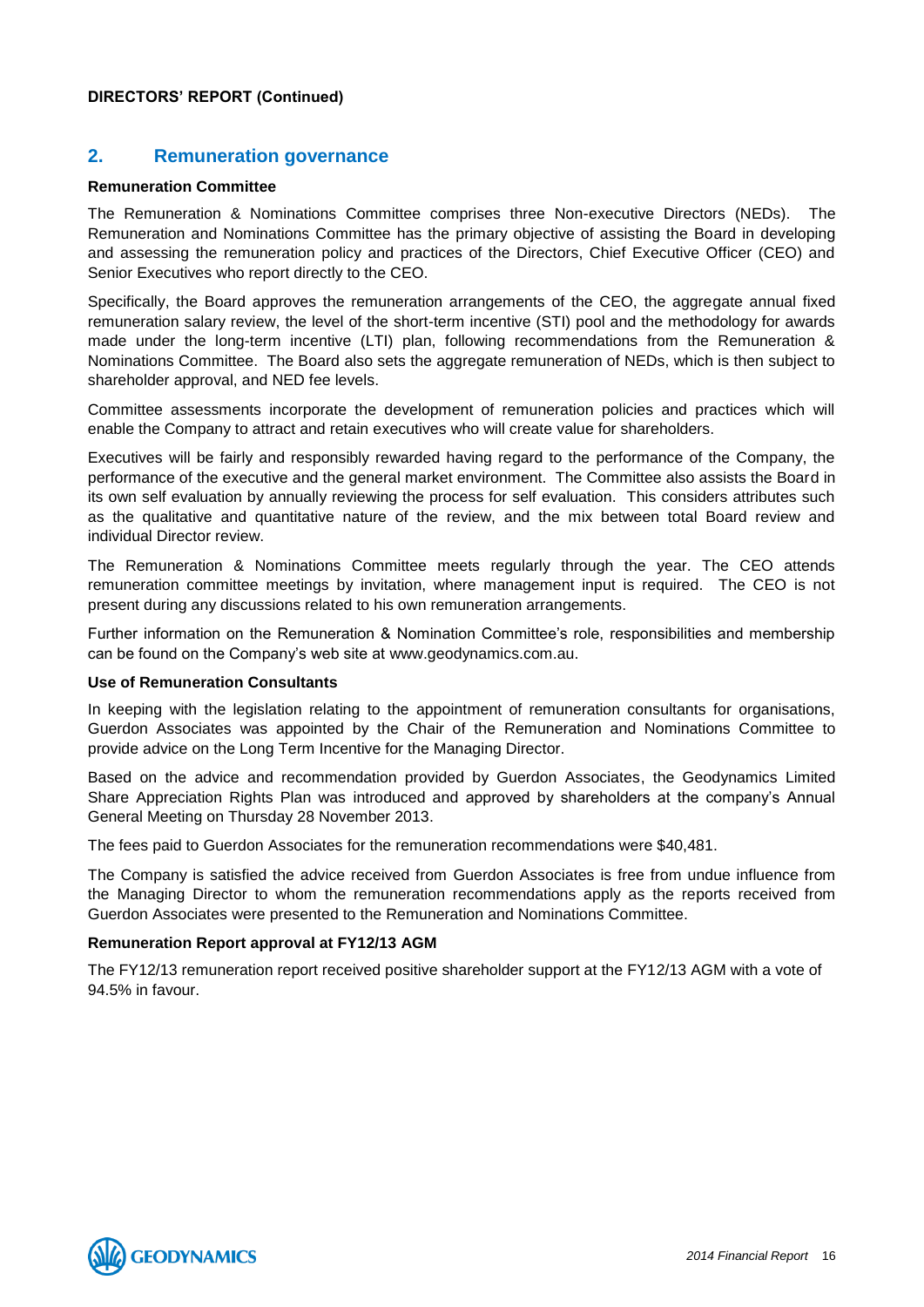# **3. Executive Remuneration Arrangements**

# **3A. Remuneration principles and strategy**

Geodynamics' executive remuneration strategy is designed to attract, motivate and retain highly skilled executives and align the interests of executives and shareholders.

To this end, the company embodies the following principles in its remuneration framework:

- Provide competitive salaries to attract high calibre executives;
- Link executive performance rewards to medium and longer term shareholder value creation through the KPI linked Short Term Incentive plan and periodic grants of shares and share options;
- Establish appropriate share price performance hurdles under its long term incentive plan to align executive reward with shareholder value creation, the achievement of which will depend on the Company achieving key corporate milestones that are integral to the Company's successful completion of its business plan.

The Company aims to reward its Executives with a level and mix of remuneration commensurate with their position and responsibilities within the Company and so as to:

- Reward Executives for company, business division and individual performance against targets set by reference to appropriate benchmarks;
- Link reward with the strategic goals and performance of the Company; and
- Ensure total remuneration is competitive by market standards.

# **3B. Approach to setting remuneration**

The Managing Director's and key executives' emoluments are structured to retain and motivate Executives by offering a competitive base salary, a short term annual cash-based performance related component together with longer term performance incentives through the Geodynamics Limited Share Appreciation Rights Plan which allow executives to align with the success of Geodynamics Limited.

Remuneration consists of the following key elements:

- Fixed Remuneration Base salary and superannuation;
- Variable Remuneration under the Geodynamics Short Term Incentive Plan (STIP) payable in cash at the end of the financial year;
- Variable Remuneration under the Geodynamics Limited Share Appreciation Rights Plan payable in Shares subject to performance conditions in accordance with the Plan.

The level of fixed remuneration is set so as to provide a base level of remuneration which is both appropriate to the position and is competitive in the market. Fixed remuneration of the Managing Director is reviewed annually by the Remuneration and Nominations Committee and approved by the Board. Factors considered include Company and individual performance, relevant comparative remuneration in the market and internal and, where appropriate, external advice. The Remuneration and Nominations Committee has access to external advice independent of management.

Senior Executives receive their fixed (primary) remuneration in cash. The fixed remuneration component of KMP is detailed in Table 1 of this report.

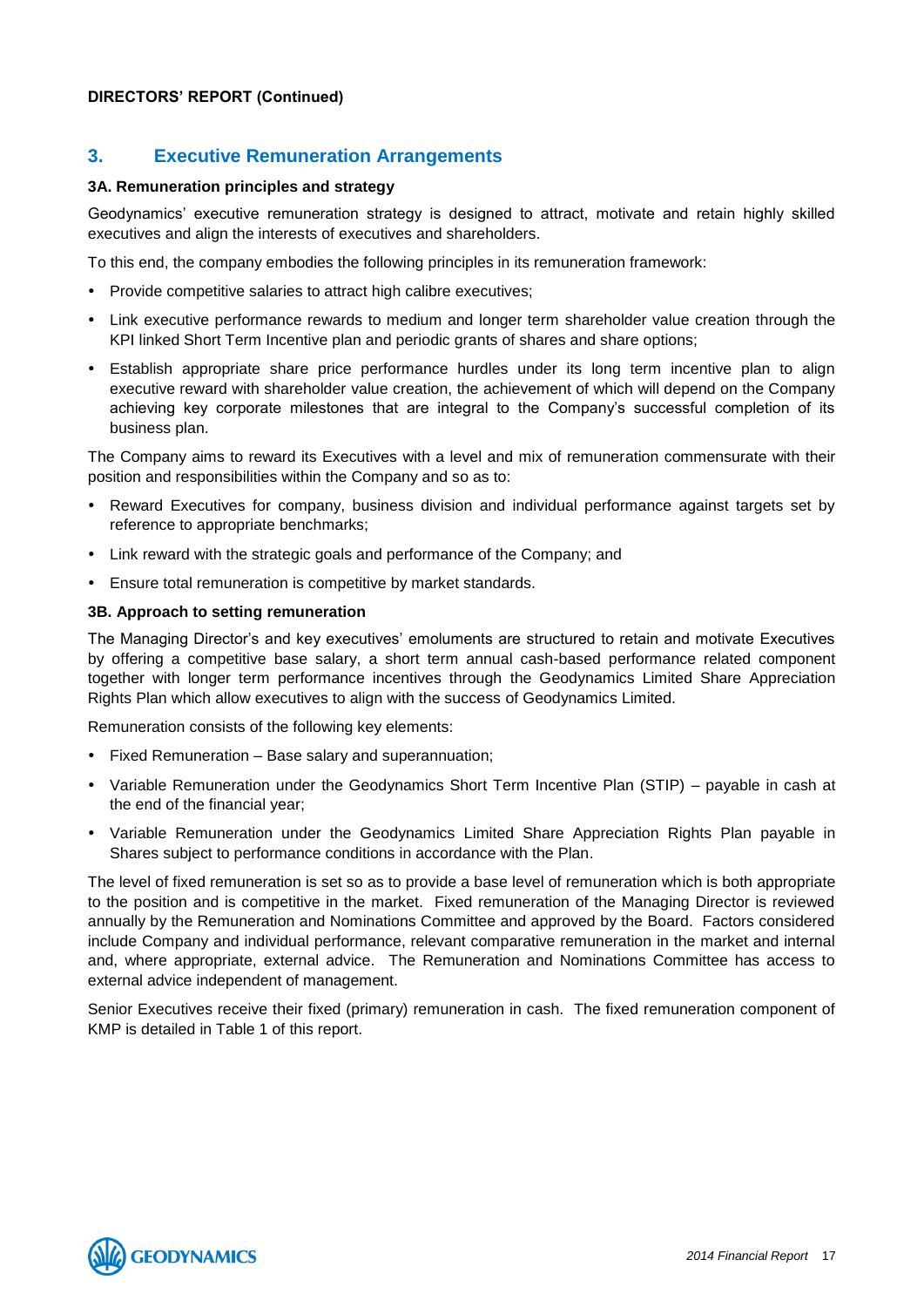# **3C. Details of Incentive Plans**

# **Short Term Incentive Plan (STIP)**

The objectives of the Geodynamics STIP are to:

- Reward employees for their contribution in ensuring that Geodynamics achieves the corporate key deliverables;
- Encourage team work:
- Enhance Geodynamics attracting and retaining high calibre and high performing employees; and
- Link remuneration directly to the achievement of key annual organisational objectives.

The Company has in place an annual STIP that establishes a pool of funds up to a maximum of 30% of annualised fixed remuneration, adjusted in size according to the achievement of key Company Business Plan milestones in a year.

The distribution of the pool is to be determined by team achievement in delivering the team business plan milestones. Specifically, base targets are outlined that if achieved would result in an award of 20% of annualised fixed remuneration. First stretch targets are outlined that if achieved would result in an award of up to 25% of fixed annual remuneration and second stretch targets are outlined that if achieved would result in an award of up to the maximum of 30% of fixed annual remuneration.

To participate in the Plan, eligible staff must be employed for at least six months for the financial year in question meaning that for the FY13/14 year, eligible staff must have started by 1 January 2014.

On an annual basis, after consideration of performance against KPIs, the board, in line with their responsibilities, determine the amount, if any, of the short-term incentive to be paid from the pool of funds.

# **Long Term Incentive Plan (LTIP)**

The LTIP was terminated by resolution of the Board at a meeting held on 27 February 2014. A final issue of shares was completed at the discretion of the Board in consideration of the termination of the LTIP on 1 May 2014. The final allocation was subject only to a continuous service requirement being for a 36 month period from 31 December 2011 or 31 March 2013.

#### **Hedging of shares and options risk**

Currently no Director or officer uses hedging instruments to limit their exposure to risk on either shares or options in the Company. The Company's policy is that the use of such hedging instruments is prohibited.

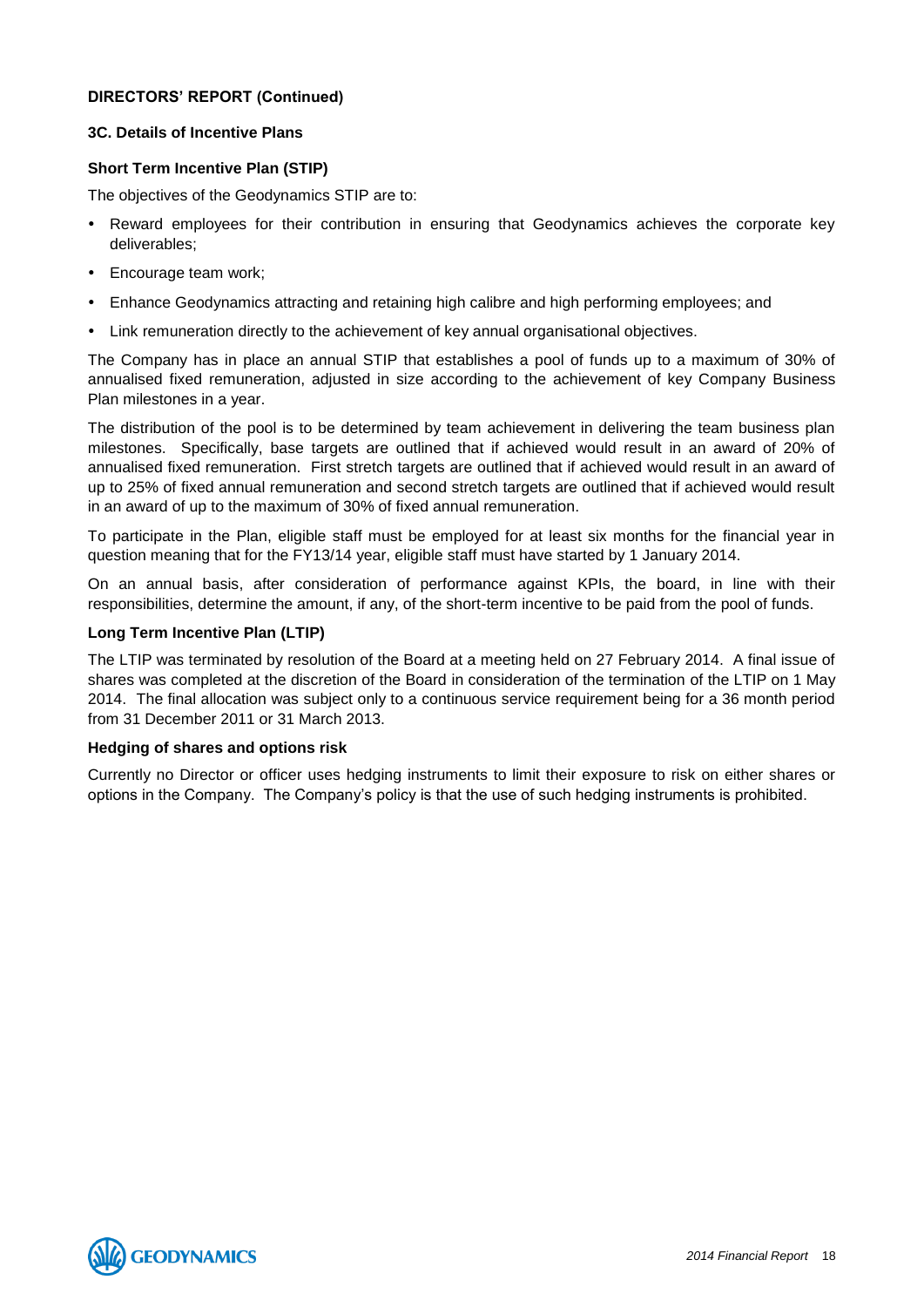# **4. Executive Remuneration outcomes for FY13/14**

#### **Company performance and its link to short-term incentives**

The key business plan milestones driving STI payment outcomes for FY13/14 with relevant performance against targets are outlined in the table below:

| <b>Milestone</b>                                                                                                                                                      | <b>FY13/14 performance versus targets</b>                |
|-----------------------------------------------------------------------------------------------------------------------------------------------------------------------|----------------------------------------------------------|
| Health Safety & Environment – delivering the business plan safely with<br>low environmental impact                                                                    | All of four base targets and first stretch target<br>met |
| Delivery of operational results on schedule, quality and budget with a<br>weighting of time 20%, cost 40% and quality 40%                                             | All of four base targets met                             |
| Management of Finances – the Company remains securely funded<br>through management of income and costs, and uses financial resources<br>to develop new opportunities. | Both of two base targets met                             |

In FY13/14 the Board has elected not to make any payments under the Company's Short Term Incentive Plan. This decision was made taking into consideration the Company's financial position, the continued short-term performance of Geodynamics securities, and the efforts the Company had made through FY13/14 to reduce costs and preserve financial assets through cost saving measures undertaken including reduction in staff numbers. The Company had established short term targets, approved by the Board, for FY13/14 under the rules of the STI Plan. An assessment of performance against these targets indicates that all Base Targets had been successfully achieved which would have resulted in an eligibility for a payment of 10% (33% of the eligible STI amounts) should the Board have ruled that a payment under the STI was to be made.

The following table outlines the proportion of maximum STI that was earned and forfeited in relation to FY2014:

| <b>Name</b>  | <b>Proportion of maximum STI</b><br>earned in FY14 | <b>Proportion of maximum STI</b><br>forfeited in FY14 |
|--------------|----------------------------------------------------|-------------------------------------------------------|
| G. Ward      | $0\%$                                              | 100%                                                  |
| K. Coates    | $0\%$                                              | 100%                                                  |
| R. Hogarth   | $0\%$                                              | 100%                                                  |
| T. Pritchard | $0\%$                                              | 100%                                                  |
| A. Hodson    | $0\%$                                              | 100%                                                  |
| A. Mills     | $0\%$                                              | 100%                                                  |

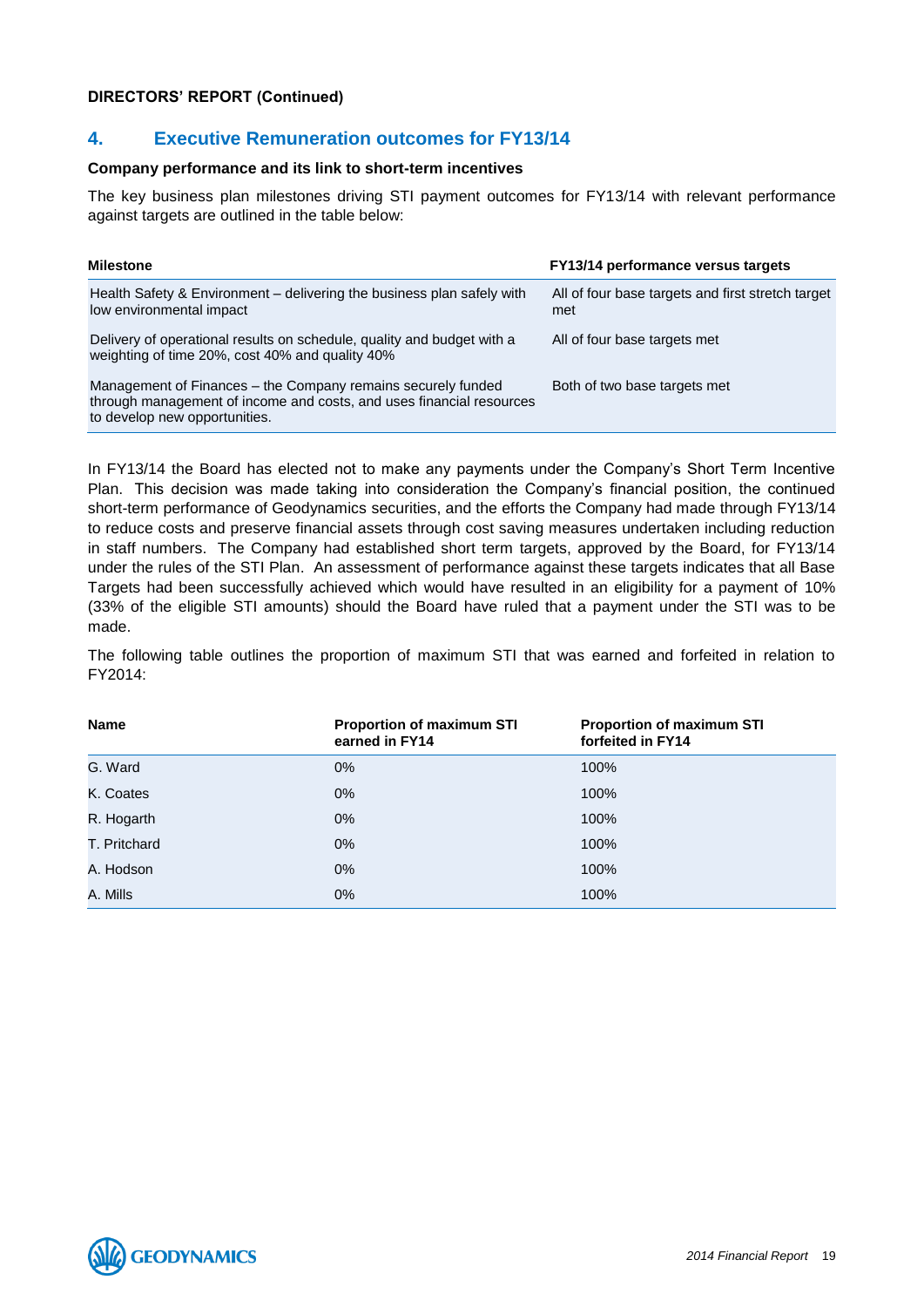# **Company performance and its link to long-term incentives**

The graph below shows the performance of the Company as measured by its share price and therefore by definition its Total Shareholder Return. The loss per share from continuing operations for the last five years was as follows: 2009/10 - \$0.051, 2010/11 - \$0.43, 2011/12 - \$0.031, 2012/13 - \$0.26, 2013/14 - \$0.03.



No options vested during the year under the Employee Option Plan as share price vesting performance hurdles were not met in addition all unvested options were cancelled as part of the termination of the LTIP on 1 May 2014.

1,675,675 shares vested during the year for nineteen employees who met the vesting hurdle of three years of continuous service.

2,894,718 shares were issued to the Deferred Employee Share Plan in accordance with the process for the termination of the plan. The final allocation was subject only to a continuous service requirement being for a 36 month period from 31 December 2011 or 31 March 2012.

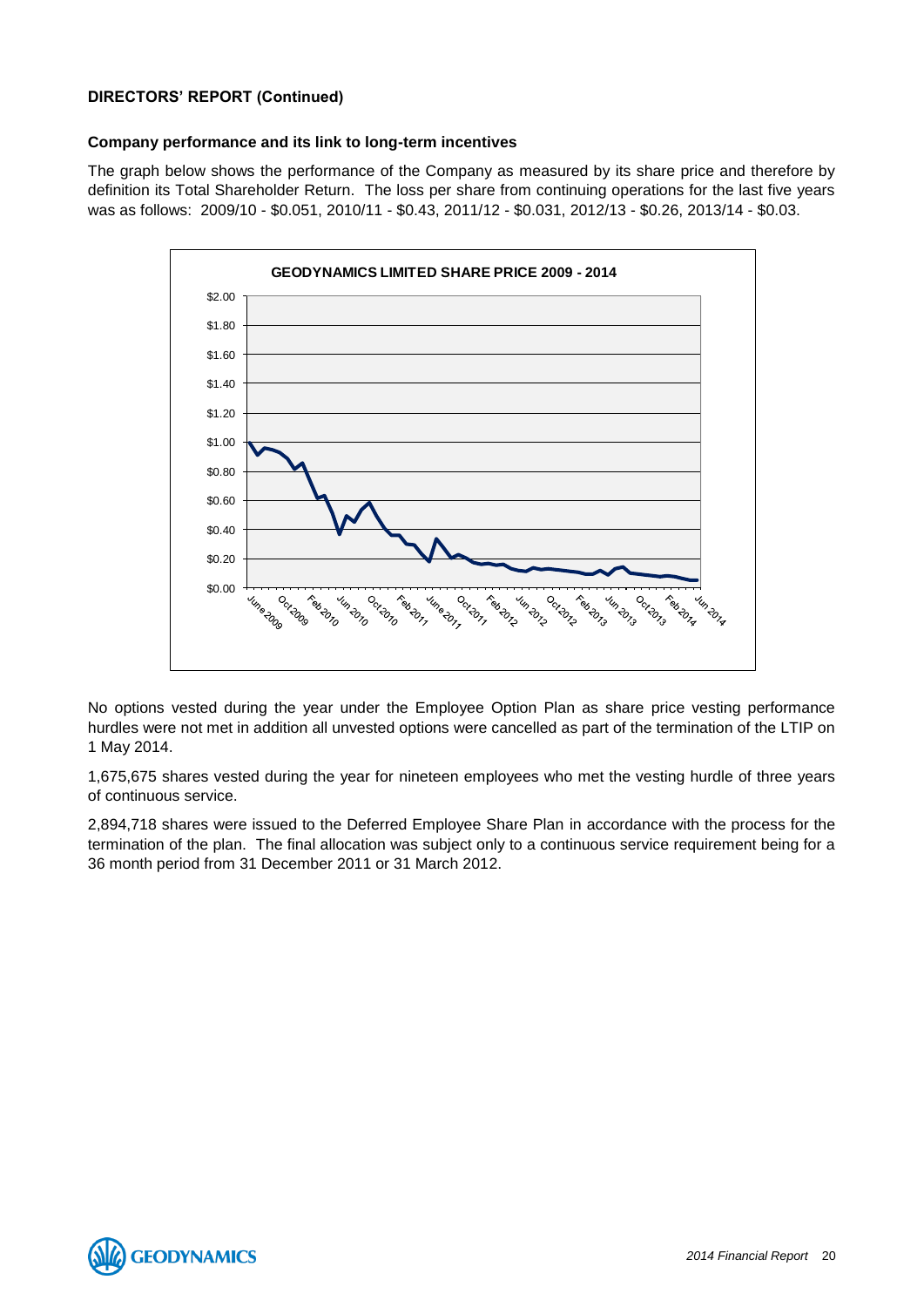|                      | <b>Short-Term</b> |                                       | <b>Post</b><br><b>Employment</b> | <b>Share Based payment</b>           |                                       | <b>Total</b> | <b>Performance</b><br><b>Related</b> |
|----------------------|-------------------|---------------------------------------|----------------------------------|--------------------------------------|---------------------------------------|--------------|--------------------------------------|
|                      | <b>Salary</b>     | <b>Cash Bonus</b><br><b>Incentive</b> | - Short Term Superannuation      | <b>Shares</b><br>(amortised<br>cost) | <b>Options</b><br>(amortised<br>cost) |              |                                      |
| G. Ward <sup>1</sup> | 466,609           | 0                                     | 4,225                            | 39,583                               | 61,517                                | 571,934      | 17.68%                               |
| K. Coates            | 293,685           | 0                                     | 17,803                           | 22,027                               | $\mathbf 0$                           | 333,515      | 6.60%                                |
| R. Hogarth           | 314,767           | 0                                     | 21,905                           | 27,005                               | $\mathbf 0$                           | 363,677      | 7.43%                                |
| T. Pritchard         | 265,695           | 0                                     | 15,381                           | 19,329                               | $\mathbf 0$                           | 300,405      | 6.43%                                |
| A. Hodson            | 233,429           | 0                                     | 23,661                           | 21,752                               | $\mathbf{0}$                          | 278,842      | 7.80%                                |
| A. Mills             | 252,714           | 0                                     | 20,224                           | 17,358                               | 17.080                                | 307,376      | 11.20%                               |
| <b>Totals</b>        | 1.826.899         | 0                                     | 103,199                          | 147.054                              | 78,597                                | 2,155,749    |                                      |

# **Table 1 – Remuneration of KMP of the Company for the year ended 30 June 2014**

1 The share and option amortised cost relate to those shares and options issued to the CEO as approved by shareholders at the November 2011 Annual General Meeting

#### **Table 2 – Remuneration of KMP of the Company or the year ended 30 June 2013**

|               | <b>Short-Term</b> |                                       | <b>Post</b><br><b>Employment</b> | <b>Share Based payment</b>                  |                                       | <b>Total</b> | <b>Performance</b><br><b>Related</b> |
|---------------|-------------------|---------------------------------------|----------------------------------|---------------------------------------------|---------------------------------------|--------------|--------------------------------------|
|               | <b>Salary</b>     | <b>Cash Bonus</b><br><b>Incentive</b> | - Short Term Superannuation      | <b>Shares</b><br><i>(amortised</i><br>cost) | <b>Options</b><br>(amortised<br>cost) |              |                                      |
| G. Ward $1$   | 475.000           | 194,508                               | 42,992                           | 39,286                                      | 104,265                               | 856,051      | 39.49%                               |
| K. Coates     | 288,546           | 27,345                                | 21,760                           | 29,573                                      | 2,297                                 | 369,521      | 16.02%                               |
| R. Hogarth    | 366,992           | 26,819                                | 22.441                           | 36,960                                      | 3,418                                 | 456,630      | 14.72%                               |
| T. Pritchard  | 244.220           | 29,808                                | 24,737                           | 19.086                                      | 9,327                                 | 327,178      | 17.79%                               |
| A. Hodson     | 257,562           | 16,519                                | 16,071                           | 28,880                                      | 2,671                                 | 321,703      | 14.94%                               |
| A. Mills      | 264.962           | 38,142                                | 24,712                           | 12,500                                      | 34,190                                | 374,506      | 22.65%                               |
| <b>Totals</b> | 1,897,282         | 333,141                               | 152,713                          | 166.285                                     | 156,168                               | 2,705,589    |                                      |

1 The share and option amortised cost relate to those shares and options issued to the CEO as approved by shareholders at the November 2011 Annual General Meeting

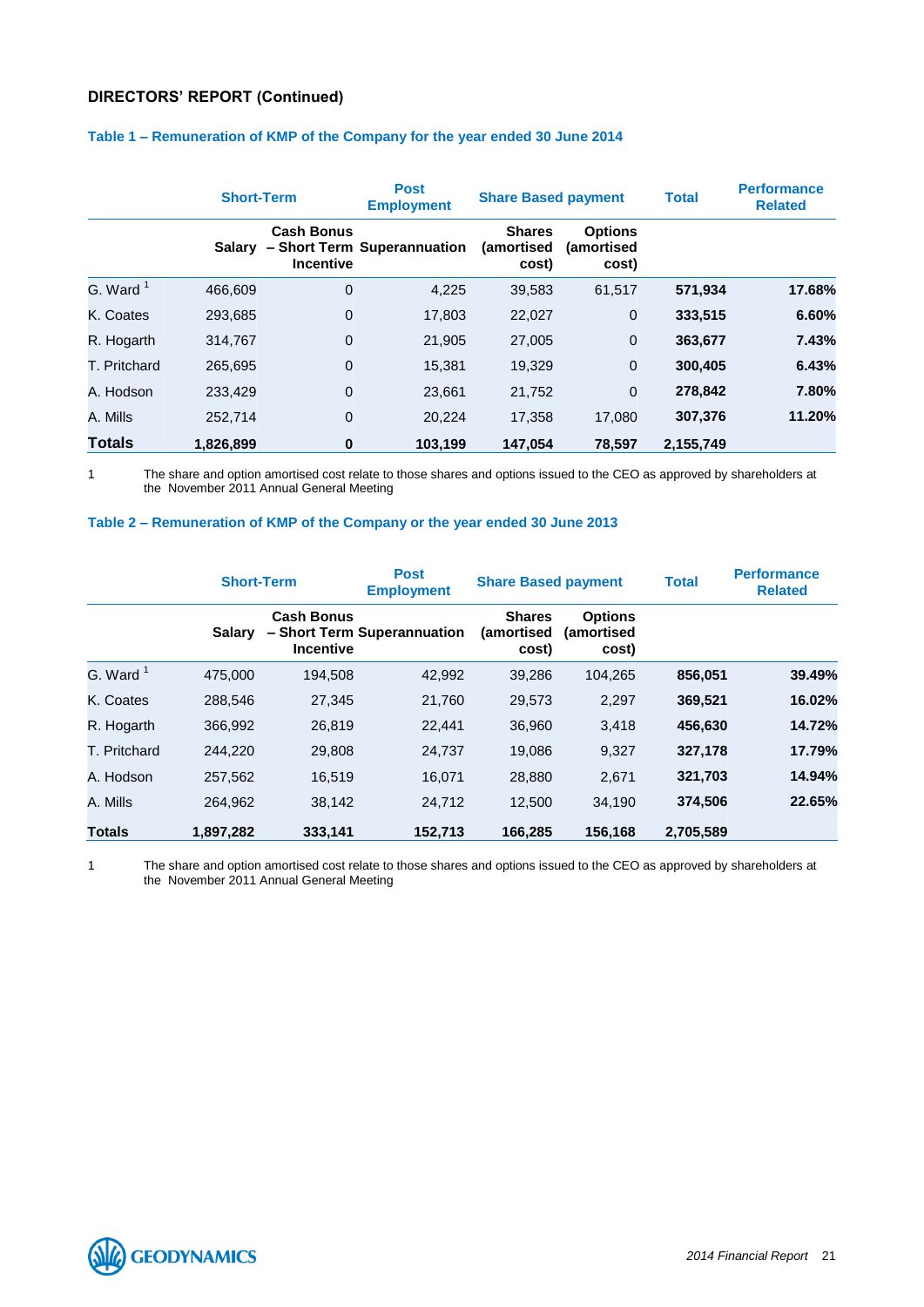# **5. Summary of Executive Contractual arrangements**

Remuneration arrangements for KMP are formalised in employment agreements. Details of these contracts are provided below.

The contracts below include arrangements entered into prior to the amendments to the Corporations Act 2001 regarding termination payments which came into effect on 24 November 2009. No contracts of the Company however exceed the revised limits on termination payments.

#### **Managing Director and Chief Executive Officer**

Mr Geoff Ward was appointed Managing Director on 31 January 2011. Mr Ward's remuneration package is formalised in an open ended contract, the details of which were disclosed in the 2013 Notice of Meeting for the Annual General Meeting on 28 November 2013. The key terms of Mr Ward's contract are as follows:

- He currently receives a base remuneration including superannuation of \$450,000 per annum. As part of a comprehensive review as set out in the notice of meeting for the Annual General Meeting held on 28 November 2013, his salary was reduced from \$500,000 to \$450,000 at 1 December 2013;
- Short Term Incentive Up to \$225,000 per annum which is only payable on the achievement of certain performance milestones. The members of the Remuneration and Nominations Committee have assessed that Mr Ward is eligible for a payment under the Short Term Incentive Scheme having achieved key financial and operational milestones identified for FY2014. In recognition of the continued underperformance of GDY shares and negative returns experienced by shareholders in FY2014, the Board have used their discretion and have elected not to pay any short term incentive payments for FY2014. The key performance milestones set for Mr Ward for FY13/14 were focussed on health and safety minimising risks of incidents and ensuring close out of key actions within schedule, successful field activities including progressing activities for the pacific region, ensuring expenditure within approved budgets was achieved, and completion of the acquisition of KUTh Energy Limited.
- Long term incentive (Share Appreciation Rights) an annual grant of Share Appreciation Rights (SARs) based on a maximum of 50% of his base remuneration. Performance conditions for the vesting of the SARs at the testing dates is based on growth in the GDY share price. No share appreciation rights were granted during the financial year. In addition no shares or options were issued under the previous LTIP. It is the Board's intention to issue SARs to Mr Geoff Ward in accordance with the shareholder approval at the Annual General Meeting on 28 November 2013.

|                                                                                                          | Notice period | Payment in lieu of<br>notice | <b>Treatment of STI on</b><br>termination                                    | <b>Treatment of LTI on</b><br>termination                                    |
|----------------------------------------------------------------------------------------------------------|---------------|------------------------------|------------------------------------------------------------------------------|------------------------------------------------------------------------------|
| <b>Resignation</b>                                                                                       | 6 months      | 6 months                     | Unvested awards<br>forfeited                                                 | Unvested awards<br>forfeited                                                 |
| <b>Termination for cause</b>                                                                             | 14 davs       | None                         | Unvested awards<br>forfeited                                                 | Unvested awards<br>forfeited                                                 |
| <b>Termination in cases of 6 months</b><br>long term illness,<br>disablement, or notice<br>without cause |               | 6 months                     | Maybe prorated for<br>time and performance<br>subject to Board<br>discretion | Maybe prorated for<br>time and performance<br>subject to Board<br>discretion |
| <b>Change of control</b>                                                                                 | 14 days       | 12 months                    | Prorated for time and<br>performance                                         | Prorated for time and<br>performance                                         |

The CEO's termination provisions are as follows:

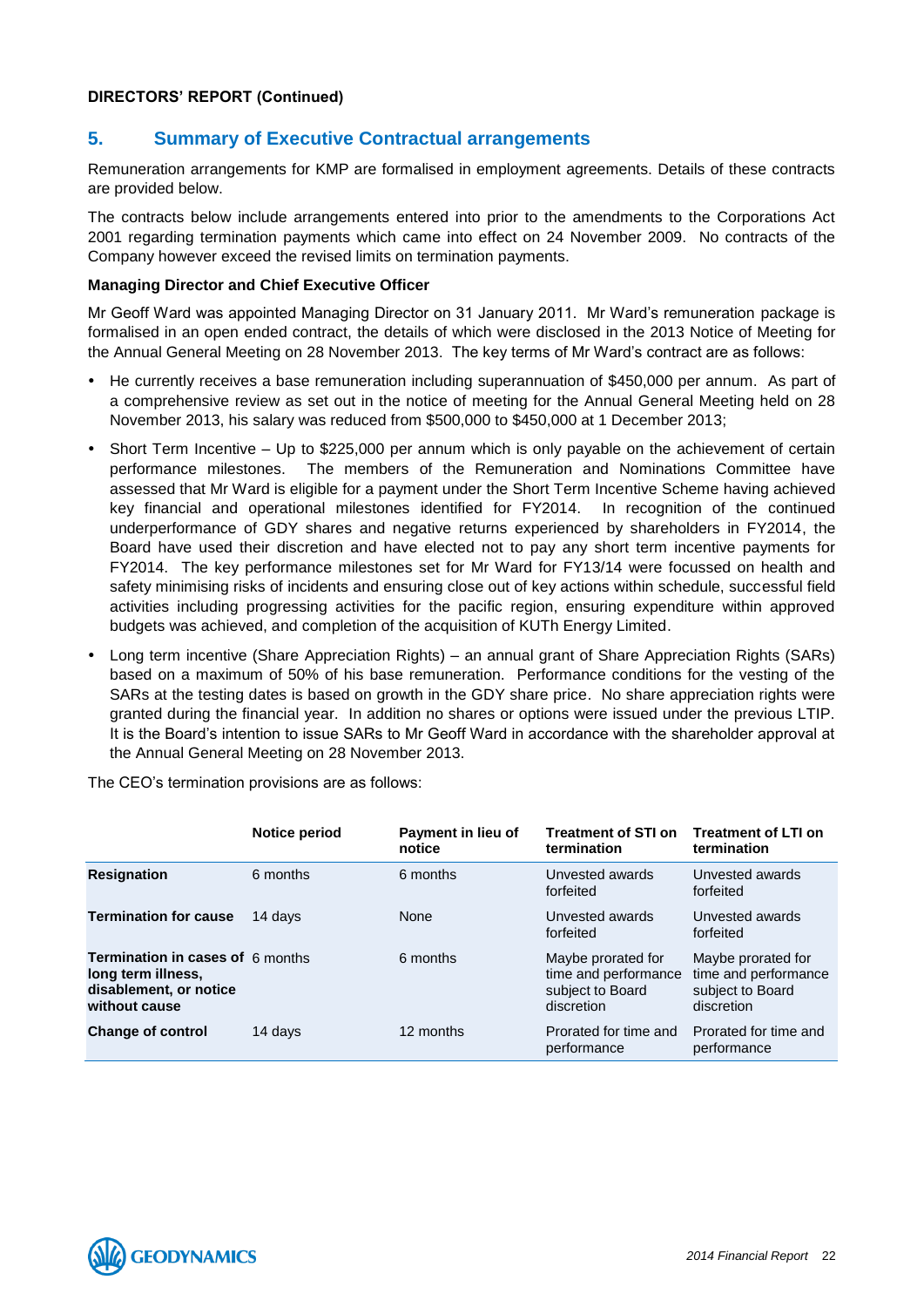# **Other KMP**

All other KMP have rolling contracts.

Other standard KMP provisions are as follows:

|                                                                                           | <b>Notice period</b> | Payment in lieu of<br>notice | <b>Treatment of STI on</b><br>termination                                    | <b>Treatment of LTI on</b><br>termination                                    |
|-------------------------------------------------------------------------------------------|----------------------|------------------------------|------------------------------------------------------------------------------|------------------------------------------------------------------------------|
| <b>Resignation</b>                                                                        | 3 months             | 3 months                     | Unvested awards<br>forfeited                                                 | Unvested awards<br>forfeited                                                 |
| <b>Termination for cause</b>                                                              | <b>None</b>          | None                         | Unvested awards<br>forfeited                                                 | Unvested awards<br>forfeited                                                 |
| <b>Termination in cases of 3 months</b><br>death, disablement, or<br>notice without cause |                      | 3 months                     | Maybe prorated for<br>time and performance<br>subject to board<br>discretion | Maybe prorated for<br>time and performance<br>subject to board<br>discretion |
| <b>Change of control</b>                                                                  | 1 month              | 1 month                      | Prorated for time and<br>performance                                         | Prorated for time and<br>performance                                         |

# **6. Non-executive Director remuneration arrangements**

# **Remuneration Policy**

The Board seeks to set aggregate remuneration at a level which provides the Company with the ability to attract and retain directors of the highest calibre, whilst incurring a cost which is acceptable to shareholders.

The amount of aggregate remuneration sought to be approved by shareholders and the manner in which it is apportioned amongst Directors is reviewed annually. The Board considers advice from external consultants as well as the fees paid to Non-executive Directors of comparable companies when undertaking the annual review process. The amounts are set at a level that compensates the Directors for their significant time commitment in overseeing the progression of the Company's business plan.

The Constitution of Geodynamics and the ASX Listing Rules specify that the aggregate remuneration of Non-executive Directors shall be determined from time to time by a general meeting. An amount not exceeding the amount determined is then divided between the directors as agreed. The latest determination was at the Annual General Meeting held on 28 November 2007 when shareholders approved an aggregate remuneration of \$700,000 per year.

The Board will not seek any increase for the NED pool at the 2014 AGM.

#### **Structure**

Each Non-executive Director receives a fee for being a Director of the Company. The current fee structure is to pay Non-executive Directors a base annual remuneration of \$64,500 p.a. with the Chairman paid \$118,250 p.a. The Chairman of each committee receives an additional fee of \$16,125 p.a. These fee structures have remained the same with no increase in the past five years. There are no retirement benefits offered to Non-executive Directors other than statutory superannuation which is in addition to these amounts. In accordance with good corporate governance practice, the Non-executive Directors do not participate in share and share option based remuneration plans of the Company.

The Company notes that collectively Sunsuper Pty Ltd & The Sentient Group, as major investors, have a right to appoint a Non-executive Director to the Company and as such that Director (where appointed) is not considered by the ASX Corporate Governance Principles to be independent.

The remuneration of Non-executive Directors for the year ending 30 June 2014 is detailed in Table 3 of this report and the remuneration for the comparative year ending 30 June 2013 is detailed in Table 4 of this report.

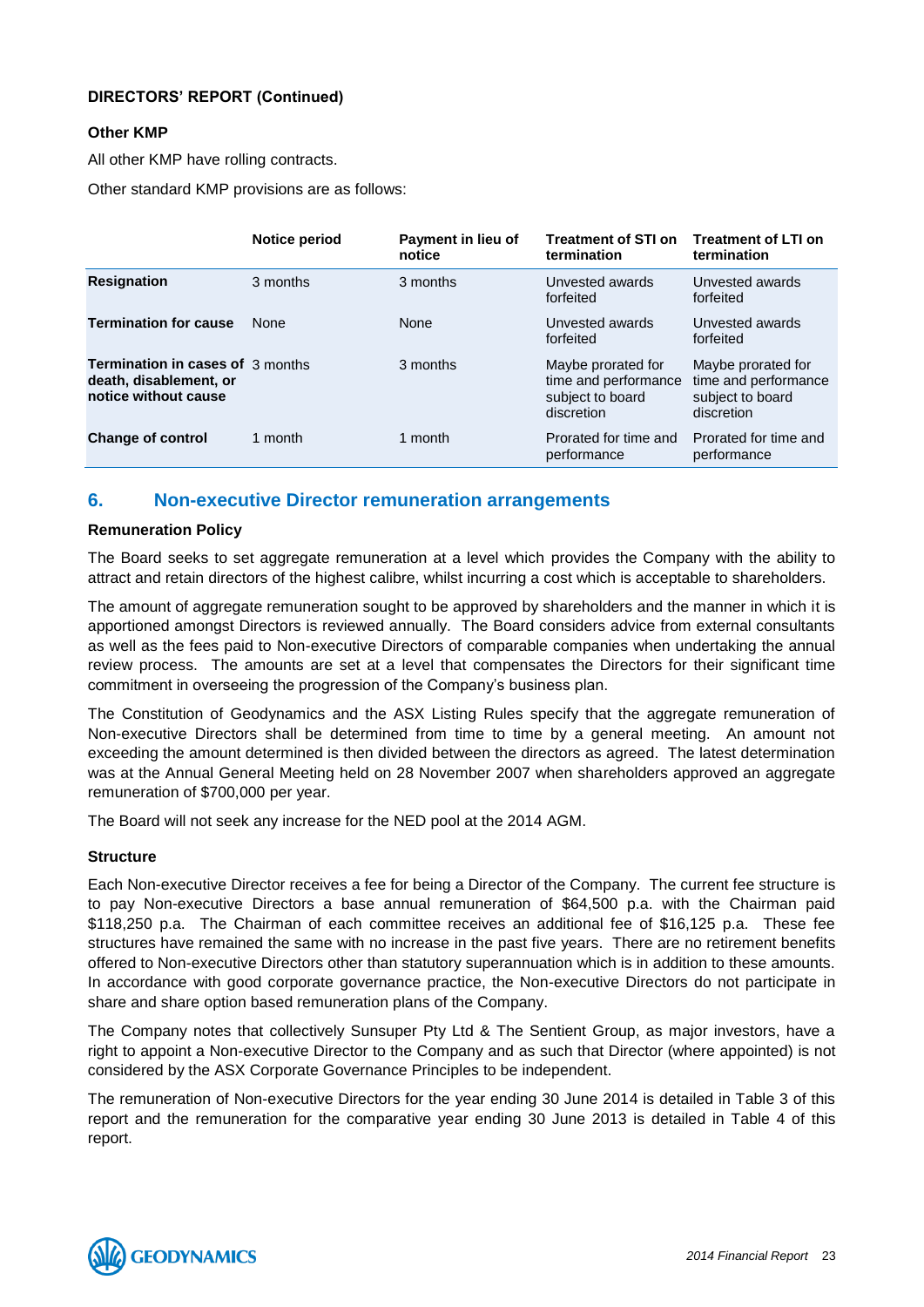# **Table 3 – Non-executive Directors' Remuneration for the year ended 30 June 2014**

|                          | Salary &<br><b>Consulting fees</b> | <b>Directors fees</b> | <b>Superannuation</b>    | <b>Other</b>             | <b>Total</b> |
|--------------------------|------------------------------------|-----------------------|--------------------------|--------------------------|--------------|
| K. Spence                | $\overline{\phantom{a}}$           | 118,250               | 10,938                   | $\overline{\phantom{a}}$ | 129,188      |
| R. Davies                | $\overline{\phantom{a}}$           | 80,625                | 7,458                    | -                        | 88,083       |
| J. Hamilton              |                                    | 88,083                | $\overline{\phantom{a}}$ | ٠                        | 88,083       |
| M. Marier                | -                                  | 64,500                | 5,966                    | $\blacksquare$           | 70,466       |
| A. Stock                 | $\overline{\phantom{a}}$           | 80,625                | 7,458                    | $\blacksquare$           | 88,083       |
| G. Miltenyi <sup>1</sup> | ٠                                  | 21,500                | 1,989                    | $\blacksquare$           | 23,489       |
| <b>Totals</b>            | ۰                                  | 453,583               | 33,809                   |                          | 487,392      |

1 Appointed 1 March 2014

# **Table 4 – Non-Executive Directors' Remuneration for the year ended 30 June 2013**

|                        | <b>Salary &amp; Consulting</b> |                |                       | <b>Shares</b>    |              |
|------------------------|--------------------------------|----------------|-----------------------|------------------|--------------|
|                        | <b>Fees</b>                    | Directors fees | <b>Superannuation</b> | (amortised cost) | <b>Total</b> |
| K. Spence              | $\overline{\phantom{a}}$       | 118,250        | 10,643                | ٠                | 128,893      |
| P. Chopra <sup>1</sup> | $\overline{\phantom{a}}$       | 35,875         | 2,419                 | ٠                | 38,294       |
| R. Davies              | $\overline{\phantom{0}}$       | 80,625         | 7,256                 | ٠                | 87,881       |
| J. Hamilton            | ۰                              | 87,881         | -                     | ٠                | 87,881       |
| M. Marier              | $\overline{\phantom{a}}$       | 64,500         | 5,805                 | ٠                | 70,305       |
| A. Stock               | $\overline{\phantom{a}}$       | 80,625         | 7,256                 | ٠                | 87,881       |
| <b>Totals</b>          | $\blacksquare$                 | 467,756        | 33,379                | ۰                | 501,135      |

1 Retired 29 November 2012

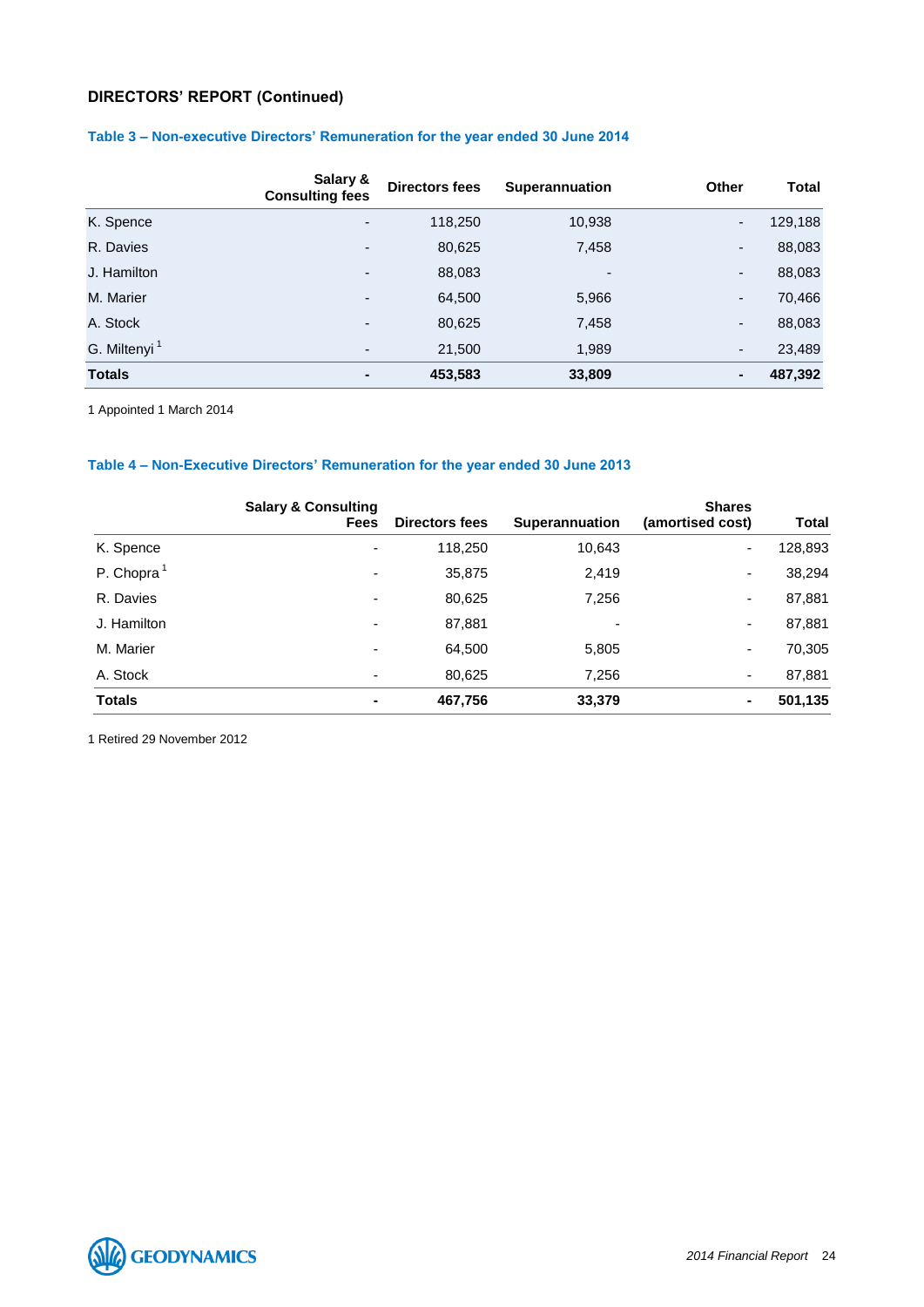# **7. Additional statutory disclosures**

#### **Table 5 – Shares granted to executives as part of remuneration for the year ended 30 June 2014**

During the financial year, shares were granted under the Long Term Incentive Plan to certain executives as disclosed below. The shares were issued as a final grant as part of the termination process of the Long Term Incentive Plan.

Shares granted to executives for the year ended 30 June 2014.

|              |                          |                          | Value of shares granted  |                   |
|--------------|--------------------------|--------------------------|--------------------------|-------------------|
|              | <b>Grant Date</b>        | <b>Granted Number</b>    | during the year          | % of Remuneration |
| R. Hogarth   | 1/5/14                   | 149,818                  | 8,540                    | 2%                |
| K. Coates    | 1/5/14                   | 122,205                  | 6,966                    | 2%                |
| A. Hodson    | 1/5/14                   | 130,045                  | 7,413                    | 2%                |
| T. Pritchard | 1/5/14                   | 166,514                  | 9,491                    | 4%                |
| A. Mills     | 1/5/14                   | 113,636                  | 6,477                    | 2%                |
| G. Ward      | $\overline{\phantom{0}}$ | $\overline{\phantom{a}}$ | $\overline{\phantom{0}}$ | ٠                 |

Shares vested to executives for the year ended 30 June 2014.

|              | vested during the year   | Value of shares Value of shares forfeited<br>during the year | Value per share vested at grant date |
|--------------|--------------------------|--------------------------------------------------------------|--------------------------------------|
| R. Hogarth   | 9,983                    | $\overline{\phantom{0}}$                                     | 0.52                                 |
| K. Coates    | 8,143                    | $\overline{\phantom{0}}$                                     | 0.52                                 |
| A. Hodson    | 7,724                    | -                                                            | 0.52                                 |
| T. Pritchard | $\overline{\phantom{0}}$ | $\overline{\phantom{a}}$                                     |                                      |
| A. Mills     | $\overline{\phantom{0}}$ | $\overline{\phantom{0}}$                                     | $\blacksquare$                       |
| G. Ward      | 15,517                   | $\overline{\phantom{0}}$                                     | 0.29                                 |

During the financial year, no options were granted or were proposed to be granted under the Long Term Incentive Plan.

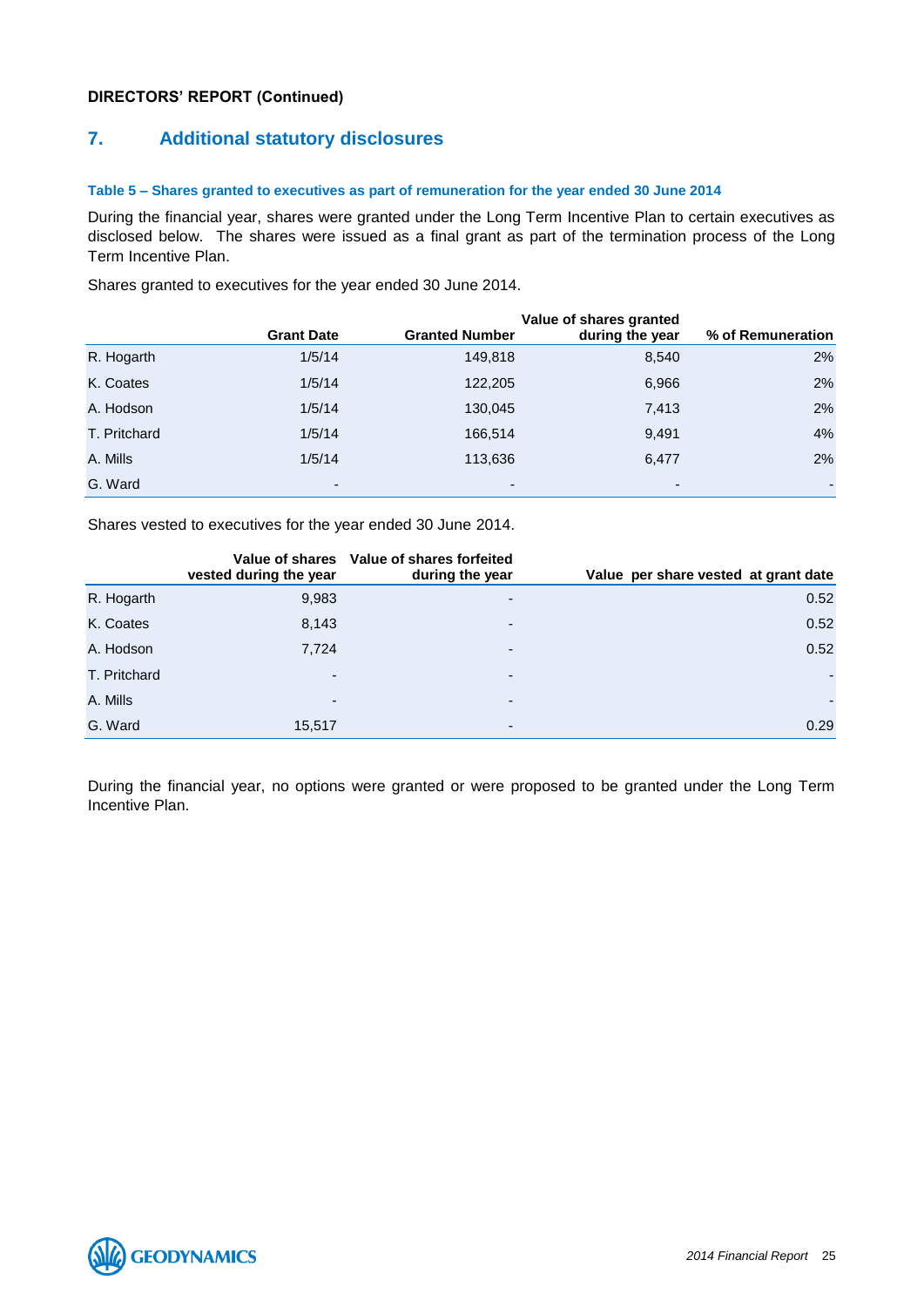# **Table 6 - Employee Share Plan Option holdings of Key Management Personnel**

|                   | <b>BALANCE AT</b><br><b>BEGINNING</b> | <b>GRANTED AS</b><br><b>REMUNERATION</b><br>/ BECAME KEY | <b>OPTIONS</b><br><b>EXERCISED</b> | <b>OPTIONS</b><br><b>LAPSED/NO</b><br><b>LONGER KEY</b> | <b>BALANCE</b><br><b>AT END OF</b> | <b>TOTAL</b><br><b>VESTED &amp;</b> |
|-------------------|---------------------------------------|----------------------------------------------------------|------------------------------------|---------------------------------------------------------|------------------------------------|-------------------------------------|
| FY2014            | OF PERIOD                             | <b>MANAGEMENT</b><br><b>PERSONNEL</b>                    |                                    | <b>MANAGEMENT</b><br><b>PERSONNEL</b>                   | <b>PERIOD</b>                      | <b>EXERCISABLE</b>                  |
| <b>Directors</b>  |                                       |                                                          |                                    |                                                         |                                    |                                     |
| G. Ward           | 2,700,000                             |                                                          |                                    | (2,700,000)                                             |                                    |                                     |
| J. Hamilton       |                                       |                                                          |                                    |                                                         |                                    |                                     |
| R. Davies         |                                       |                                                          |                                    |                                                         |                                    |                                     |
| M. Marier         |                                       |                                                          |                                    |                                                         |                                    |                                     |
| K. Spence         |                                       |                                                          |                                    |                                                         |                                    |                                     |
| A. Stock          |                                       |                                                          |                                    |                                                         |                                    |                                     |
| G. Miltenyi       |                                       |                                                          |                                    |                                                         |                                    |                                     |
| <b>Executives</b> |                                       |                                                          |                                    |                                                         |                                    |                                     |
| K. Coates         |                                       |                                                          |                                    |                                                         |                                    |                                     |
| R. Hogarth        |                                       |                                                          |                                    |                                                         |                                    |                                     |
| T. Pritchard      |                                       |                                                          |                                    |                                                         |                                    |                                     |
| A. Hodson         |                                       |                                                          |                                    |                                                         |                                    |                                     |
| A. Mills          | 1,079,914                             |                                                          | -                                  | (1,079,914)                                             |                                    |                                     |
| <b>Total</b>      | 3,779,914                             |                                                          |                                    | (3,779,914)                                             |                                    |                                     |

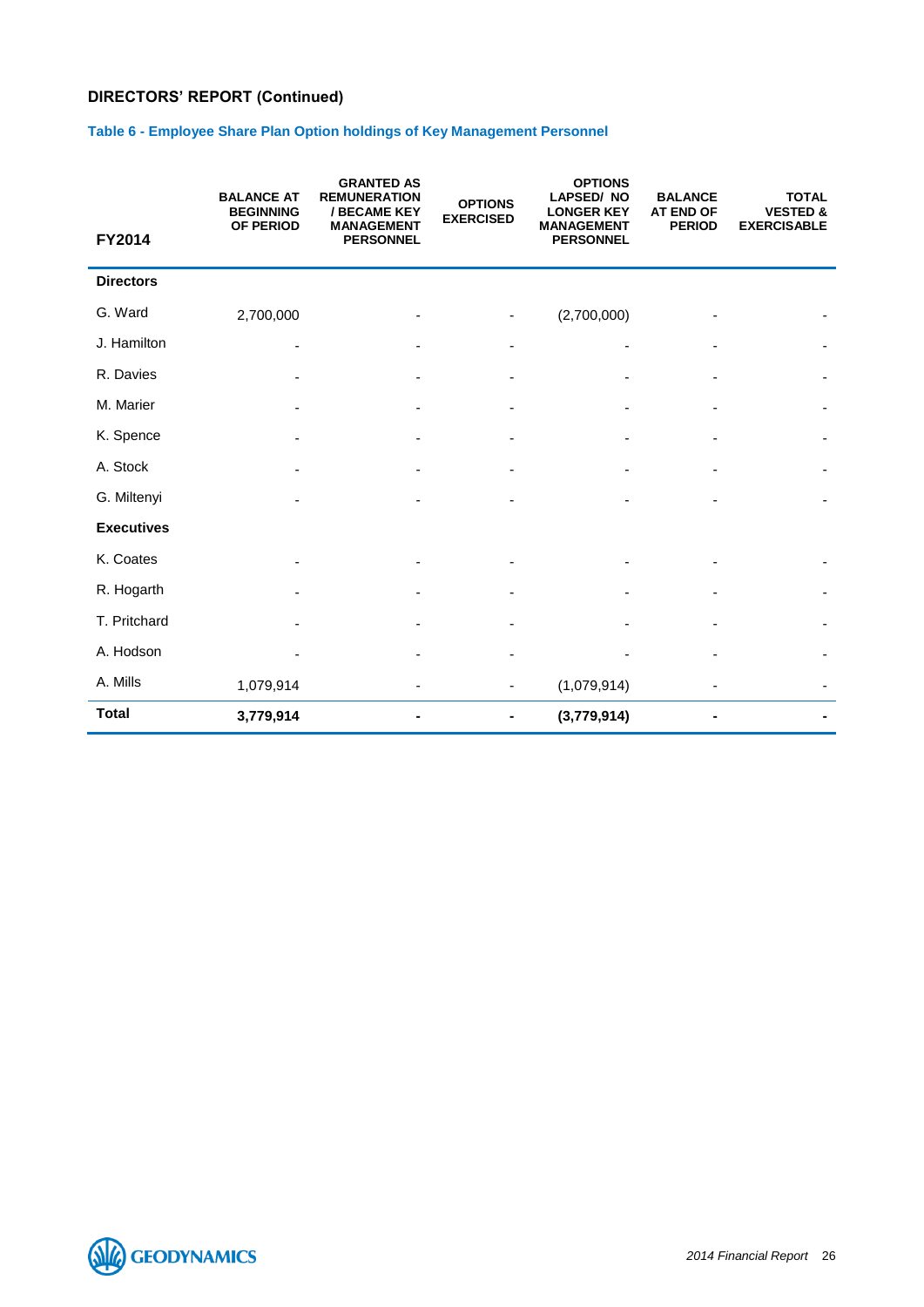#### **Table 7 - Shareholdings of Key Management Personnel**

| FY2014            | <b>BALANCE AT</b><br><b>BEGINNING</b><br>OF PERIOD<br>01/07/13 | <b>APPOINTMENT</b><br><b>S/BECAME KEY</b><br><b>MANAGEMENT</b><br><b>PERSONNEL</b> | <b>GRANTED AS</b><br><b>REMUNER-</b><br><b>ATION*</b> | <b>PURCHASED</b><br>ON MARKET,<br><b>SHARE</b><br><b>PURCHASE</b><br><b>PLAN</b> | <b>RESIGNATIONS</b><br><b>DISPOSED</b><br>OF/OTHER / NO<br><b>LONGER KEY</b><br><b>MANAGEMENT</b><br><b>PERSONNEL</b> | <b>BALANCE AT</b><br><b>END OF</b><br><b>PERIOD</b><br>30/06/14 |
|-------------------|----------------------------------------------------------------|------------------------------------------------------------------------------------|-------------------------------------------------------|----------------------------------------------------------------------------------|-----------------------------------------------------------------------------------------------------------------------|-----------------------------------------------------------------|
| <b>Directors</b>  |                                                                |                                                                                    |                                                       |                                                                                  |                                                                                                                       |                                                                 |
| G. Ward           | 730,319                                                        |                                                                                    |                                                       |                                                                                  |                                                                                                                       | 730,319                                                         |
| R. Davies         | 120,775                                                        |                                                                                    |                                                       |                                                                                  |                                                                                                                       | 120,775                                                         |
| J. Hamilton       | 481,708                                                        |                                                                                    |                                                       |                                                                                  |                                                                                                                       | 481,708                                                         |
| M. Marier         |                                                                |                                                                                    |                                                       |                                                                                  |                                                                                                                       |                                                                 |
| K. Spence         | 212,413                                                        |                                                                                    |                                                       |                                                                                  |                                                                                                                       | 212,413                                                         |
| A. Stock          | 62,315                                                         |                                                                                    |                                                       |                                                                                  |                                                                                                                       | 62,315                                                          |
| G. Miltenyi       |                                                                | 2,648,152                                                                          |                                                       |                                                                                  |                                                                                                                       | 2,648,152                                                       |
| <b>Executives</b> |                                                                |                                                                                    |                                                       |                                                                                  |                                                                                                                       |                                                                 |
| K. Coates         | 279,191                                                        |                                                                                    | 122,205                                               |                                                                                  |                                                                                                                       | 401,396                                                         |
| R. Hogarth        | 394,451                                                        |                                                                                    | 149,818                                               |                                                                                  |                                                                                                                       | 544,269                                                         |
| T. Pritchard      | 118,171                                                        |                                                                                    | 166,514                                               |                                                                                  |                                                                                                                       | 284,685                                                         |
| A. Hodson         | 309,394                                                        |                                                                                    | 130,045                                               |                                                                                  |                                                                                                                       | 439,439                                                         |
| A. Mills          | 187,500                                                        |                                                                                    | 113,636                                               |                                                                                  |                                                                                                                       | 301,136                                                         |
| <b>Total</b>      | 2,896,237                                                      | 2,648,152                                                                          | 682,218                                               |                                                                                  | (212, 413)                                                                                                            | 6,014,194                                                       |

\* Shares granted as remuneration were issued under the Geodynamics Deferred Employee Share Plan and are held in escrow on behalf of the Executive. The Executive is required to remain employed by Geodynamics for 36 months from the date of allocation for the shares to vest.

Signed in accordance with a resolution of the Directors.

**K. Spence Chairman Brisbane, 28 August 2014**

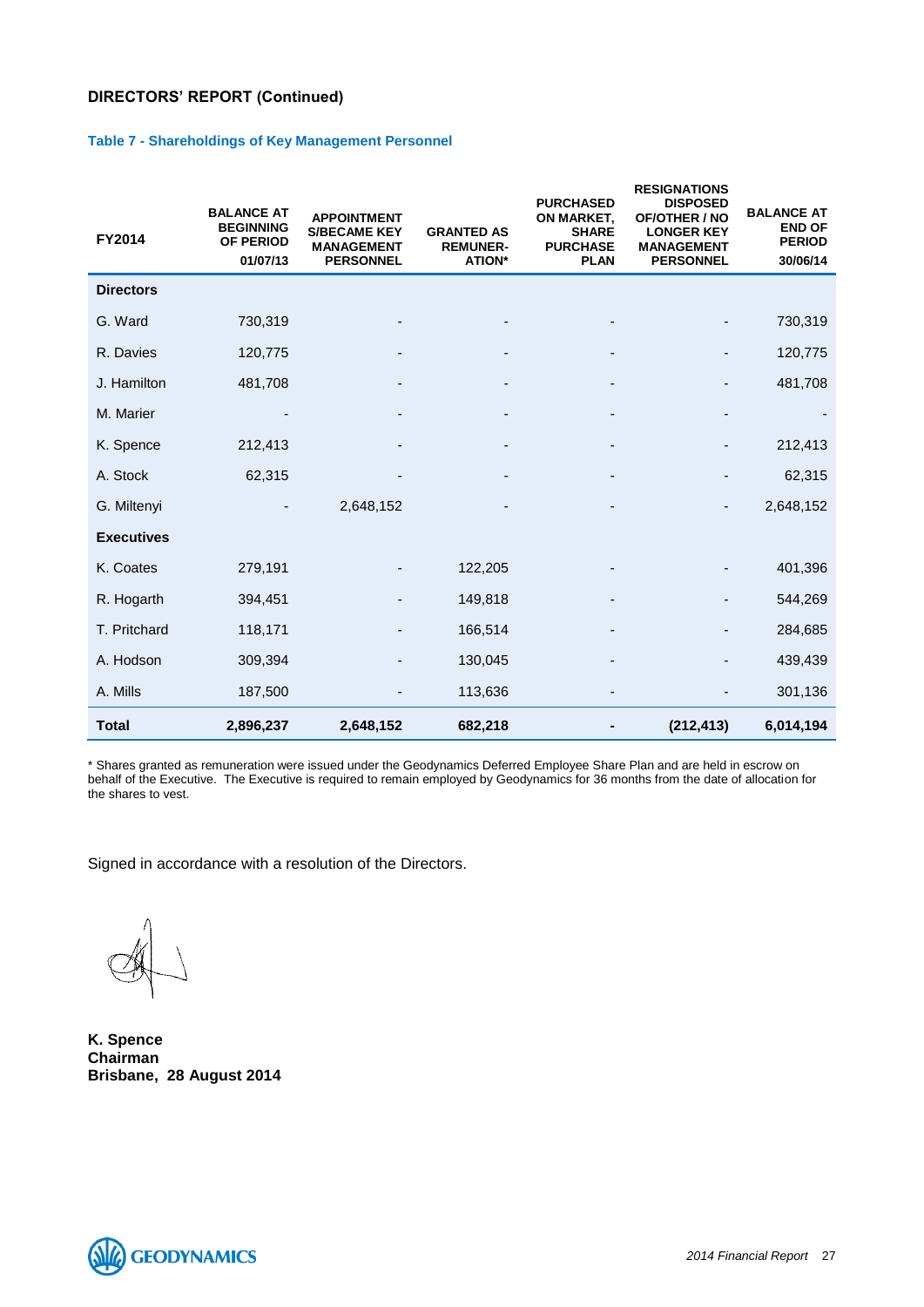<span id="page-27-0"></span>

Ernst & Young 111 Eagle Street Brisbane QLD 4000 Australia GPO Box 7878 Brisbane QLD 4001

 Tel: +61 7 3011 3333 Fax: +61 7 3011 3100 ey.com/au

# **Auditor's Independence Declaration to the Directors of Geodynamics Limited**

In relation to our audit of the financial report of Geodynamics Limited for the financial year ended 30 June 2014, to the best of my knowledge and belief, there have been no contraventions of the auditor independence requirements of the *Corporations Act 2001* or any applicable code of professional conduct.

Emst

Ernst & Young

Andrew Carrick Partner 28 August 2014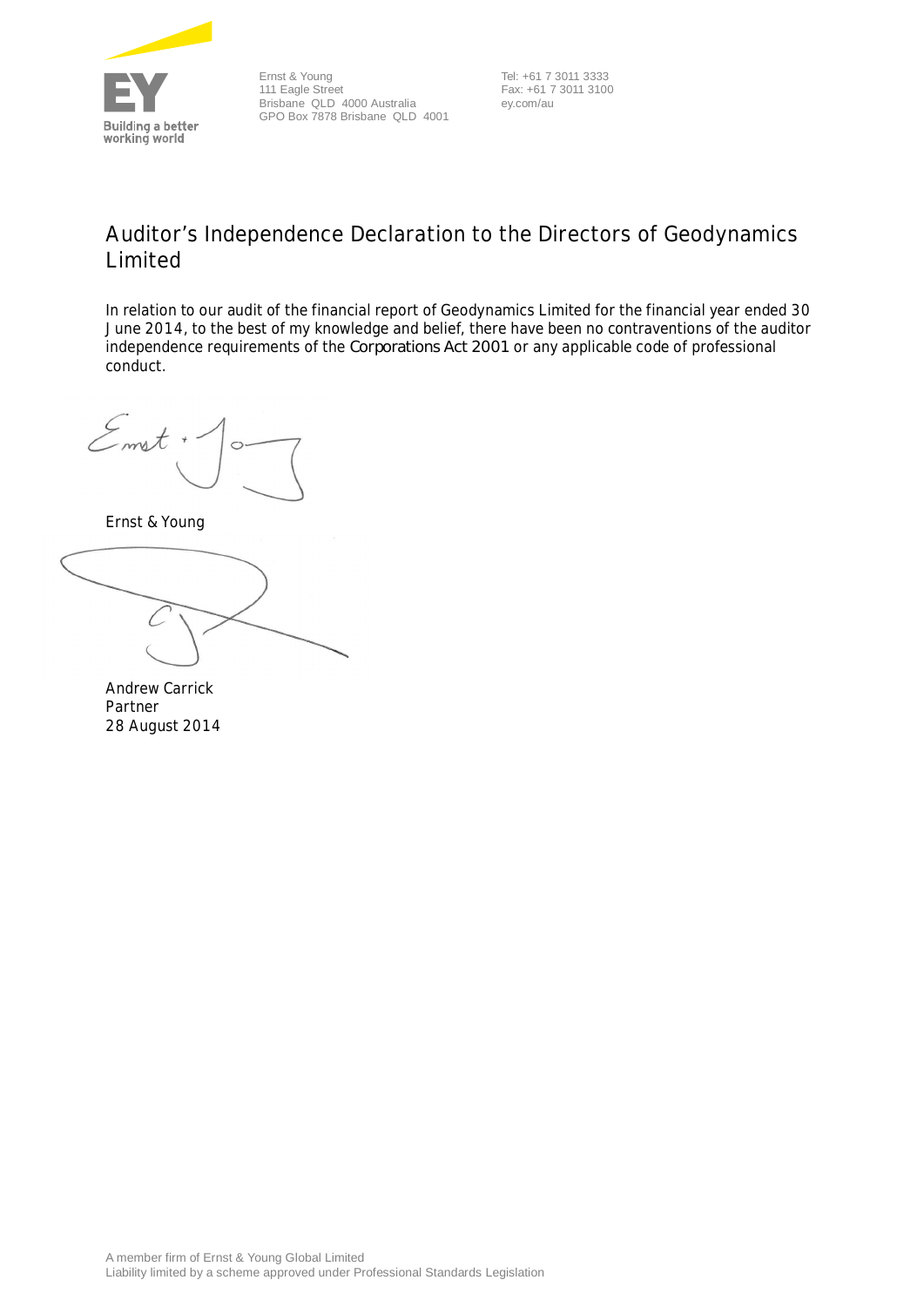# <span id="page-28-0"></span>CORPORATE GOVERNANCE STATEMENT

The Board of Directors of Geodynamics Limited is responsible for the corporate governance of the Company and is committed to achieving and demonstrating the highest standards of corporate governance.

The Geodynamics Limited Corporate Governance Statement is structured with reference to the Australian Securities Exchange Corporate Governance Council's "Corporate Governance Principles and Recommendations with 2010 Amendments" as revised in June 2010 the Principles of which are as follows:

- Principle 1. Lay solid foundations for management and oversight
- Principle 2. Structure the Board to add value
- Principle 3. Promote ethical and responsible decision making
- Principle 4. Safeguard integrity in financial reporting
- Principle 5. Make timely and balanced disclosure
- Principle 6. Respect the rights of shareholders
- Principle 7. Recognise and manage risk
- Principle 8. Remunerate fairly and responsibly

This Corporate Governance Statement contains certain specific information and discloses the extent to which the Company has followed the guidelines during the period. Where a recommendation has not been followed, that fact is disclosed, together with the reasons for the departure.

Geodynamics Limited's corporate governance practices were in place throughout the year ended 30 June 2014 and were fully compliant with the Council's recommendations except for the following:

Recommendation 3.3 - Companies should disclose in each annual report the measurable objectives for achieving gender diversity set by the Board in accordance with the diversity policy and progress towards achieving them. The Company has adopted a Diversity Policy that encourages the participation and provision of opportunity to all interested in working at Geodynamics. As the Company has a relatively small work-force with many requiring specific skills that may not be widely available, the Company has not deemed it appropriate to set specific numeric targets as these could be inappropriately skewed by the small sample size. Geodynamics currently has participation from a diverse workforce, with gender diversity being in advance of industry averages for our sector.

Recommendation 3.4 - Companies should disclose in each annual report the proportion of women employees in the whole organisation, women in senior executive positions and women on the Board. The Company has adopted a Diversity Policy that encourages the participation and provision of opportunity to all interested in working at Geodynamics. As the Company has a relatively small work-force with many requiring specific skills that may not be widely available, the Company has not deemed it appropriate to publish specific employment numbers as Company does not believe this information adds any meaningful value due to its small workforce.

For further information on corporate policies adopted by Geodynamics Limited, please refer to "Governance" under the Our Company Tab on our website located at [www.geodynamics.com.au.](http://www.geodynamics.com.au/)

For 2014, the Company's reporting against the Principles is as follows:

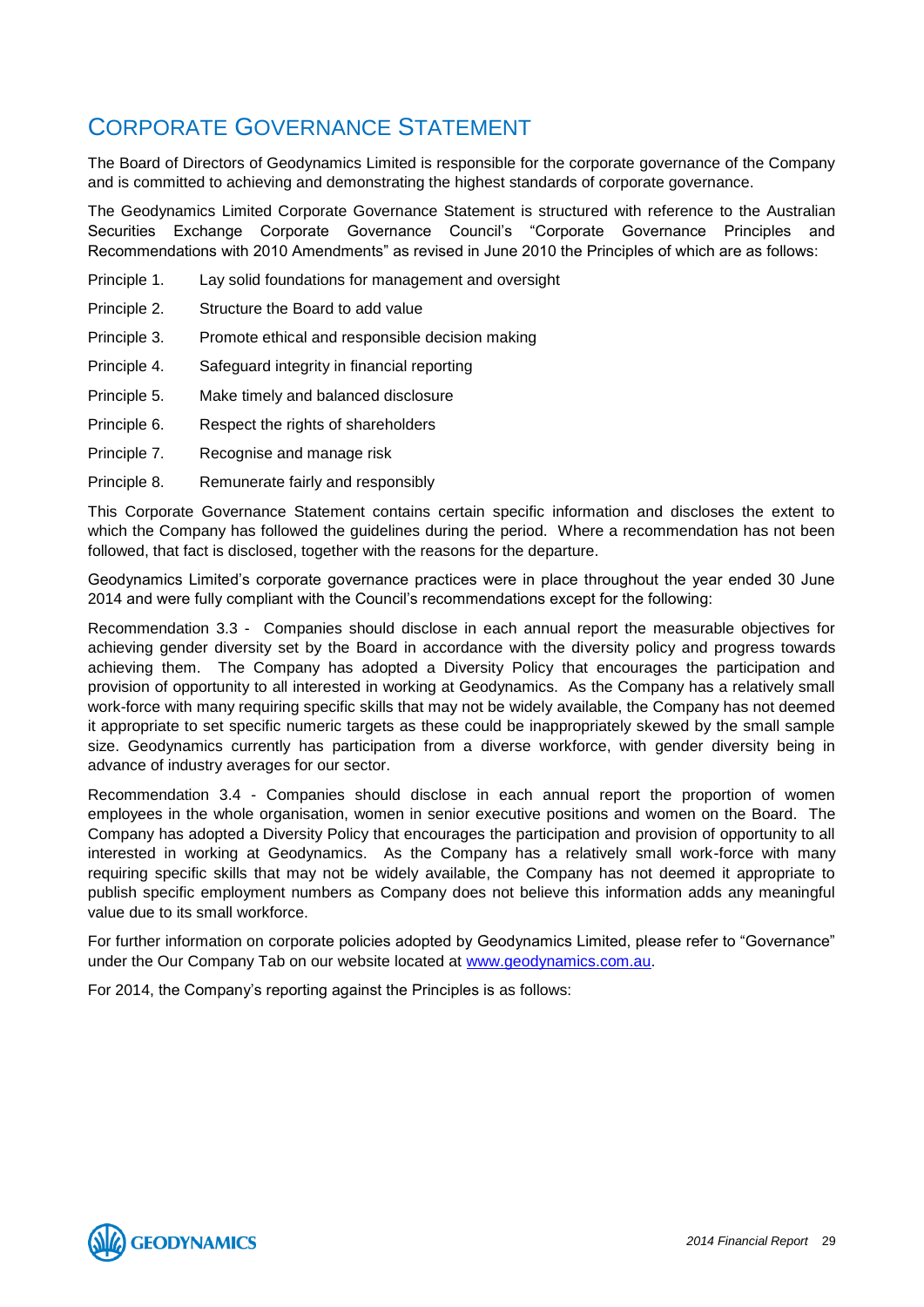# **1. LAY SOLID FOUNDATIONS FOR MANAGEMENT AND OVERSIGHT**

# **Companies should establish and disclose the respective roles and responsibilities of Board and management.**

The Board operates in accordance with the following principles and guidelines.

- The Board does comprise a majority of Non-executive Directors.
- The Chairperson is an independent Director.
- The Board does comprise Directors with an appropriate range of qualifications and expertise.
- The terms and conditions of the appointment of Non-executive Directors are set out in a letter of appointment. The appointment letter covers the following matters:
	- the level of remuneration;
	- the tenure of appointment;
	- the expectation of the Board in relation to attendance and preparation for all Board meetings;
	- the Directors code of conduct:
	- the procedures dealing with conflicts of interest; and
	- the availability of independent advice The Board has agreed a procedure for Directors to take independent professional advice at the expense of the Company. Prior approval of the Chairman is required, but this will not be unreasonably withheld.
- The Board meets as often as required to attend to the affairs of the Company and follow meeting guidelines set down to ensure all Directors are made aware of, and have available to them all necessary information enabling them to participate in an informed discussion of all agenda items.
- The Chairman of the Board meets regularly with the Managing Director.

The Board is responsible for the direction and supervision of the Company's business on behalf of the shareholders, by whom they are elected and to whom they are accountable. This includes ensuring that internal controls and reporting procedures are adequate and effective. The Directors recognise the need to maintain the highest standards of behaviour, ethics and accountability. The primary functions of the Board include responsibility for:

- Approving objectives, goals and strategic direction for management;
- Monitoring financial performance including adopting annual budgets and approving the Company's financial statements;
- Ensuring that adequate systems of internal control exist and are appropriately monitored for compliance;
- Selecting, appointing and reviewing the performance of the Managing Director and Chief Executive Officer and reviewing the performance of senior operational management;
- Ensuring significant business risks are identified and appropriately managed; and
- Reporting to shareholders on performance.

The Company's Managing Director's performance and remuneration is reviewed annually by the Nonexecutive Directors. The performance criteria against which executives are assessed is aligned with the financial and non-financial objectives of Geodynamics Limited. Further details of the process for evaluating performance are set out in the Remuneration Report

The Board may determine from time to time to establish specific purpose sub-committees to deal with specific issues. All matters determined by committees are submitted to the full Board as recommendations for Board decision. Minutes of committee meetings are tabled at the immediate subsequent Board meeting.

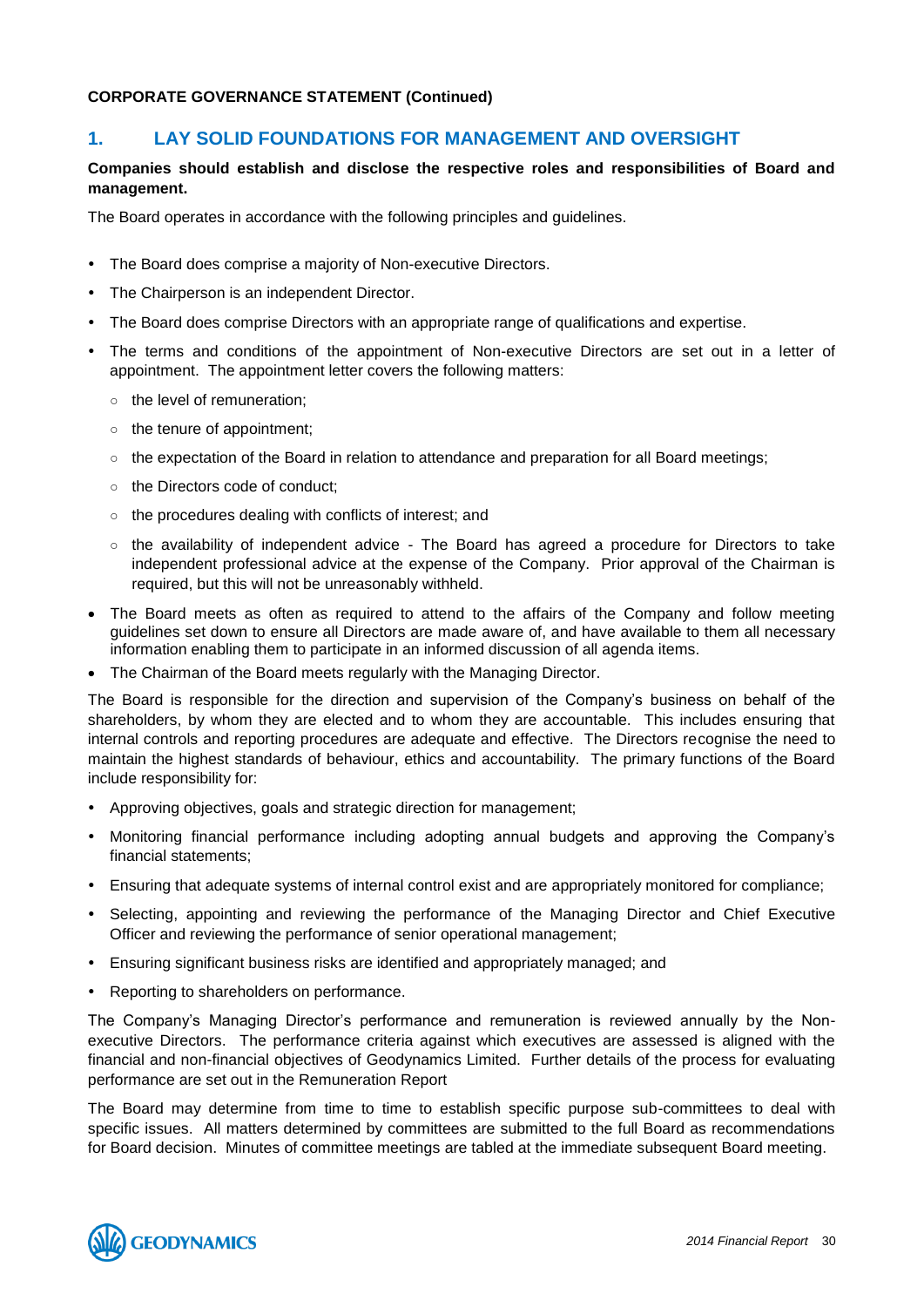# **2. STRUCTURE THE BOARD TO ADD VALUE**

*Companies should have a board of an effective composition, size and commitment to adequately discharge its responsibilities and duties.*

# **SKILLS, EXPERIENCE AND EXPERTISE OF DIRECTORS**

The Directors in office at the date of this statement are:

| <b>Name</b>          | <b>Position</b>          | Independent | <b>Term in Office</b> | <b>Expertise</b>                                         |
|----------------------|--------------------------|-------------|-----------------------|----------------------------------------------------------|
| <b>Keith Spence</b>  | Non-executive Chairman   | Yes         | 6.1 years             | Energy, Engineering and<br>Management                    |
| Geoff Ward           | <b>Managing Director</b> | No.         | 3.6 years             | Energy, Engineering, Corporate<br>Finance and Management |
| <b>Robert Davies</b> | Non-executive Director   | Yes         | 5.8 years             | Finance, Governance and<br>Management                    |
| Jack Hamilton        | Non-executive Director   | Yes         | 7.9 years             | Energy, Engineering and<br>Management                    |
| <b>Michel Marier</b> | Non-executive Director   | No.         | 3.5 years             | Finance and Management                                   |
| Andrew Stock         | Non-executive Director   | Yes         | 10.8 years            | Energy, Engineering and<br>Management                    |
| George Miltenyi      | Non-executive Director   | Yes         | $0.5$ years           | Energy, Management and<br>Employment                     |

#### **INDEPENDENT DIRECTORS**

Directors of Geodynamics Limited are considered to be independent when they are independent of management and free from any business or other relationship that could materially interfere with, or could reasonably be perceived to materially interfere with the exercise of their unfettered and independent judgement.

In the context of director independence, 'materiality' is considered from both the Company and individual director perspective. The determination of materiality requires consideration of both quantitative and qualitative elements. Qualitative factors considered include whether a relationship is strategically important, the competitive landscape, the nature of the relationship and the contractual or other arrangements governing it and other factors which point to the actual ability of the Director in question to shape the direction of the Company's loyalty.

In accordance with the definition of independence above, and the materiality thresholds set, the Directors as marked in the previous table are considered to be independent. Therefore there are six Non-executive Directors, five of whom are deemed independent, and one Executive Director. One Non-executive Director who is not deemed independent is an Officer of one of the Company's three largest shareholders which has a right to appoint a Director to the Board under their Investment Deed. (The Sentient Group and Sunsuper Pty Ltd are jointly treated as a cornerstone investor in so far as they have a collective right to appoint a Director).

Further details of the members of the Board including their experience and expertise are set out in the Directors' Report.

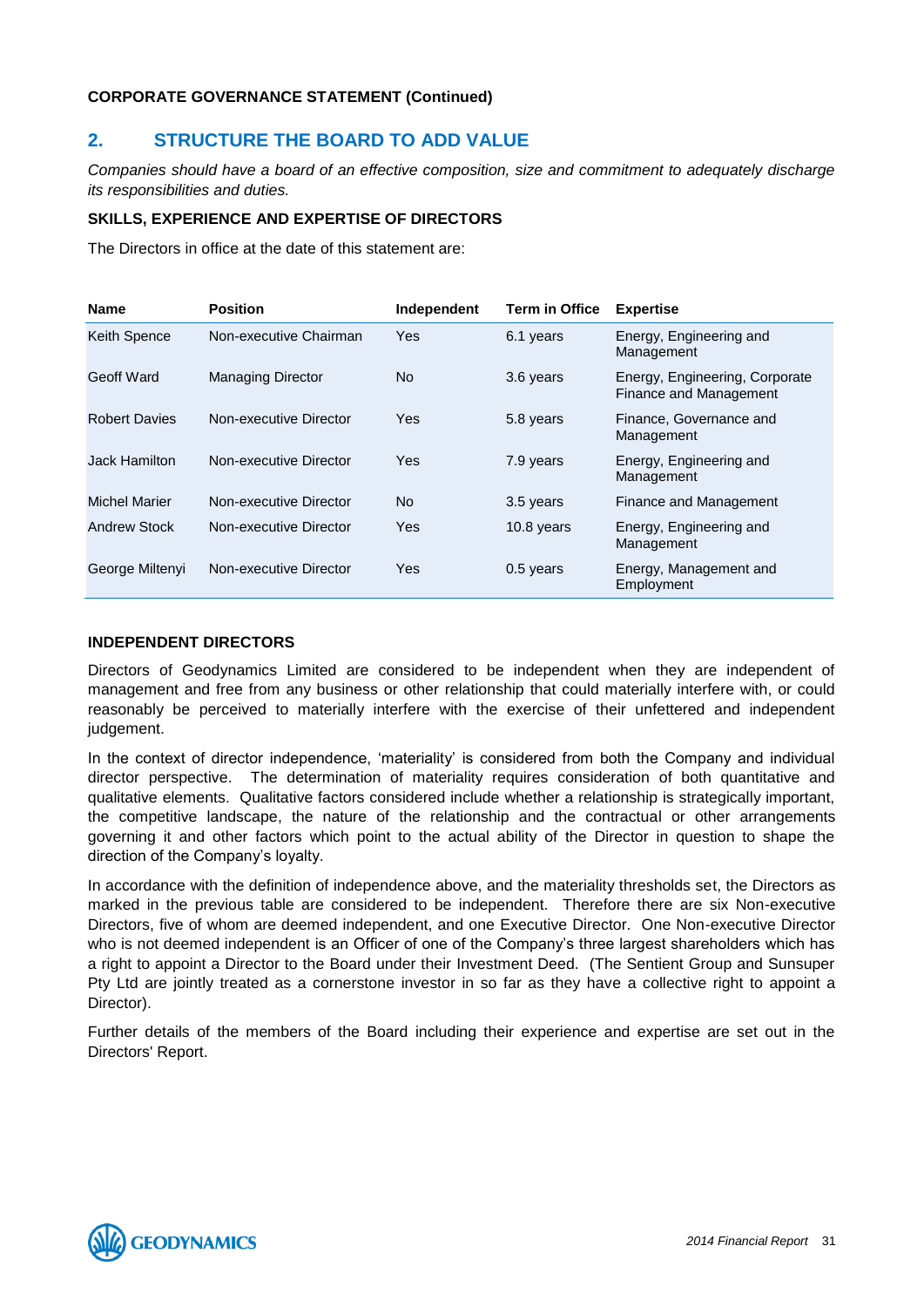#### **NON-EXECUTIVE DIRECTORS**

The six Non-executive Directors periodically meet for a period of time, without the presence of management, to discuss the operation of the Board and a range of other matters including those relating to Remuneration and Directors' Nominations. Relevant matters arising from these meetings are shared with the full Board.

# **TERM OF OFFICE**

The Company's constitution specifies that all Directors (with the exception of the Managing Director) must retire from office no later than the third annual general meeting (AGM) following their last election. Where eligible, a Director may stand for re-election.

# **NOMINATIONS**

The Company has established a combined Remuneration and Nominations Committee. Membership and composition of this Committee is discussed at the end of this Corporate Governance Statement. With regard to the Nominations charter of the Committee, the main functions of the Committee are to:

- Devise criteria (necessary and desirable competencies) for Board membership for approval by the full Board.
- Identify specific individuals for nomination.
- Make recommendations to the Board for new Directors and membership of committees being always mindful that any recommendation should ensure there is a complementary mix of necessary skills.
- Annually, assist the Chairman of the Company in advising Directors about their performance and tenure.
- Oversee management succession plans, including the Managing Director and Chief Executive Officer and first line managers;
- Review of the Board succession plan.
- Critically examine the Committee's performance and recommend any changes to the responsibilities to the Board.

In devising criteria for Board membership, the Company uses a Board skills matrix to identify any gaps in the skills and experience of the Directors on the Board. In addition, the Company uses a combination of professional intermediaries to identify and assess candidates as well as the network of contacts within the Board itself.

#### **PERFORMANCE**

In order to ensure that the Board continues to discharge its responsibilities in an appropriate manner, the performance of all Non-executive Directors is reviewed annually by the Chairman. In addition during the year, all Directors completed a structured self evaluation questionnaire that aimed to evaluate the performance of the Board as a whole. These responses are collated and subsequently discussed by the Board to improve the functional operations of the Board. The Chairman meets privately with each Director as appropriate to discuss their individual performance. The Chairman's performance is reviewed by the Board.

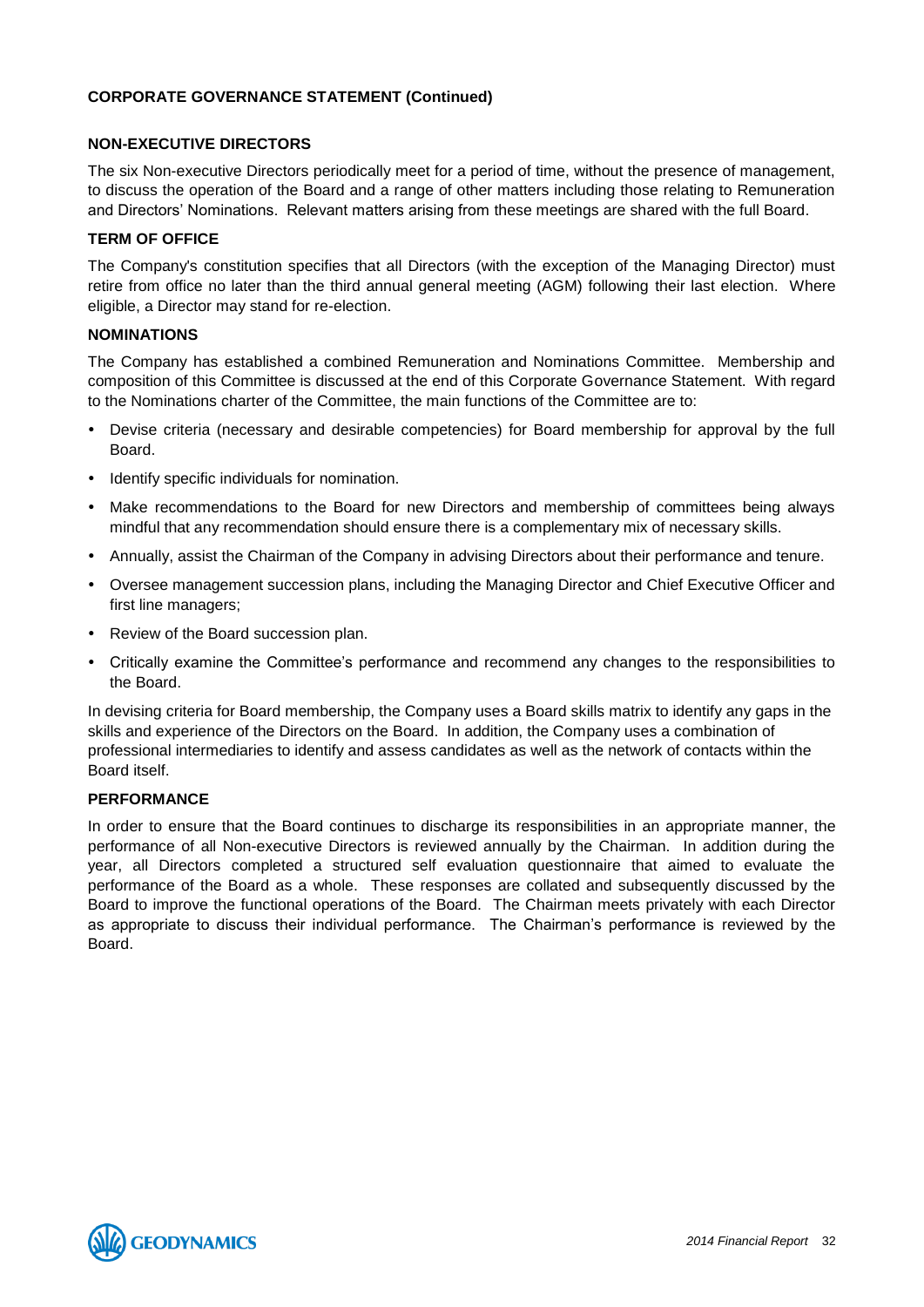# **3. PROMOTE ETHICAL AND RESPONSIBLE DECISION-MAKING**

#### *Companies should actively promote ethical and responsible decision-making*

The Company supports and has adopted the Code of Conduct published by The Australian Institute of Company Directors in 2005. This code recognises the need for Directors and employees to observe the highest standards of behaviour and business ethics and its commitment to ensuring compliance with the insider trading laws.

The Company has established a policy regarding Diversity that is underpinned by four key principles:

- Fairness: Every person will have the opportunity to work and succeed at Geodynamics regardless of their gender, nationality, background, age, physical ability or sexual orientation.
- Support: The Company will support the varying needs of its diverse workforce by providing flexible working conditions and ensuring programs are in place to enable every Geodynamics employee to reach their career potential.
- Respect: Every Geodynamics employee will be treated with dignity and respect, recognising that success depends upon the commitment, capabilities and diversity of the Company's employees.
- Leadership: The Board and senior leaders will be ultimately responsible for instilling a culture that embraces and values diversity amongst the workforce.

At least once every 12 months, the Remuneration and Nominations Committee will review the Diversity Policy including a review of the diversity objectives and initiatives to ensure they remain current and appropriate and a review of progress on the achievement of diversity objectives over the preceding year.

# **4. SAFEGUARD INTEGRITY OF FINANCIAL REPORTING**

# *Companies should have a structure to independently verify and safeguard the integrity of their financial reporting.*

The Board has adopted an Audit & Risk Committee Charter to ensure the truthful and factual presentation of the Company's financial position and to review and advise on the company's risk management processes. Audit & Risk Committee meetings will be held periodically throughout the year. It is the policy of the Board that the members of the committee shall be a minimum of three Non-executive Directors. The Audit & Risk Committee will be chaired by a Non-executive Director other than the Chairman of the Board.

The Chief Executive Officer and Chief Financial Officer may attend the committee meetings by invitation.

- The main functions of the committee will be to:
- Assess the appropriateness of accounting policies, practices and disclosures and whether the quality of financial reporting is adequate;
- Review the scope and results of internal, external and compliance audits;
- Maintain open lines of communication between the Board and external auditors and the Company's compliance officers;
- Review and report to the Board on the annual report, the half-year financial report and all other financial information published by the Company or released to the market;
- Assess the adequacy of the Company's internal controls and make informed decisions regarding compliance policies, practices and disclosures;
- Ensure effective deployment of risk management processes;

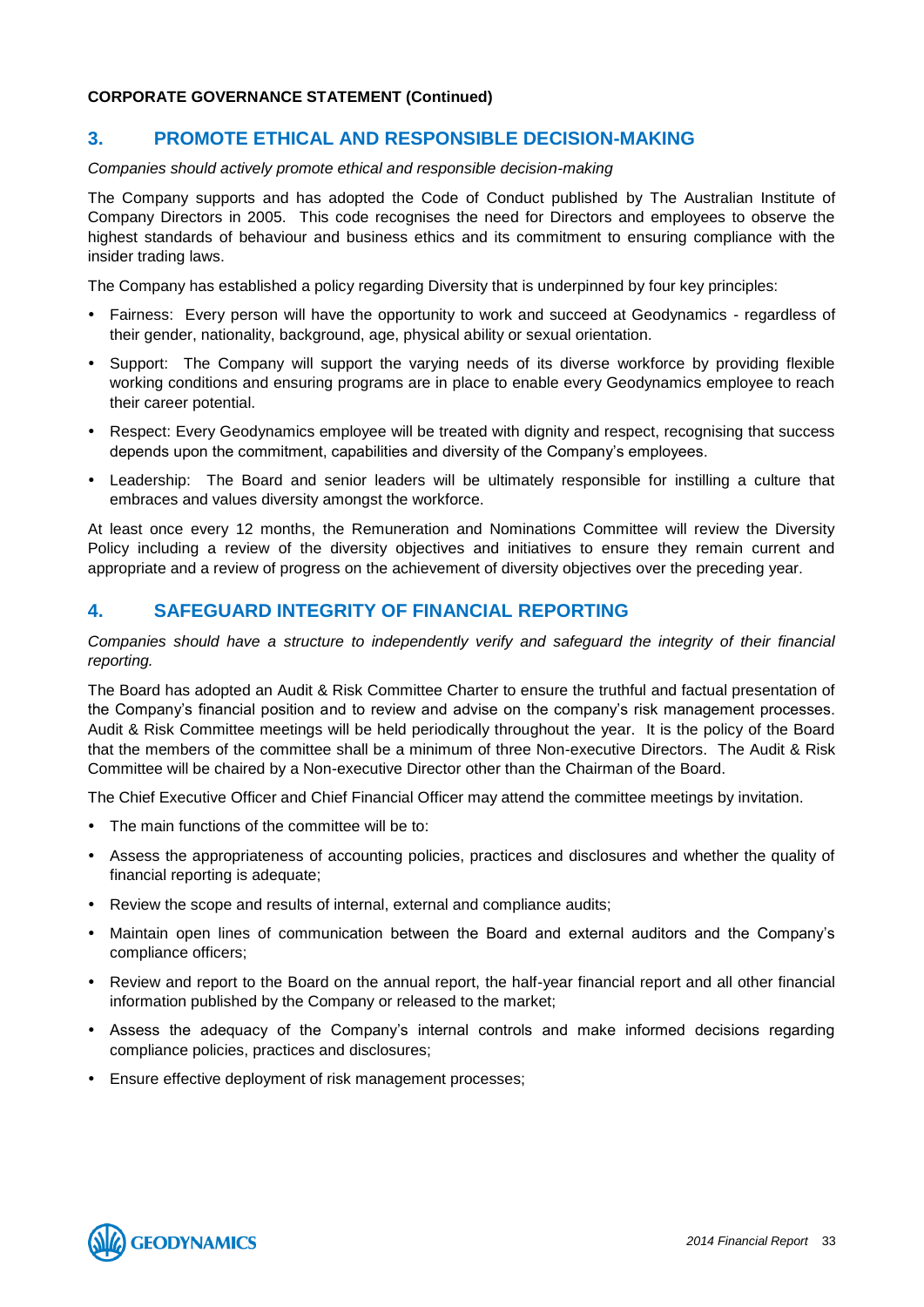- Nominate the external auditors and review the terms of their engagement, the scope and quality of the audit and the auditor's independence;
- Review the level of non-audit services provided by the external auditors and ensure that it does not adversely impact on auditor independence.

The Chairman of the Audit & Risk Management Committee reviews the performance of the Committee with members and reports annually to the Board.

The members of the Audit & Risk Committee during the year were:

Robert Davies (Chairman)

Michel Marier

Jack Hamilton

For details on the qualifications of the audit & risk committee members, the number of meetings of the Audit Committee held during the year and the attendees at those meetings, refer to the Directors' Report.

# **5. MAKE TIMELY AND BALANCED DISCLOSURE**

*Companies should promote timely and balanced disclosure of all material matters concerning the company.* 

The Board has adopted a Listing Rule 3.1 Compliance Policy, which has been designed to ensure compliance with the ASX Listing Rule disclosure requirements and to ensure accountability at a senior management level for that compliance.

The Company Secretary has been nominated as the person responsible for communications with the Australian Securities Exchange (ASX). This role includes responsibility for ensuring compliance with the continuous disclosure requirements in the ASX listing rules and overseeing and co-ordinating information disclosure to the ASX, analysts, brokers, shareholders, the media and the public.

The Company rigorously polices its continuous disclosure responsibilities to ensure a fully informed market at all times. The Company's Continuous Disclosure Policy is available on the Company's website.

# **6. RESPECT THE RIGHTS OF SHAREHOLDERS**

*Companies should respect the rights of shareholders and facilitate the effective exercise of those rights.*

The Board of Directors aims to ensure that the shareholders, on behalf of whom they act, are provided with all information necessary to assess the performance of the Company. Information is communicated to the shareholders through:

- The Annual Report, which will be distributed to all shareholders (unless shareholders specifically indicate otherwise);
- Quarterly Reports to all shareholders;
- The Annual General Meeting, and other meetings called to obtain approval for Board action as appropriate; and
- The Company's Corporate Internet site at [www.geodynamics.com.au.](http://www.geodynamics.com.au/) This web site is actively maintained and includes all market announcements, research reports from analysts, briefings to shareholders, full texts of notices of meeting and explanatory material and compliance reports such as the quarterly cash flow report and annual report.

Shareholders are actively encouraged to become 'online shareholders' by registering electronically with the Company to receive an email notification of announcements as they are made. The Company endeavours to respond to all shareholder queries on a prompt and courteous basis.

All information disclosed to the ASX is posted on the Company's website as soon as it is disclosed to the ASX.

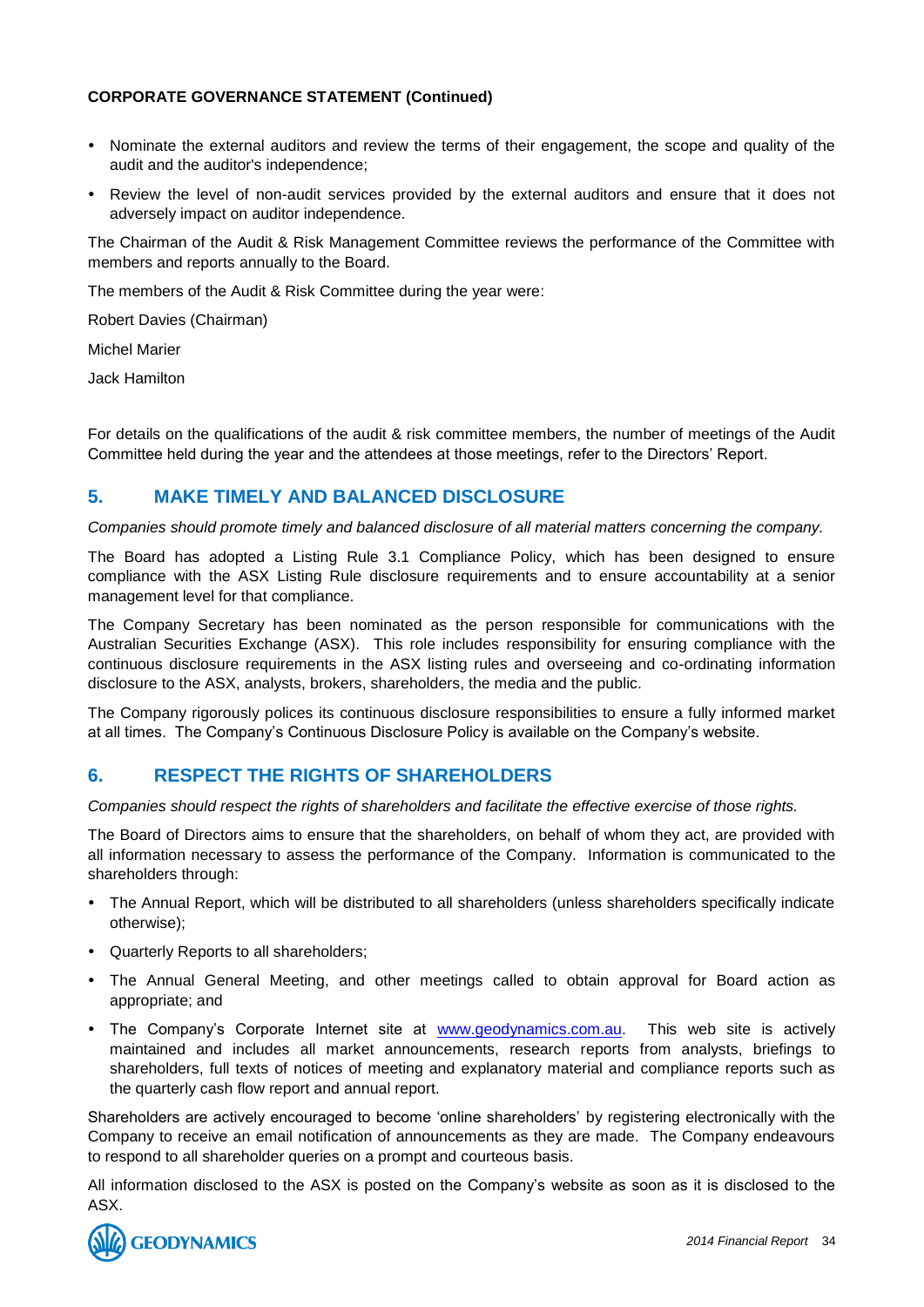# **7. RECOGNISE AND MANAGE RISK**

#### *Companies should establish a sound system of risk oversight, management and internal control.*

The Company is committed to having a culture of risk management and has established a risk management system that supports a pro-active approach to managing risk and to exploiting opportunity at all levels.

A series of extensive workshop reviews have been held for each component phase of the Company's business plan and these will continue to be held for subsequent stages to highlight major risk areas and plan the treatment to manage those risks. In addition, a formal risk management plan is included as part of every major capital acquisition or procurement decision and key risk/opportunity areas and their drivers are included in the Management/Board reporting system. The Board has also established a Health Safety and Environment Committee which operates under a charter approved by the Board.

Management, through the Managing Director and Chief Executive Officer, is responsible for designing, implementing and reporting on the adequacy of the Company's risk management and internal control system. Management reports to the Audit and Risk Committee on the Company's key risks and the extent to which it believes these risks are being managed. This is performed on a six monthly basis or more frequently as required by the Board or Committee.

The Board is responsible for satisfying itself annually, or more frequently as required, that management has developed and implemented a sound system of risk management and internal control. It reviews strategic, operational and technical risks in conjunction with, and as a key input to an annual corporate strategy workshop attended by the Board and senior management. This workshop reviews the Company's strategic direction in detail and includes specific focus on the identification of business risks which could prevent the Company from achieving its objectives. Management are required to ensure that appropriate controls and mitigation strategies are in place to effectively manage those risks. Compliance and reporting risks are reviewed on an ongoing basis and independently audited from time to time. The Audit and Risk Committee oversees the adequacy and comprehensiveness of risk reporting from management.

The Board receives a written assurance from the Chief Executive Officer and the Chief Financial Officer that to the best of their knowledge and belief, the declaration provided by them in accordance with section 295A of the Corporations Act is founded on a sound system of risk management and internal control and that the system is operating effectively in relation to financial reporting risks. The Board notes that due to its nature, internal control assurance from the Chief Executive Officer and Chief Financial Officer can only be reasonable rather than absolute. This is due to such factors as the need for judgement, the use of testing on a sample basis, the inherent limitations in internal control and because much of the evidence available is persuasive rather than conclusive and therefore is not and cannot be designed to detect all weaknesses in control procedures.

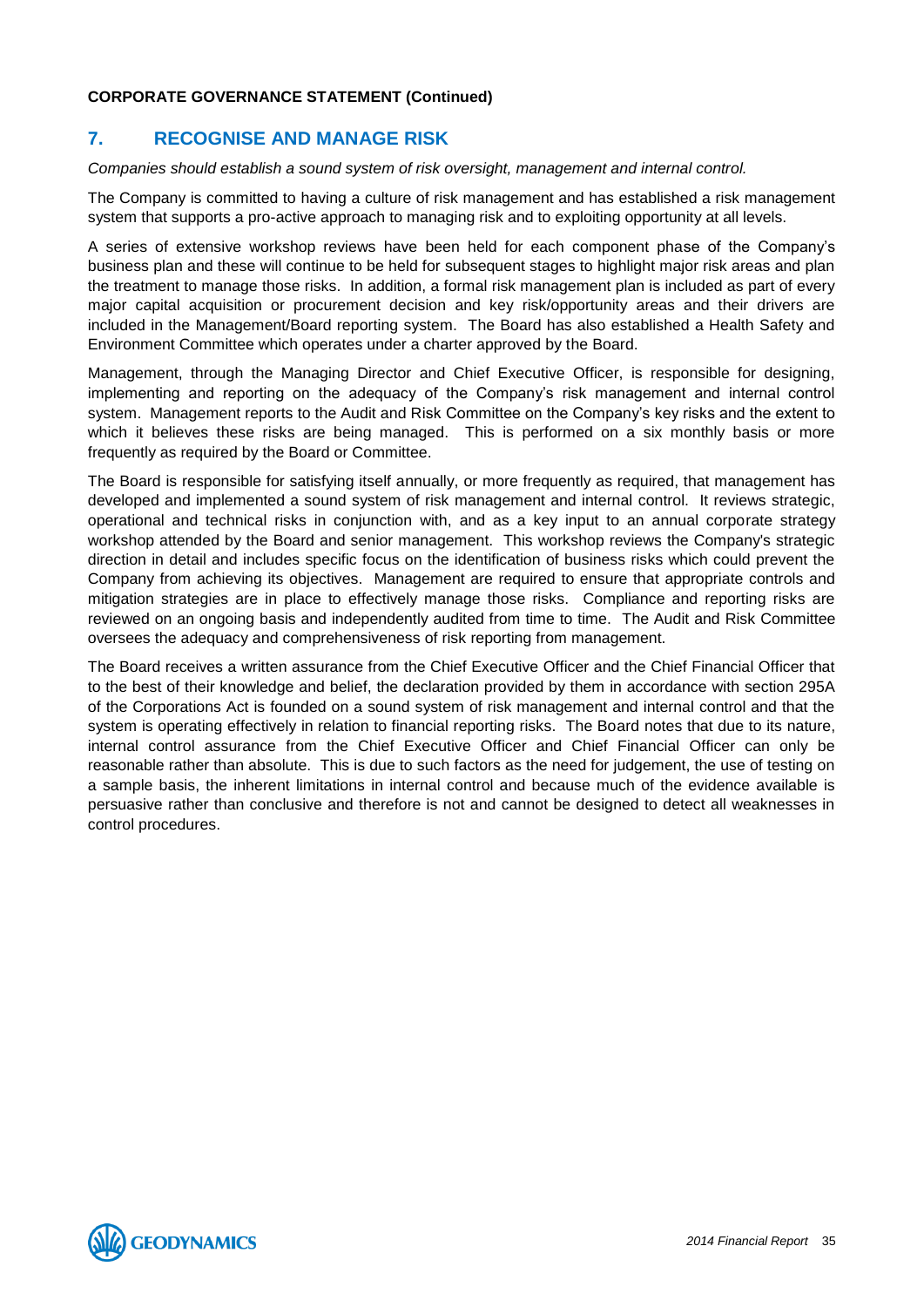#### **HEALTH, SAFETY & ENVIRONMENT COMMITTEE**

Health, Safety & Environment (HSE) meetings are held on an as required basis. The Committee is comprised of a Chair drawn from the Non-executives of the Geodynamics Board. It is the policy of the Board that the members of the committee shall be a minimum of three Non-executive Directors. The HSE Committee has been given the following Terms of Reference:

- Its primary objective is to assist the Board of Directors in its responsibilities relating to establishing and maintaining the highest standards of HSE performance by Geodynamics, and compliance with all relevant legislation. In addition the Committee will ensure that Management reports to the Board on:-
	- Compliance with statutory requirements, codes, standards, and guidelines;
	- Establishment of measurable objectives and targets aimed at elimination of work related incidents or environmental impacts from Geodynamics' activities;
	- The defining of roles, responsibilities and levels of accountability for HSE within Geodynamics.
- Act as an independent and objective party to review the safety and environmental performance reports presented by management for the use of all stakeholders.
- Review HSE risk assessment processes and monitor their effectiveness.
- Review all significant Geodynamics incident reports along with the results of the subsequent investigations and the implementation of the identified corrective actions.
- Oversee and appraise the quality of the health & safety and the environmental audits conducted by the HSE auditors.
- Ensure through regular meetings that open lines of communication exist among the Board, Management and HSE Auditors.

The members of the HSE Committee during the year were:

Jack Hamilton (Chairman)

Keith Spence

Andrew Stock

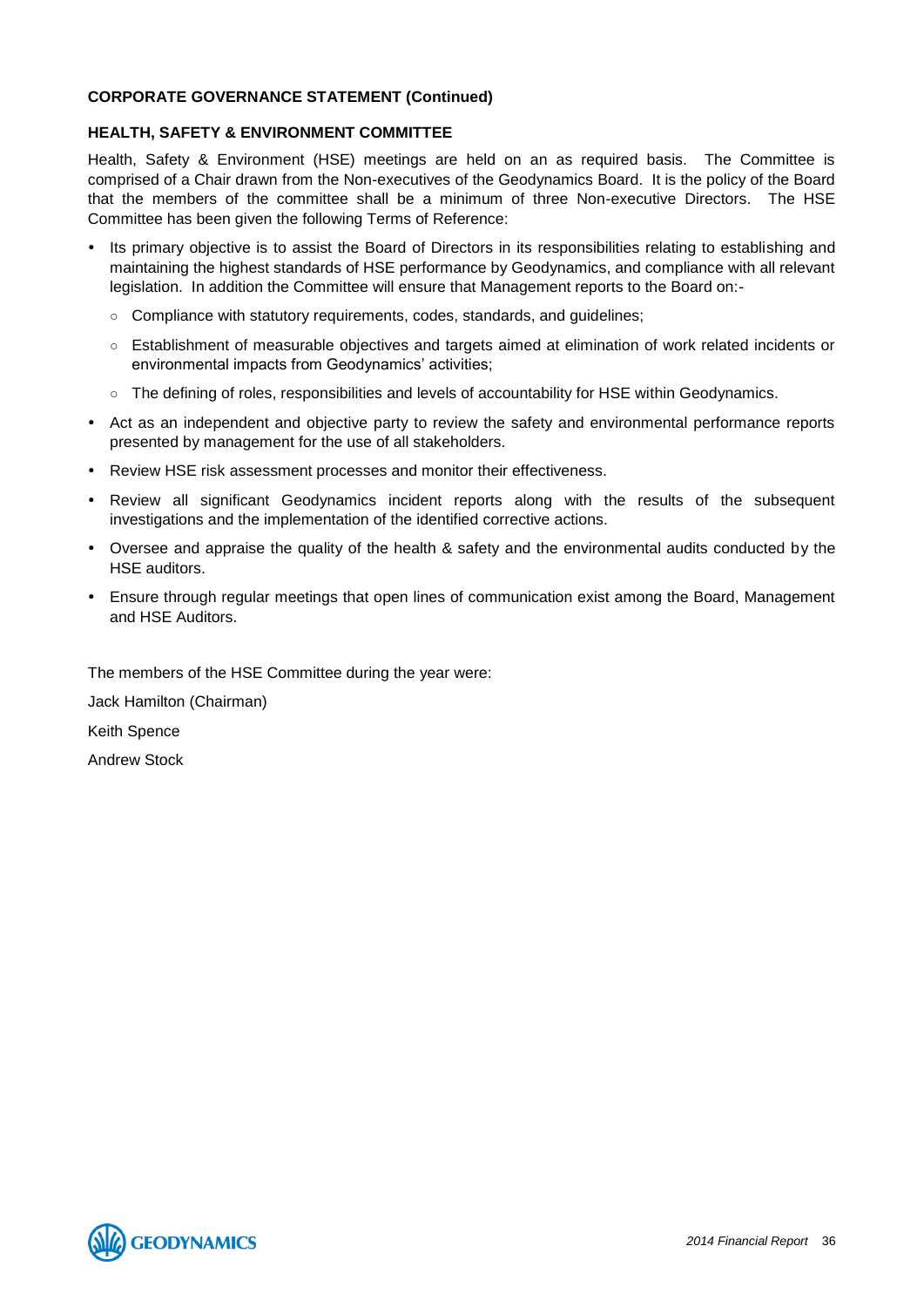### **CORPORATE GOVERNANCE STATEMENT (Continued)**

### **8. REMUNERATE FAIRLY AND RESPONSIBLY**

*Companies should ensure that the level and composition of remuneration is sufficient and reasonable and that its relationship to performance is clear.*

### **REMUNERATION**

It is the Company's objective to provide maximum stakeholder benefit from the retention of a high quality Board and executive team by remunerating Directors and key executives fairly and appropriately with reference to relevant employment market conditions. The Managing Director's and key executives' emoluments are structured to retain and motivate executives by offering a competitive base salary together with short and long term performance incentives through cash, shares and options which allow executives to share in the success of Geodynamics Limited. The Board will assess the appropriateness of the nature and amount of emoluments of such officers on a periodic basis by reference to relevant employment market conditions with the overall objective of ensuring maximum stakeholder benefit.

The Company currently has six Non-executive Directors and a Managing Director. The Company's Managing Director does not receive Directors' fees and his remuneration package is formalised in a service agreement. The Non-executive Directors' maximum aggregate remuneration as approved by shareholders is currently \$700,000 and is set at a level that compensates the directors for their significant time commitment in overseeing the progression of the Company's business plan.

There are no retirement benefits offered to Non-executive Directors other than statutory superannuation. For a full discussion of the Company's remuneration philosophy and framework and the remuneration received by Directors and Executives in the current period, please refer to the Remuneration Report which is contained within the Directors' Report.

### **REMUNERATION AND NOMINATIONS COMMITTEE**

The Remuneration and Nominations Committee operates under a charter approved by the Board. Remuneration and Nomination Committee meetings are held at least semi-annually and otherwise as required throughout the year. It is the policy of the Board that the members of the Committee shall be a minimum of three Non-executive Directors and a majority of independent directors. The Remuneration and Nominations Committee will be chaired by a Non-executive Director other than the Chairman of the Board.

With regard to the Remuneration charter of the Committee, the main functions of the Committee are to:

- Set the terms and conditions of employment for the Chief Executive Officer.
- Set policies for Senior Executive remuneration including the Chief Executive Officer and other Executive Directors (if any) and review from time to time as appropriate.
- Set policies for Non-executive Director remuneration and review and recommend the level of remuneration with the assistance of external consultants as appropriate.
- Make recommendations to the Board on remuneration for the Chief Executive Officer and Executive Director(s).
- Review and approve the recommendations of the Chief Executive Officer on the remuneration of Senior **Executives**
- Review all equity based plans and make recommendations to the Board for approval.
- Review and approve the design of Executive Incentive Plans ensuring appropriate performance hurdles are in place.

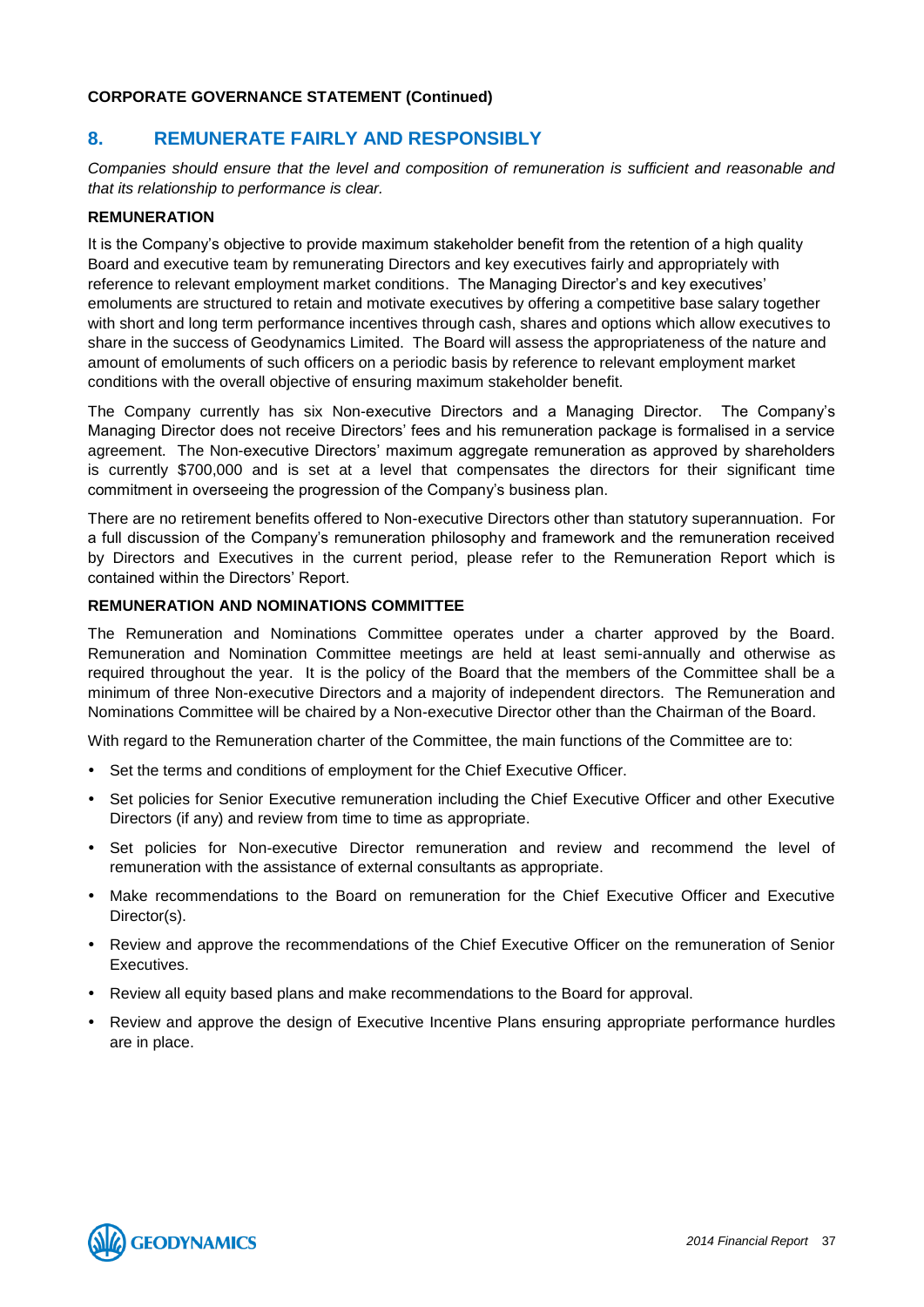### **CORPORATE GOVERNANCE STATEMENT (Continued)**

- Review transactions between the group and the Directors, or any interest associated with the Directors, to ensure the structure and the terms of the transaction are in compliance with the Corporations Act 2001 and are appropriately disclosed.
- Review and approve the annual Remuneration Report contained within the Directors' Report.

The members of the Remuneration and Nominations Committee during the year were:

Andrew Stock (Chairman)

Keith Spence

Robert Davies

For details on the number of meetings of the Remuneration and Nominations Committee held during the year and the attendees at those meetings, refer to the Directors' Report.

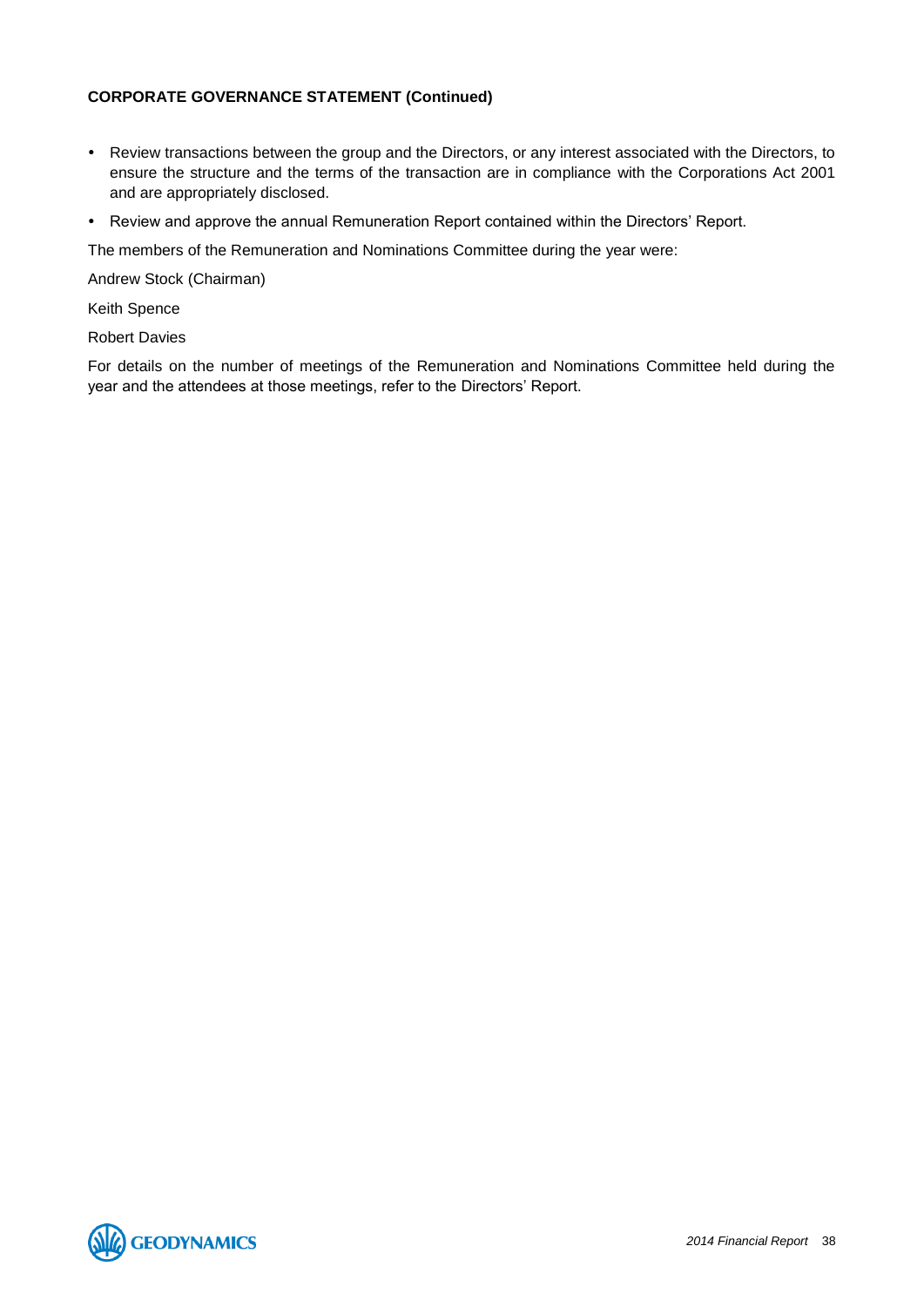# CONSOLIDATED STATEMENT OF COMPREHENSIVE INCOME

| FINANCIAL YEAR ENDED 30 JUNE 2014                                                                                 |             | 2014      | 2013       |
|-------------------------------------------------------------------------------------------------------------------|-------------|-----------|------------|
|                                                                                                                   | <b>Note</b> | \$'000    | \$'000     |
| <b>Continuing Operations</b>                                                                                      |             |           |            |
| Interest Income                                                                                                   |             | 1,507     | 1,166      |
| <b>Total Revenue</b>                                                                                              |             | 1,507     | 1,166      |
| Impairment of Property, Plant & Equipment                                                                         | 6           |           | (10, 300)  |
| Impairment of Deferred Exploration & Evaluation Costs                                                             | 7           | (40)      | (78, 510)  |
| Personnel expenses                                                                                                | 3A          | (5,694)   | (7, 182)   |
| <b>Exploration and Evaluation Costs</b>                                                                           | 3B          | (8, 425)  |            |
| Other General & Administrative Expenses                                                                           | 3C          | (2,740)   | (10, 635)  |
| Corporate Expenses Recovered                                                                                      |             | 611       | 369        |
| <b>Total Expenses</b>                                                                                             |             | (16, 288) | (106, 258) |
| Income/(Loss) before Income Tax Expense                                                                           |             | (14, 781) | (105, 092) |
| Income Tax Benefit                                                                                                | 4           |           |            |
| Income/(Loss) after Income Tax Expense                                                                            |             | (14, 781) | (105,092)  |
| Other Comprehensive Income                                                                                        |             |           |            |
| Items that may be reclassified subsequently to profit and loss                                                    |             |           |            |
| Exchange differences on translation of foreign operations                                                         | 12          | (22)      |            |
| Other Comprehensive Income for the period                                                                         |             | (22)      |            |
| Total Comprehensive Income/(Loss) for the period attributable<br>to the Owners                                    |             | (14, 803) | (105, 092) |
| Basic and Diluted Earnings/(Loss) per share<br>(cents per share)                                                  | 15          | (3.51)    | (25.86)    |
| Basic and Diluted Earnings/(Loss) per share attributable to the<br>equity holders of the entity (cents per share) | 15          | (3.51)    | (25.86)    |

The above consolidated statement of comprehensive income should be read in conjunction with the accompanying notes.

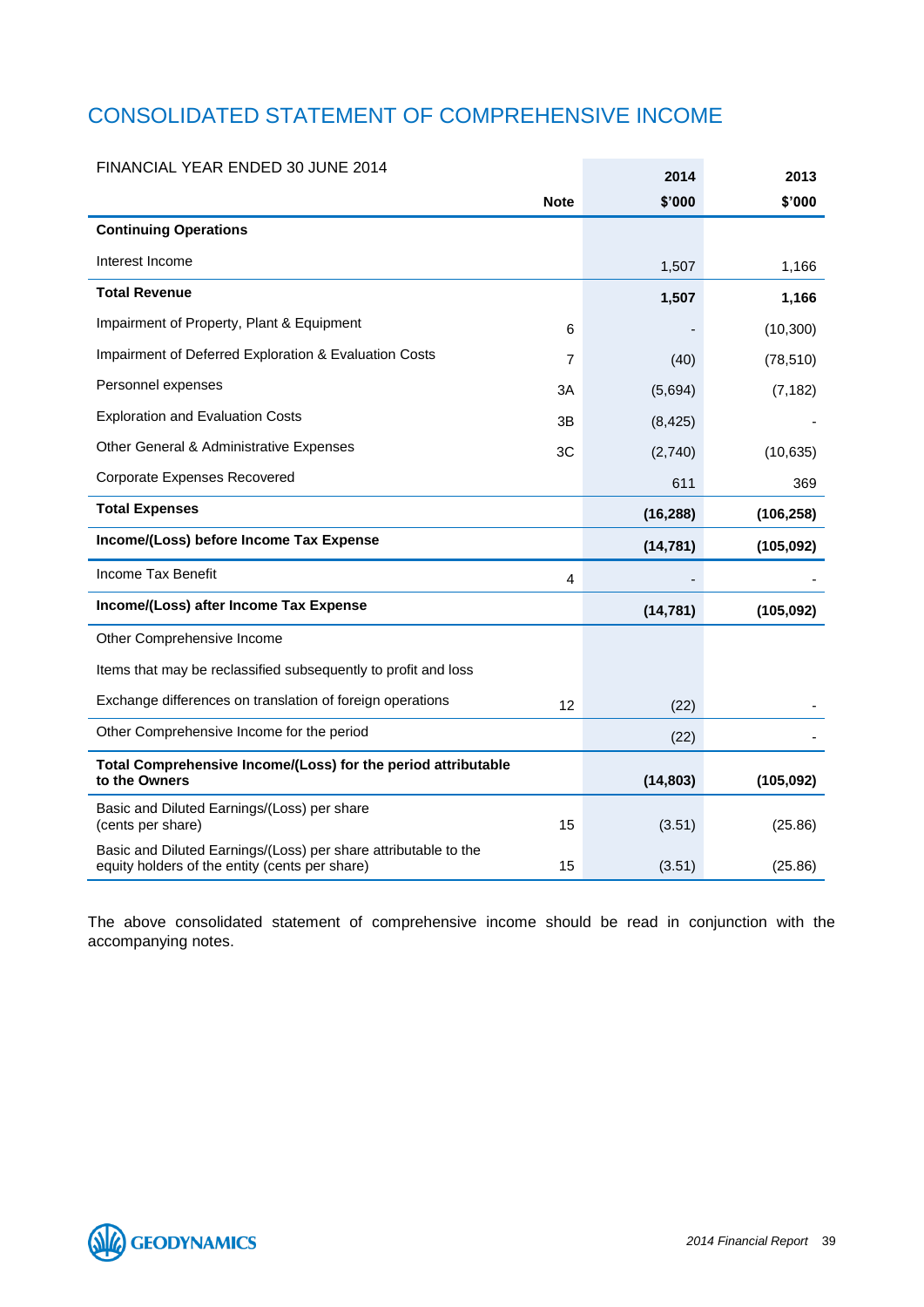# CONSOLIDATED STATEMENT OF FINANCIAL POSITION

| AS AT 30 JUNE 2014                                         |                | 2014       | 2013       |
|------------------------------------------------------------|----------------|------------|------------|
|                                                            | <b>Note</b>    | \$'000     | \$'000     |
| <b>Current Assets</b>                                      |                |            |            |
| Cash Assets                                                | 21(A)          | 33,815     | 41,390     |
| Inventories - Rig Parts and Well Materials                 |                | 893        | 188        |
| Receivables                                                | 5              | 5,335      | 14,239     |
| <b>Total Current Assets</b>                                |                | 40,043     | 55,817     |
| <b>Non Current Assets</b>                                  |                |            |            |
| Property, Plant and Equipment                              | 6              | 4,127      | 3,962      |
| Deferred Exploration, Evaluation & Development phase costs | $\overline{7}$ | 7,390      | 1,177      |
| <b>Total Non Current Assets</b>                            |                | 11,517     | 5,139      |
| <b>Total Assets</b>                                        |                | 51,560     | 60,956     |
| <b>Current Liabilities</b>                                 |                |            |            |
| Payables                                                   | 8              | 4,091      | 4,301      |
| Provisions                                                 | 9              | 3,001      | 2,201      |
| <b>Total Current Liabilities</b>                           |                | 7,092      | 6,502      |
| <b>Non Current Liabilities</b>                             |                |            |            |
| Provisions                                                 | 9              | 6,052      | 4,003      |
| <b>Total Non Current Liabilities</b>                       |                | 6,052      | 4,003      |
| <b>Total Liabilities</b>                                   |                | 13,144     | 10,505     |
| <b>Net Assets</b>                                          |                | 38,416     | 50,451     |
| Equity                                                     |                |            |            |
| <b>Contributed Equity</b>                                  | 11             | 348,338    | 346,083    |
| <b>Other Reserves</b>                                      | 12             | 10,947     | 10,456     |
| <b>Accumulated Losses</b>                                  |                | (320, 869) | (306, 088) |
| <b>Total Equity</b>                                        |                | 38,416     | 50,451     |

The above consolidated statement of financial position should be read in conjunction with the accompanying notes.

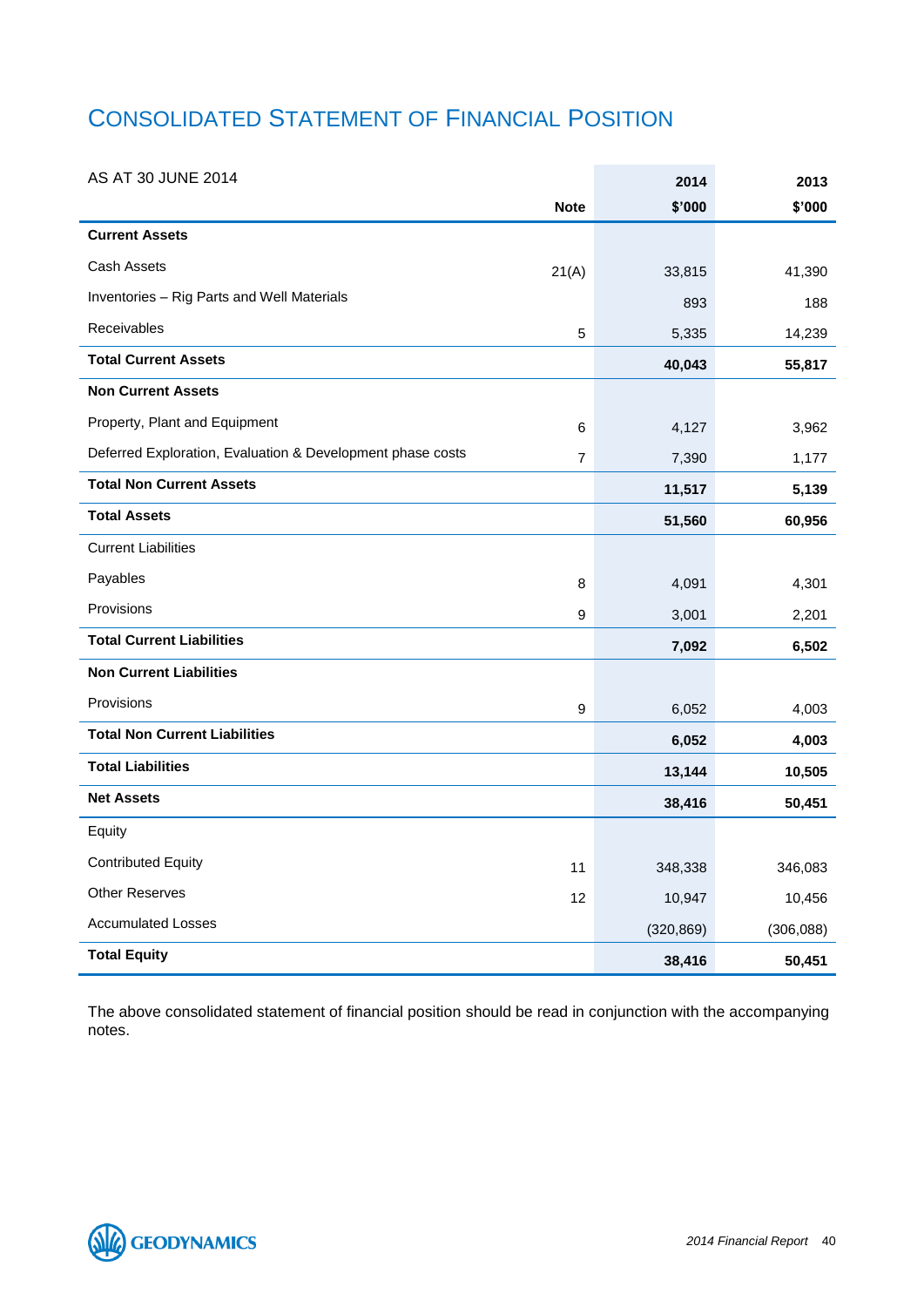# CONSOLIDATED CASH FLOW STATEMENT

### FINANCIAL YEAR ENDED 30 JUNE 2014

| FINANCIAL YEAR ENDED 30 JUNE 2014                           | 2014     | 2013      |
|-------------------------------------------------------------|----------|-----------|
| <b>Note</b>                                                 | \$'000   | \$'000    |
| <b>Cash Flows from/(used in) Operating Activities</b>       |          |           |
| Net Goods and Services Tax received                         | 138      | 2,096     |
| Payments to suppliers and employees                         | (7, 798) | (10,020)  |
| Net Interest Received                                       | 1,388    | 1,082     |
| Net cash flows from/(used in) Operating Activities<br>21(B) | (6, 272) | (6, 842)  |
| <b>Cash Flows from/(used in) Investing Activities</b>       |          |           |
| <b>Proceeds from Government Grants</b>                      | 4,500    | 14,000    |
| Proceeds from R&D Tax Incentive                             | 8,542    | 22,115    |
| Purchase of Property, Plant & Equipment                     | (1, 118) | (3)       |
| Payments for Exploration and Evaluation expenditure         | (14,003) | (38, 657) |
| Proceeds from Cash Calls                                    |          | 1,551     |
| Cash acquired from KUTh Energy Limited<br>17                | 186      |           |
| Proceeds from sale of property, plant & equipment           | 590      | 14,080    |
| Net cash flow (used in) investing activities                | (1, 303) | 13,086    |
| <b>Cash Flows from Financing Activities</b>                 |          |           |
| Net cash flow provided by financing activities              |          |           |
| Net increase / (decrease) in cash held                      | (7, 575) | 6,244     |
| Add: Opening cash carried forward                           | 41,390   | 35,146    |
| <b>Closing cash carried forward</b><br>21(A)                | 33,815   | 41,390    |

The above Consolidated Cash Flow Statement should be read in conjunction with the accompanying notes.

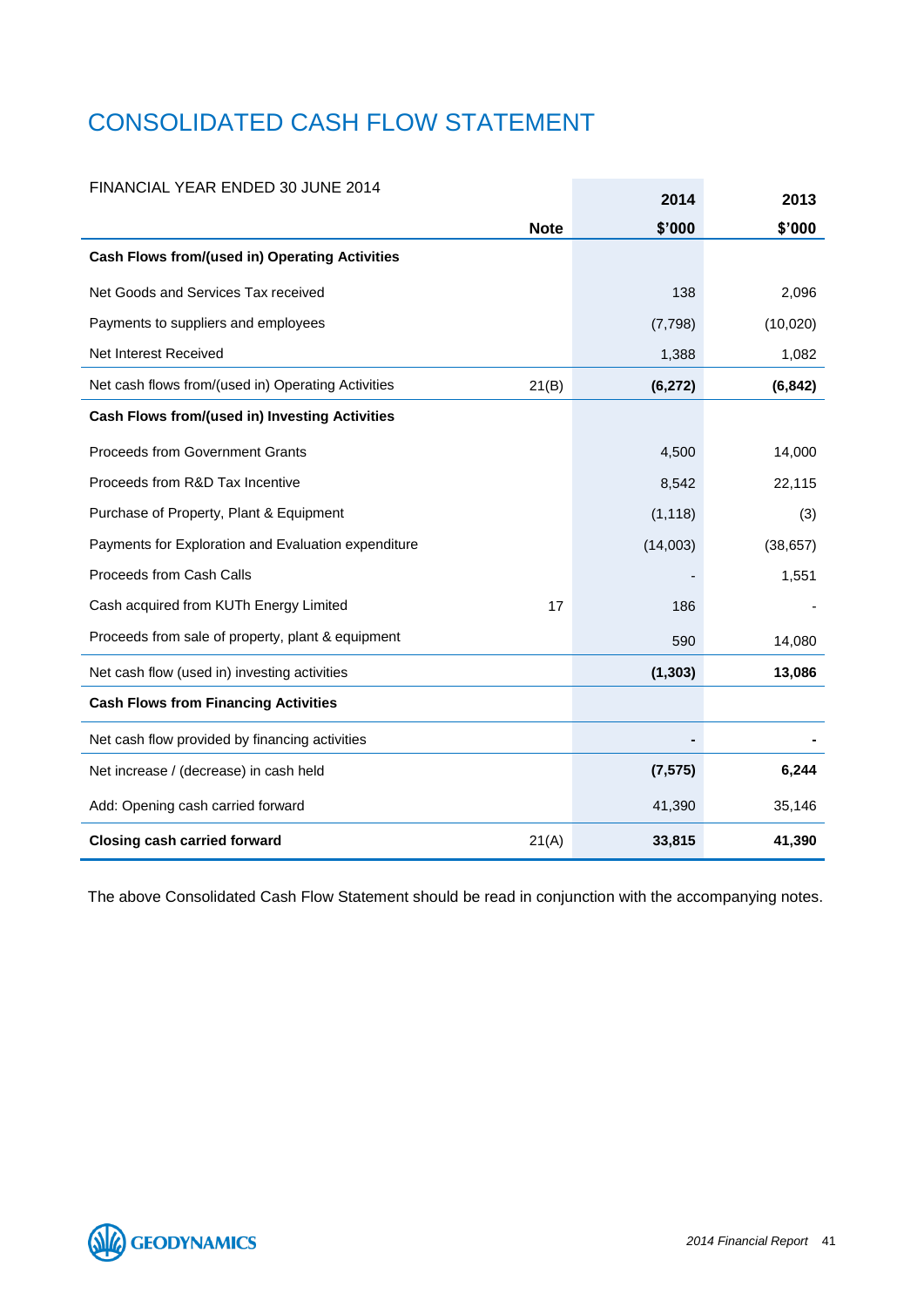## CONSOLIDATED STATEMENT OF CHANGES IN EQUITY

| <b>FINANCIAL YEAR ENDED</b><br>30 JUNE 2014                          | <b>Issued</b><br>Capital | <b>Employee</b><br><b>Equity Benefits</b><br><b>Reserve</b> | Foreign<br><b>Currency</b><br><b>Translation</b><br><b>Reserve</b> | Accumulated<br><b>Losses</b> | Total<br><b>Equity</b> |
|----------------------------------------------------------------------|--------------------------|-------------------------------------------------------------|--------------------------------------------------------------------|------------------------------|------------------------|
|                                                                      | \$'000                   | \$'000                                                      | \$'000                                                             | \$'000                       | \$'000                 |
| At 1 July 2013                                                       | 346,083                  | 10,456                                                      |                                                                    | (306, 088)                   | 50,451                 |
| Recognition of foreign exchange<br>hedge reserve                     |                          |                                                             |                                                                    |                              |                        |
| Total expense for period recognised<br>directly in equity            |                          |                                                             |                                                                    |                              |                        |
| Loss for the period                                                  |                          |                                                             |                                                                    | (14, 781)                    | (14, 781)              |
| Other comprehensive income                                           |                          |                                                             | (22)                                                               |                              | (22)                   |
| Total loss for the period                                            |                          |                                                             | (22)                                                               | (14, 781)                    | (14, 803)              |
| <b>Equity Transactions:</b>                                          |                          |                                                             |                                                                    |                              |                        |
| Issue of Share Capital for the<br>acquisition of KUTh Limited        | 2,255                    |                                                             |                                                                    |                              | 2,255                  |
| Share based payment on Employee<br>Share Plan                        |                          | 337                                                         |                                                                    |                              | 337                    |
| Cost of share-based payment -<br>recognition of share option expense |                          | 176                                                         |                                                                    |                              | 176                    |
| At 30 June 2014                                                      | 348,338                  | 10,969                                                      | (22)                                                               | (320, 869)                   | 38,416                 |

### FINANCIAL YEAR ENDED

30 JUNE 2013

| At 1 July 2012                                                       | 346,083                  | 9,336  | (200, 996) | 154,423   |
|----------------------------------------------------------------------|--------------------------|--------|------------|-----------|
| Recognition of foreign exchange hedge<br>reserve                     |                          |        |            |           |
| Total expense for period recognised<br>directly in equity            |                          |        |            |           |
| Loss for the period                                                  | $\overline{\phantom{0}}$ |        | (105,092)  | (105,092) |
| Total loss for the period                                            |                          |        | (105,092)  | (105,092) |
| <b>Equity Transactions:</b>                                          |                          |        |            |           |
| Share based payment on Employee<br>Share Plan                        |                          | 582    |            | 582       |
| Cost of share-based payment -<br>recognition of share option expense |                          | 538    |            | 538       |
| At 30 June 2013                                                      | 346,083                  | 10,456 | (306, 088) | 50,451    |

The above consolidated statement of changes in equity should be read in conjunction with the accompanying notes.

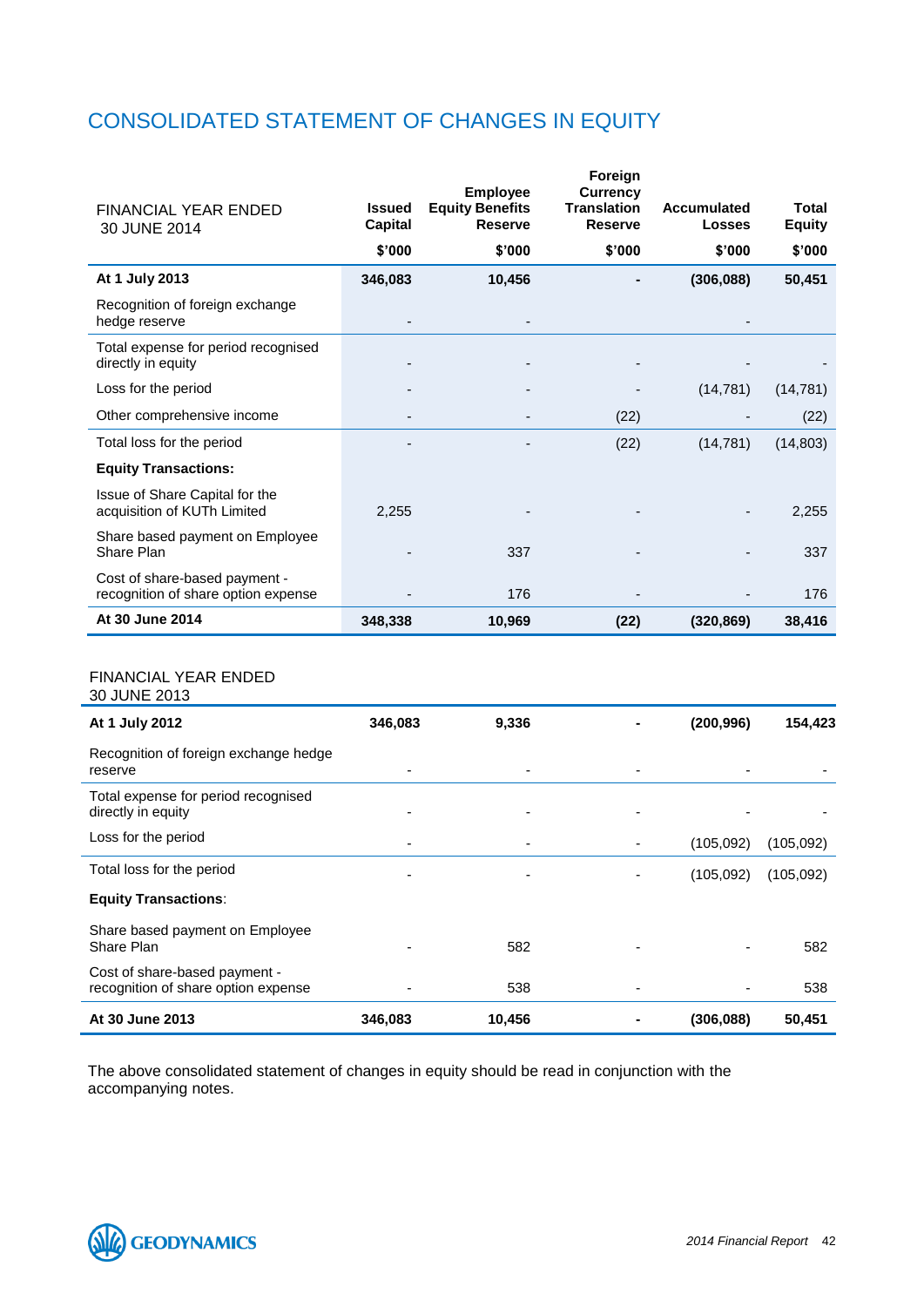### NOTES TO THE FINANCIAL STATEMENTS

### **NOTE 1 – CORPORATE INFORMATION**

The financial report of Geodynamics Limited (the Company) for the year ended 30 June 2014 was authorised in accordance with a resolution of the Directors on 28 August 2014.

Geodynamics Limited is a Company limited by shares, incorporated and domiciled in Australia whose shares are publicly traded on the Australian Securities Exchange. The nature of the operations and principal activities of the Company are described in the Directors' Report.

### **NOTE 2 – SUMMARY OF SIGNIFICANT ACCOUNTING POLICIES**

### **A. Basis of Preparation**

The financial report is a general purpose financial report which has been prepared in accordance with the requirements of the *Corporations Act 2001,* Australian Accounting Standards and other authoritative pronouncements of the Australian Accounting Standards Board. The financial report has also been prepared on a historical cost basis except for the valuation of available for sale financial assets which are carried at fair value. The financial report is presented in Australian dollars and all values are rounded to the nearest thousand dollars (\$000) unless otherwise stated. The Directors have adopted the going concern assumption in preparing the financial report.

### **B. Compliance with IFRS**

The financial report complies with Australian Accounting Standards and International Financial Reporting Standards (IFRS) as issued by the International Accounting Standards Board.

### **C. New Accounting standards and interpretations**

Certain Australian Accounting Standards and interpretations have recently been issued or amended but are not yet effective and have not been adopted by the Company for the annual reporting period ended 30 June 2014.

The new standards and amendments to standards that are mandatory for the first time for the financial year beginning 1 July 2013 are:

- AASB10 *Consolidated Financial Statements*;
- AASB11 *Joint Arrangements*;
- AASB12 *Disclosure of Interests in Other Entities*;
- AASB13 *Fair Value Measurement*;
- AASB119 *Employee Benefits*;
- AASB2012-*2 Amendments to Australian Accounting Standards – Disclosures – Offsetting Financial Assets and Financial Liabilities*; and
- AASB 2011-4 *Amendments to Australian Accounting Standards to Remove Individual Key Management Personnel Disclosure Requirements*.

None of these standards or amendments to standards affected any of the amounts recognised in the current period or any prior period and are not likely to affect future periods.

Certain new accounting standards and interpretations have been published that are not mandatory for the 30 June 2014 reporting period. The following new accounting standards and interpretations are not likely to affect future periods

 AASB2012-3 *Amendments to Australian Accounting Standards – Offsetting Financial Assets and Financial Liabilities* (effective 1 July 2014);

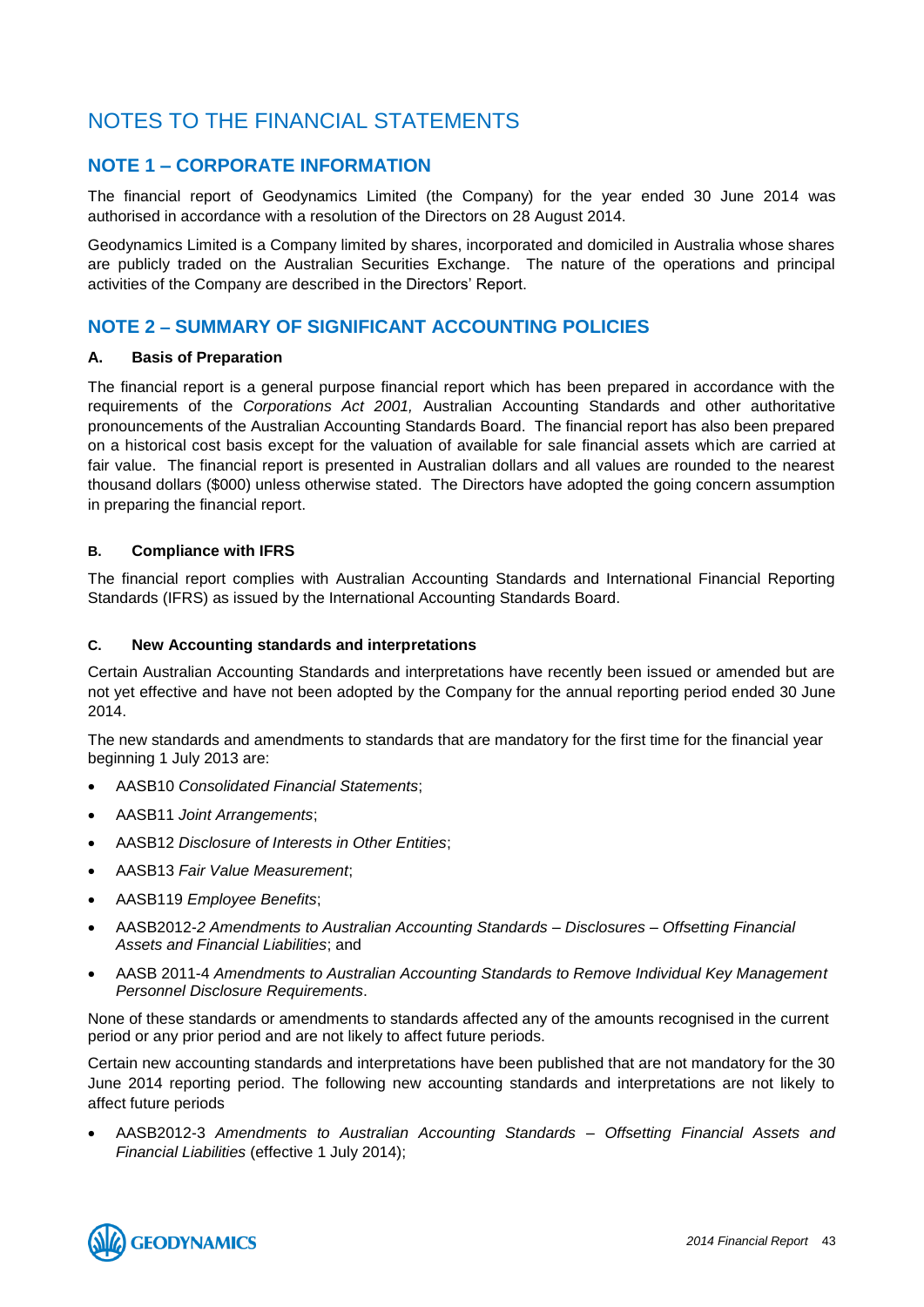- AASB Interpretation 21 *Levies* (effective 1 July 2014);
- Annual Improvements to IFRS 2010-2012 Cycle (effective 1 July 2014);
- Annual Improvements to IFRS 2011-2013 Cycle (effective 1 July 2014);
- AASB 1031 *Materiality* (1July 2014);
- AASB 2013-9 *Amendments to Australian Accounting Standards- Conceptual Framework, Materiality and Financial Instruments* Cycle (effective 1 July 2014); and
- Amendments to IAS 16 and IAS 38 *Clarification of Acceptable Methods of Depreciation and Amortisation*  (effective July 2016).

### **The impacts of the following two standards are yet to be assessed:**

- AASB 9 *Financial Instruments* (effective 1 July 2018); and
- IFRS 15 *Revenue from Customer Contracts* (effective 1July 2017).

### **D. Basis of Consolidation**

The consolidated financial statements comprise of the financial statements of the Group as at 30 June each year.

The controlled entities are all those entities over which the Group has power, exposure or rights to variable returns from its involvement with the entity, and the ability to use its power over the entity to affect its returns.

The financial statements of the controlled entities are prepared for the same reporting period as the parent entity, using consistent accounting policies.

In preparing the consolidated financial statements, all intercompany balances and transactions, income and expenses and profit and losses resulting from intra-group transactions have been eliminated in full.

The controlled entities are fully consolidated from the date on which control is obtained by the Group and cease to be consolidated from the date on which control is transferred out of the Group.

A change in the ownership interest of a subsidiary that does not result in a loss of control, is accounted for as an equity transaction.

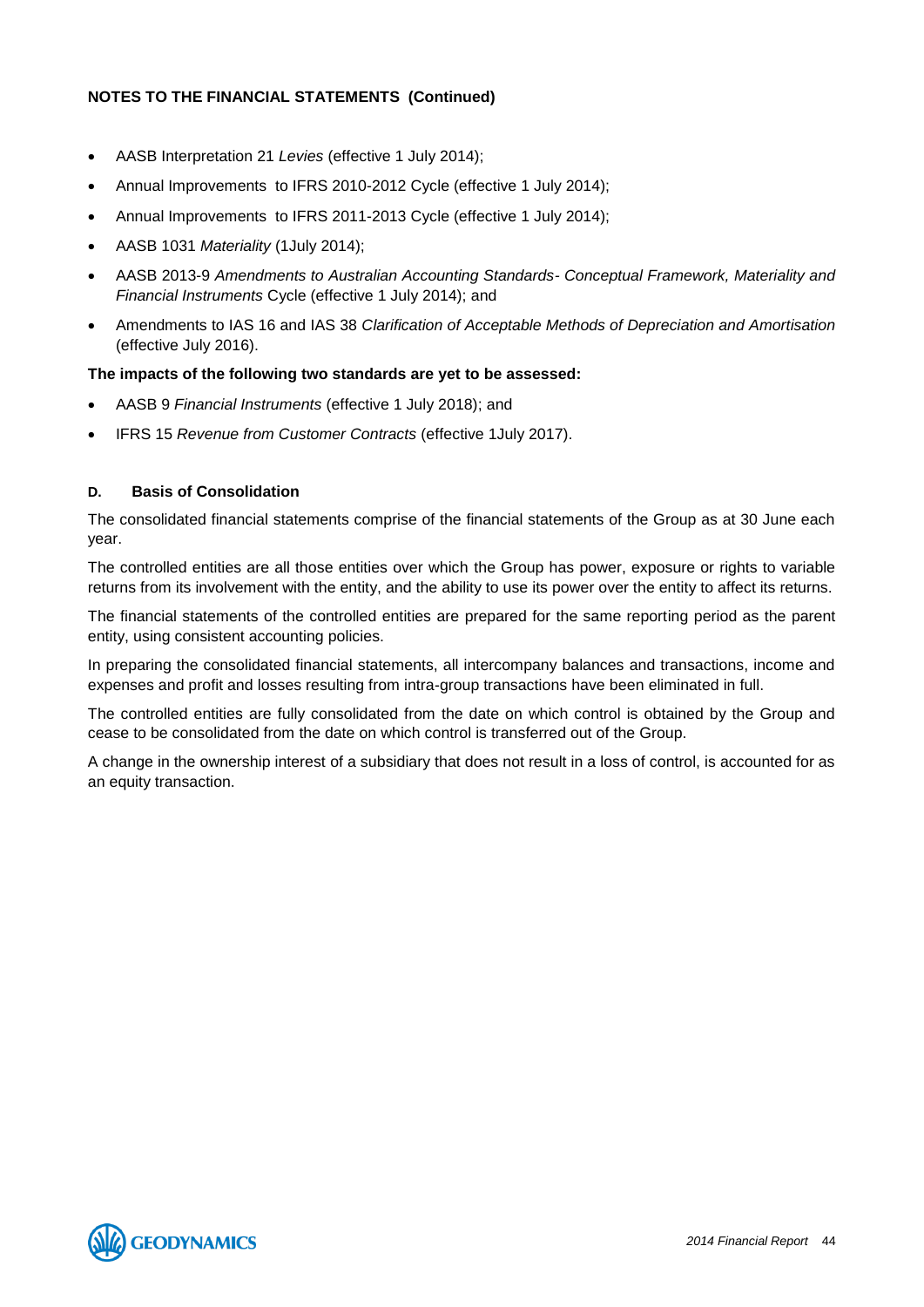### **Controlled entity/subsidiaries**

The consolidated financial statements include the financial statements of Geodynamics Limited and its controlled entities listed in the following table:

|                                            | <b>Equity Interest %</b>           |      |      |
|--------------------------------------------|------------------------------------|------|------|
| <b>Name</b>                                | <b>Country of</b><br>Incorporation | 2014 | 2013 |
| <b>Parent Entity</b>                       |                                    |      |      |
| Geodynamics Limited                        | Australia                          | 100  | 100  |
| Directly controlled by Geodynamics Limited |                                    |      |      |
| Geodynamics NT Pty Ltd                     | Australia                          | 100  | 100  |
| Geodynamics (Savo Island) Pty Ltd          | Australia                          | 100  | 100  |
| Geodynamics Share Plans Pty Ltd            | Australia                          | 100  | 100  |
| <b>KUTh Energy Limited</b>                 | Australia                          | 100  |      |
| Directly Controlled by KUTh Energy Limited |                                    |      |      |
| KUTh Exploration Pty Ltd                   | Australia                          | 100  |      |
| Mineral Ventures Pty Ltd                   | Australia                          | 100  |      |
| <b>KUTh Pacific Ltd</b>                    | Australia                          | 100  |      |
| Directly Controlled by KUTh Pacific Ltd    |                                    |      |      |
| KUTh Exploration (Fiji) Limited            | Fiji                               | 100  |      |
| KUTh Energy (PNG) Ltd                      | <b>PNG</b>                         | 50.2 |      |
| KUTh Energy (Vanuatu) Ltd                  | Vanuatu                            | 100  |      |

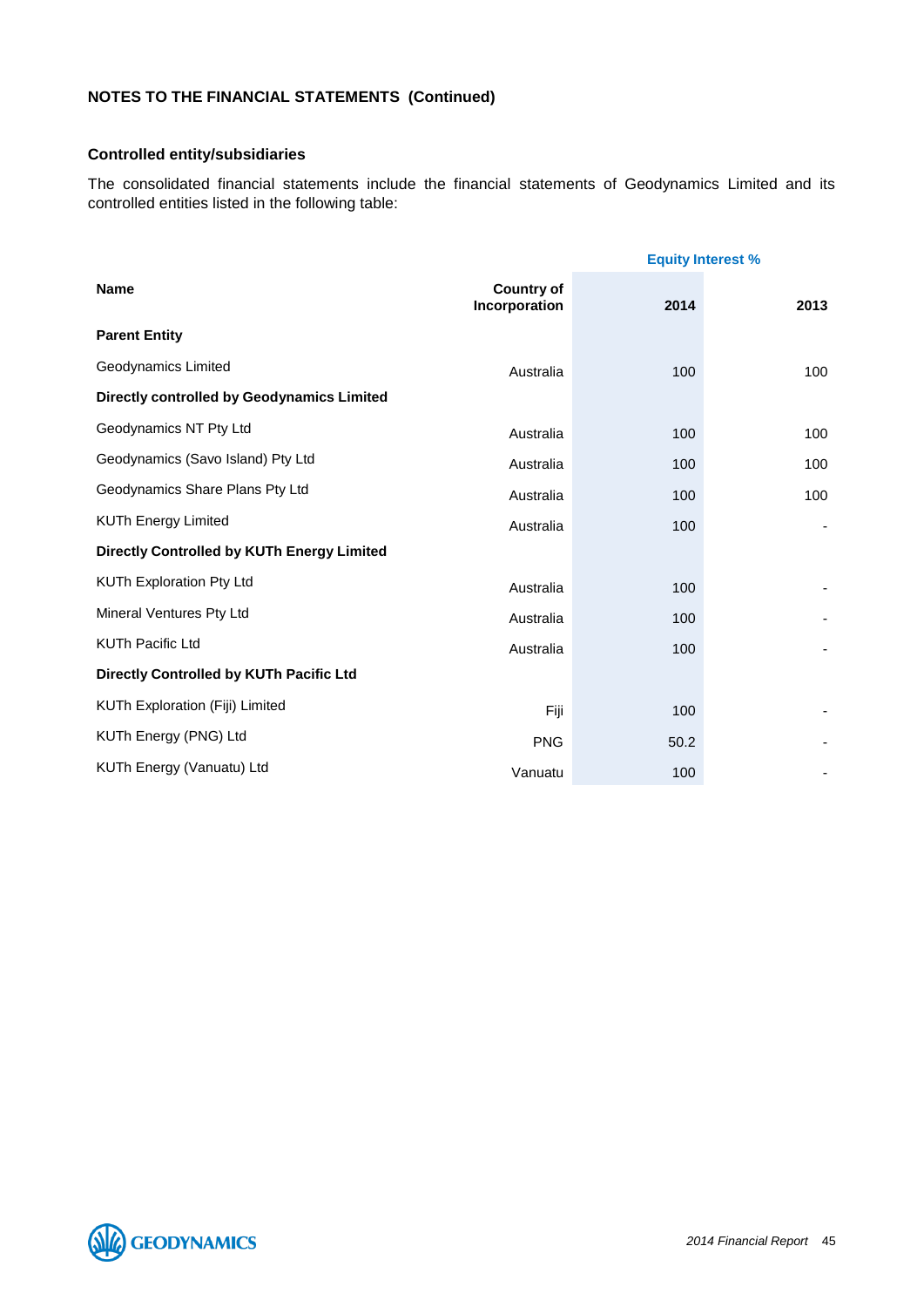### **E. Significant Accounting Judgements, Estimates and Assumptions**

The carrying amounts of certain assets and liabilities are often determined based on judgement, estimates and assumptions of future events. The key estimates and assumptions that have a significant risk of causing a material adjustment to the carrying amounts of certain assets and liabilities within the next annual reporting period are:

### *Share-based payment transactions*

The Company measures the cost of equity-settled transactions with employees by reference to the fair value of the equity instruments at the date at which they are granted. The fair value is determined using a Black Scholes model.

### *Provision for site rehabilitation*

The Company reviews rehabilitation requirements for its geothermal exploration tenements on a six-monthly basis by undertaking an in-house analysis of the costs to rehabilitate the sites including the plugging and abandoning of wells as appropriate.

### *Capitalisation of Deferred Exploration and Evaluation Expenditure & Impairment*

The Company determines whether Deferred Exploration and Evaluation Costs are impaired as described by AASB 6 at least on an annual basis. The Company considers whether an area of interest will be subject to further activity in the foreseeable future. Where substantive expenditure on further exploration and evaluation is neither budgeted or planned consideration is given as to whether an impairment cost should be recognised relating specifically to that area of interest.

### *Classification and valuation of investments*

The Company classifies investments in listed and unlisted securities as 'available for sale' investments and movements in fair value are recognised directly in equity unless impairment has occurred in which case impairment is expensed. The fair value of unlisted securities not traded in an active market is determined by the pricing of those securities when share allotments of those securities are made on or around balance date to independent third parties.

### **F. Foreign Currency Translation**

Both the functional and presentation currency of Geodynamics is Australian dollars (\$A). Transactions in foreign currencies are initially recorded in the functional currency at the exchange rates ruling at the date of the transaction. Monetary assets and liabilities denominated in foreign currencies are retranslated at the rate of exchange ruling at the balance date.

All exchange differences in the financial report are taken to net income. Non-monetary items that are measured in terms of historical cost in a foreign currency are translated using the exchange rate as at the date of the initial transaction. Non-monetary items measured at fair value in a foreign currency are translated using the exchange rates at the date when the fair value was determined.

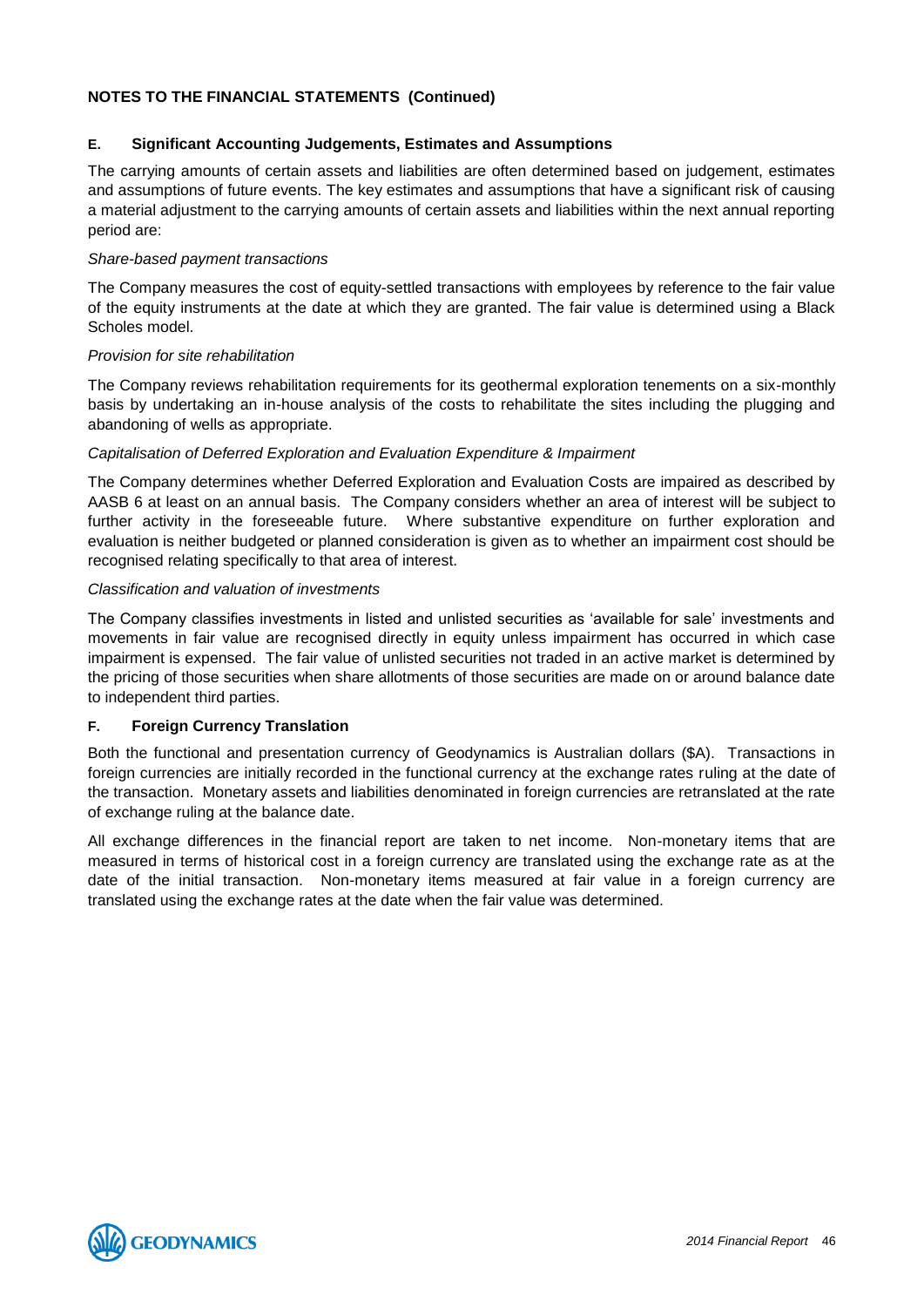### **G. Property, Plant & Equipment**

Property, plant and equipment is stated at cost less accumulated depreciation and any impairment in value. The costs include obligations relating to reclamation, plant closure and other costs associated with the restoration of the site. Depreciation is provided on a straight line basis on all property, plant and equipment. All classes are depreciated over periods ranging from 3 to 15 years (comparable to prior year). The assets' residual values, useful lives and amortisation methods are reviewed, and adjusted if appropriate, at each financial year end.

### *Impairment*

The carrying values of property, plant and equipment are reviewed for impairment at each reporting date, with the recoverable amount being estimated when events or changes in circumstances indicate the carrying value may be impaired.

For an asset that does not generate largely independent cash inflows, the recoverable amount is determined for the cash-generating unit to which the asset belongs. An impairment exists when the carrying value exceeds its estimated recoverable amount. The asset or cash-generating unit is then written down to its recoverable amount.

The recoverable amount of plant and equipment is the greater of fair value less costs to sell and value in use. In assessing value in use, the estimated future cash flows are discounted to their present value using a pre-tax discount rate that reflects current market assessments of the time value of money and the risks specific to the asset. Impairment losses are recognised in the statement of comprehensive income in the year the loss is recognised.

### *Derecognition and disposal*

An item of property, plant and equipment is derecognised upon disposal or when no further future economic benefits are expected from its use or disposal. Any gain or loss arising on derecognition of the asset (calculated as the difference between the net disposal proceeds and the carrying amount of the asset) is included in profit or loss in the year the asset is derecognised.

### **H. Exploration, Evaluation, Development and Restoration costs**

### *Costs carried forward*

Costs arising from exploration and evaluation activities are carried forward provided such costs are expected to be recouped through successful development, or by sale, or where exploration and evaluation activities have not, at balance date, reached a stage to allow a reasonable assessment regarding the existence of economically recoverable reserves. Costs carried forward in respect of an area of interest that is abandoned are written off in the year in which the decision to abandon is made.

As reported at 30 June 2013, the Company finalised the technical appraisal of its Cooper Basin project and associated resource. In the absence of a small scale commercial project or other plan to commercialise the project in the medium term, the Company impaired the carrying amount of its deferred exploration, evaluation and development costs in respect of the Cooper basin project to \$nil.

Commensurate with the ongoing appraisal and review of the Cooper Basin project additional evaluation costs have been incurred since 1 July 2013. As it is not possible to reliably demonstrate the additional costs in respect of the Cooper Basin project will be recouped through successful development or sale, the Company has recorded these costs in the Statement of Comprehensive Income for the year ended 30 June 2014.

Grants and subsidies (including R&D incentives) relating deferred exploration and evaluation costs are recorded as a reduction in the carrying amount of the associated asset. Grants and subsidies (including R&D incentives) related to exploration and evaluation costs recorded in the Statement of Comprehensive Income are recognised in profit or loss at the same time as the expenses for the costs for which the grant is expected to compensate.

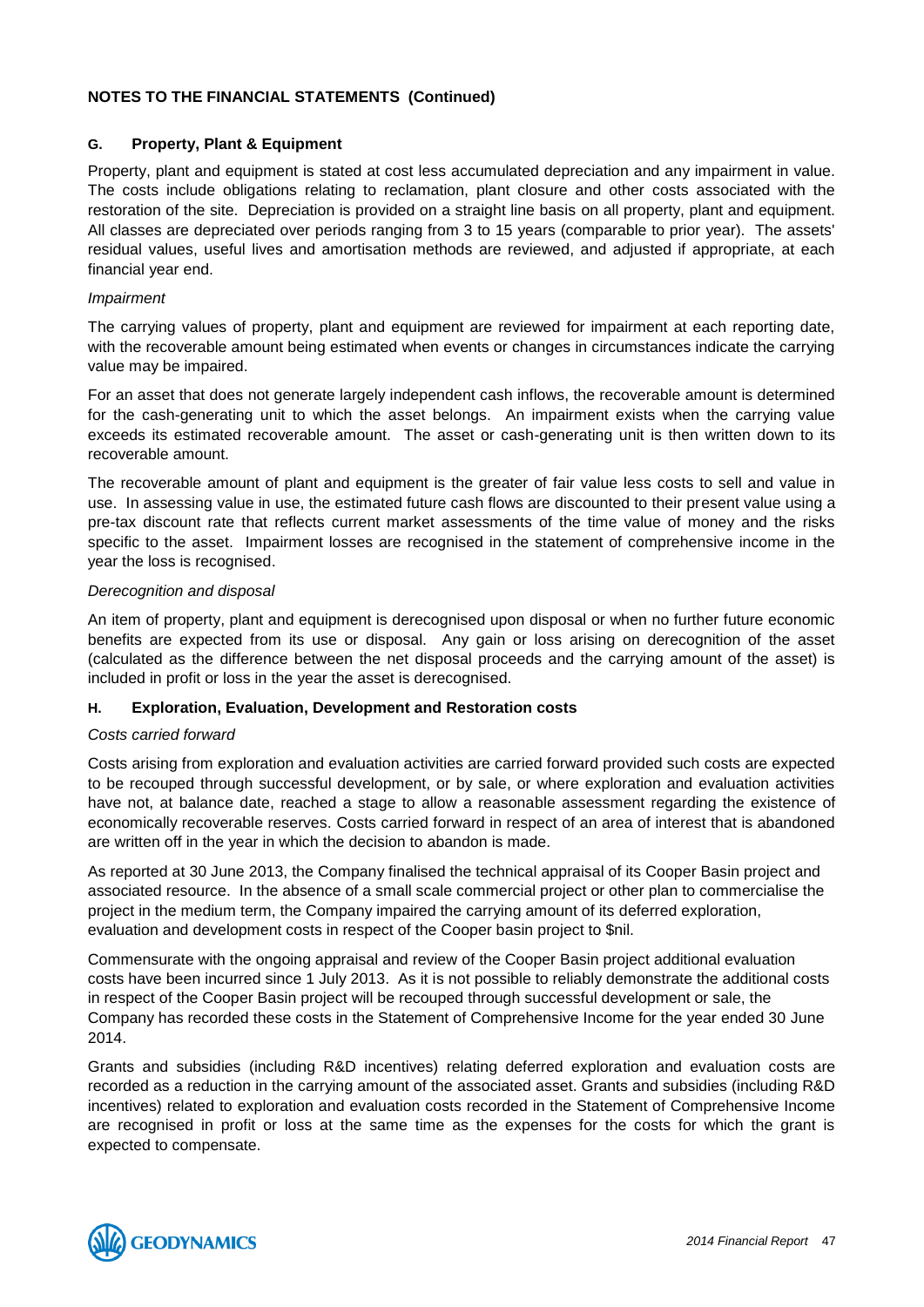### *Impairment*

The carrying values of exploration, evaluation, development and restoration costs are reviewed for impairment in accordance with AASB 6 Exploration and Evaluation of Mineral Resources when facts and circumstances suggest that the carrying amount of such an asset may exceed its recoverable amount. Any impairment loss identified is recognised as an expense in accordance with AASB 136 Impairment of Assets.

### *Amortisation*

Costs on productive areas will be amortised over the life of the area of interest to which such costs relate on the production output basis.

### *Restoration costs*

Restoration costs that are expected to be incurred are provided for as part of the cost of the exploration, evaluation, development, construction or production phases that give rise to the need for restoration. Accordingly, these costs will be recognised gradually over the life of the facility as these phases occur. The costs include obligations relating to reclamation, plant closure and other costs associated with the restoration of the site.

### **I. Intangibles**

The useful lives of intangible assets are assessed to be either finite or indefinite. Intangible assets with finite lives are amortised over the useful life and assessed for impairment whenever there is an indication that the intangible asset may be impaired. The amortisation period and the amortisation method for an intangible asset with a finite useful life is reviewed at least at each financial year-end. Changes in the expected useful life or the expected pattern of consumption of future economic benefits embodied in the asset are accounted for by changing the amortisation period or method, as appropriate, which is a change in accounting estimate. The amortisation expense on intangible assets with finite lives is recognised in profit or loss in the expense category consistent with the function of the intangible asset.

### **J. Impairment of Assets**

At each reporting date, the Company assesses whether there is any indication that an asset may be impaired. Where an indicator of impairment exists, the Company makes a formal estimate of recoverable amount. Where the carrying amount of an asset exceeds its recoverable amount the asset is considered impaired and is written down to its recoverable amount.

Recoverable amount is the greater of fair value less costs to sell and value in use. It is determined for an individual asset. In assessing value in use, the estimated future cash flows are discounted to their present value using a pre-tax discount rate that reflects current market assessments of the time value of money and the risks specific to the asset.

### **K. Cash and Cash Equivalents**

Cash assets on the statement of financial position comprise cash at bank and on hand and short-term deposits with an original maturity of three months or less that are readily convertible to known amounts of cash and which are subject to an insignificant risk of change in value.

For the purposes of the Cash Flow Statement, cash includes cash on hand and in banks and short term deposits with an original maturity of three months or less, net of outstanding bank overdrafts.

### **L. Trade and Other Receivables**

Trade receivables, which generally have 30 day terms, are recognised and carried at original invoice amount. An allowance for doubtful debts is made when there is objective evidence that the Company will not be able to collect the debts. Bad debts are written off when identified.

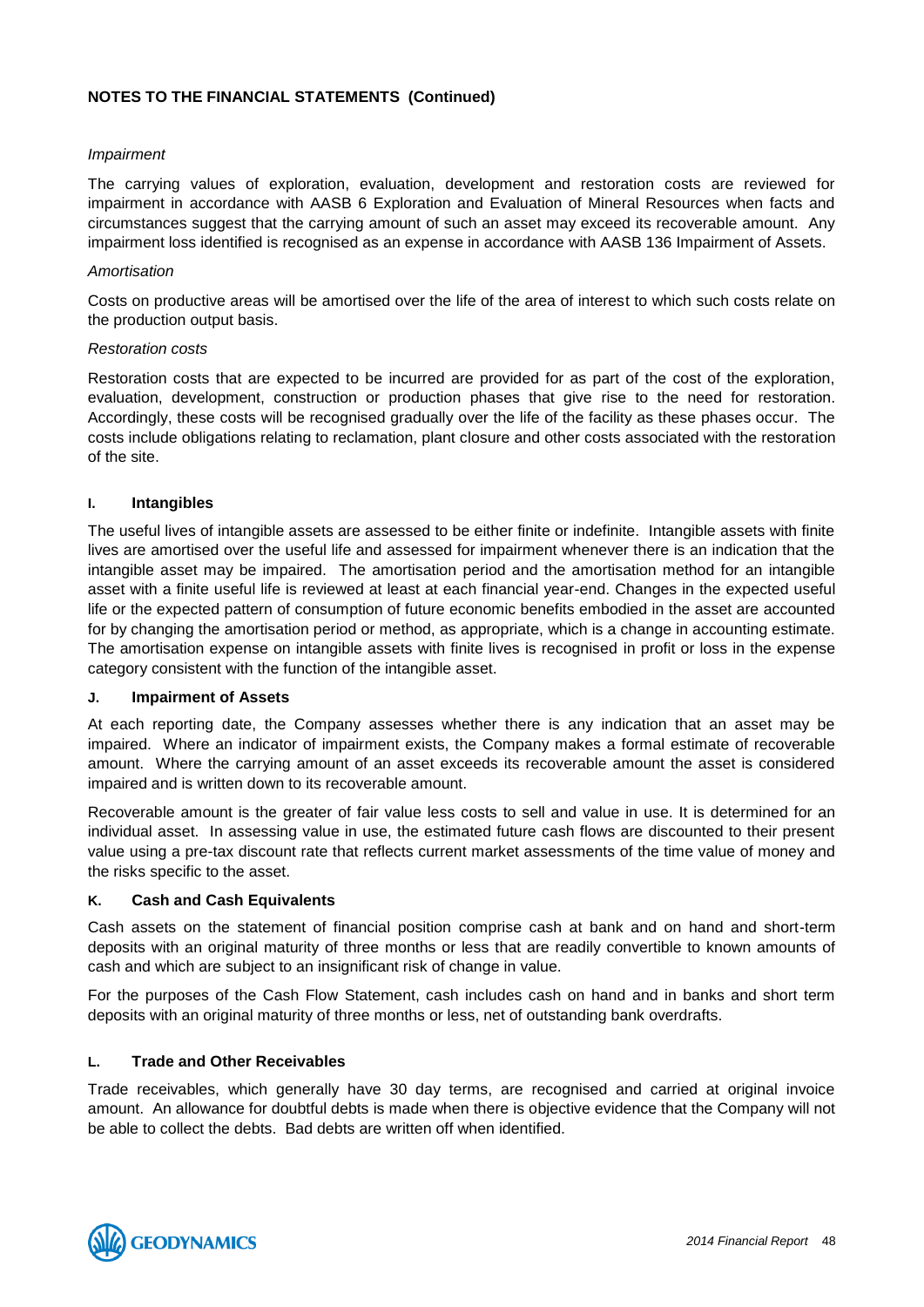### **M. Inventories**

Inventories include spare parts and consumable items used in drilling operations and are valued at the lower of cost and net realisable value.

### **N. Contributed Equity**

Ordinary shares are classified as equity. Any transaction costs arising on the issue of ordinary shares are recognised directly in equity as a reduction of the share proceeds received.

### **O. Trade and Other Payables**

Trade payables and other payables are carried at cost and represent liabilities for goods and services provided to the Company prior to the end of the financial year that are unpaid and arise when the Company becomes obliged to make future payments in respect of the purchase of these goods and services.

### **P. Provisions**

Provisions are recognised when the Company has a present obligation (legal or constructive) as a result of a past event, it is probable that an outflow of resources embodying economic benefits will be required to settle the obligation and a reliable estimate can be made of the amount of the obligation.

If the effect of the time value of money is material, provisions are determined by discounting the expected future cash flows at a pre-tax rate that reflects current market assessments of the time value of money and, where appropriate, the risks specific to the liability. Where discounting is used, the increase in the provision due to the passage of time is recognised as a finance cost.

### **Q. Employee Benefits**

### *(i) Wages, salaries, annual leave and sick leave*

Liabilities for wages and salaries, including non-monetary benefits and annual leave expected to be settled within 12 months of the reporting date are recognised in other payables in respect of employees' services up to the reporting date. They are measured at the amounts expected to be paid when the liabilities are settled. Liabilities for sick leave are recognised when the leave is taken and are measured at the rates paid or payable.

### *(ii) Long service leave*

The liability for long service leave is recognised in the provision for employee benefits and measured as the present value of expected future payments to be made in respect of services provided by employees up to the reporting date using the projected unit credit method. Consideration is given to expected future wage and salary levels, experience of employee departures, and periods of service. Expected future payments are discounted using market yields at the reporting date on national government bonds with terms to maturity and currencies that match, as closely as possible, the estimated future cash outflows.

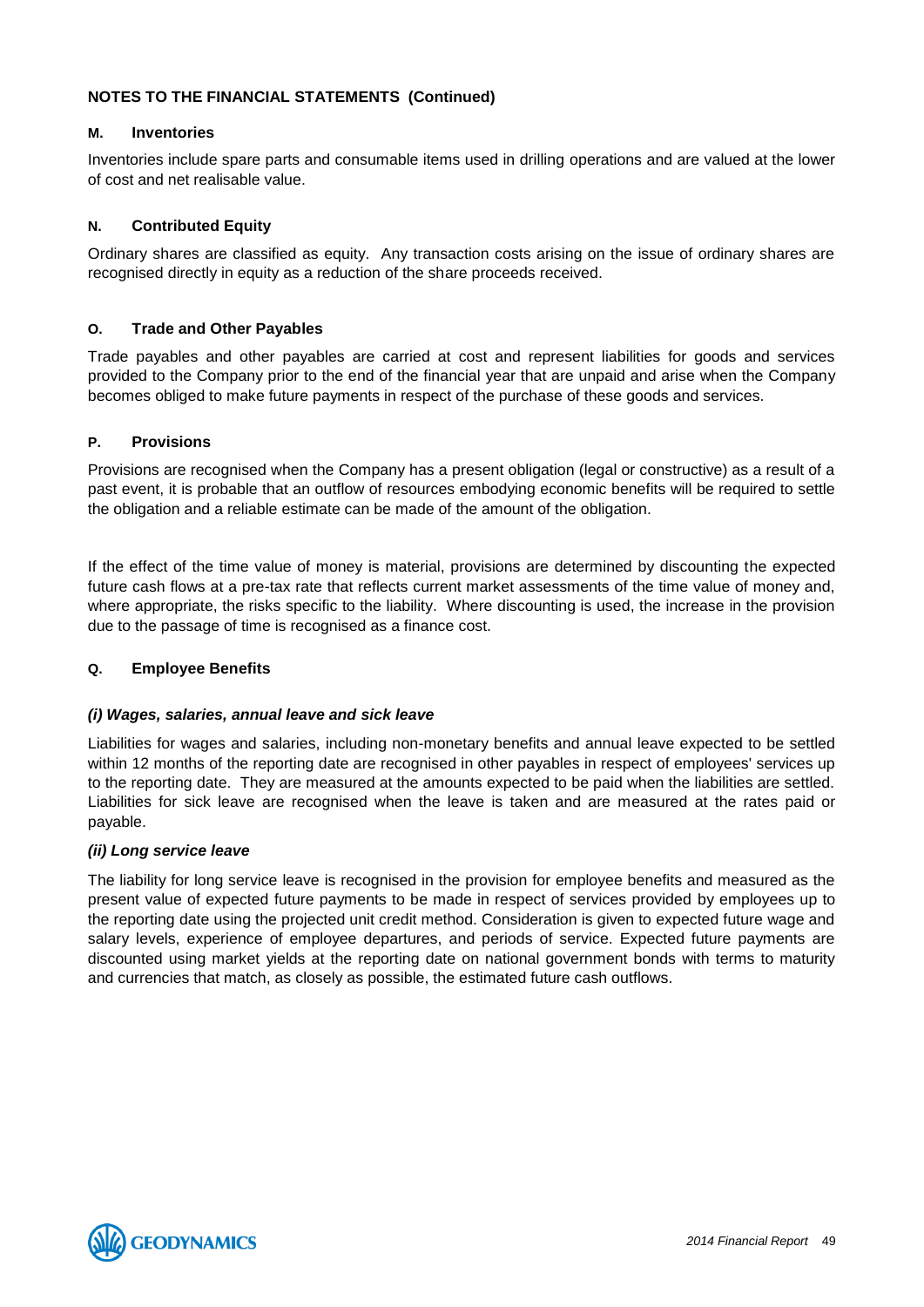### **R. Share-based Payment Transactions**

The Company provides benefits to employees (including executive directors) in the form of share-based payment transactions, whereby employees render services in exchange for rights over shares ('equity-settled transactions'). The current plan in place to provide these benefits is the Geodynamics Limited Share Appreciation Rights Plan which both provides benefits to executive directors and senior employees.

The cost of equity-settled transactions is determined by the fair value at the date when the grant is made using an appropriate valuation model. That cost is recognised, together with a corresponding increase in other capital reserves in equity, over the period in which the performance and/or service conditions are fulfilled in employee benefits expense. The cumulative expense recognised for equity-settled transactions at each reporting date until the vesting date reflects the extent to which the vesting period has expired and the Group's best estimate of the number of equity instruments that will ultimately vest.

The statement of profit or loss expense or credit for a period represents the movement in cumulative expense recognised as at the beginning and end of that period and is recognised in employee benefits expense.

No expense is recognised for awards that do not ultimately vest, except for equity-settled transactions for which vesting is conditional upon a market or non-vesting condition. These are treated as vesting irrespective of whether or not the market or non-vesting condition is satisfied, provided that all other performance and/or service conditions are satisfied.

When the terms of an equity-settled award are modified, the minimum expense recognised is the expense had the terms had not been modified, if the original terms of the award are met. An additional expense is recognised for any modification that increases the total fair value of the share-based payment transaction, or is otherwise beneficial to the employee as measured at the date of modification.

### **S. Revenue Recognition**

Revenue is recognised to the extent that it is probable that the economic benefits will flow to the entity and the revenue can be reliably measured. In the case of interest, revenue is recognised as the interest accrues (using the effective interest method, which is the rate that exactly discounts estimated future cash receipts through the expected life of the financial instrument) to the net carrying amount of the financial asset.

### **T. Government Grants**

Government grants are recognised at their fair value where there is reasonable assurance that the grant will be received and all attaching conditions will be complied with. When the grant relates to an expense item, it is recognised as income over the periods necessary to match the grant on a systematic basis to the costs that it is intended to compensate. Where the grant relates to an asset, the fair value is credited to a deferred income account until such time as all conditions associated with the grant are met. Once these conditions are achieved the credit is allocated to the relevant asset. The amount of the grant is then released to net income over the expected useful life (by way of reduced depreciation or amortisation) of the relevant asset.

### **U. Earnings per Share**

Basic earnings per share is determined by dividing the profit/(loss) after tax by the weighted average number of ordinary shares outstanding during the financial period. Diluted earnings per share is determined by dividing the profit/(loss) after tax adjusted for the effect of earnings on potential ordinary shares, by the weighted average number of ordinary shares (both issued and potentially dilutive) outstanding during the financial period.

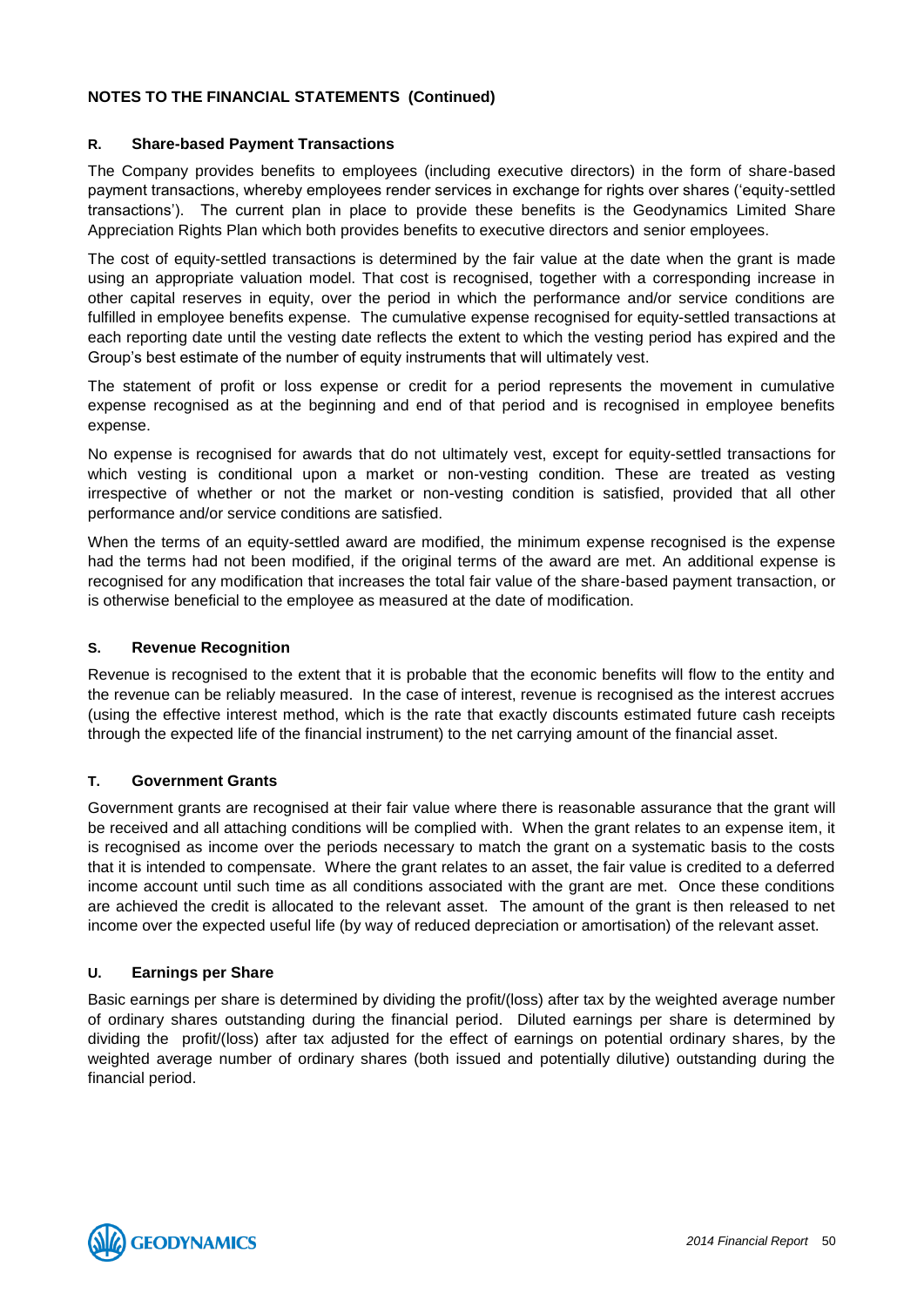### **V. Income Tax**

Deferred income tax is provided on all temporary differences at the balance date between the tax bases of assets and liabilities and their carrying amounts for financial reporting purposes.

Deferred income tax liabilities are recognised for all taxable temporary differences:

- except where the deferred income tax liability arises from the initial recognition of an asset or liability in a transaction that is not a business combination and, at the time of the transaction affects neither the accounting profit nor taxable profit or loss; and
- in respect of taxable temporary differences associated with investments in subsidiaries, associates and interests in joint ventures, except where the timing of the reversal of the temporary differences can be controlled and it is probable that the temporary differences will not reverse in the foreseeable future.

Deferred income tax assets are recognised for all deductible temporary differences, carry-forward of unused tax assets and unused tax losses, to the extent that it is probable that taxable profit will be available against which the deductible temporary differences, and the carry-forward of unused tax assets and unused tax losses can be utilised. The carrying amount of deferred income tax assets is reviewed at each balance date and reduced to the extent that it is no longer probable that sufficient taxable profit will be available to allow all or part of the deferred income tax asset to be utilised.

For Geodynamics Limited, no deferred income tax asset is being recognised in the accounts as the benefit is not considered to be probable of being realised at this stage of the Company's development. Unrecognised deferred income tax assets are reassessed at each balance date and are recognised to the extent that it has become probable that future taxable profit will allow the deferred income tax asset to be recovered.

Deferred income tax assets and liabilities are measured at the tax rates that are expected to apply to the year when the asset is realised or the liability is settled, based on tax rates (and tax laws) that have been enacted or substantively enacted at the balance date. Income taxes relating to items recognised directly in equity are recognised in equity and not in net income.

Deferred income tax assets and deferred tax liabilities are offset only if a legally enforceable right exists to set off current tax assets against current tax liabilities and the deferred income tax assets and liabilities relate to the same taxable entity and the same taxation authority.

### **W. Other Taxes**

Revenues, expenses and assets are recognised net of the amount of GST except:

- where the GST incurred on a purchase of goods and services is not recoverable from the taxation authority, in which case the GST is recognised as part of the cost of acquisition of the asset or as part of the expense item as applicable; and
- receivables and payables are stated with the amount of GST included.

The net amount of GST recoverable from, or payable to, the taxation authority is included as part of receivables or payables in the statement of financial position. Cash flows are included in the Cash Flow Statement on a net basis and the GST component arising from investing and financing activities, which is recoverable from, or payable to, the taxation authority are classified as operating cash flows. Commitments and contingencies are disclosed net of the amount of GST recoverable from, or payable to, the taxation authority.

### **X. Segment reporting**

A business segment is a distinguishable component of the entity that is engaged in providing products or services that are subject to risks and returns that are different to those of other business segments. A geographical segment is a distinguishable component of that entity that is engaged in providing products or services within a particular economic environment and is subject to risks and returns that are different than those of segments operating in other economic environments.

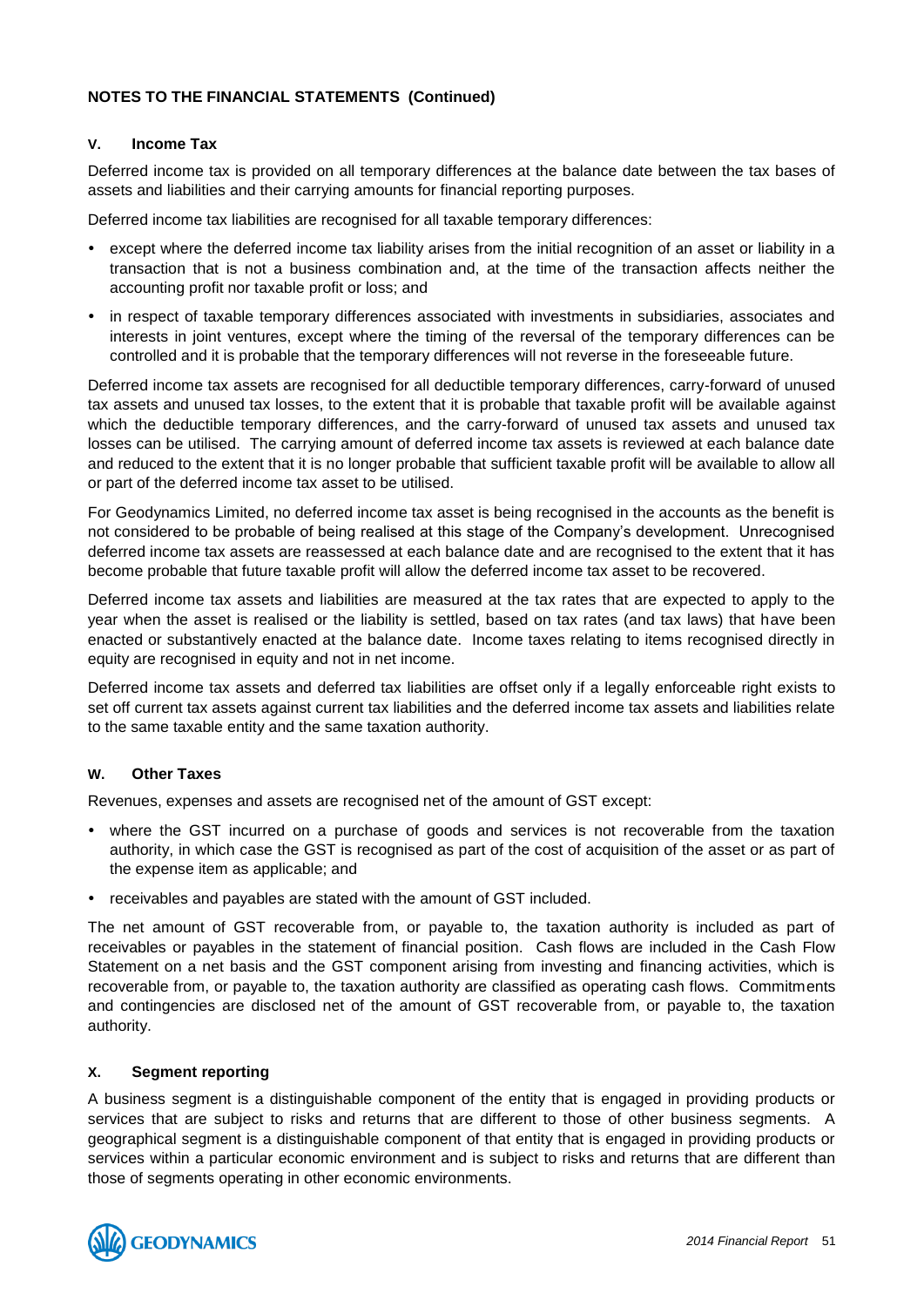### **Y. Available for sale securities**

Available for sale investments are those non-derivative financial assets, principally equity securities that are designated as available for sale. After initial recognition available for sale securities are measured at fair value with gains or losses being recognised as a separate component of equity until the investment is derecognised or until the investment is determined to be impaired, at which time the cumulative gain or loss previously reported in equity is recognised in profit or loss.

The fair values of investments that are actively traded in organised financial markets are determined by reference to quoted market bid prices at the close of business on the balance date. For investments with no active market, fair values are determined using valuation techniques. Such techniques include: using recent arm's length market transactions; reference to the current market value of another instrument that is substantially the same; discounted cash flow analysis and option pricing models making as much use of available and supportable market data as possible and keeping judgemental inputs to a minimum.

### **Z. Joint Arrangements**

The Company is also a party to a joint operation with Kentor Energy Pty Ltd (Kentor). The joint operation assets comprise the Savo Island prospecting license and all property plant and equipment for use on Savo Island. The joint operation is named the Savo Island Geothermal Joint Venture.

Under the terms of the agreement, Geodynamics (Savo Island) Pty Ltd is entitled to earn an initial 25% interest in the Savo Island Geothermal Power Project following the completion of initial geophysical studies to determine target locations for a drilling program. The Company has the right to earn an additional 45% interest through exploration drilling and the completion of a feasibility study for the Project. At 30 June 2014 Geodynamics had met all requirements for the initial 25% interest.

In prior years the Company was a party to two joint operations named the Innamincka 'Deeps' Joint Venture and the Innamincka 'Shallows' Joint Venture. The joint operations with Origin Energy Limited were formed to explore and evaluate enhanced geothermal systems in the Cooper/Eromanga basin in South Australia. The joint operations comprised South Australian geothermal tenements and all property plant and equipment for use in the Cooper/Eromanga basin. At 30 June 2013, Origin Energy Limited withdrew from the joint operations. Coincident with the withdrawal, the Company became the 100% participant in the arrangement and obtained control of its geothermal tenements and all property plant and equipment.

### **AA. Going Concern**

As the Company's assets are in the exploration and development phase, Geodynamics is currently nonrevenue generating. As such a major focus of the Board and management is on ongoing cash flow forecasting and management of cash flows to ensure that the Company always has sufficient funds to cover its planned activities and any ongoing obligations. The Company has sufficient cash resources to cover its near term planned exploration expenditure. The Company also has significant ability to slow or defer spending on its major activities to ensure that it is always able to meet its obligations when they fall due, including deferring expenditure on our drilling program as the company's permit expenditures are well in advance of the minimum permit conditions.

While principally focussed on geothermal exploration and development, Geodynamics will continue to actively monitor developments in clean energy markets and technologies to assess opportunities to acquire interests in projects or technologies where it is able to utilise its skills and capacity to develop further clean energy projects that provide an acceptable return for shareholders.

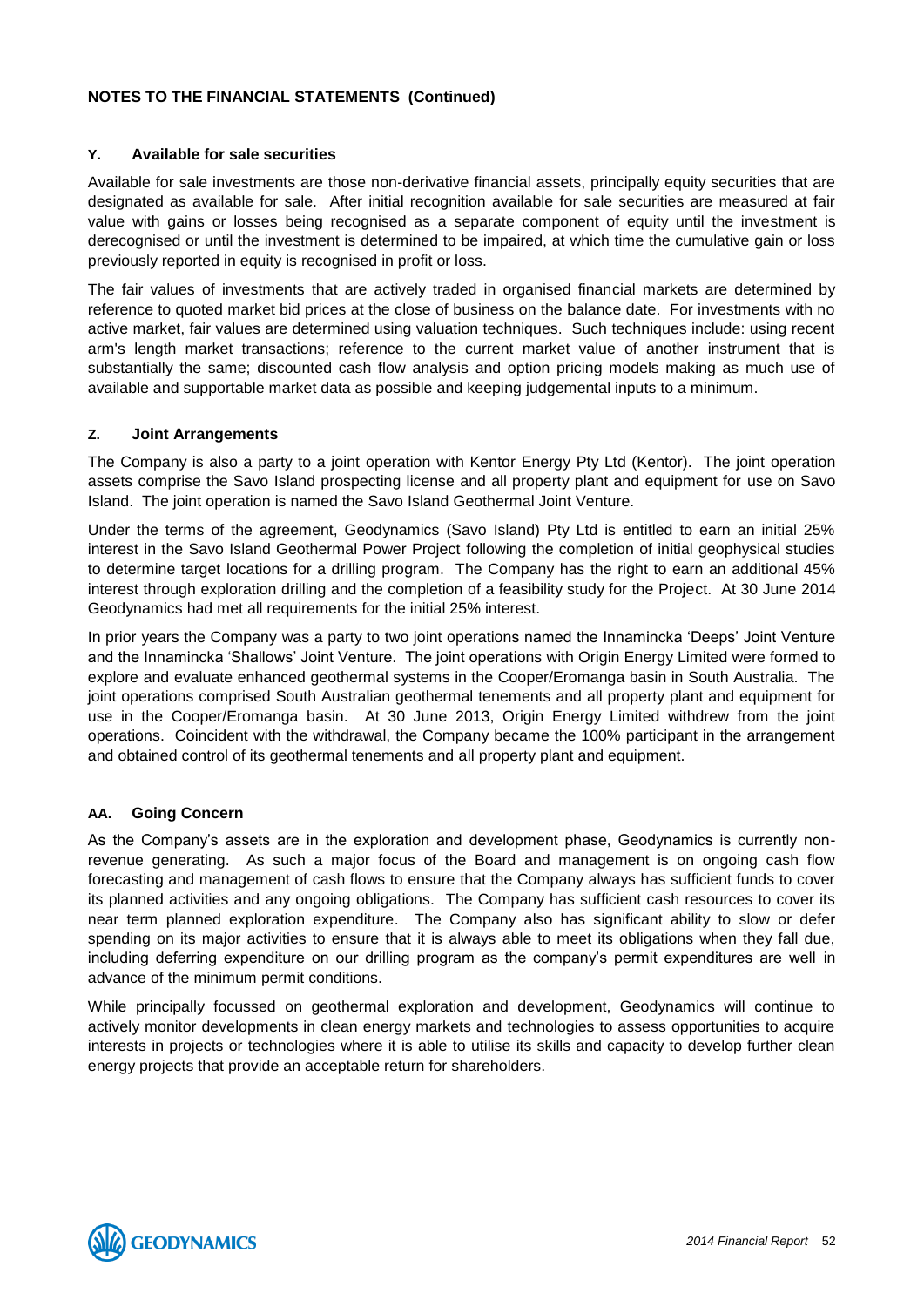| <b>NOTE 3A - PERSONNEL EXPENSES</b>                                                                    | 2014<br>\$'000 | 2013<br>\$'000 |
|--------------------------------------------------------------------------------------------------------|----------------|----------------|
| Loss before income tax has been determined after charging/(crediting) the<br>following specific items: |                |                |
| Share Plan Expense                                                                                     | 337            | 582            |
| Share Option Expense                                                                                   | 176            | 538            |
| <b>Employee Expenses</b>                                                                               | 5,181          | 6,062          |
|                                                                                                        | 5,694          | 7,182          |
|                                                                                                        |                |                |
| <b>NOTE 3B - EXPLORATION AND EVALUATION COSTS</b>                                                      | 2014<br>\$'000 | 2013<br>\$'000 |
| Loss before income tax has been determined after charging/(crediting) the<br>following specific items: |                |                |
| Expenditure for the period                                                                             | 8,300          |                |
| Change in Rehabilitation                                                                               | 2,157          |                |
| <b>Proceeds from Government Grants</b>                                                                 | (1,500)        |                |
| Change in R&D Tax Incentive for 2013 financial year                                                    | 1,468          |                |
| R&D Tax Incentive for the 2014 financial year                                                          | (2,000)        |                |
|                                                                                                        | 8,425          |                |

| <b>NOTE 3C - OTHER EXPENSES AND LOSSES/(GAINS)</b>                                                     | 2014<br>\$'000 | 2013<br>\$'000 |
|--------------------------------------------------------------------------------------------------------|----------------|----------------|
| Loss before income tax has been determined after charging/(crediting) the<br>following specific items: |                |                |
| Depreciation of plant and equipment and Amortisation of leasehold improvements                         | 522            | 7,431          |
| Interest expense                                                                                       | 4              | 32             |
| Operating lease rentals paid                                                                           | 1,143          | 856            |
| Foreign exchange loss/(gain)                                                                           | (6)            | (27)           |
| (Profit)/loss on disposal of property, plant & equipment                                               | (1, 336)       | (79)           |

1 The 1MWe pilot plant was depreciated during the trial operating period at the end of the last financial year. At 30 June 2013 the carrying amount of the plant was impaired to its residual value being an estimate of the fair value less costs to sell. No further depreciation expense was recorded for the pilot plant during the year ended 30 June 2014.

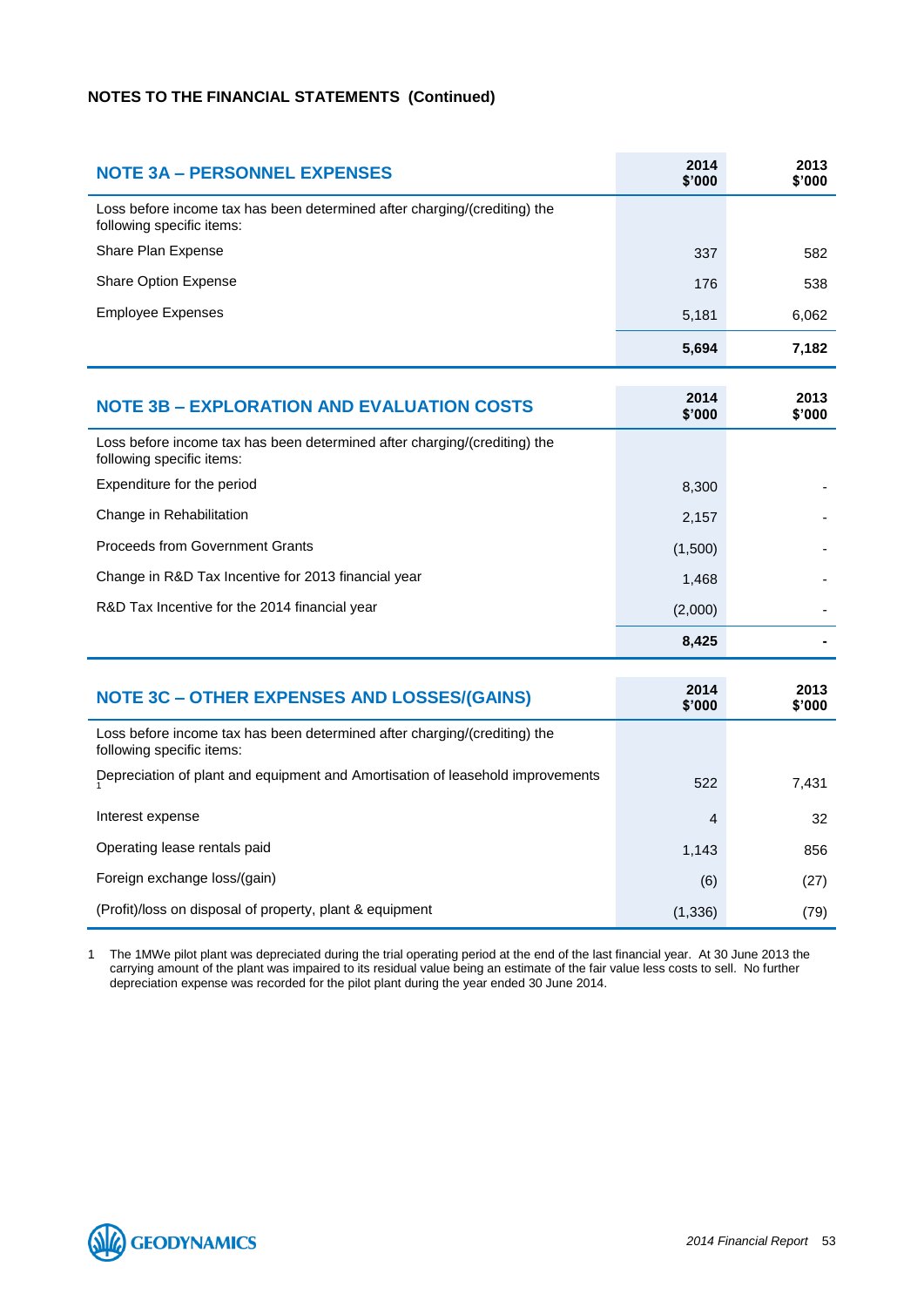| <b>NOTE 4 – INCOME TAX</b>                                                                                                              | 2014<br>\$'000 | 2013<br>\$'000 |
|-----------------------------------------------------------------------------------------------------------------------------------------|----------------|----------------|
| Income tax expense                                                                                                                      |                |                |
| The prima facie tax benefit on loss of 30% (2013 - 30%) differs from the income<br>tax provided in the financial statements as follows: |                |                |
| Prima facie tax on loss                                                                                                                 | (4, 434)       | (31, 528)      |
| Tax effect of amounts which are not deductible (taxable) in calculating taxable<br>income:                                              |                |                |
| R&D Tax Incentive Receivable                                                                                                            | 2,000          | 10,000         |
| Change in R&D Incentive for the prior year                                                                                              | (1,468)        |                |
| Other income/(expenses)                                                                                                                 | 156            | 340            |
| Income tax benefit attributable to current year losses                                                                                  | (3,746)        | (21, 188)      |
| Deferred tax asset not brought to account as realisation of the asset is not<br>regarded as probable                                    | 3,746          | 21,188         |
| Income tax benefit attributable to operating loss                                                                                       |                |                |

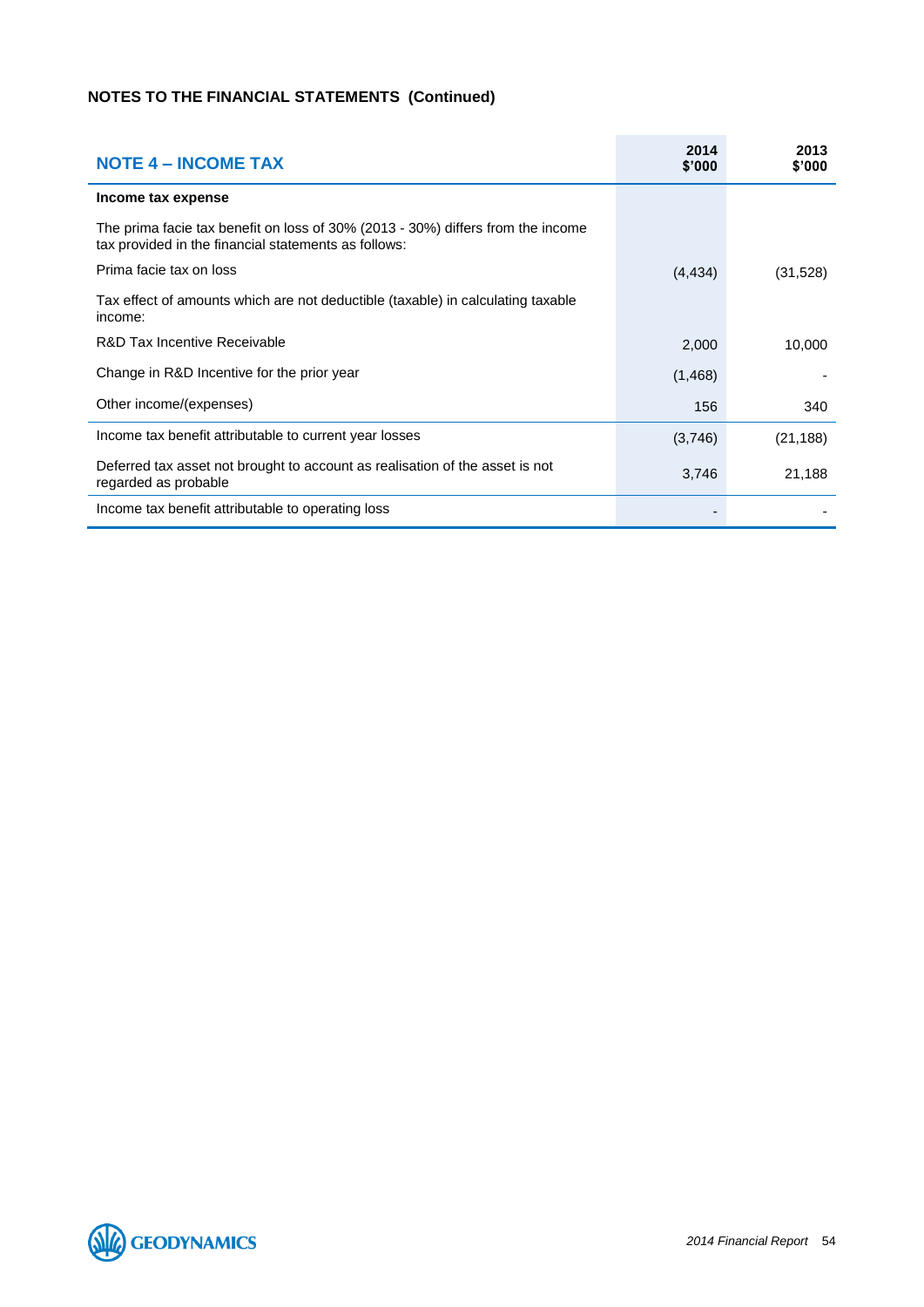### **Deferred income tax**

Deferred income tax at 30 June relates to the following:

|                                                              | <b>Statement of Financial</b><br><b>Position</b> |                | <b>Statement of Comprehensive</b><br><b>Income</b> |                |
|--------------------------------------------------------------|--------------------------------------------------|----------------|----------------------------------------------------|----------------|
|                                                              | 2014<br>\$'000                                   | 2013<br>\$'000 | 2014<br>\$'000                                     | 2013<br>\$'000 |
| <b>Deferred tax liabilities</b>                              |                                                  |                |                                                    |                |
| Deferred exploration phase expenditure                       |                                                  | (10)           |                                                    |                |
| Deferred evaluation phase expenditure <sup>3</sup>           |                                                  | (343)          |                                                    |                |
| Other deferred tax liability                                 | (199)                                            | (1,064)        |                                                    |                |
| <b>Deferred tax assets</b>                                   |                                                  |                |                                                    |                |
| Losses available for offset against future<br>taxable income |                                                  |                |                                                    |                |
| Company <sup>1</sup>                                         | 77,433                                           | 75,925         |                                                    |                |
| Subsidiary $^2$                                              | 4,407                                            |                |                                                    |                |
| Other deferred tax asset                                     | 2,944                                            | 1,924          |                                                    |                |
| Net deferred tax assets                                      | 84,585                                           | 76,432         |                                                    |                |
| Deferred tax asset for tax losses not<br>recognised          | (84, 585)                                        | (76, 432)      |                                                    |                |
| Gross deferred income tax assets                             |                                                  |                |                                                    |                |
| Deferred tax income/(expense)                                |                                                  |                |                                                    |                |

1 The deferred tax asset arising from estimated tax losses is only brought to account to the extent that it offsets the Company's deferred tax liabilities arising from temporary differences. To the extent surplus tax losses are available, the deferred tax asset associated with these tax losses is not brought to account at balance date as the benefit is not yet regarded as probable. The deferred tax asset will only be obtained if:

(a) future assessable income is derived of a nature and of an amount sufficient to enable the benefit to be realised;

- (b) the conditions for deductibility imposed by tax legislation continue to be complied with; and
- (c) no changes in tax legislation adversely affect the Company in realising the benefit.

The Company's tax losses for the 2013 financial year (reported above) have been adjusted to reflect the income tax return lodged during the 2014 financial year.

- 2 The subsidiary tax losses were acquired as part of the acquisition of KUTh Energy Limited (refer note 21). No fair value was allocated to the tax losses as part of the business combination accounting as the tax losses are not considered probable of recovery. Given the change in ownership of KUTh Energy Limited and its controlled entities, the recovery of the tax losses is likely to be subject to the same business test.
- 3 At 30 June 2014, the Group's deferred exploration and evaluation expenditure relates to operations in the Solomon Islands and Vanuatu. As the corporate tax rate in Vanuatu is nil%, no deferred tax liability is recognised in respect of this component for the deferred evaluation phase asset. In addition, it is yet to be determined whether the company's exploration expenditure in the Solomon Islands will be deductible for tax purposes (and in which jurisdiction).

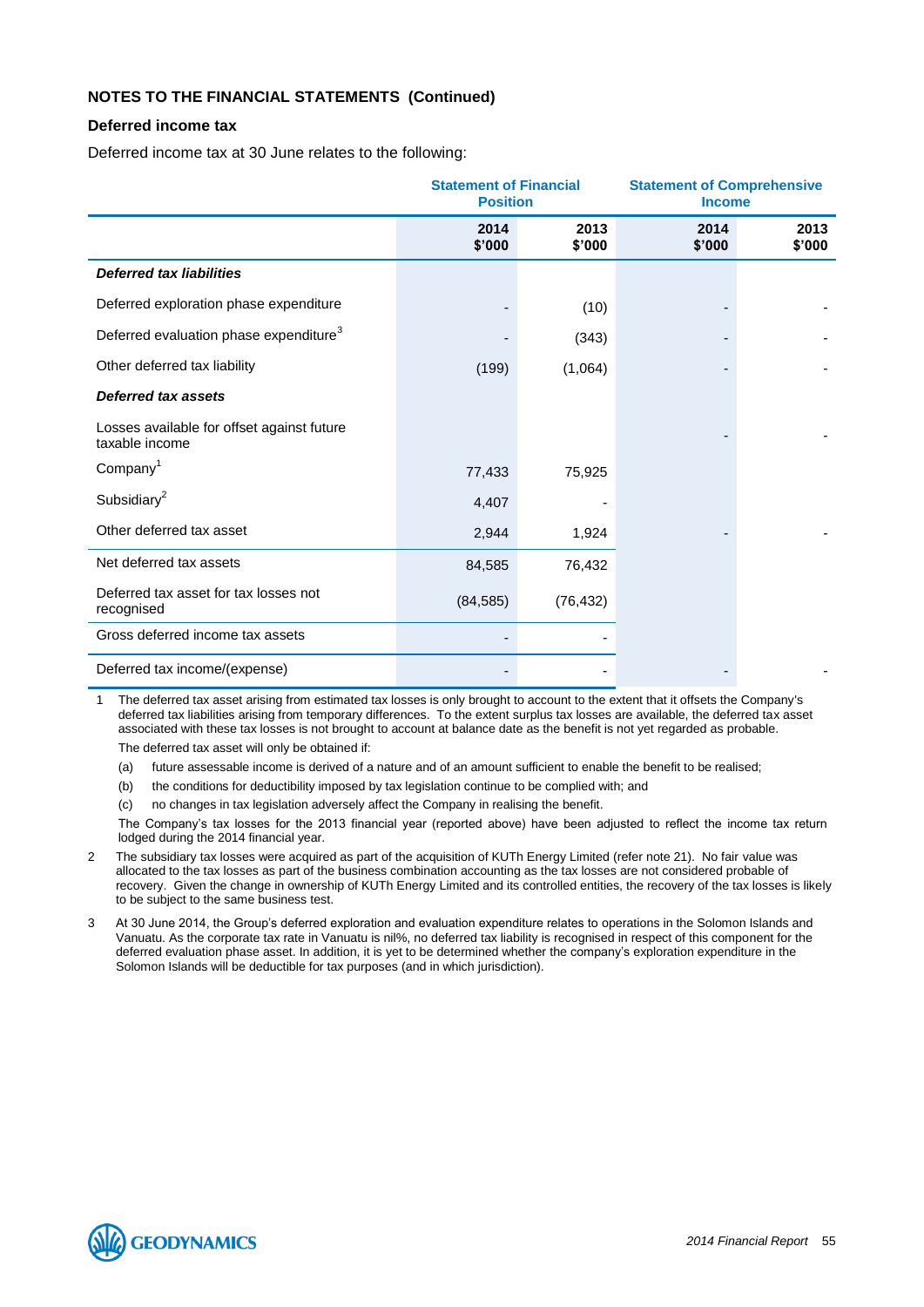| <b>NOTE 5 - RECEIVABLES (CURRENT)</b> | 2014<br>\$'000 | 2013<br>\$'000 |
|---------------------------------------|----------------|----------------|
| <b>GST Receivable</b>                 | 295            | 109            |
| Interest Receivable                   | 432            | 315            |
| <b>Other Receivables</b>              | 4,608          | 13,815         |
|                                       | 5,335          | 14,239         |

Accounts receivable, GST receivable, interest receivable and sundry receivables are non-interest bearing.

The other receivables balance represents an amount receivable in relation to the sale of the Habanero Camp as well as an estimate of the amount due under the R&D Tax Incentive Scheme relating to expenditure incurred during the year ended 30 June 2014.

### **Allowance for Impairment loss.**

No allowance has been made for impairment loss. A provision for impairment loss is only recognised when there is objective evidence that an individual receivable is impaired. None of the balances within receivables contain impaired assets.

| <b>NOTE 6 - PROPERTY, PLANT &amp; EQUIPMENT</b>                 | 2014<br>\$'000 | 2013<br>\$'000 |
|-----------------------------------------------------------------|----------------|----------------|
| Plant and Equipment at cost                                     | 25,370         | 25,467         |
| Less: accumulated depreciation and impairment                   | (21, 243)      | (21, 505)      |
| Total Property, Plant and Equipment                             | 4,127          | 3,962          |
| <b>Reconciliation of Plant &amp; Equipment</b>                  |                |                |
| Carrying amount at beginning                                    | 3,962          | 19,771         |
| Additions (including KUTh acquisition)                          | 1,352          | 127            |
| <b>Disposals</b>                                                | (1,450)        | (156)          |
| Impairment *                                                    |                | (10, 300)      |
| Reclassification from Deferred Exploration and Evaluation Costs |                | 9,919          |
| Less: Proceeds of Government Grants                             |                | (8,000)        |
| Depreciation/Amortisation Expense                               | 263            | (7, 399)       |
| Carrying amount at the end                                      | 4,127          | 3,962          |

\* Impairment of Property Plant & Equipment

The reclassification from Deferred Exploration and Evaluation costs at June 2013 related to the transfer of carrying costs for the 1MWe pilot plant and reclassification as a depreciable asset as at the time of commissioning.

While the technical appraisal of the resource and trial of the 1MWe Pilot Plant has been successful and provides proof of concept, the development of EGS geothermal resources in Australia remains a long term challenge requiring significant capital investment and extension of infrastructure.

The 1MWe pilot plant was designed to provide a platform for proof of concept but is not commercially viable as a long term source of power production. The Board therefore impaired the carrying amount of the 1MWe pilot plant to its residual value being an estimate of the fair value less costs of disposal at 30 June 2013. The Board has assessed residual amount of the 1MWe pilot plant remains its best estimate of the fair value less costs of disposal at 30 June 2014.

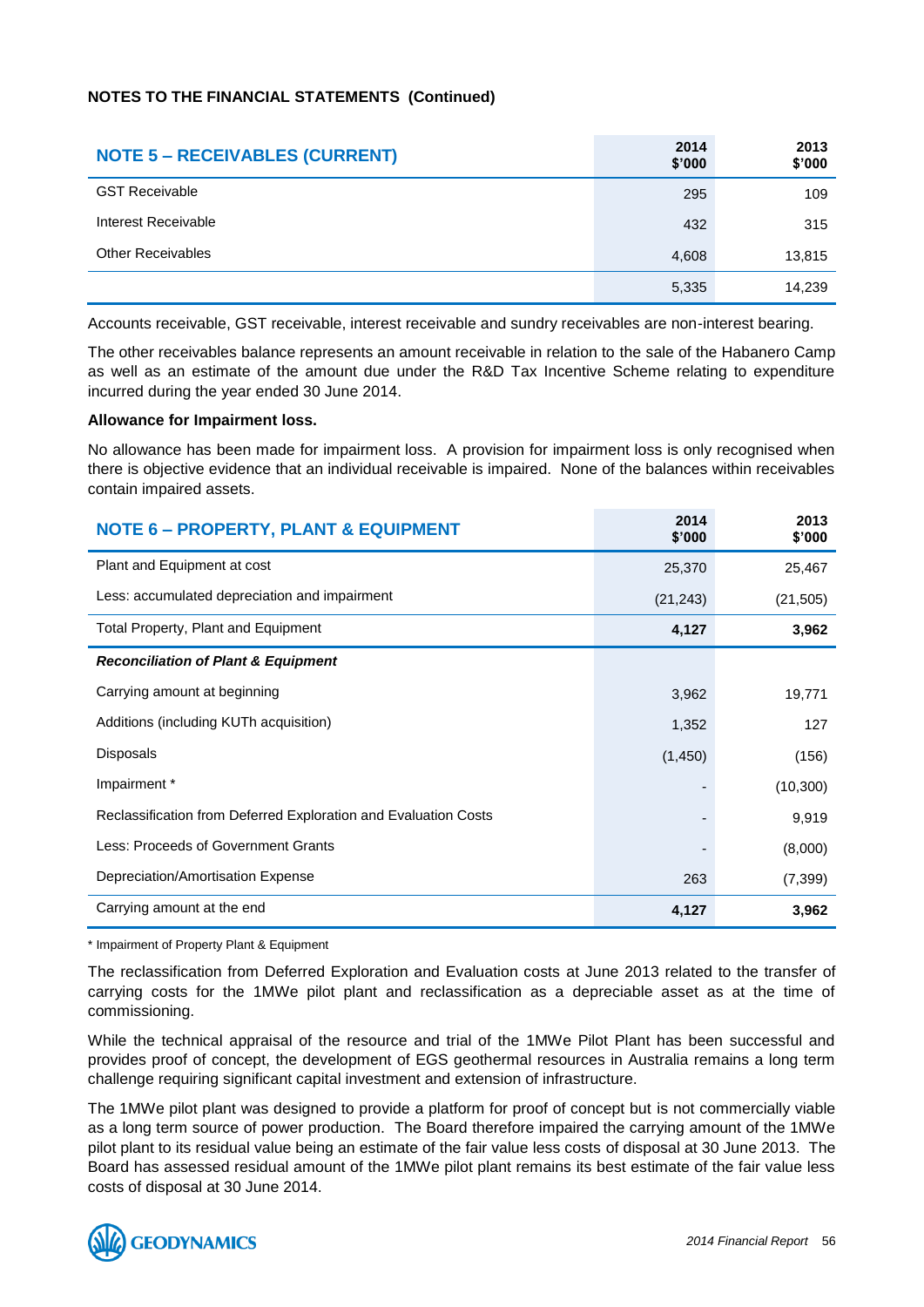| <b>NOTE 7 - DEFERRED EXPLORATION AND EVALUATION</b><br><b>COSTS</b> | 2014<br>\$'000 | 2013<br>\$'000 |
|---------------------------------------------------------------------|----------------|----------------|
| <b>Exploration Phase</b>                                            |                | 32             |
| <b>Evaluation Phase</b>                                             | 7,390          | 1,145          |
| Total                                                               | 7,390          | 1,177          |
| Reconciliation of Deferred Exploration & Evaluation costs           |                |                |
| Carrying amount at beginning                                        | 1,177          | 106,923        |
| Add: Exploration Expenditure for period                             |                | 57             |
| Add: Evaluation assets acquired as part of KUTh transaction         | 2,485          |                |
| Add: Evaluation & Development expenditure for period                | 3,768          | 28,741         |
| Less: Proceeds of Government Grants                                 |                | (14,000)       |
| Less: Proceeds from R&D Tax Incentive                               |                | (32, 115)      |
| Reclassification to Property Plant and Equipment                    |                | (9,919)        |
| Less: Impairment of Evaluation & Development expenditure            | (40)           | (78, 510)      |
| Carrying amount at the end                                          | 7,390          | 1,177          |

The carrying amount of deferred exploration and evaluation costs increased during the year mainly due to expenditure on the Pacific Islands projects.

The ultimate recoupment of costs carried forward for exploration and evaluation phases is dependent on the successful development and commercial exploitation or sale of the respective geothermal exploration tenements.

As reported at 30 June 2013, the Company finalised the technical appraisal of its Cooper Basin project and associated resource. In the absence of a small scale commercial project or other plan to commercialise the project in the medium term, the Company impaired the carrying amount of its deferred exploration, evaluation and development costs in respect of the Cooper basin project to \$nil.

Commensurate with the ongoing appraisal and review of the Cooper Basin project additional evaluation costs have been incurred during the year ended 30 June 2014. As it is not possible to reliably demonstrate the additional costs in respect of the Cooper Basin project will be recouped through successful development or sale, the Company has recorded these costs in the Statement of Comprehensive Income for the period in line with the Company's accounting policy (refer note 3B).

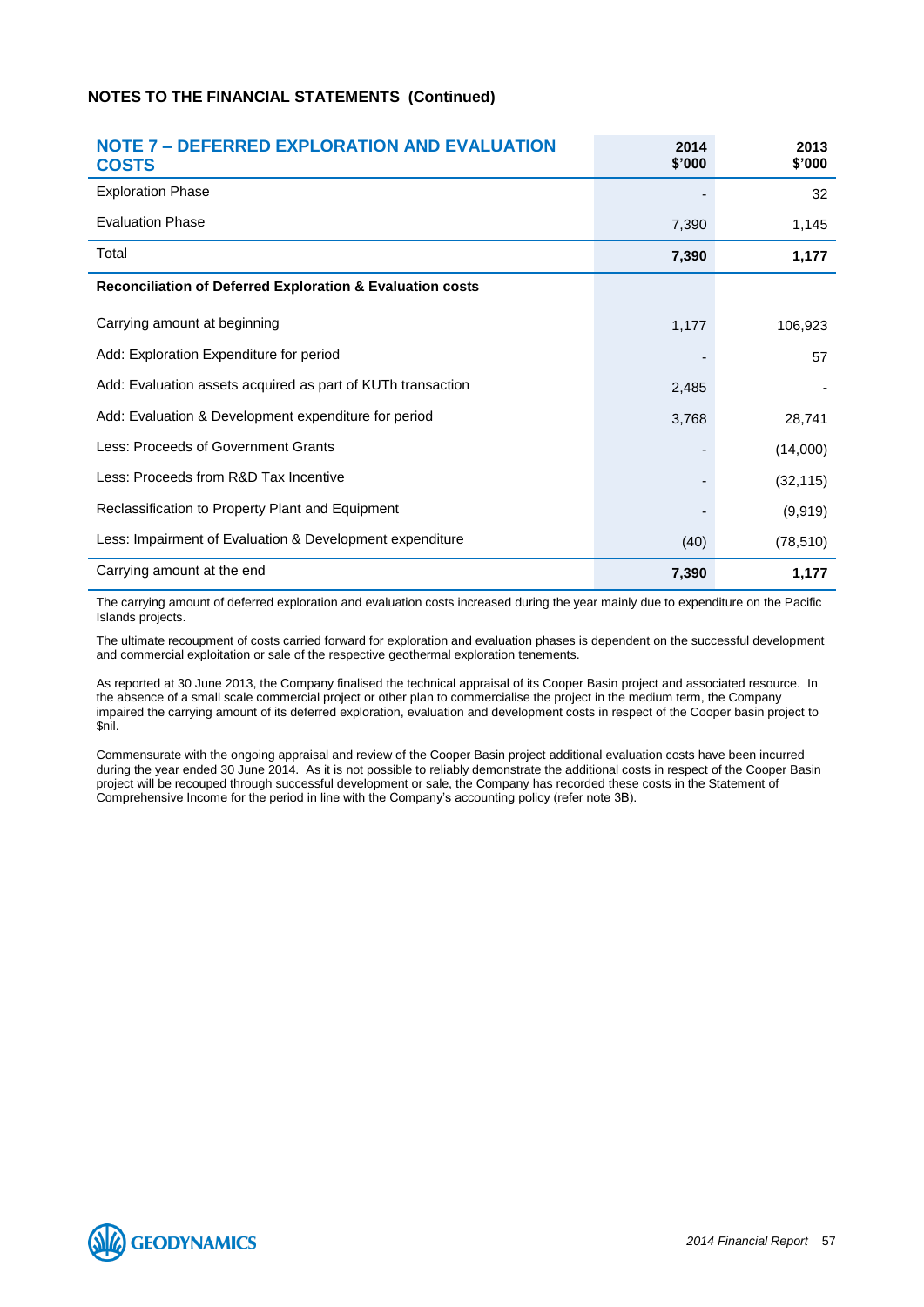| <b>NOTE 8 - ACCOUNTS PAYABLE</b> | 2014<br>\$'000 | 2013<br>\$'000 |
|----------------------------------|----------------|----------------|
| <b>Current</b>                   |                |                |
| <b>Trade Creditors</b>           | 2,293          | 801            |
| <b>Accrued Liabilities</b>       | 1,798          | 3,500          |
| Trade creditors and accruals     | 4,091          | 4,301          |

### **Terms and conditions**

Accounts payable and accrued liabilities are non-interest bearing. Liabilities are recognised for amounts to be paid in the future for goods and services received, whether or not billed to the Company. All amounts are normally settled within 30 days, and discounts for early payment are normally taken where it is considered advantageous for the Company to do so. Due to the short term nature of these payables, their carrying value is assumed to approximate their fair value.

| <b>NOTE 9 - PROVISIONS</b> | <b>Employee</b><br><b>Entitlements</b><br>\$'000 | <b>Restoration</b><br><b>Provision</b><br>\$'000 | <b>Make Good</b><br><b>Provision</b><br>\$'000 | <b>Total Provisions</b><br>\$'000 |
|----------------------------|--------------------------------------------------|--------------------------------------------------|------------------------------------------------|-----------------------------------|
| At 1 July 2013             | 634                                              | 5,328                                            | 242                                            | 6,204                             |
| Arising during the year    | 1,125                                            | 2,158                                            | $\overline{7}$                                 | 3,290                             |
| Utilised                   | (441)                                            | $\overline{\phantom{a}}$                         |                                                | (441)                             |
| At 30 June 2014            | 1,318                                            | 7,486                                            | 249                                            | 9,053                             |
| Current 2014               | 1,102                                            | 1,899                                            |                                                | 3,001                             |
| Non current 2014           | 216                                              | 5,587                                            | 249                                            | 6,052                             |
|                            | 1,318                                            | 7,486                                            | 249                                            | 9,053                             |
| Current 2013               | 504                                              | 1,697                                            |                                                | 2,201                             |
| Non current 2013           | 130                                              | 3,631                                            | 242                                            | 4,003                             |
| At 30 June 2013            | 634                                              | 5,328                                            | 242                                            | 6,204                             |

The restoration provision relates to the ultimate restoration of the Habanero 1, Habanero 2, Habanero 3, Habanero 4, Jolokia 1, Savina 1 and Celsius 1 sites including the wells themselves (permanent plugs), the monitoring wells and water supply pipeline routes.

Bank guarantees totalling \$307,000 are held to cover South Australian, NSW and Tasmanian governments tenement rehabilitation obligations.

The make good provision relates to the lease agreement on the Company's corporate office premises in Brisbane. Under this agreement, Geodynamics is required to restore the leased premises to its original condition at the end of the lease. A bank guarantee totalling \$465,820 is held by the landlord of these leased premises.

The components of the provision for employee entitlements is detailed in note 14.

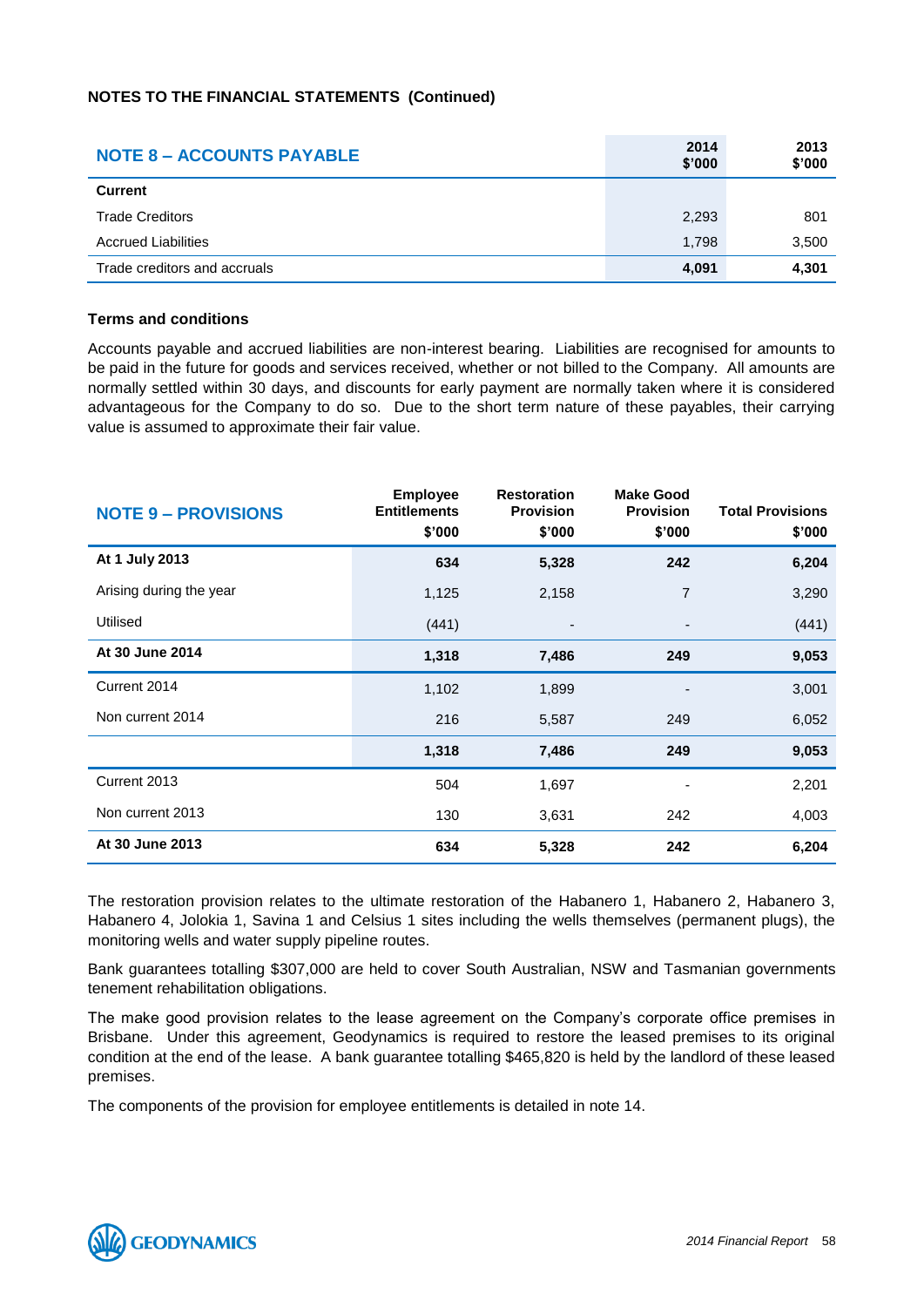### **NOTE 10 – FINANCIAL INSTRUMENTS**

The Group's principal financial instruments comprise of cash and cash equivalents, receivables and payables.

All financial assets are recognised initially at fair value plus transaction costs, and financial liabilities are recognised initially at fair value. Subsequent measurement of financial assets and liabilities depends on their classification, summarised in the table below.

|                              | 2014<br>\$'000        | 2013<br>\$'000        |
|------------------------------|-----------------------|-----------------------|
|                              | <b>Amortised Cost</b> | <b>Amortised Cost</b> |
| <b>Financial Assets</b>      |                       |                       |
| Cash and Cash Equivalents    | 33,815                | 41,390                |
| Receivables                  | 5,335                 | 14,239                |
|                              | 39,150                | 55,629                |
| <b>Financial Liabilities</b> |                       |                       |
| Payables                     | 4,091                 | 4,301                 |
|                              | 4,091                 | 4,301                 |

Financial assets and liabilities carried at amortised cost are measured by taking into account any discount or premium on acquisition, and fees or costs associated with the asset or liability. Due to the short-term nature of these assets and liabilities, their carrying value is assumed to approximate their fair value.

*AASB7 Financial Instruments: Disclosures* requires disclosures of fair value measurements by level of the following fair value measurement hierarchy:

Level 1 – the fair value if calculated using quoted market prices in active markets.

Level 2 – the fair value is estimated using inputs other than quoted prices included in Level 1 that are observable for the asset or liability, either directly (as prices) or indirectly (derived from prices).

Level 3 – the fair value is estimated using inputs for the asset or liability that are not based on observable market data.

The Group does not have any level 1, level 2 or level 3 financial instruments as at 30 June 2014 or 30 June 2013.

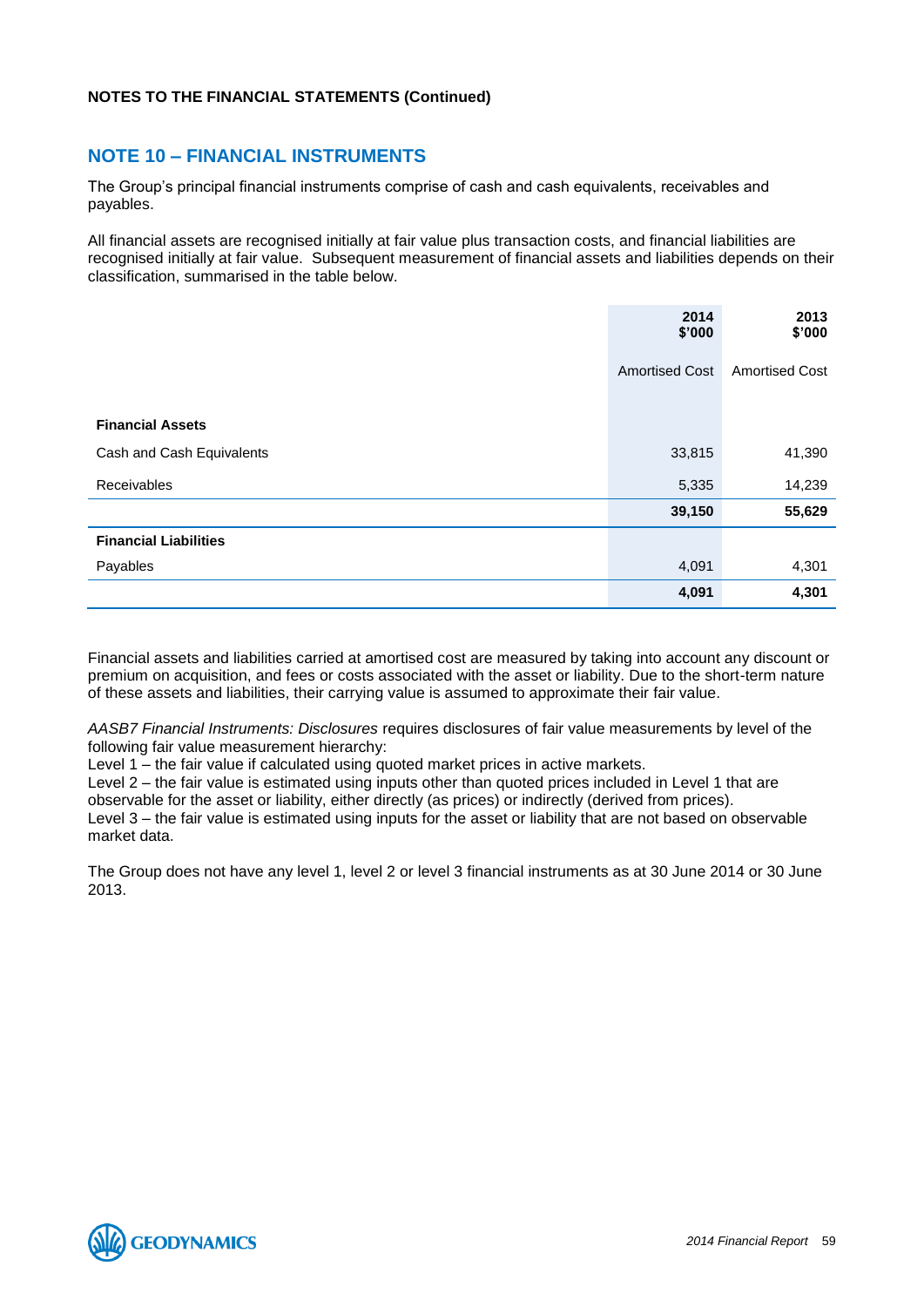| <b>NOTE 11 - CONTRIBUTED EQUITY</b> |                                                                             | 2014<br>\$'000                    | 2013<br>\$'000                           |         |
|-------------------------------------|-----------------------------------------------------------------------------|-----------------------------------|------------------------------------------|---------|
| <b>Authorised Shares</b>            |                                                                             |                                   |                                          |         |
|                                     | 435,880,130 (2013 – 406,452,608) fully paid ordinary shares                 |                                   | 348,338                                  | 346,083 |
|                                     | <b>MOVEMENT IN ORDINARY SHARE CAPITAL:</b>                                  | <b>NUMBER OF</b><br><b>SHARES</b> | <b>ISSUE PRICE</b><br><b>\$PER SHARE</b> | \$'000  |
| 30/06/12                            | Balance end of financial year                                               | 406,452,608                       |                                          | 346,083 |
|                                     | <b>NIL Movement</b>                                                         |                                   |                                          |         |
| 30/06/13                            | Balance end of financial year                                               | 406,452,608                       |                                          | 346,083 |
| Jan 2014                            | Ordinary shares issued for KUTh acquisition<br>acceptances                  | 24,128,364                        | 0.085                                    | 2.051   |
| Jan 2014                            | Ordinary shares issued for KUTh compulsory<br>acquisition                   | 2,404,440                         | 0.085                                    | 204     |
| May 2014                            | Ordinary shares issued for the deferred employee<br>share plan <sup>1</sup> | 1,331,425                         | 0.155                                    |         |
| May 2014                            | Ordinary shares issued for the deferred employee<br>share plan              | 1,563,293                         | 0.165                                    |         |
| 30/06/14                            | <b>Balance end of financial year</b>                                        | 435,880,130                       |                                          | 348,338 |

1 The total movement in ordinary share capital for shares issued for the deferred employee share plan is lower than the total shown at note 14, the difference being shares reallocated from the forfeited share pool.

### **Terms and Conditions of contributed equity**

Ordinary Shares entitle their holder to one vote, either in person or by proxy, at a meeting of the Company. Effective 1 July 1998, the Corporations legislation abolished the concepts of authorised capital and par value shares. Accordingly the Company does not have authorised capital nor par value in respect of its issued capital.

### **Capital Management**

When managing capital, management's objective is to ensure the entity continues as a going concern and to maintain a structure that ensures the lowest cost of capital available to the entity. As the entity is not in position to be debt funded until it advances its projects to a completed feasibility phase which has the support of financiers, it must rely totally on shareholders and government grants for its funding requirements.

### **Unissued Shares – Shareholder Options**

At 30 June 2014, there were no unissued ordinary shares under shareholder options (2013 – Nil). Option holders do not have any right, by virtue of the option, to participate in any share issue of the Company or any related body corporate. There were no shareholder options granted during the financial year ended 30 June 2014 (2013 – Nil).

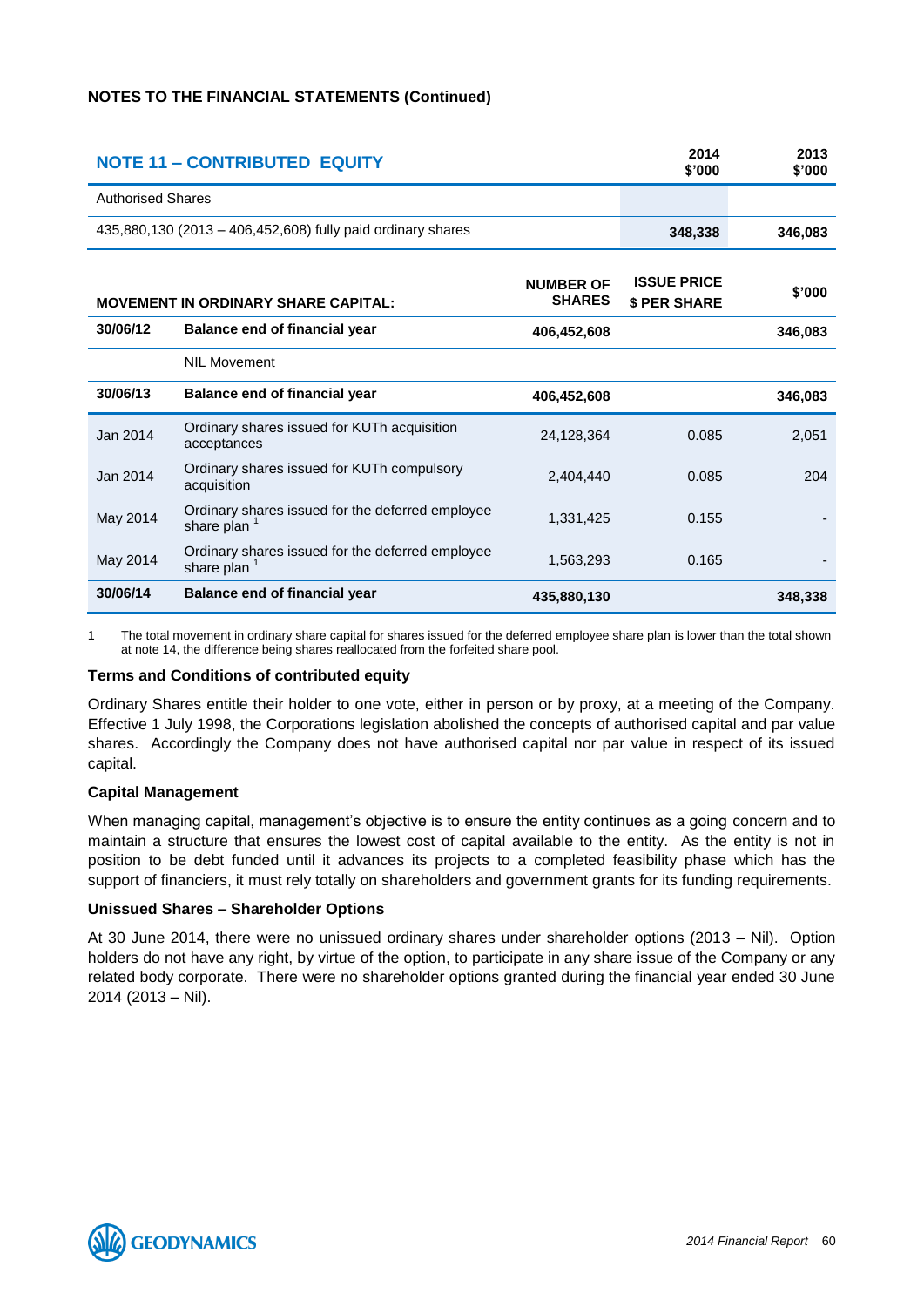| <b>NOTE 12 – RESERVES</b>                                            | 2014<br>\$'000 | 2013<br>\$'000 |
|----------------------------------------------------------------------|----------------|----------------|
| Deferred Employee Share Plan Reserve                                 | 3,462          | 3,125          |
| <b>Employee Share Option Reserve</b>                                 | 7,507          | 7,331          |
| Foreign Currency Translation Reserve                                 | (22)           |                |
|                                                                      | 10,947         | 10,456         |
| <b>Reconciliation of Reserves</b>                                    |                |                |
| Carrying amount at beginning                                         | 10,456         | 9,336          |
| Recognition of Share Plan Expense - Transfer from Contributed Equity |                |                |
| Recognition of Share Plan Expense                                    | 337            | 582            |
| Recognition of Share Option Expense                                  | 176            | 538            |
| Recognition of Foreign Currency Translation Reserve                  | (22)           |                |
|                                                                      | 10,947         | 10,456         |

#### **Nature and purpose of reserves**

#### **Deferred employee share plan reserve**

The employee share plan reserve is used to record the value of fully paid ordinary shares granted to employees, including key management personnel, as part of their remuneration. Refer to Note 14 for further details.

### **Employee share option reserve**

The employee share option reserve is used to record the value of share options granted to employees, including key management personnel, as part of their remuneration. Refer to Note 14 for further details.

#### **Foreign currency translation reserve**

This reserve records the differences arising as a result of translating the financial statements of subsidiaries recorded in foreign currencies to the presentational currency.

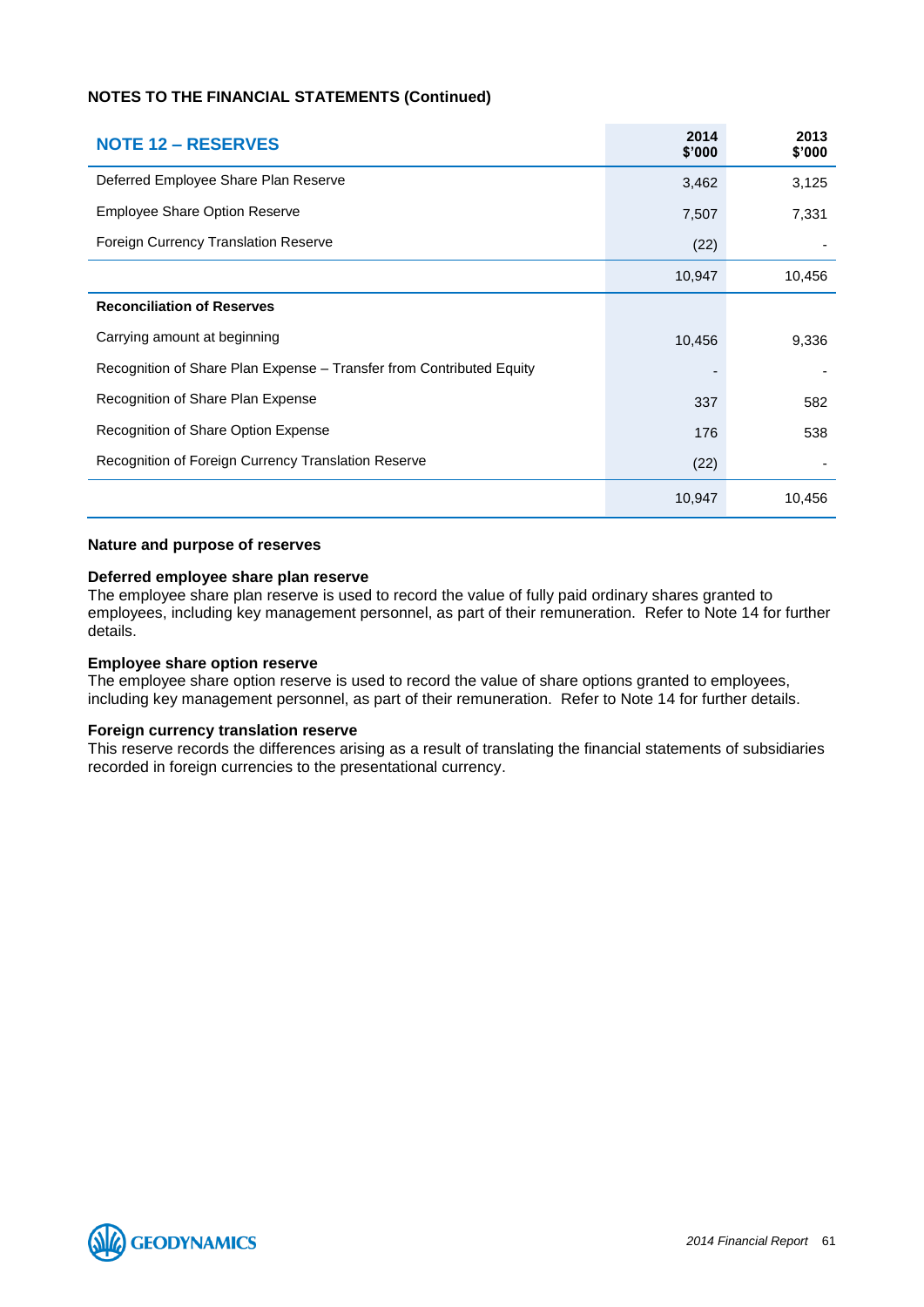### **NOTE 13 – EXPENDITURE COMMITMENTS**

### **Geothermal Systems (EGS) Tenement Commitments**

In order to maintain current rights of its EGS tenements, the Company is required to outlay annual rentals and to meet certain expenditure requirements of the New South Wales, South Australian, Queensland and Tasmania Mines Departments. Also included are fees for Solomon Islands licenses. These obligations are subject to renegotiation upon expiry of the tenements. The obligations are not provided for in the financial report and are payable as follows:

|                                                   | 2014<br>\$'000 | 2013<br>\$'000 |
|---------------------------------------------------|----------------|----------------|
| Payable not later than one year                   | 245            | 164            |
| <b>Operating Leases (non-cancellable)</b>         |                |                |
| Payable not later than one year                   | 1,127          | 1,071          |
| Later than one year but not later than five years | 18             | 1,109          |
|                                                   | 1,145          | 2,180          |
| <b>Other Commitments (Open Purchase Orders)</b>   | 1,423          | 3.204          |

Included in the other commitments are open purchase orders in relation to the Deeps Joint Venture – refer to Note 25 for details.

The Company has no capital commitments at 30 June 2014.

| <b>NOTE 14 - EMPLOYEE BENEFITS AND SUPERANNUATION</b><br><b>COMMITMENTS</b> | 2014<br>\$'000 | 2013<br>\$'000 |
|-----------------------------------------------------------------------------|----------------|----------------|
| <b>Employee Benefits</b>                                                    |                |                |
| The aggregate employee benefit liability is comprised of:                   |                |                |
| Provision for Annual Leave (current)                                        | 455            | 440            |
| Provision for Long Service Leave (current)                                  |                |                |
| Provision for Time off in Lieu                                              | 72             | 64             |
| <b>Provision for Terminations</b>                                           | 576            |                |
| Provision for Long Service Leave (non-current)                              | 215            | 130            |
|                                                                             | 1,318          | 634            |

### **Superannuation Commitments**

The Company contributes to external accumulation funds for its employees which provide benefits for employees and their dependants on retirement, disability or death. These funds provide benefits on a defined contribution basis. Contributions are enforceable to the extent of the contribution required by the Superannuation Guarantee Levy.

| Employer contributions paid or payable to the plans | 507 | 695 |
|-----------------------------------------------------|-----|-----|
|-----------------------------------------------------|-----|-----|

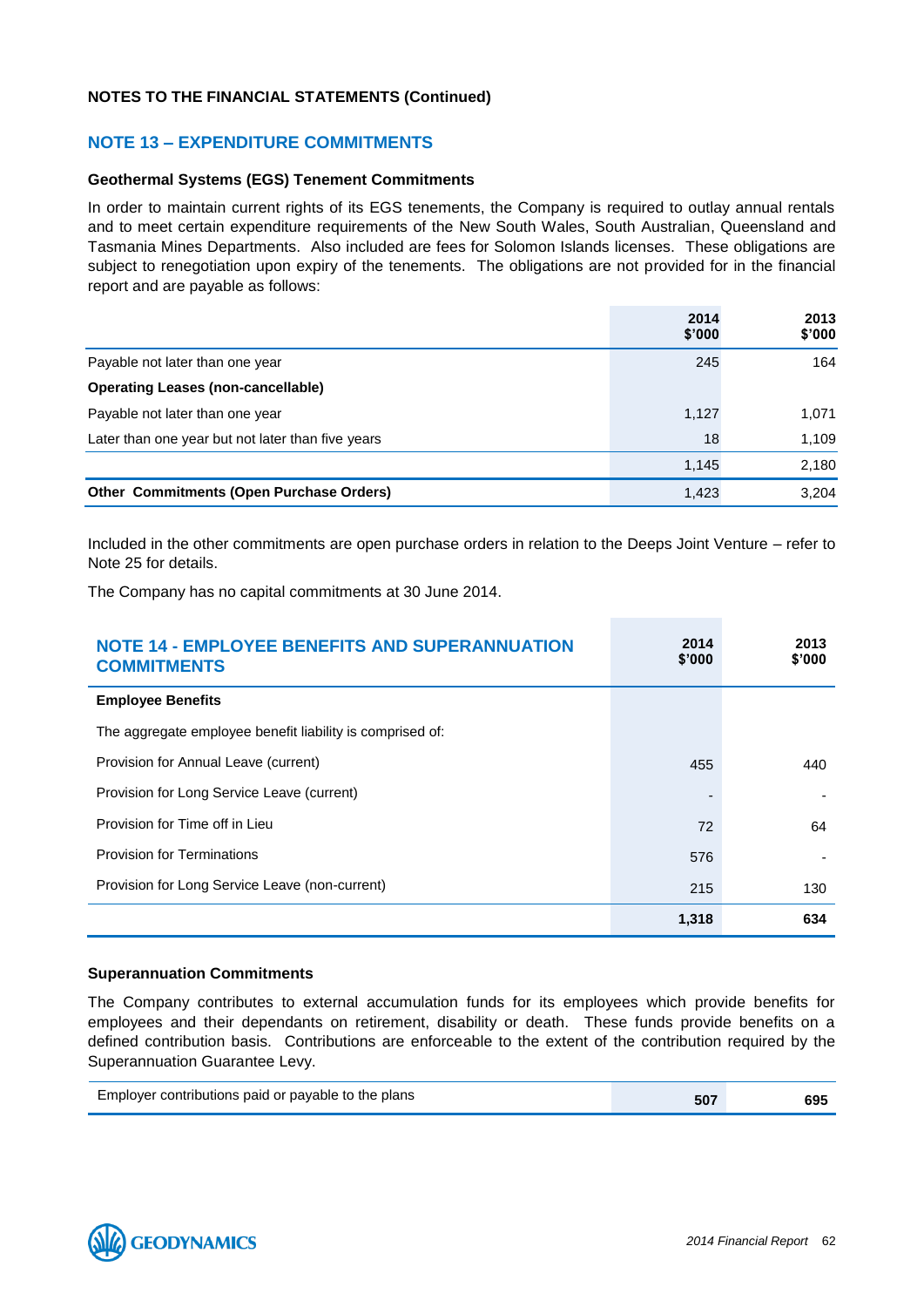### **Long Term Incentive Plan (LTIP)**

In October 2008, the Board resolved to approve a new Long Term Incentive Plan (LTIP) with the key objective being to retain, motivate and reward senior executives and staff in a manner which aligns this element of remuneration with the creation of long term shareholder value.

The LTIP is provided in two components being Geodynamics Limited shares as traded on the ASX and options to purchase Geodynamics Limited shares at the current price, sometime in the future. The LTIP is designed to provide rewards over a three year term.

The Geodynamics LTIP offers eligible employees and Executive Directors of Geodynamics the opportunity to participate in the growth of Geodynamics through participation in:

- the Geodynamics Limited Deferred Employee Share Plan (DESP); and
- the Geodynamics Limited Employee Option Plan (EOP).

Shares and Options issued under the DESP and EOP respectively are allocated and issued to participants for no consideration. The issue of options and allocations of shares within the LTIP is also subject to the participants satisfactory performance as judged by their line manager.

To become entitled to the shares and options, participants are required to satisfy certain performance requirements. On satisfying the performance requirements for options, the options can be converted into shares by payment of the exercise price.

The service requirements for shares issued under the DESP require that for each annual allocation of shares made to participants under the DESP, the participant will be required to remain employed by Geodynamics or a Related Body Corporate for 36 months from the date of allocation of the shares for the shares to vest.

The performance requirements for options issued under the EOP requires that options will only vest should the compound growth in the Geodynamics share price increase by 15% per annum and the participant remains employed by Geodynamics or a Related Body Corporate for :

- 12 months from the date of allocation for 30% vesting of the total option number; and
- 24 months from the date of allocation for 30% vesting of the total option number; and
- 35 months from the date of allocation for 40% vesting of the total option number.

### **Employee Option Plan (EOP)**

The options are issued for a term of three years. The options are valued using the Black-Scholes formula which is a function of the relationship between a number of variables that principally comprise the share price, option exercise price, risk free interest rate and the volatility of the Company's underlying share price. Accordingly, the formula requires a number of inputs, some of which must be assumed.

The LTIP was terminated in March 2014. As such there were no options issued during the 2013/14 financial year and all remaining options in the plan were cancelled.

3,490,087 shares were issued to employees as part of the process for the termination of the Long Term Incentive Plan. 2,894,718 of these were new shares with the remainder being reallocated from the forfeited share pool. These shares are still subject to the Long Term Incentive provisions and as such have a vesting period of 36 months.

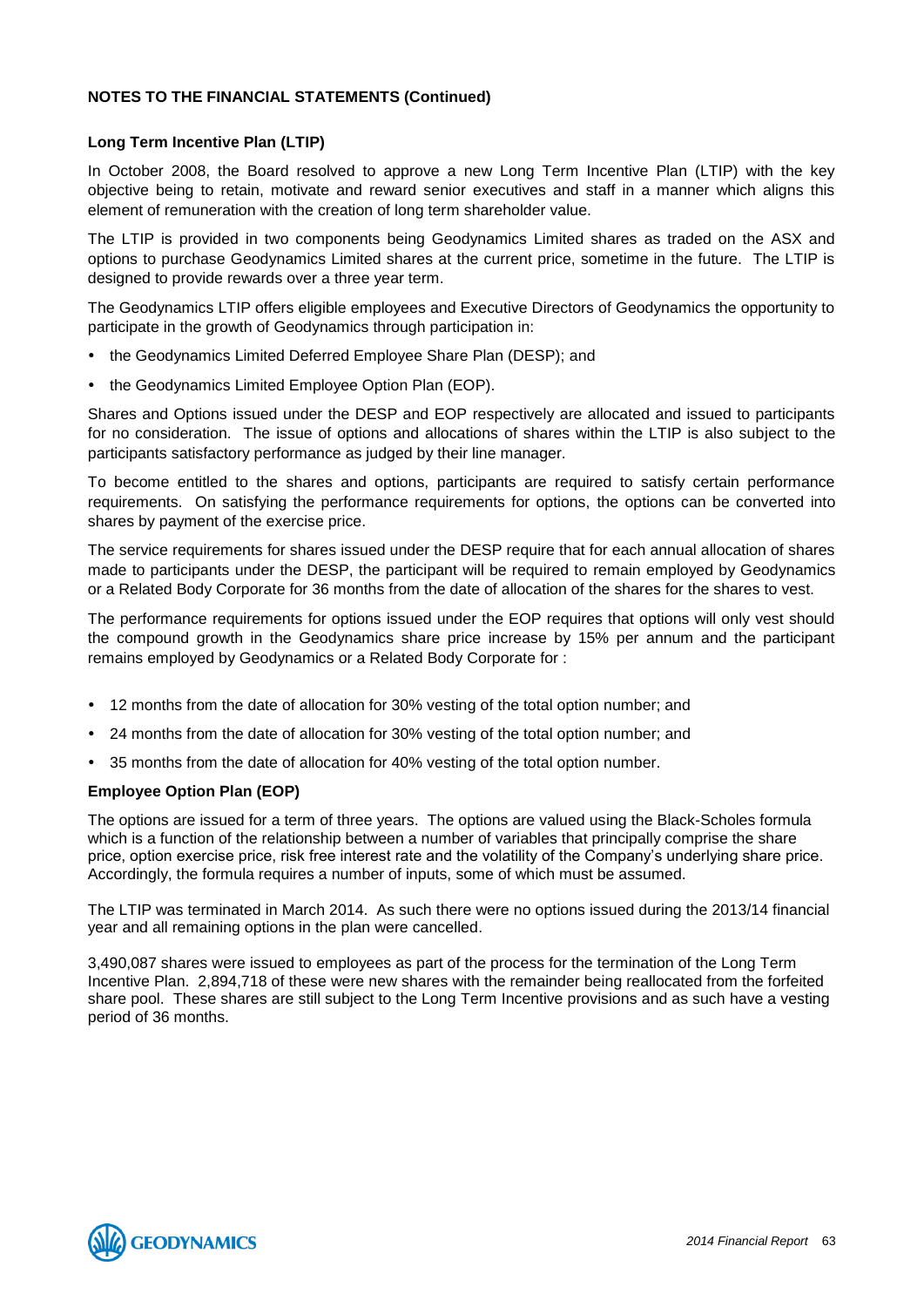Information with respect to the number of options granted under the EOP is as follows:

|                                       | 2014                               |                                                                      | 2013                               |                                                                      |
|---------------------------------------|------------------------------------|----------------------------------------------------------------------|------------------------------------|----------------------------------------------------------------------|
|                                       | <b>NUMBER OF</b><br><b>OPTIONS</b> | <b>WEIGHTED</b><br><b>AVERAGE</b><br><b>EXERCISE</b><br><b>PRICE</b> | <b>NUMBER OF</b><br><b>OPTIONS</b> | <b>WEIGHTED</b><br><b>AVERAGE</b><br><b>EXERCISE</b><br><b>PRICE</b> |
| Balance at beginning of year          | 6,828,319                          | \$0.39                                                               | 10,729,530                         | \$0.44                                                               |
| Granted during the year               |                                    |                                                                      |                                    |                                                                      |
| - lapsed or forfeited                 | 2,887,463                          | \$0.39                                                               | (3,901,211)                        | \$0.55                                                               |
| - cancelled                           | 3,940,856                          | \$0.40                                                               |                                    |                                                                      |
| Balance at end of year                | -                                  |                                                                      | 6,828,319                          | \$0.39                                                               |
| Options that vested during the period |                                    |                                                                      |                                    |                                                                      |
| Vested & Exercisable at end of year   |                                    |                                                                      |                                    |                                                                      |

### **Options exercised**

There were no options exercised by employees during the year ended 30 June 2014.

### **Total Options held at the end of the reporting period**

The following table summarises information about options held by employees as at 30 June 2014:

| <b>GRANT</b><br><b>DATE</b> | <b>NUMBER OPTIONS</b>                                                               | <b>TYPF</b> | <b>EXPIRY DATE</b> | <b>EXERCISE PRICE</b> |
|-----------------------------|-------------------------------------------------------------------------------------|-------------|--------------------|-----------------------|
|                             | All options cancelled as part of the termination of the<br>Long Term Incentive Plan |             |                    |                       |
| <b>TOTAL</b>                |                                                                                     |             |                    |                       |

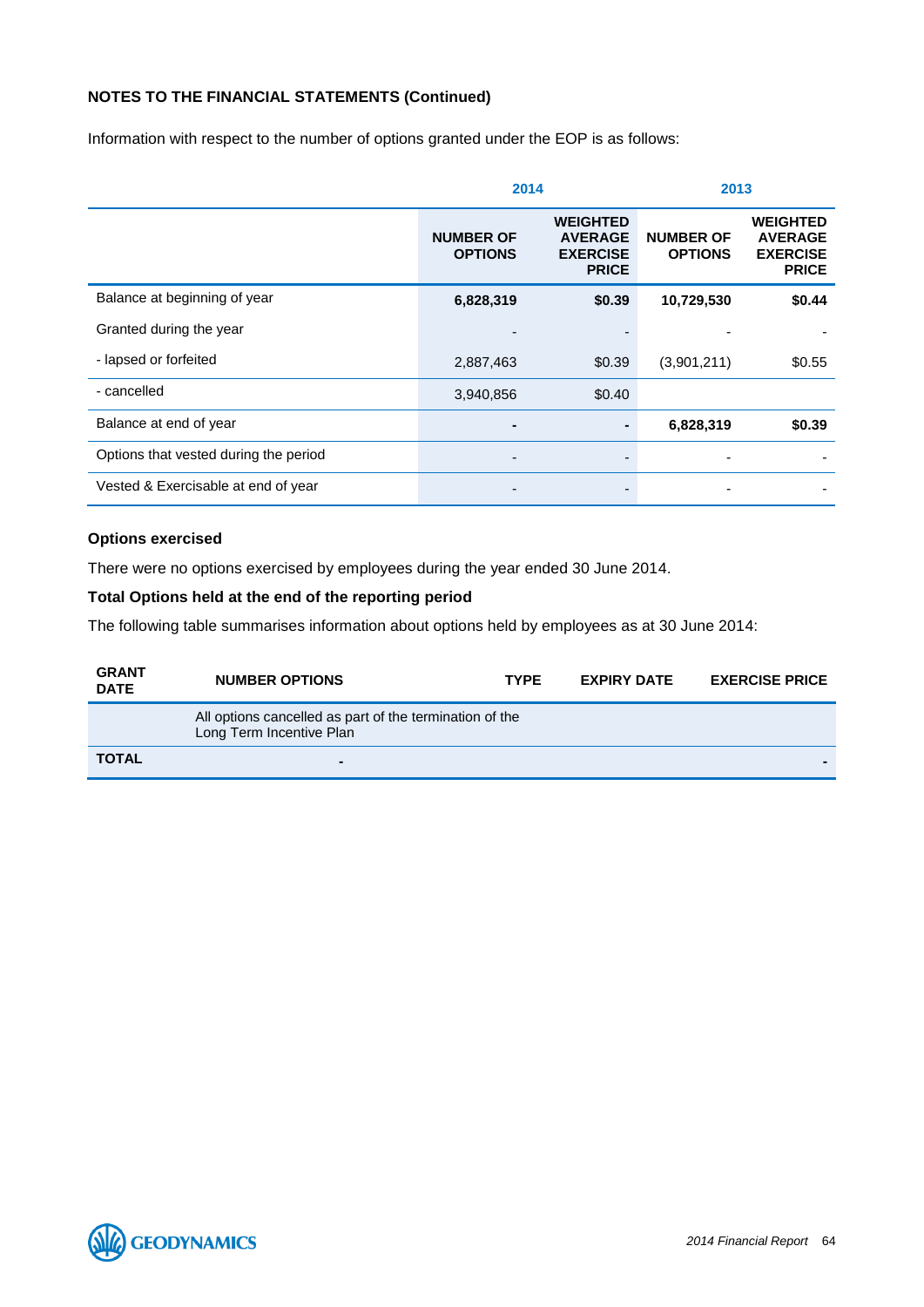### **Deferred Employee Share Plan (DESP)**

The shares are issued for a term of three years. The shares are valued using fair value at the date of grant which is deemed to be the five day volume weighted average share price at the date of grant.

Information with respect to the number of shares granted under the DESP is as follows:

|                                         | 2014                              |                                                         | 2013                              |                                                                   |
|-----------------------------------------|-----------------------------------|---------------------------------------------------------|-----------------------------------|-------------------------------------------------------------------|
|                                         | <b>NUMBER OF</b><br><b>SHARES</b> | <b>WEIGHTED</b><br><b>AVERAGE</b><br><b>ISSUE PRICE</b> | <b>NUMBER OF</b><br><b>SHARES</b> | <b>WEIGHTED</b><br><b>AVERAGE</b><br><b>ISSUE</b><br><b>PRICE</b> |
| Balance at beginning of year            | 3,119,681                         | \$0.30                                                  | 4,512,489                         | \$0.41                                                            |
| - granted $1$                           | 3,490,087                         | \$0.06                                                  | 471.698                           | \$0.16                                                            |
| - transferred to employees or forfeited | (1,675,675)                       | \$0.37                                                  | (1,864,506)                       | \$0.54                                                            |
| Balance at end of year                  | 4,934,093                         | \$0.11                                                  | 3,119,681                         | \$0.30                                                            |
| Vested & Exercisable at end of year     |                                   |                                                         |                                   |                                                                   |

1 The total amount granted for the year ended 30 June 2014 is greater than the movement in ordinary share capital due to a reallocation from the forfeited share pool. Refer to note 11

### **Total Shares held at the end of the reporting period**

The following table summarises information about shares held by employees under the DESP as at 30 June 2014:

| <b>Grant Date</b> | <b>Number Shares</b> | <b>Type</b>                  | <b>Vesting Date</b> | <b>Issue price</b> |
|-------------------|----------------------|------------------------------|---------------------|--------------------|
| 30/06/11          | 278.636              | Deferred Employee Share Plan | 30/06/14            | \$0.31             |
| 30/09/11          | 831,413              | Deferred Employee Share Plan | 30/09/14            | \$0.20             |
| 01/05/14          | 1,331,425            | Deferred Employee Share Plan | 31/12/14            | \$0.06             |
| 22/02/13          | 471.698              | Deferred Employee Share Plan | 31/01/15            | \$0.16             |
| 01/05/14          | 2,020,921            | Deferred Employee Share Plan | 31/03/15            | \$0.06             |
| <b>TOTAL</b>      | 4,934,093            |                              |                     | \$0.11             |

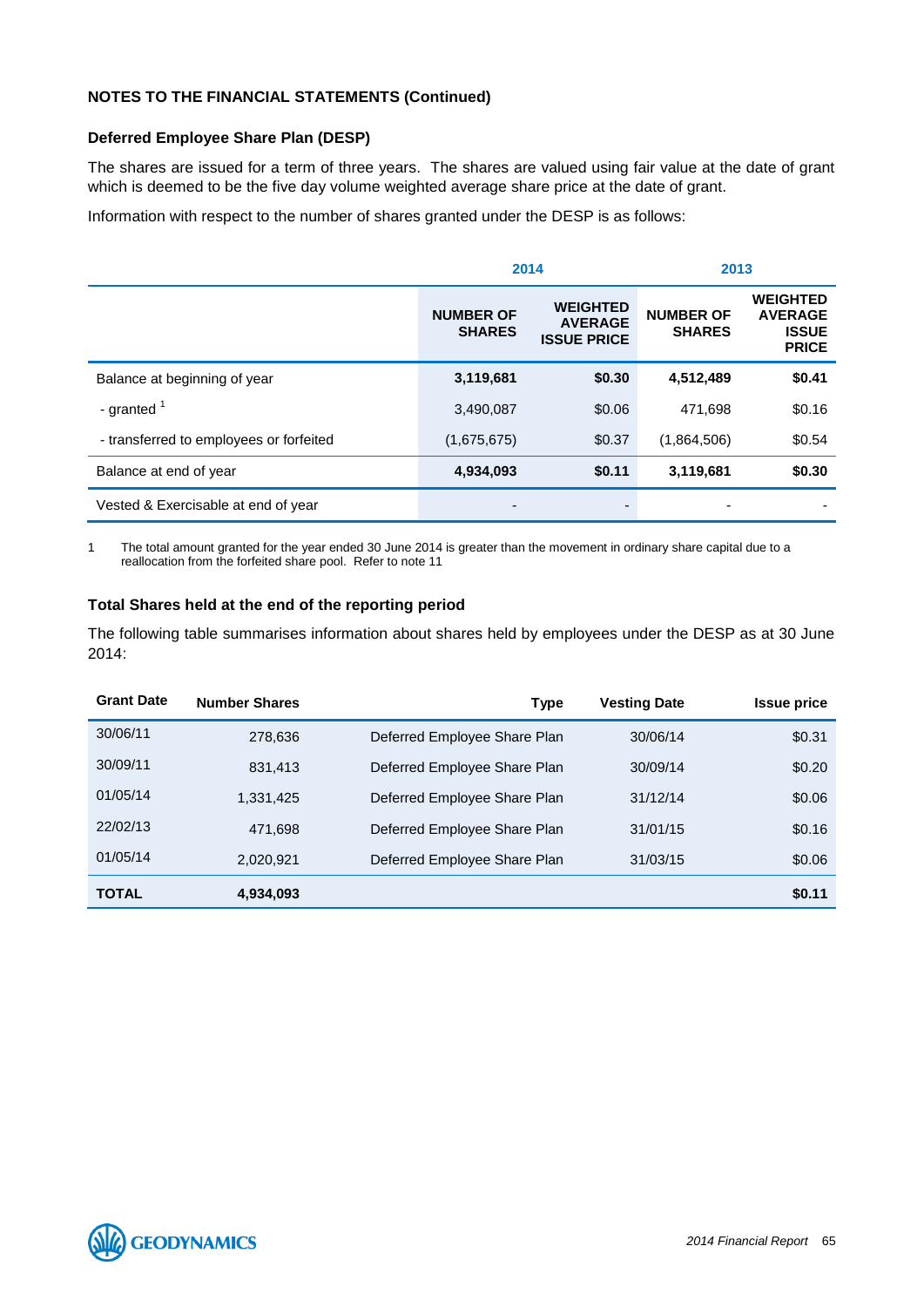| <b>NOTE 15 - EARNINGS PER SHARE</b>                                                                                   | 2014<br>\$'000 | 2013<br>\$'000 |
|-----------------------------------------------------------------------------------------------------------------------|----------------|----------------|
| Basic and diluted earnings/(loss) per share attributable to the equity holders (cents<br>per share)                   | (3.51)         | (25.86)        |
| The following reflects the income and share data used in the calculations of basic<br>and diluted earnings per share: |                |                |
| Net loss attributable to equity shareholders (\$'000)                                                                 | (14, 781)      | (105,092)      |
| Weighted average number of ordinary shares used in calculation of basic earnings<br>per share                         | 421,547,416    | 406,452,608    |

### **NOTE 16 - SEGMENT INFORMATION**

The Company operates in one segment, being geothermal energy exploration and evaluation.

The Company's areas of operation are currently located in Australia, the Solomon Islands and Vanuatu (Pacific Islands). With the expansion of the Company's activities outside of Australia in the 2014 financial year, the Company has disclosed a geographic split of non-current assets as at 30 June 2014 (comparative information has also been reported).

Operating segments are identified on the basis of internal reports that are regularly reviewed and used by the Board of Directors (chief operating decision maker) in order to allocate resources to the segment and assess its performance. The financial information presented in the Statements of Comprehensive Income and Financial Position is the same as that presented to the chief operating decision maker.

Unless otherwise stated, all amounts reported to the Board of Directors as the chief operating decision maker are in accordance with the entity's accounting policies.

### **Geographic Split of Non Current Assets**

| Year Ended 30 June 2014               | <b>Pacific</b> | Australia | <b>Consolidated</b> |
|---------------------------------------|----------------|-----------|---------------------|
| <b>Property Plant &amp; Equipment</b> | 1.332          | 2.795     | 4,127               |
| Deferred Exploration and Evaluation   | 7.390          | -         | 7,390               |
| <b>Total Non Current Assets</b>       | 8.722          | 2,795     | 11.517              |

| Year Ended 30 June 2013               | <b>Pacific</b> | Australia | Consolidated |
|---------------------------------------|----------------|-----------|--------------|
| <b>Property Plant &amp; Equipment</b> | -              | 3.962     | 3,962        |
| Deferred Exploration and Evaluation   | 1.145          | 32        | 1.177        |
| <b>Total Non Current Assets</b>       | 1.145          | 3.994     | 5,139        |

The Company's revenue represent interest on cash and cash equivalents and is all generated in the Australian geographic segment.

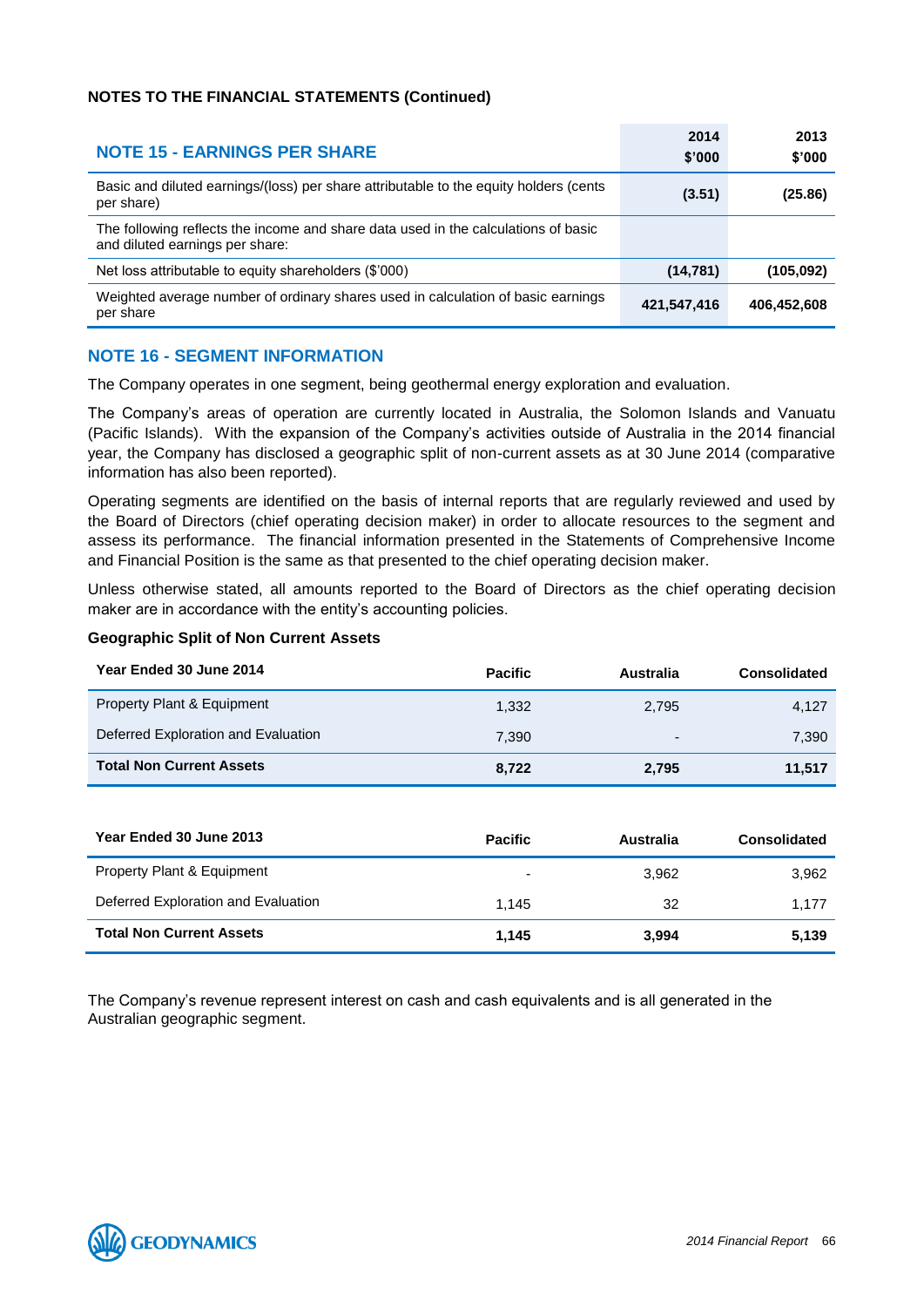### **NOTE 17 – BUSINESS COMBINATION ACCOUNTING FOR THE ACQUISITION OF KUTh ENERGY LIMITED**

On 4 December 2013, the Company announced its off-market offer to acquire shares in Kuth Energy Limited ("KUTh") was unconditional.

KUTh is a geothermal power project explorer/developer with interests throughout the Pacific and Australia. KUTh holds a production Licence on Efate Island in Vanuatu which is the lead project in its portfolio.

As detailed in the Company's Bidder's Statement, dated 10 October 2013, on accepting the offer KUTh shareholders would receive one (1) Geodynamics Limited share for every five and a half (5.5) KUTh shares. On 4 December 2013, the Company received acceptances equivalent to 86.06% of the issued share capital of KUTh. On declaring the offer unconditional, the Company assessed it had obtained control of KUTh and as such has accounted for the acquisition at that time.

Pursuant to the off-market offer (which remained open until 13 December 2013), the Company increased its beneficial interest in KUTh to 90.45% as at 12 December 2013 and at that time commenced the process of compulsorily acquiring the outstanding shares in KUTh. On 12 December 2013, Geoff Ward was also appointed to the Board of KUTh.

As the consideration for the acquisition was shares in the Company, the cost of the acquisition has been measured with reference to the Geodynamics share price at the close of business on the day the offer was declared unconditional, being 8.5 cents per share.

Given the short period of time between obtaining control of KUTh and commencing compulsory acquisition of the remaining interest in KUTh, the Company has treated the acquisition as a single transaction for the purpose of its acquisition accounting. The consideration shares were issued to KUTh's shareholders in two tranches of 24,128,364 shares on 3 January 2014 and 2,404,440 on 17 January 2014.

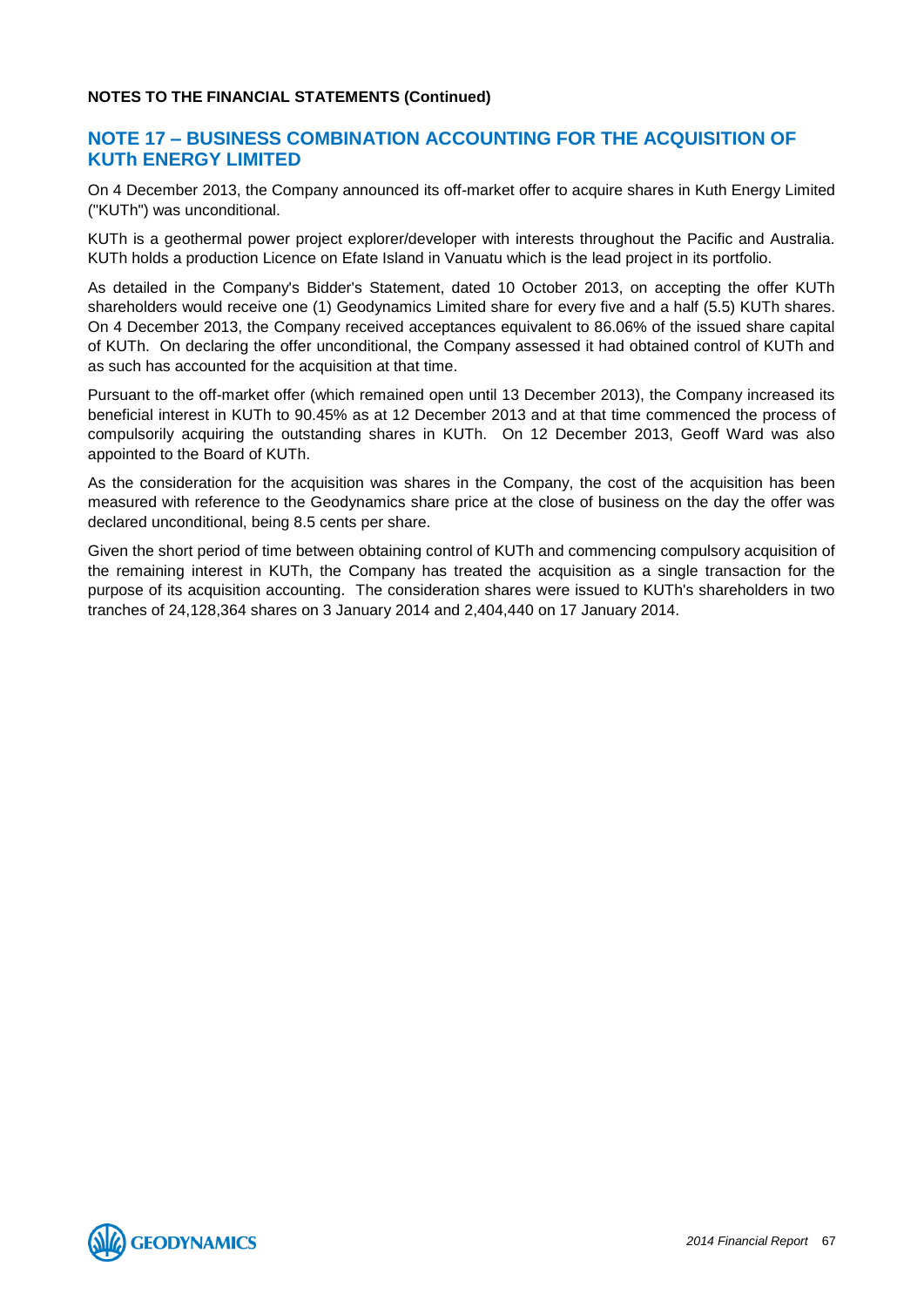#### **Assets acquired and Liabilities assumed**

The business combination accounting resulted in the following fair values being allocated to the identifiable assets and liabilities of KUTh at the acquisition date.

|                                                            | 4 December<br>2013 |
|------------------------------------------------------------|--------------------|
|                                                            | \$000              |
| <b>ASSETS</b>                                              |                    |
| <b>Current Assets</b>                                      |                    |
| Cash and Cash Equivalents                                  | 186                |
| <b>Trade and Other Receivables</b>                         | 162                |
| <b>Total Current Assets</b>                                | 348                |
| <b>Non Current Assets</b>                                  |                    |
| Property, Plant and Equipment                              | 6                  |
| Deferred Exploration, Evaluation & Development phase costs | 2,485              |
| <b>Total Non Current Assets</b>                            | 2,491              |
| <b>Total Assets</b>                                        | 2,839              |
| <b>LIABILITIES</b>                                         |                    |
| <b>Current Liabilities</b>                                 |                    |
| Trade and Other Payables <sup>1</sup>                      | 433                |
| Provisions (employee) <sup>1</sup>                         | 151                |
| <b>Total Liabilities</b>                                   | 584                |
| <b>Total Identifiable Net Assets At Fair Value</b>         | 2,255              |
| <b>Purchase Consideration</b>                              |                    |
| 26,532,804 shares at 8.5 cents per share                   | 2,255              |

1 The reported trade payables and provisions include amounts payable in respect of terminating KUTh's contractual obligations.

No changes have been made between the provisional combination accounting reported at 31 December 2013 and the final business combination accounting at 30 June 2014.

In addition, general and administrative expenses in the Consolidated Statement of Comprehensive Income includes \$154,782 of transaction costs in respect of the acquisition.

Since acquisition, KUTh's contribution to the Group's loss for the year ended 30 June 2014 is \$105,283. In addition, the Company has determined it is impracticable to disclose the revenue and loss which would have been included in the consolidated statement of comprehensive income had the acquisition of KUTh occurred at the beginning of the reporting period.

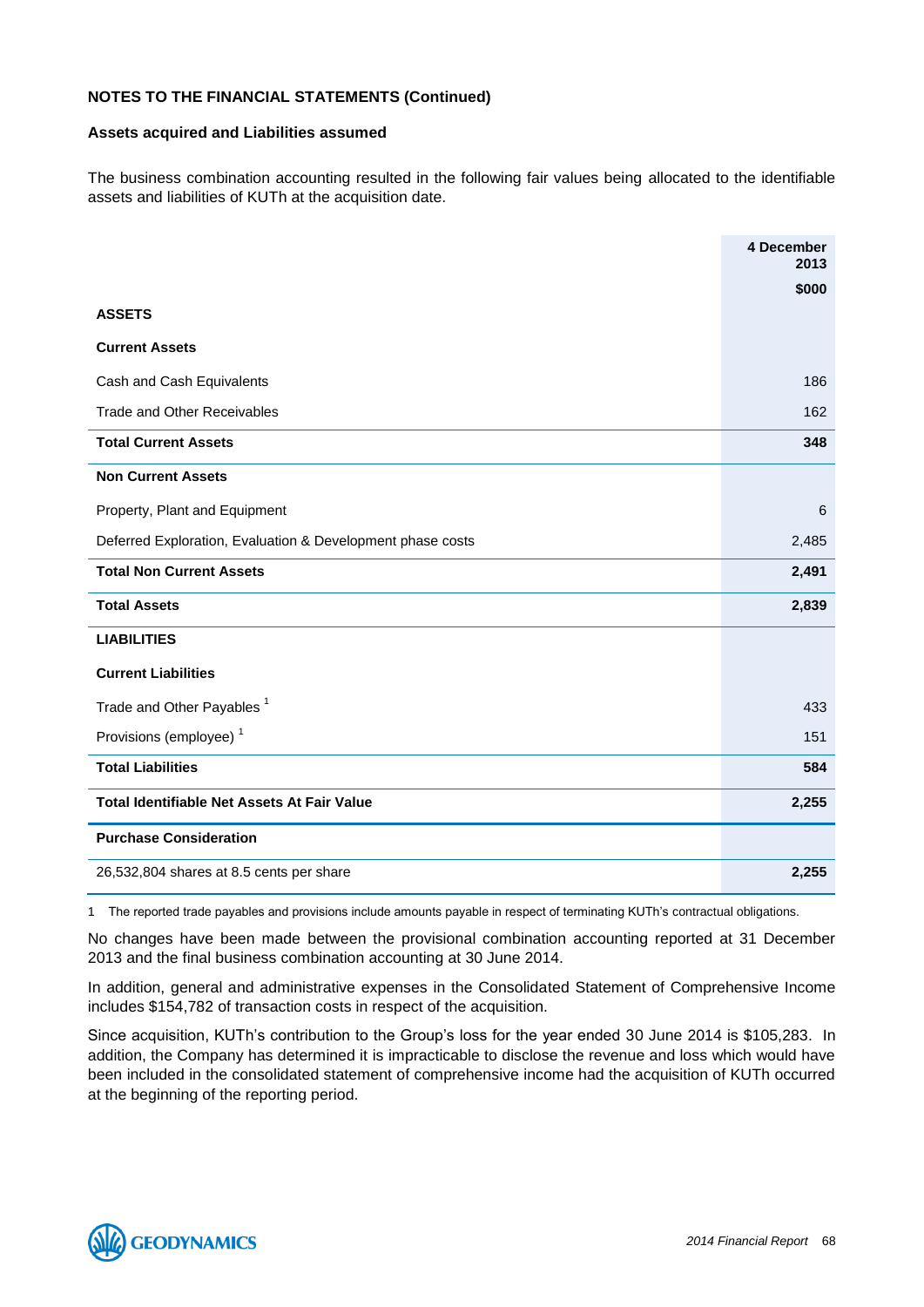| <b>NOTE 18 - REMUNERATION OF AUDITORS</b>                              | 2014   | 2013   |
|------------------------------------------------------------------------|--------|--------|
| Amounts received or due and receivable by Ernst & Young Australia for: |        |        |
| An audit or review of the financial report of the entity               | 83,500 | 92,500 |
| Other assurance services                                               | 5.000  | 5,000  |
|                                                                        | 88,500 | 97.500 |

### **NOTE 19 – KEY MANAGEMENT PERSONNEL**

| K. Spence   | Chairman (non-executive)                          |
|-------------|---------------------------------------------------|
| G. Ward     | Managing Director & CEO                           |
| R. Davies   | Director (non-executive)                          |
| J. Hamilton | Director (non-executive)                          |
| M. Marier   | Director (non-executive)                          |
| A. Stock    | Director (non-executive)                          |
| G. Miltenyi | Director (non-executive) (appointed 1 March 2014) |

### Details of Key Management Personnel

**DIRECTORS**

### **EXECUTIVES**

| K. Coates    | <b>Operations Manager</b>             |
|--------------|---------------------------------------|
| R. Hogarth   | <b>Reservoir Engineering Manager</b>  |
| T. Pritchard | <b>Chief Financial Officer</b>        |
| A. Hodson    | Well Engineering & Technology Manager |
| A. Mills     | Project Engineering Team Leader       |

### Compensation of Key Management Personnel

|                              | 2014<br>\$ | 2013<br>จ |
|------------------------------|------------|-----------|
| Short-term employee benefits | 2,280,482  | 2,698,179 |
| Post Employment benefits     | 137,008    | 186,092   |
| Share based payment          | 225,651    | 322,453   |
|                              | 2,643,141  | 3,206,724 |

Further information on remuneration of Key Management Personnel is shown in the Remuneration Report contained within the Directors' Report.

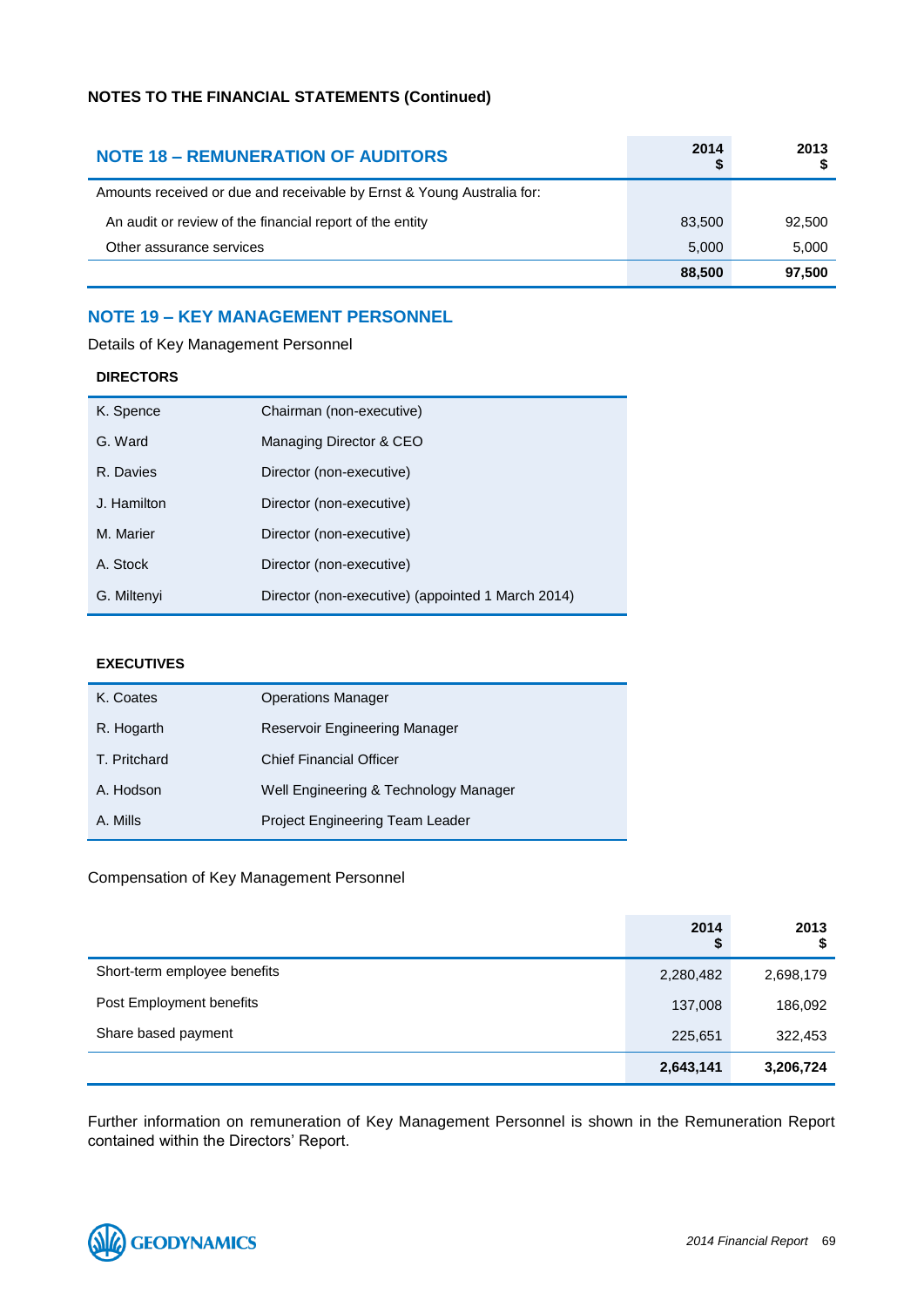### **NOTE 20** – **RELATED PARTY DISCLOSURES**

### **Services rendered during the year**

During the year electricity was provided to the Company by Origin Energy under normal commercial terms and conditions.

### **The Metasource (Woodside) environmental credits off take rights**

In 2002 Metasource committed by an Agreement to subscribe for 10,443,392 fully paid ordinary shares as a pre-IPO investor in the Company's August 2002 Prospectus. Under the terms of that Agreement Metasource has the right to participate pro rata to its then current shareholding in any further issue of equity in Geodynamics at the price payable by other parties at the time and Metasource has a right to nominate a person to be appointed as a director of Geodynamics.

On 31 March 2004 the Company announced that it had executed an Environmental Credits Off take Deed with Metasource which formalises Metasource's rights to Environmental Credits. Metasource or its nominee has the right to procure all of the environmental credits which arise from 50% (capped at 1,300 GWh/year) of the power generated by Geodynamics' power plant(s). 37.5% of the Environmental Credits can be sold to Metasource at full market price with the balance of 12.5% of the Environmental Credits assigned to Metasource without separate consideration. The term for the purchase of Environmental Credits commenced on 8 April 2004 and ends on the earlier of:

- (a) 10 years after the commissioning of the first commercial power plant with capacity exceeding 250 megawatts;
- (b) 20 years after the Company achieves commissioning of EGS plants with a combined sales capacity exceeding 250 megawatts; or
- (c) 80 years after the date of the contract.

### **The Origin Energy environmental credits and power off take rights**

On 5 August 2003, Geodynamics executed an Investment Deed with Origin Energy Limited wherein the parties agreed to enter into a strategic alliance under which Origin would subscribe for 10,000,000 shares in Geodynamics. Under the terms of the Investment Deed, Origin Energy has a right of participation in future share issues pro rata to its then percentage shareholding in Geodynamics and Origin has a right to nominate a person to be appointed as a director of Geodynamics.

On 29 April 2005, Geodynamics executed a Heads of Agreement (HOA) with Origin Energy Electricity Limited (Origin) under which, at the time final contracts are entered into, the parties will enter into a power purchase agreement (PPA) and Renewable Energy Certificate purchase agreement (RPA). Under the terms of the PPA, Origin will have the right to purchase 50% of the power generated by Geodynamics (capped at 1300 GWh/year) from any power plant that is connected to a transmission system at a discount of 5% to the then market price. The term of the PPA will commence on the first generation of power by Geodynamics from any power plant that is connected to a transmission system and end 10 years after the commissioning of Geodynamics first large commercial power plant (being a power plant which has a nominal rated capacity of 200 MW or more);

Under the terms of the RPA, Origin will have the right to purchase any Renewable Energy Certificates (RECs) and/or environmental credits (ECs) arising from 47.5% of all power generated by Geodynamics at market price (up to a maximum of the number of RECs and ECs arising from the generation of 1300 GWh of power which qualify for the issue of RECs or ECs in each year). In addition a further 2.5% of the RECs and/or ECs will be assigned to Origin without separate consideration. The RPA will start on the first generation of power by Geodynamics and will end 10 years after the commissioning date of Geodynamics first large commercial power plant.

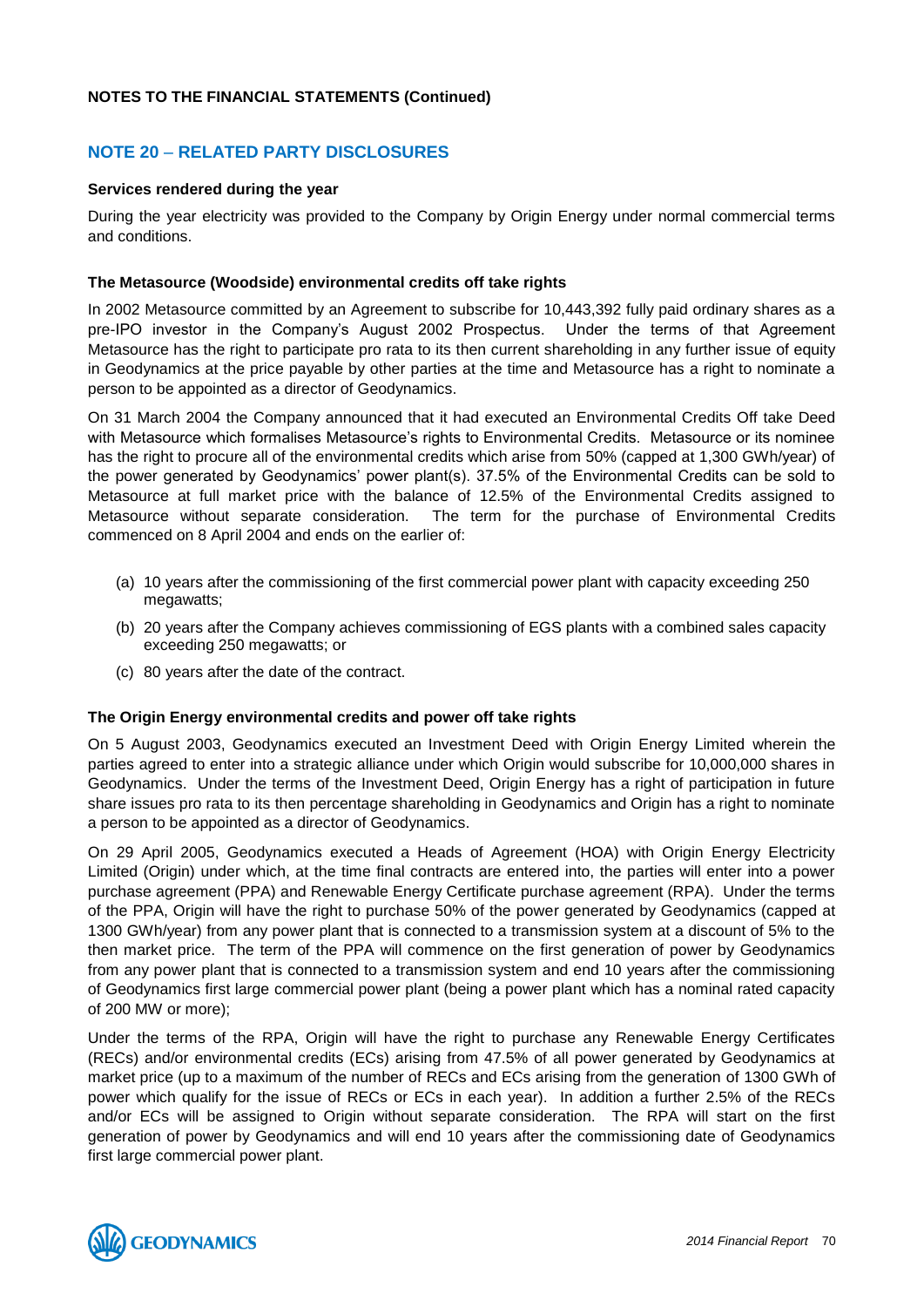### **The Origin Energy Joint Ventures**

In December 2007, shareholders approved a farmin with Origin Energy (Origin) on the Innamincka "Deeps" EGS geothermal resource. In the subsequent 24 month period, Origin contributed \$105.6m to project costs in addition to its own 30% share of project expenditure to satisfy the terms of the farmin. The resulting Joint Venture is known as the Innamincka "Deeps" Joint Venture and sees Geodynamics as Operator with a 70% project interest and Origin with a 30% project interest. The Joint Venture assets comprise the South Australian geothermal tenements and all property plant and equipment in the Cooper Basin including the drilling rigs.

In February 2010, Geodynamics announced that it had agreed to enter into a second joint venture with Origin to explore for shallow geothermal resources on existing Joint Venture licence areas in the Eromanga Basin in South Australia.

The Innamincka "Shallows" Joint Venture focuses on the exploration of shallow hot sedimentary aquifers (HSA) down to approximately 3,000 m depth, as distinct from the existing "Deeps" Joint Venture with Origin, which focuses on higher temperature enhanced geothermal systems (EGS) in the deeper granites generally below 4,000 m. The participating interests in the "Shallows" Joint Venture are Origin as Operator with a 50% interest and Geodynamics with a 50% interest. At 30 June 2014, Origin Energy Limited, held 15,454,119 fully paid ordinary shares in Geodynamics representing 3.6% of its issued capital.

As advised to the ASX on 28 March 2013, Origin Energy have withdrawn from both of the above joint ventures effective 30 June 2013. The result being Geodynamics hold a 100% interest in the Deeps and Shallows joint ventures as at 1 July 2013.

### **The Kentor Energy Joint Venture**

In November 2012, Geodynamics Limited entered into a two stage earn-in and joint operating agreement with Kentor Energy Pty Ltd ("Kentor"), a subsidiary of Kentor Gold Ltd (ASX: KGL), to acquire up to 70% interest in a conventional geothermal power supply project in the Solomon Islands.

Under the terms of the agreement, Geodynamics is entitled to earn an initial 25% interest in the Savo Island Geothermal Power Project ("Project") following the completion of initial geophysical studies to determine target locations for a drilling program. The Company has the right to earn an additional 45% interest through exploration drilling and the completion of a feasibility study for the Project.

In April 2013 Geodynamics fulfilled its commitments under Stage One of the Earn-In by releasing a Savo Island Inferred Geothermal Resource Assessment and became entitled to the initial 25% in the Savo Island Geothermal Power Project.

### **The Sentient/Sunsuper investment**

On 10 April 2008, Geodynamics announced that The Sentient Group (Sentient) and Sunsuper Pty Ltd (Sunsuper) had agreed to become joint cornerstone investors in Geodynamics. It had been agreed that Sentient and Sunsuper would collectively subscribe for 11.8% of the Company's then current issued share capital or 25 million fully paid ordinary shares in Geodynamics at an issue price of \$1.50 per share. In addition, one attaching unquoted placement option exercisable at \$2.00 per share for every two Shares issued (i.e. 12.5 million options) and expiring 28 February 2009 would be issued. An extraordinary general meeting of shareholders was convened on 29 May 2008 and unanimously approved the placement.

As part of the investment, Sentient and Sunsuper have the right to collectively appoint a Non-executive Director to the Board of Geodynamics. Sentient and Sunsuper are collectively required to maintain a 10% shareholding in Geodynamics to maintain this Board representation. Mr Pieter Britz was appointed to the Board on 25 June 2008 as the director representative under this condition. He resigned as a Director on 24 February 2011 and Mr Michel Marier was appointed as his replacement on the same date under that condition.

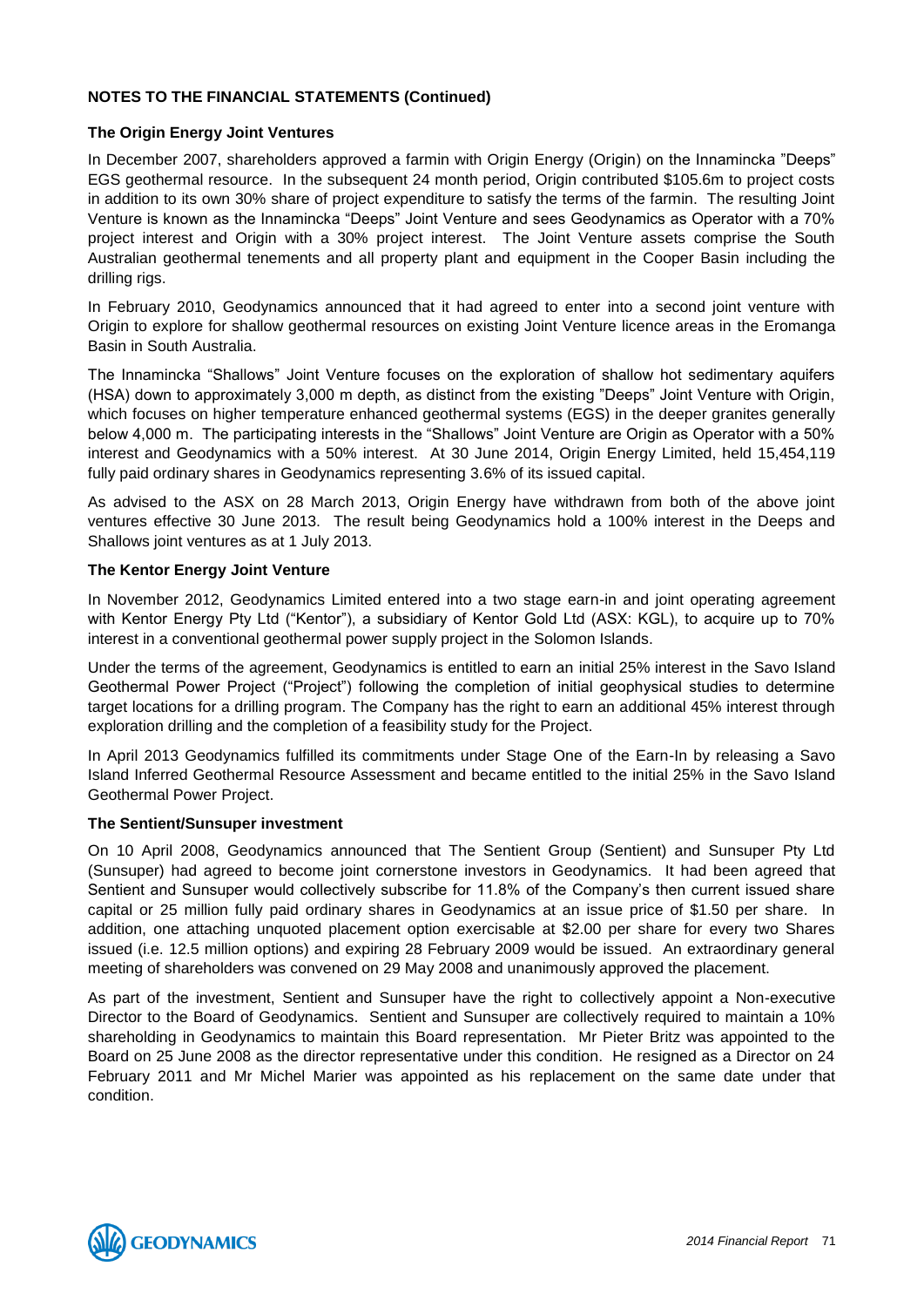In March 2010, Sentient and Sunsuper purchased a combined total 14,974,385 fully paid ordinary shares in Geodynamics representing 5.2% of its issued capital. This occurred in an off market transaction thereby increasing their respective holdings by 7,784,592 and 7,189,793 shares. The substantial shareholder notices lodged at the time by both Sentient and Sunsuper showed that Sentient held 20,284,592 fully paid ordinary shares in Geodynamics representing 7.0% of its issued capital and Sunsuper held 19,689,793 fully paid ordinary shares in Geodynamics representing 6.8% of its issued capital.

### **The Tata Power investment**

On 4 September 2008, Geodynamics announced that The Tata Power Company Limited (Tata Power) had agreed to become a cornerstone investor in the Company. It had been agreed that Tata Power would subscribe for 11.4% of the Company's then current issued share capital or 29.4 million fully paid ordinary shares in Geodynamics at an issue price of \$1.50 per share. In addition, one attaching unquoted placement option exercisable at \$2.25 per share for every two Shares issued (i.e. 14.7 million options) and expiring 28 February 2009 would be issued. At the Annual General Meeting held on 20 November 2008 shareholders approved the placement and attaching options issue.

As part of the investment, Tata Power has the right to appoint a Non-executive Director to the Board of Geodynamics. Tata Power is required to maintain a 10% shareholding in Geodynamics to maintain this Board representation. Mr Minesh Dave was appointed to the Board on 23 February 2012 as the director representative under this condition. At 30 June 2013, Tata Power through its subsidiary Trust Energy Resources, held 29,400,000 fully paid ordinary shares in Geodynamics representing 7.2% of its issued capital. Mr Minesh Dave retired from the Board on 29 November 2012 and, due to the Tata shareholding being below the required level of 10%, was not replaced.

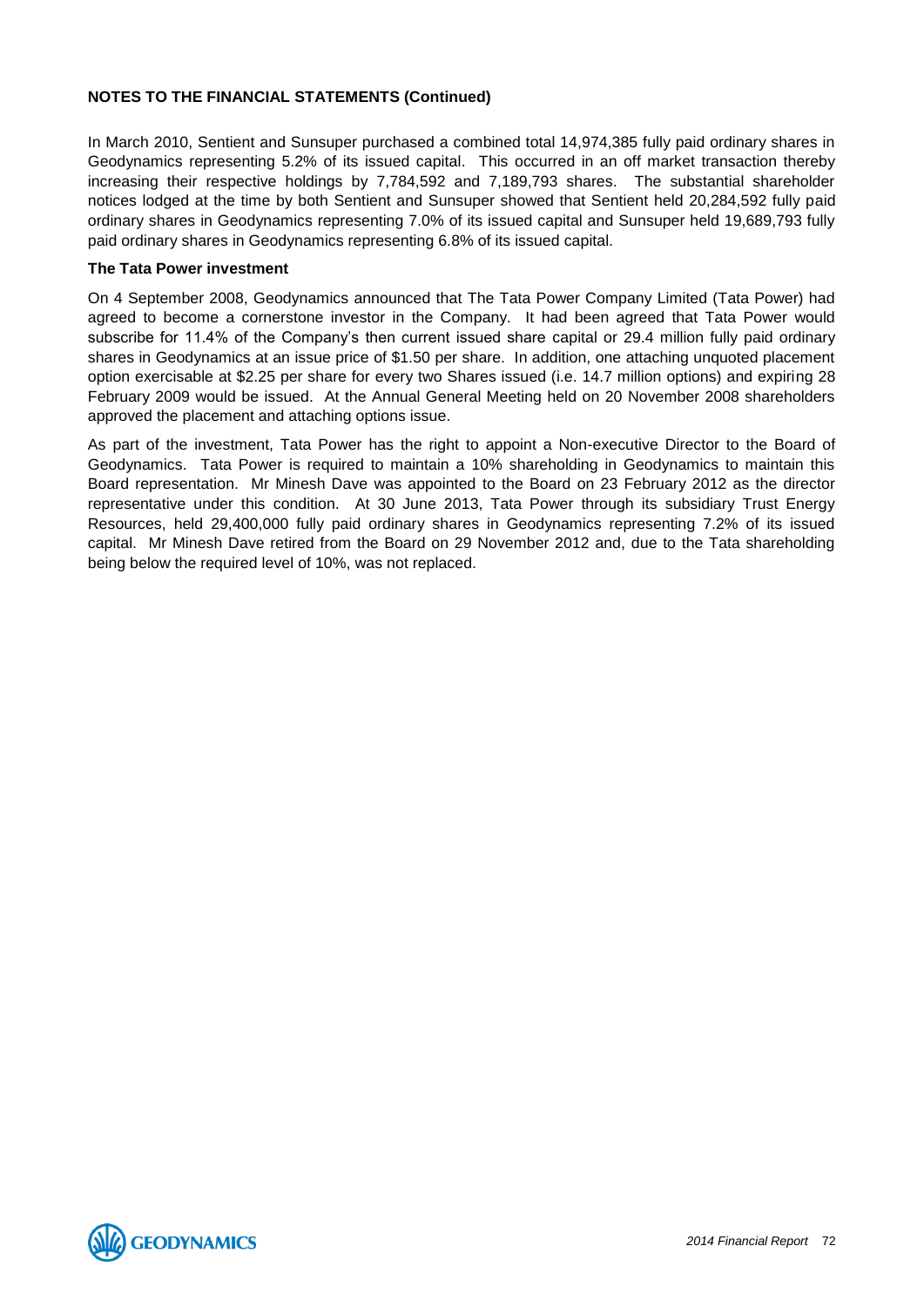| <b>NOTE 21 - NOTES TO THE CASH FLOW STATEMENT</b>                                                | 2014<br>\$'000 | 2013<br>\$'000 |
|--------------------------------------------------------------------------------------------------|----------------|----------------|
| (A) Reconciliation of Cash                                                                       |                |                |
| Cash is defined in Note 2K to this financial report. Cash balance<br>comprises:                  |                |                |
| Cash on Hand                                                                                     |                |                |
| Cash at Bank                                                                                     | 890            | 10,590         |
| <b>Bank Bills and Term Deposits</b>                                                              | 32,925         | 30,800         |
| <b>Total Cash</b>                                                                                | 33,815         | 41,390         |
| (B) Reconciliation of the operating loss after tax with the net cash<br>flows used in operations |                |                |
| Loss after income tax                                                                            | (14, 781)      | (105,092)      |
| Depreciation and amortisation                                                                    | 522            | 7,431          |
| Net (profit)/loss on disposal of property, plant & equipment                                     | (1,538)        | (90)           |
| <b>Share Option Valuation Expense</b>                                                            | 176            | 538            |
| Shares issued under Deferred Employee Share Plan                                                 | 337            | 582            |
| Exploration and Evaluation Cost treated as an investing activity                                 | 8,425          |                |
| Impairment of Property Plant & Equipment                                                         |                | 10,300         |
| Impairment of Exploration & Evaluation Costs                                                     | 40             | 78,510         |
| <b>Changes in Assets &amp; Liabilities</b>                                                       |                |                |
| (Increase)/decrease in receivables and prepayments                                               | (477)          | (90)           |
| Increase/(decrease) in other creditors and accruals                                              | (393)          | 823            |
| (Increase)/decrease in inventories                                                               | (704)          |                |
| Increase/(decrease) in general provisions                                                        | 2,164          | 325            |
| Increase/(decrease) in provision for employee benefits                                           | (43)           | (79)           |
| Net Cash Flow used in Operating Activities                                                       | (6, 272)       | (6, 842)       |

**(C)** Non-Cash Financing and Investing Activities. During the year nil (2013 – nil) fully paid ordinary shares were issued in consideration of professional services rendered by external consultants to the Company in the ordinary course of business.

#### **NOTE 22** – **CONTINGENT LIABILITIES**

Geodynamics Limited has been advised that the South Australian Geothermal Exploration Licences No. 211 (GEL) and Geothermal Retention Licences (GRL) No. 3 through to 12 and 20 to 24 have been granted by the Department of Primary Industries and Resources South Australia on the basis that the grant of a GEL or GRL is not an act which creates a 'right to mine' and therefore 'the right to negotiate' process in the relevant native title legislation does not apply and the grant of the GELs and GRLs are valid for native title purposes. The Company's legal advice is that this is a sustainable position although it would be open to a Court to reach a different conclusion. Any substantiated claim may have a financial ramification for the Company.

The Company has also been advised that none of the New South Wales tenements are invalid for native title purposes or attract the relevant right to negotiate provisions in the applicable native title legislation.

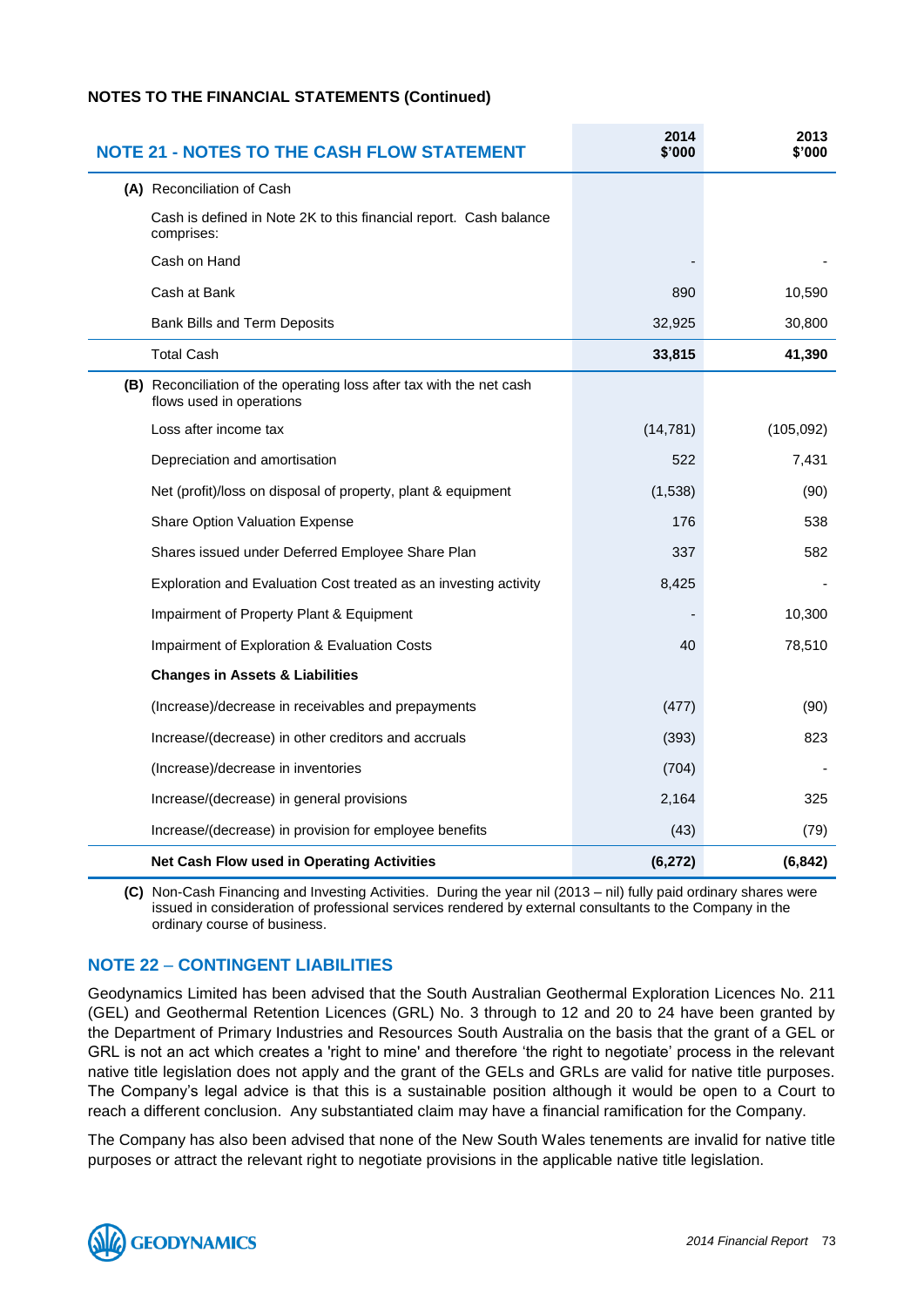Bank guarantees totalling \$307,000 are held to cover South Australian, New South Wales and Tasmanian governments tenement rehabilitation obligations. A bank guarantee totalling \$465,820 is held by the landlord for the lease of the Brisbane office premises.

#### **NOTE 23** – **SUBSEQUENT EVENTS**

There has not arisen between 30 June 2014 and the date of this report any item, transaction or event of a relevant and unusual nature likely, in the opinion of the Directors of the Company, to affect significantly the operations of the Company, the results of those operations, or the state of affairs of the Company.

#### **NOTE 24** – **FINANCIAL RISK MANAGEMENT OBJECTIVES AND POLICIES**

The Company's principal financial instruments comprise cash and short-term deposits. The main purpose of these financial instruments is to manage the finances for the Company's operations. The Company has various other financial assets and liabilities such as trade receivables and trade payables, which arise directly from its operations. It is, and has been throughout the period under review, the Company's policy that no trading in financial instruments shall be undertaken. The main risks arising from the Company's financial instruments are cash flow interest rate risk and foreign currency risk.

Details of the significant accounting policies and methods adopted, including the criteria for recognition, the basis of measurement and the basis on which income and expenses are recognised, in respect of each class of financial asset, financial liability and equity instrument are disclosed in Note 2 to the financial statements.

Primary responsibility for identification and control of financial risks rests with the board of directors, however the day-to-day management of these risks is under the control of the Managing Director and Chief Financial Officer. The Board agrees the strategy for managing future cash flow requirements and projections.

#### **(A) Interest rate risk**

The Company's exposure to interest rate risks primarily relates to the Company's funds held on term deposit. The Company has no debt obligations. At balance date, the Company had the following mix of financial assets and liabilities exposed to interest rate risk:

|                           | 2014<br>\$'000 | 2013<br>\$'000 |
|---------------------------|----------------|----------------|
| Cash and cash equivalents | 33,815         | 41,390         |

The Company's policy is to place funds in interest-bearing deposits that are surplus to immediate requirements. The Company's interest rate exposure is reviewed near the maturity date of term deposits to assess whether more attractive interest rates are available without increasing risk.

At 30 June 2014, if interest rates had moved, as illustrated in the table below, with all other variables held constant, the post tax loss and equity would have been affected as follows:

|         |                | <b>Post tax profit</b><br>Higher/(lower) |                | <b>Equity</b><br><b>Higher/(lower)</b> |  |
|---------|----------------|------------------------------------------|----------------|----------------------------------------|--|
|         | 2014<br>\$'000 | 2013<br>\$'000                           | 2014<br>\$'000 | 2013<br>\$'000                         |  |
| $+1%$   | 338            | 414                                      | 338            | 414                                    |  |
| $-0.5%$ | (169)          | (207)                                    | (169)          | (207)                                  |  |

The movements in the loss and equity are due to higher/(lower) interest income from cash balances.

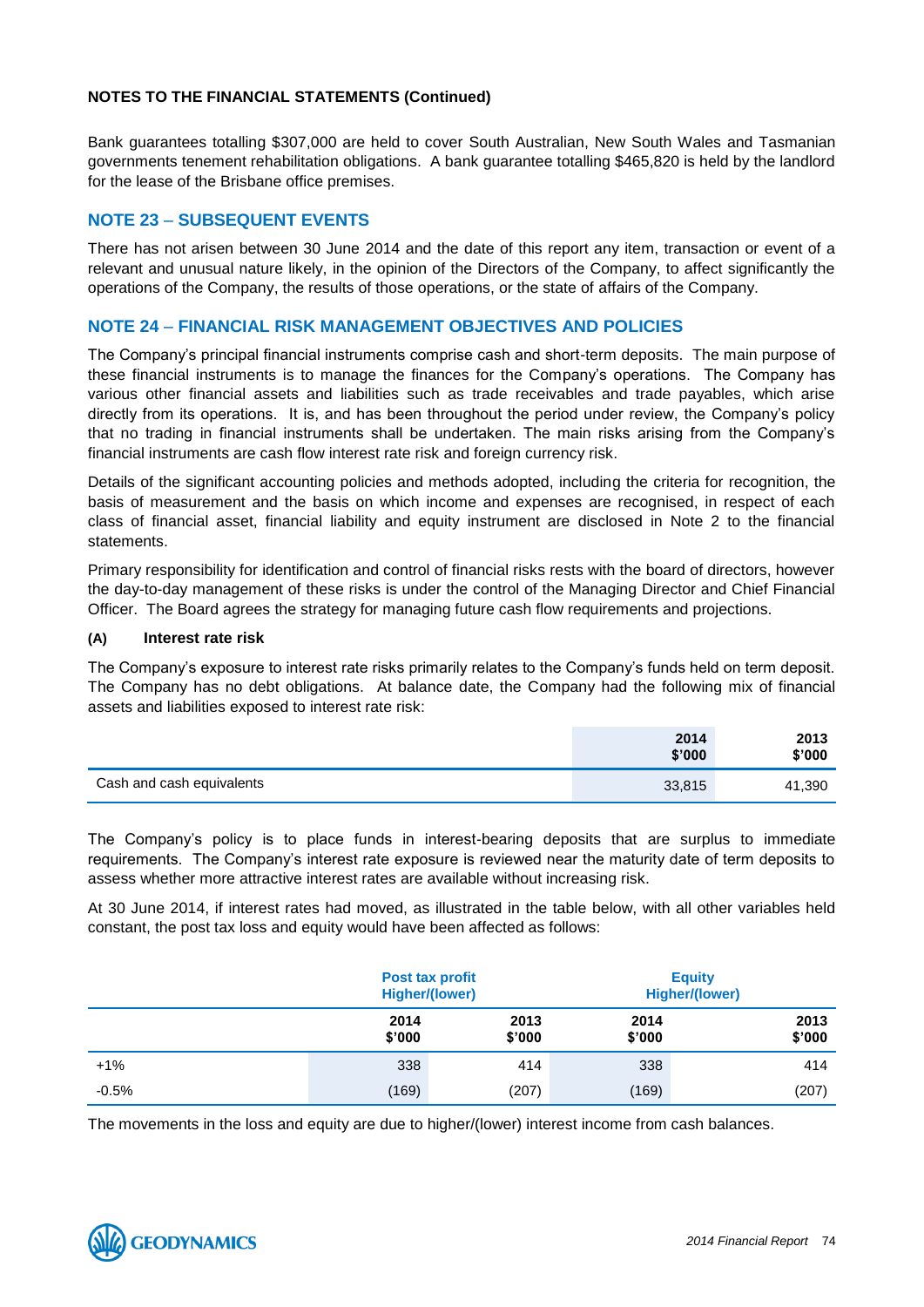#### **(B) Credit Risk**

The Company's maximum exposures to credit risk at balance date in relation to financial assets, is the carrying amount of those assets as recognised on the statement of financial position. There are no derivative financial instruments currently being used by the Company to offset its credit exposure.

The Company trades only with recognised, creditworthy third parties, and as such collateral is not requested nor is it the Company's policy to securitise its trade and other receivables. It is noted that the company's significant receivable balances at 30 June 2014 relate to the R&D tax incentive and the amount receivable from the sale of the Cooper Basin Operating Base to Beach Energy Limited.

#### **(C) Foreign Currency Risk**

During the course of its business activities, the Company has had some transactional currency exposures, principally to the US dollar. Such exposure arises from purchases in currencies other than the Company's functional currency. The Company enters into forward currency contracts to hedge some of these exposures due to the length and size of the currency exposure. They generally relate to the purchase of capital assets or major material purchases. Conversely, the purchase of foreign currency operational supplies and services are generally not hedged due to the short time frame associated with the currency exposure and the relatively modest overall exposure at any one point in time.

Approved foreign exchange derivatives are limited to foreign exchange forward contracts and foreign exchange swaps (i.e. simultaneous purchase and forward sale) with tenors of less than 12 months except for long lead time capital items where the tenor shall be as specified under the contract.

Contractually agreed or committed (i.e. Board approval received) foreign currency exposures in excess of the equivalent of AUD 500,000 payable within 12 months are to be fully covered. In addition, contracted capital items with a foreign currency exposure in excess of the equivalent of AUD 500,000 payable beyond 12 months are to be fully covered.

Exposures of less than the equivalent of AUD 500,000 will not normally be covered, as the business risk of not covering these is considered negligible (due to the short time between supply and payment).

It is the Company's policy not to enter into forward contracts until a firm commitment is in place and to negotiate the terms of the hedge derivatives to exactly match the terms of the hedged item to maximise hedge effectiveness.

At 30 June 2014, the Company had the following exposures to foreign currency that is not designated in cash flow hedges:

|                              | 2014<br>\$'000           | 2013<br>\$'000           |
|------------------------------|--------------------------|--------------------------|
| <b>Financial Liabilities</b> |                          |                          |
| Trade and other payables     | 273                      | -41                      |
| Derivatives                  | $\overline{\phantom{0}}$ | $\overline{\phantom{0}}$ |

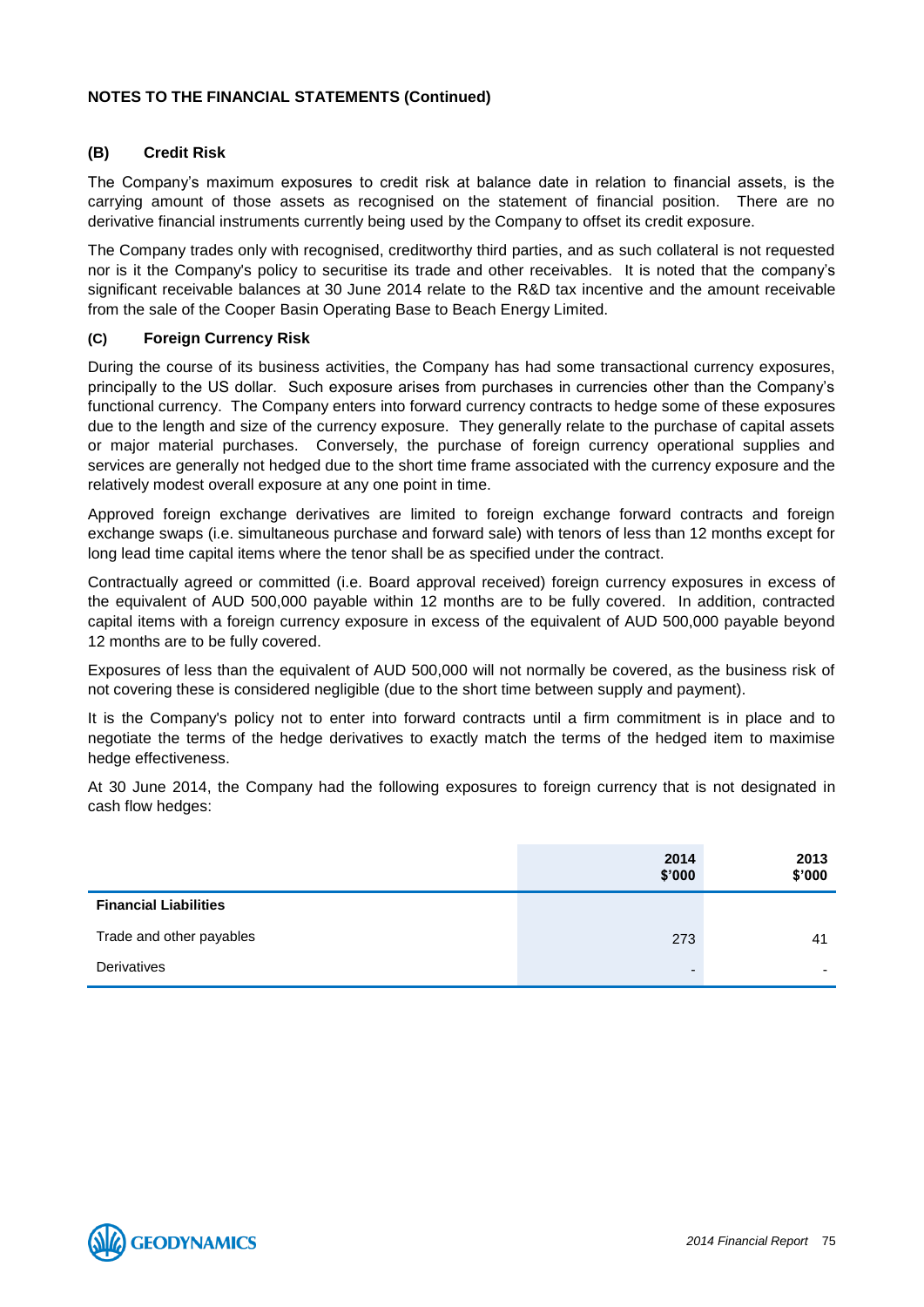At 30 June 2014, had the Australian Dollar moved, as illustrated in the table below, with all other variables held constant, the post tax loss and equity would have been affected as follows:

|        | Post tax profit<br><b>Higher/(lower)</b> |                |                | <b>Equity</b><br><b>Higher/(lower)</b> |  |
|--------|------------------------------------------|----------------|----------------|----------------------------------------|--|
|        | 2014<br>\$'000                           | 2013<br>\$'000 | 2014<br>\$'000 | 2013<br>\$'000                         |  |
| $+10%$ | 25                                       | 4              | 25             | 4                                      |  |
| $-5%$  | (14)                                     | (2)            | (14)           | (2)                                    |  |

The movements in profit and equity in 2014 are more sensitive than in 2013 due to the higher value of the financial liabilities.

- Significant assumptions used in the foreign currency exposure sensitivity analysis include:
- Reasonably possible movements in foreign exchange rates were determined based on a review of the last years historical movements.
- The reasonably possible movement of 10% was calculated by taking the relevant foreign currency spot rates as at balance date, moving those spot rates by 10% and then re-converting back into AUD with the "new spot-rate".
- This methodology reflects the translation methodology undertaken by the Company.

#### **(D) Liquidity Risk**

The Company's objective is to maintain sufficient funds to finance its current operations with additional funds to ensure its long-term survival in the event of a business downturn. The Company's policy is that it is dependent on shareholder funds until such time as it commences generating revenue from operations. It has no finance facilities in place and no borrowings. The contractual maturity of the Company's financial liabilities are:

|                  | 2014<br>\$'000 | 2013<br>\$'000 |
|------------------|----------------|----------------|
| 6 months or less | 4,091          | 4,301          |

## **NOTE 25 – INTEREST IN JOINT OPERATIONS**

The Company is a party to a joint operation with Kentor Energy Pty Ltd (Kentor). The joint operation assets comprise the Savo Island prospecting license and all property plant and equipment for use on Savo Island. The joint operation is named the Savo Island Geothermal Joint Venture.

Under the terms of the agreement, Geodynamics (Savo Island) Pty Ltd is entitled to earn an initial 25% interest in the Savo Island Geothermal Power Project following the completion of initial geophysical studies to determine target locations for a drilling program. The Company has the right to earn an additional 45% interest through exploration drilling and the completion of a feasibility study for the Project. At 30 June 2014 Geodynamics had met all requirements for the initial 25% interest.

In prior years the Company was a party to two joint operations named the Innamincka 'Deeps' Joint Venture and the Innamincka 'Shallows' Joint Venture. The joint operations with Origin Energy Limited were formed to explore and evaluate enhanced geothermal systems in Cooper/Eromanga basin in South Australia. The joint operations comprised South Australian geothermal tenements and all property plant and equipment for use in the Cooper/Eromanga basin. At 30 June 2013, Origin Energy Limited withdrew from the joint operations. Coincident with the withdrawal, the Company become the 100% participant in arrangement and obtained control of its geothermal tenements and all property plant and equipment.

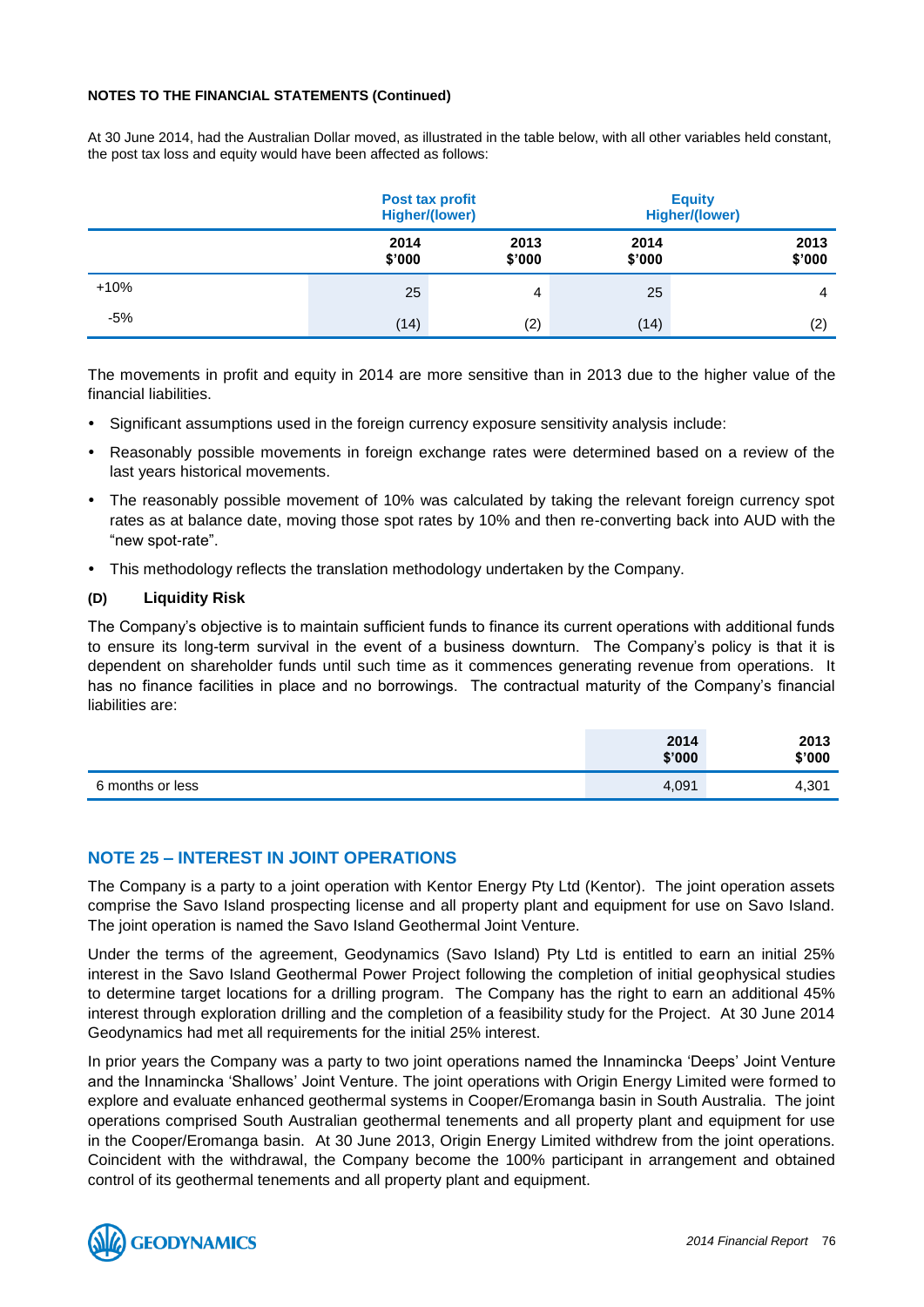# **NOTE 26 – INFORMATION RELATING TO GEODYNAMICS LIMITED (THE PARENT)**

|                                                 | 2014       | 2013       |
|-------------------------------------------------|------------|------------|
|                                                 | \$'000     | \$'000     |
| <b>Current Assets</b>                           | 45,752     | 55,817     |
| <b>Total Assets</b>                             | 51,556     | 60,956     |
| <b>Current Liabilities</b>                      | 7,067      | 6,502      |
| <b>Total Liabilities</b>                        | 13,119     | 10,505     |
|                                                 |            |            |
| <b>Contributed Equity</b>                       | 348,338    | 346,083    |
| <b>Accumulated Losses</b>                       | (320, 870) | (306, 088) |
| <b>Other Reserves</b>                           | 10,969     | 10,456     |
|                                                 | 38,437     | 50,451     |
|                                                 |            |            |
| Profit or loss of the Parent entity             | (14, 781)  | (105,092)  |
| Total comprehensive income of the Parent entity | (14, 781)  | (105,092)  |

The Parent has not issued guarantees in relation to the debts of its subsidiaries.

The Parent has no contingent liabilities nor any contractual obligations on behalf of its subsidiaries at 30 June 2014.

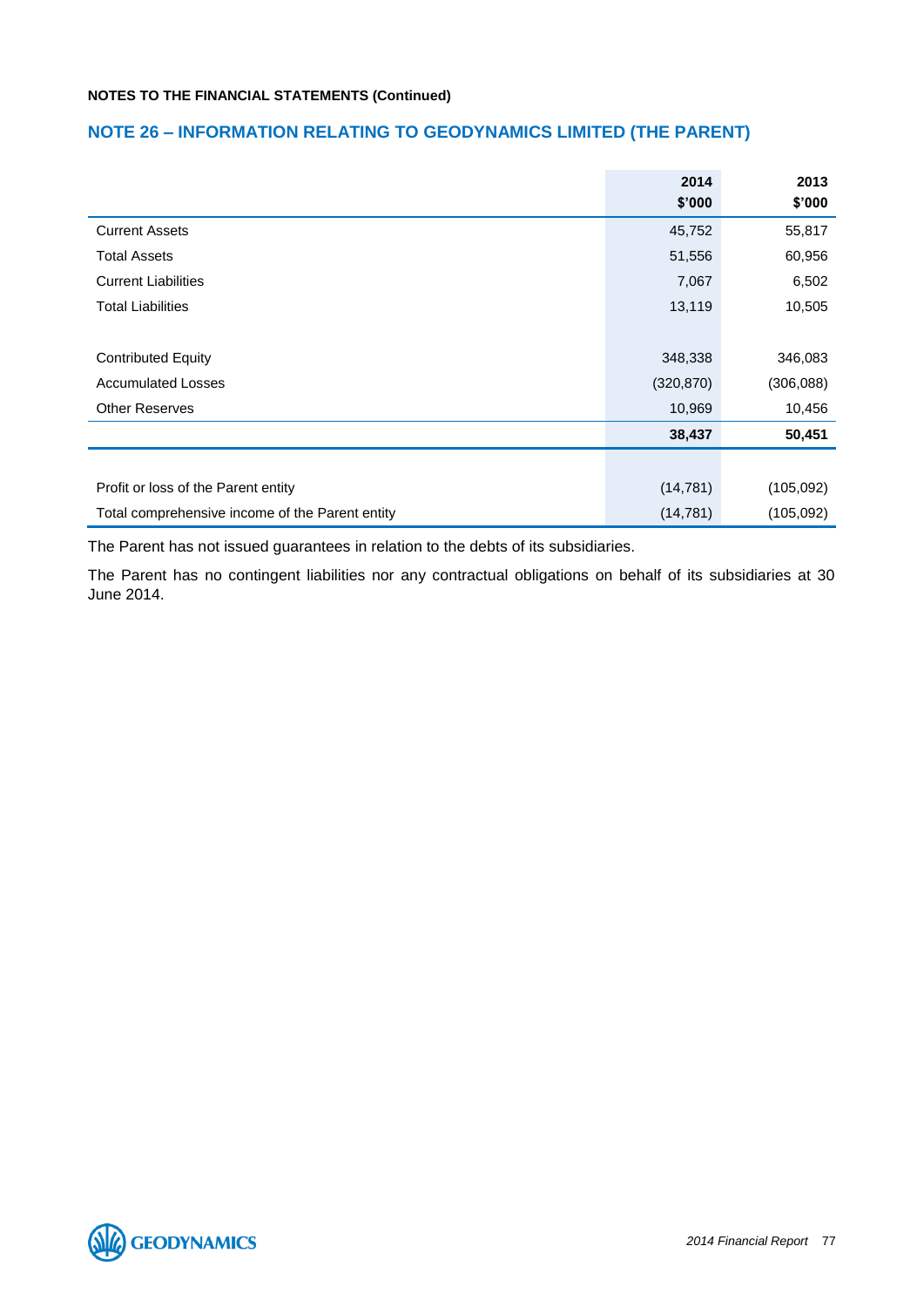# DIRECTORS' DECLARATION

In accordance with a resolution of the Directors of Geodynamics Limited, I state that:

- 1. In the opinion of the Directors:
	- (a) the financial statements, notes and additional disclosures included in the Directors' Report designated as audited of the Company are in accordance with the *Corporations Act 2001*, including:
	- (b) giving a true and fair view of the Company's financial position as at 30 June 2014 and of their performance for the period ended on that date; and
	- (c) complying with Accounting Standards and Corporations Regulations 2001; and
	- (d) the financial statements and notes also comply with International Financial Reporting Standards as disclosed in note 2; and
	- (e) there are reasonable grounds to believe that the Company will be able to pay its debts as and when they become due and payable.
- 2. This declaration has been made after receiving the declarations required to be made to the directors in accordance with section 295A of the *Corporations Act 2001* for the financial period ending 30 June 2014.

On behalf of the Board.

*K. Spence* Chairman Brisbane 28 August 2014

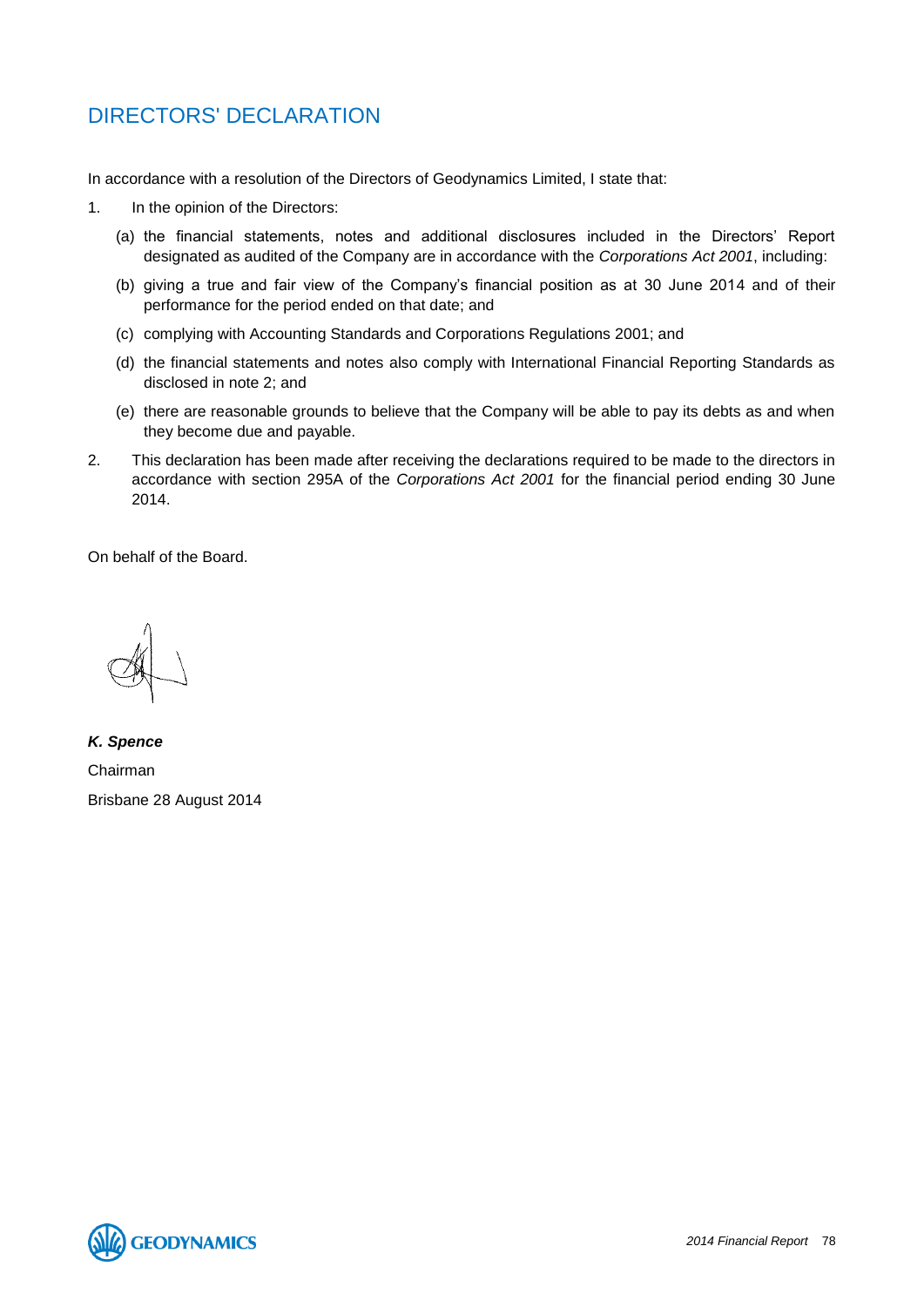

Ernst & Young 111 Eagle Street Brisbane QLD 4000 Australia GPO Box 7878 Brisbane QLD 4001

Tel: +61 7 3011 3333 Fax: +61 7 3011 3100 ey.com/au

# **Independent auditor's report to the members of Geodynamics Limited**

# **Report on the financial report**

We have audited the accompanying financial report of Geodynamics Limited, which comprises the consolidated statement of financial position as at 30 June 2014, the consolidated statement of comprehensive income, the consolidated statement of changes in equity and the consolidated statement of cash flows for the year then ended, notes comprising a summary of significant accounting policies and other explanatory information, and the directors' declaration of the consolidated entity comprising the company and the entities it controlled at the year's end or from time to time during the financial year.

# *Directors' responsibility for the financial report*

The directors of the company are responsible for the preparation of the financial report that gives a true and fair view in accordance with Australian Accounting Standards and the *Corporations Act 2001* and for such internal controls as the directors determine are necessary to enable the preparation of the financial report that is free from material misstatement, whether due to fraud or error. In Note 2B, the directors also state, in accordance with Accounting Standard AASB 101 *Presentation of Financial Statements*, that the financial statements comply with *International Financial Reporting Standards*.

# *Auditor's responsibility*

Our responsibility is to express an opinion on the financial report based on our audit. We conducted our audit in accordance with Australian Auditing Standards. Those standards require that we comply with relevant ethical requirements relating to audit engagements and plan and perform the audit to obtain reasonable assurance about whether the financial report is free from material misstatement.

An audit involves performing procedures to obtain audit evidence about the amounts and disclosures in the financial report. The procedures selected depend on the auditor's judgement, including the assessment of the risks of material misstatement of the financial report, whether due to fraud or error. In making those risk assessments, the auditor considers internal controls relevant to the entity's preparation and fair presentation of the financial report in order to design audit procedures that are appropriate in the circumstances, but not for the purpose of expressing an opinion on the effectiveness of the entity's internal controls. An audit also includes evaluating the appropriateness of accounting policies used and the reasonableness of accounting estimates made by the directors, as well as evaluating the overall presentation of the financial report.

We believe that the audit evidence we have obtained is sufficient and appropriate to provide a basis for our audit opinion.

## *Independence*

In conducting our audit we have complied with the independence requirements of the *Corporations Act 2001*. We have given to the directors of the company a written Auditor's Independence Declaration, a copy of which is included in the directors' report.